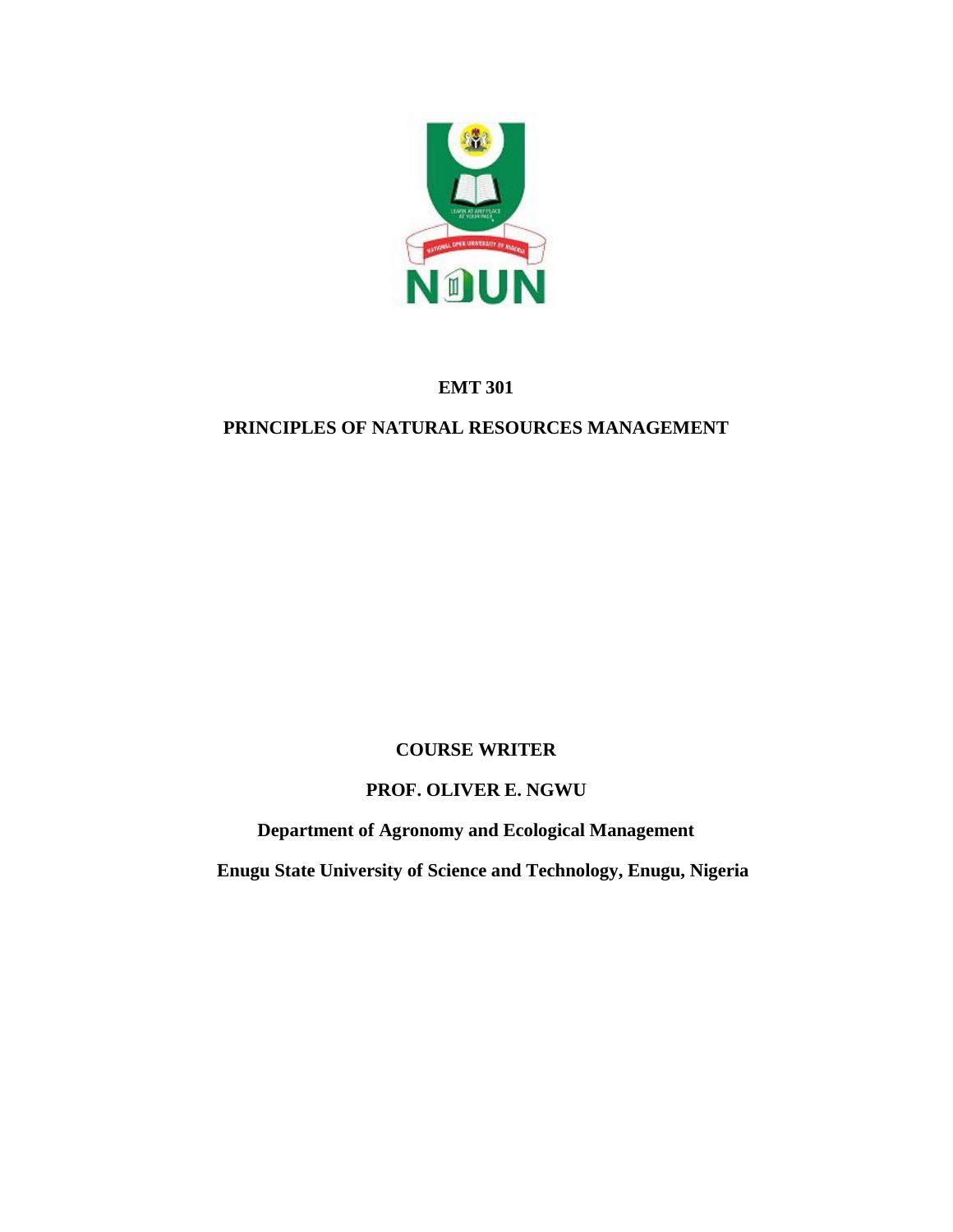### **NATIONAL OPEN UNIVERSITY OF NIGERIA**

#### EMT 301: PRINCIPLES OF NATURAL RESOUCES MANAGEMENT

#### TABLE OF CONTENTS

#### **Module 1: Natural resources**

- Unit 1: Principles of natural resource management
- Unit 2: Origin and types of natural resources
- Unit 3: Environmental resources
- Unit 4: Resource and development

#### **Module 2: Rational use of Resources**

- Unit 1: Concept of sustainable development of resources
- Unit 2: Management of forests, grazing, lands
- Unit 3: Soils, foods, minerals
- Unit 4: Community resource development

#### **Module 3: Population and pressure on Resource Utilization**

- Unit 1: Administration and management of natural resources in Nigeria
- Unit 2: Resource economic and management
- Unit 3: Environmental conservation
- Unit 4: Protection of nature and conservation of resources

#### **Module 4: Conservation of Agricultural Landscapes**

- Unit 1: Definition of agricultural conservation
- Unit 2: Balanced approach to natural resources management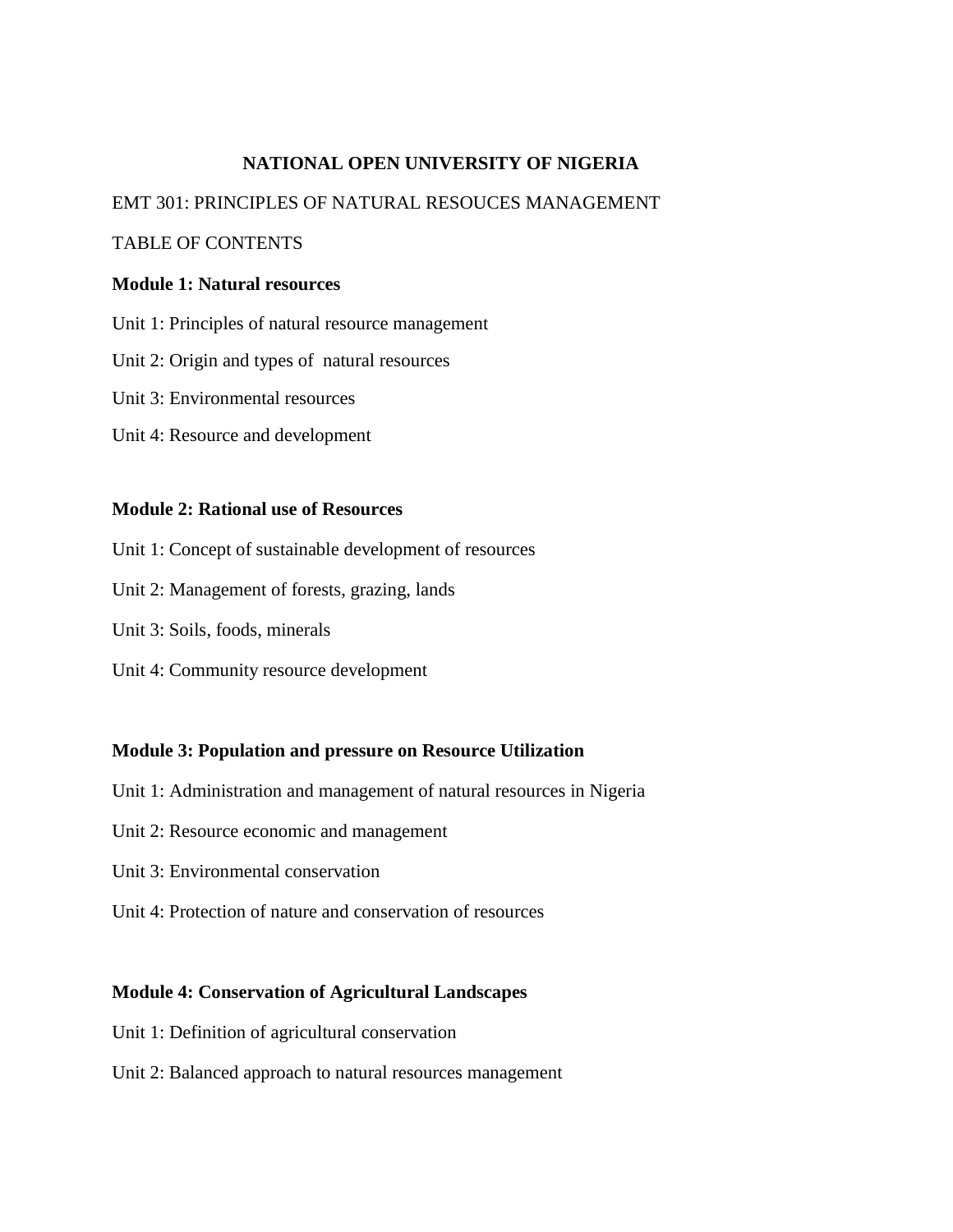Unit 3: Development of planning and management principles of natural resources

Unit 4: Developmental increase of ecosystem processes

### **Module 5: Component of Ecosystem Processes**

- Unit 1: Concepts of ecosystem processes development
- Unit 2: Developmental stages of ecosystem processes
- Unit 3: Planning of ecosystem process
- Unit 4: Developmental influence on natural resources and ecosystem processes.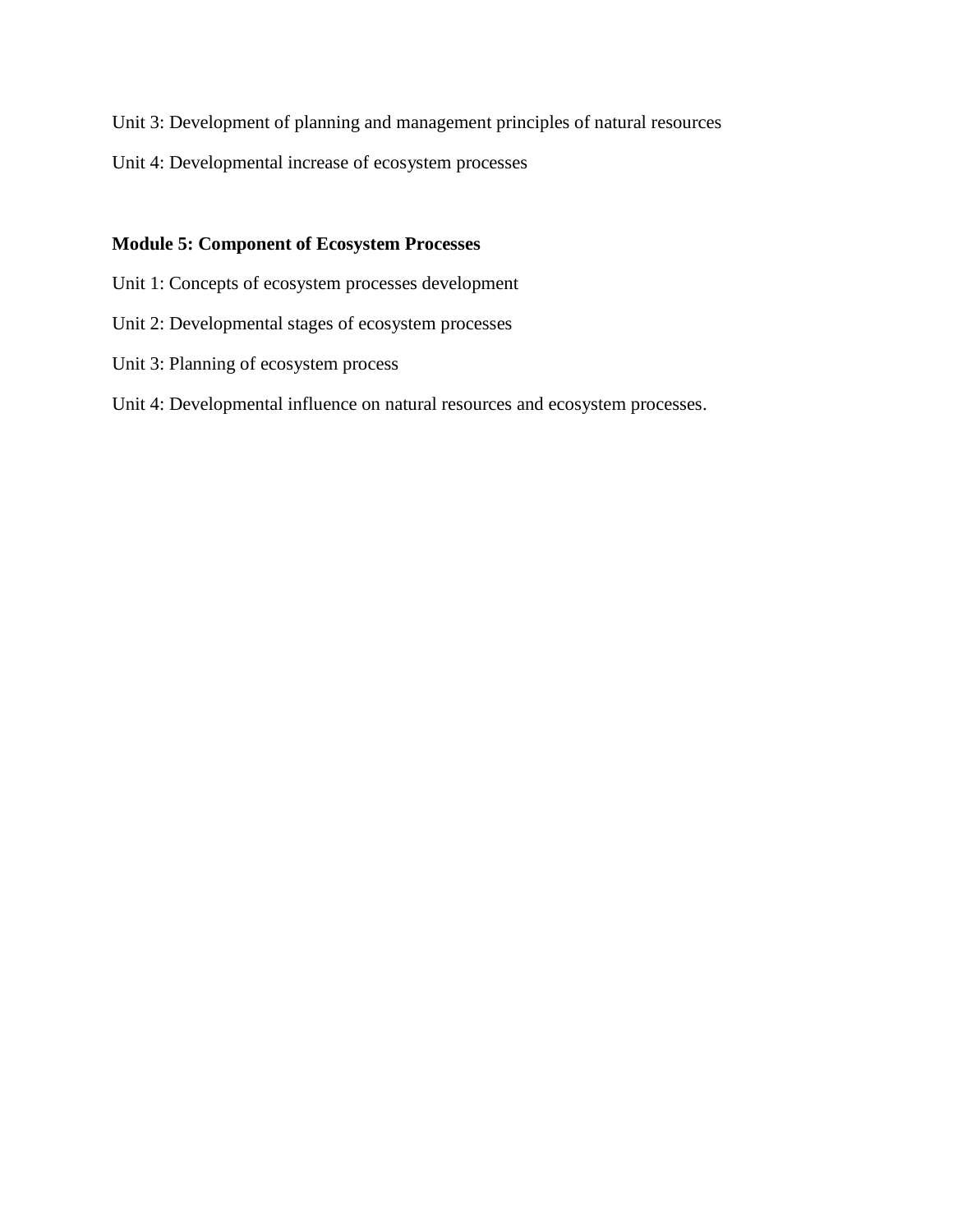# MODULE 1: NATURAL RESOURCES

- Unit 1: Principles of Natural Resources Management
- Unit 2: Origin and types of natural resources
- Unit 3: Environmental Resources
- Unit 4: Resource and Development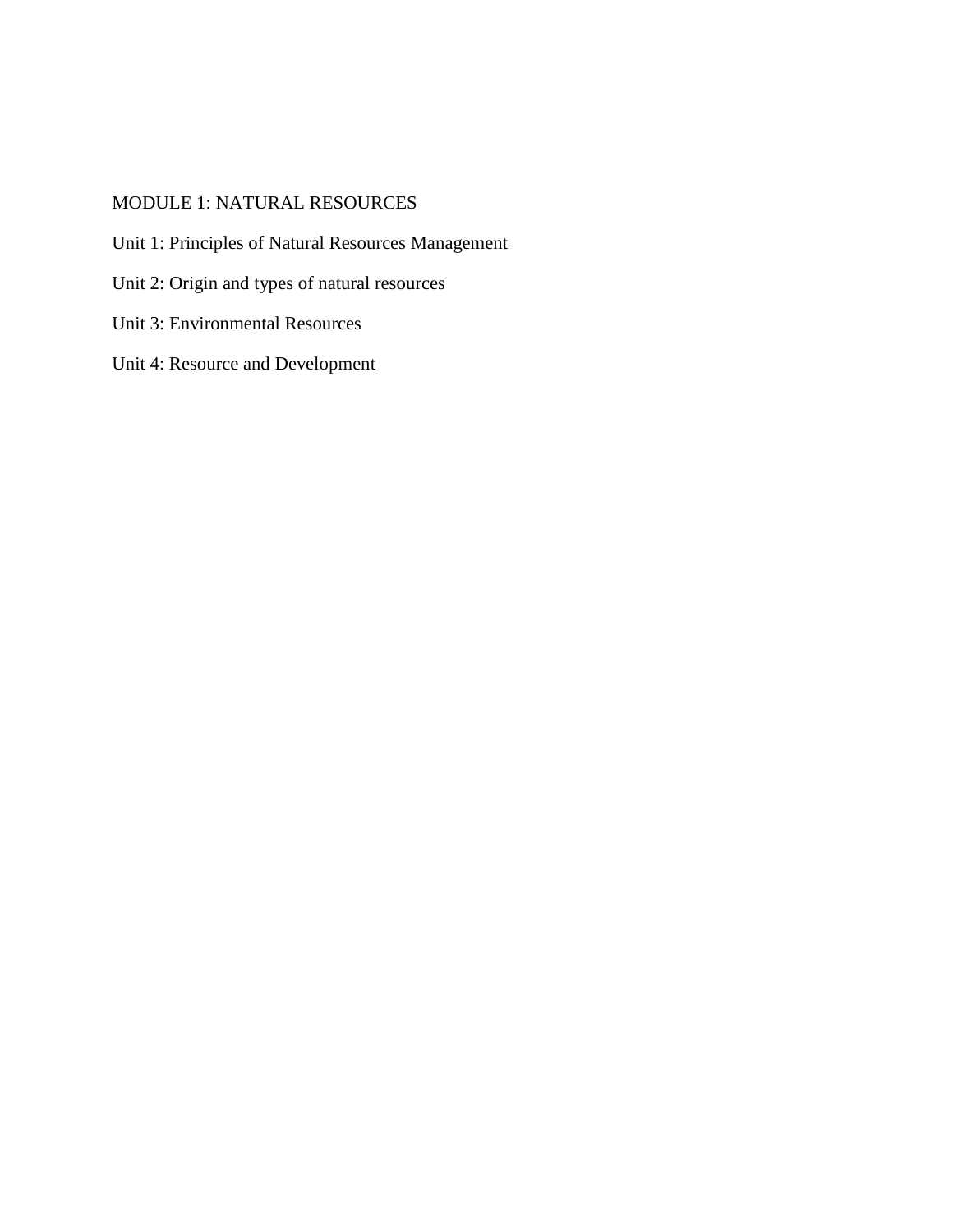#### **Unit 1: PRINCIPLES OF NATURAL RESOURCES MANAGEMENT**

**CONTENTS**

**1.0 Introduction**

**2.0 Objectives**

**3.0Main Content**

**3.1 Definition of Basic Concepts**

**3.2 Natural Resources**

**3.3 Natural Resources Management** 

**3.4 Importance of Natural Resources**

**4.0 Conclusion**

**5.0 Summary**

**6.0 Tutor-Marked Assignment**

**7.0 References and Further Readings**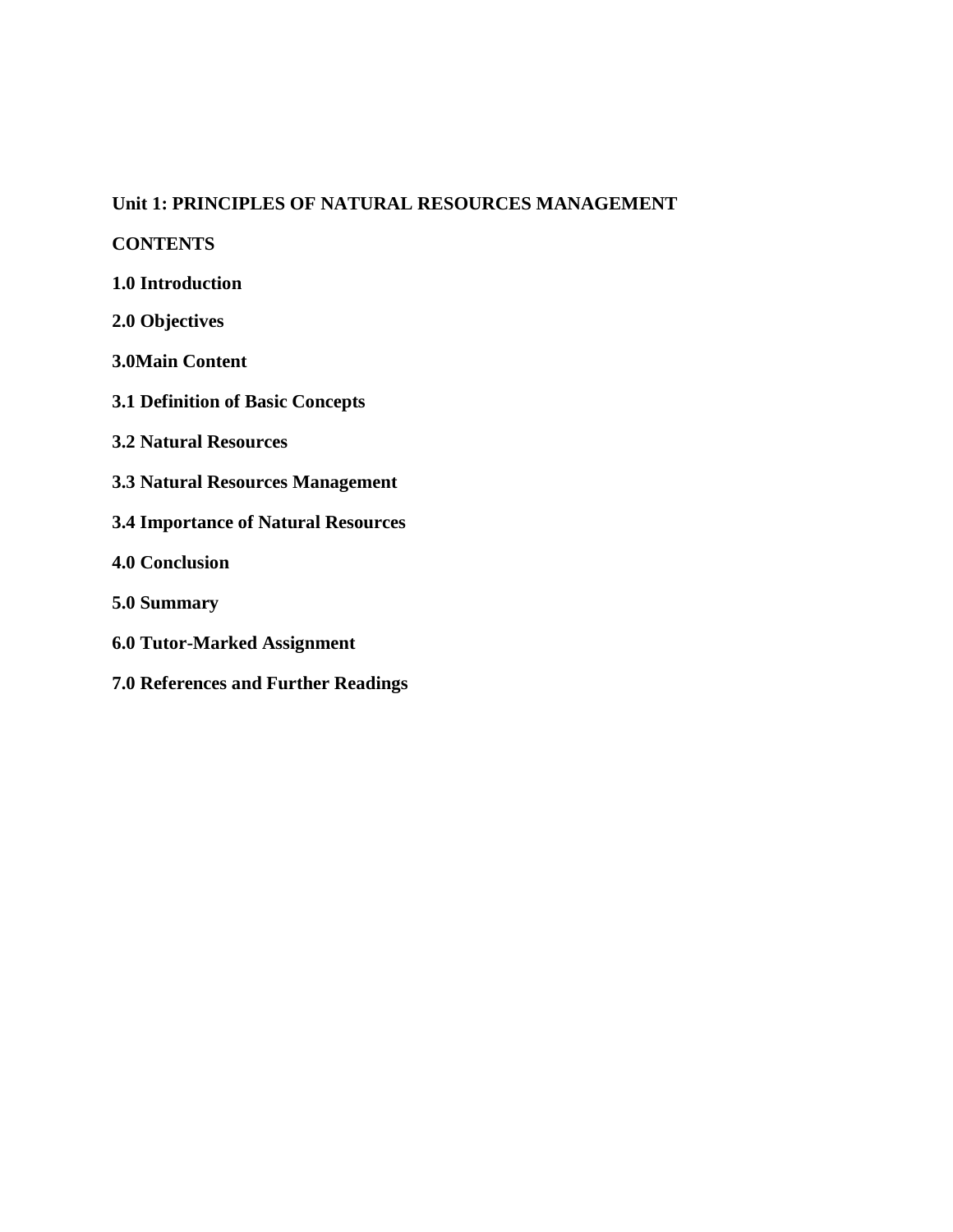# **1.0 INTRODUCTION**

Natural resource management deals with managing the way in which people and natural landscapes interact. It brings together land use planning, water management, biodiversity conservation and the future sustainability of industries like Agriculture, mining, tourism, fisheries and forestry. Natural resources include water, air, coal, oil, natural gas, phosphorus, iron and other minerals. There are also biotic natural resources which include fossil fuels such as coal and petroleum which are formed from organic matter that has decayed. Abiotic resources come from non living and non organic materials. Examples of these resources include land, fresh water, air, heavy metals (gold, Iron, Copper, silver).

In this unit, you will learn the concepts/ principles of Natural Resources management.

# **2.0 OBJECTIVES**

At the end of the unit, learners should be able to:

 Define natural resources and its concepts, resource management, natural resources and principles, types and importance.

# **3.0 MAIN CONTENT**

# **3.1 DEFINITION OF BASIC CONCEPTS**

It will be good to acquaint ourselves in this course with the principles of Natural Resources Management by understanding the meaning of certain concepts and terms contained in this course.

# **3.2 NATURAL RESOURCES**

# **Highlight the concept of resources and thereafter natural resources**

Natural resources are naturally occurring resources found either below,above,on the surface of the earth,in water,in the air or anywhere around the environment. They are materials or substances occurring in nature which can be exploited for economic gain. Natural resources include raw materials such as fuels, minerals and metals,, soil, water, air, sunlight,land,biomass and ecosystems. Natural resources also include living(biotic) and non living things(abiotic). It also includes vegetation, human beings, animals and birds with other microorganisms .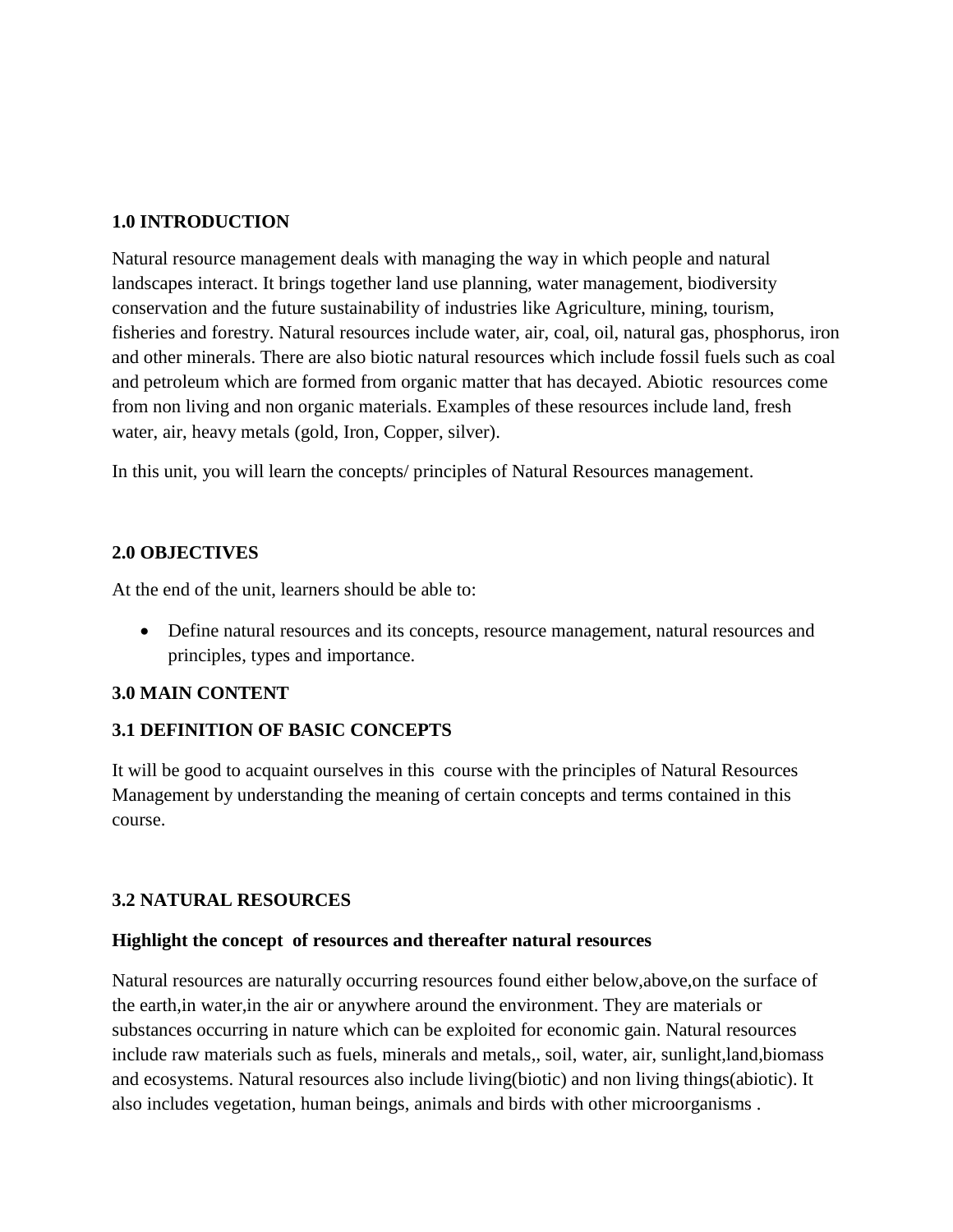# **3.3 NATURAL RESOURCES MANAGEMENT**

Natural resource management deals with managing the way in which people and natural landscapes interact. Natural resources management also focuses on how management affects the quality of life for both present and future generations. It brings together land use planning, water management, biodiversity conservation and the future sustainability of industries like Agriculture, Mining, Tourism, Fisheries and Forestry. It recognizes that people and their livelihoods rely on the health and productivity of the landscape.

# **3.4 IMPORTANCE OF NATURAL RESOURCES**

Natural resources are very important for the development of any country. All the living things are dependent on natural resources directly or indirectly. Without the natural resources, living things cannot survive. There are different types of natural resources from which living things are getting benefit from such ase timber and wood etc from the forest resources, irrigation and drinking water, from water resources and, minerals for industrial development. Other resources like solar energy, wind energy, tidal energy play a very important role in our daily life. Fossil fuels such as natural gas, coal, petroleum are sources which are used in day to day life. Nature also helps to maintain environmental balance and biodiversity. A lot of resources for the production of medicine are derived from natural resources such as plants, herbs and shrubs.

# **4.0 CONCLUSION**

In the first unit of this course, you have learnt definition/ explanation of natural resources, natural resources management and importance of natural resources to humanity.

# **5.0 SUMMARY**

The unit has made it possible to understand the concept of natural resources management. It also entails essence of natural resources to biodiversity and the ability to understand derivatives from natural resources to not only to humanity, ecosystem, biodiversity but to health too.

# **6.0 TUTOR MARKED ASSIGNMENTS**

(1)State clearly the importance of Natural Resources.

(2) Using relevant examples,differentiate between Biotic and Abiotic Natural resources .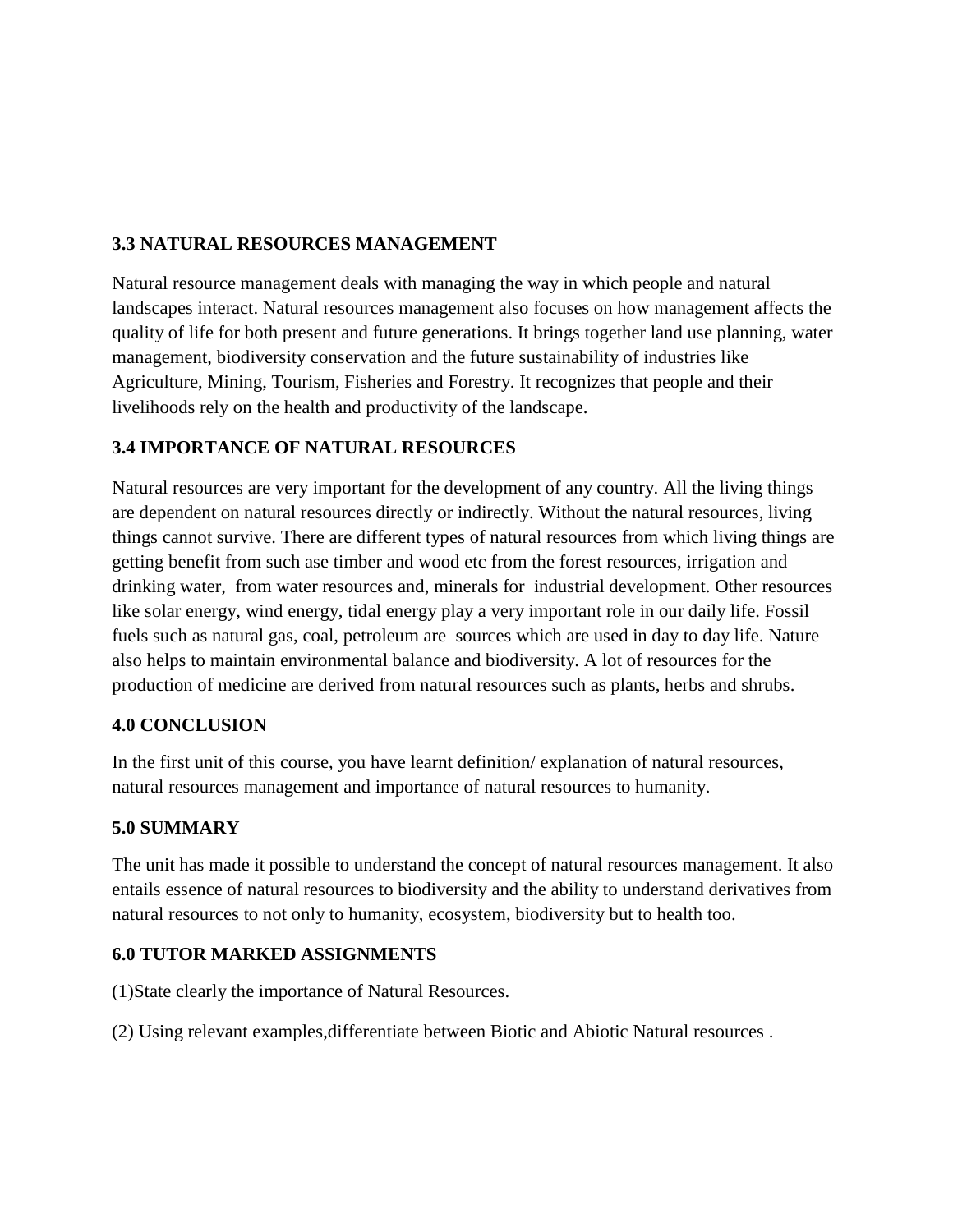#### **7.0 REFERENCE**

M.E. Soule (1986) What is Conservation Biology? *Bioscience* 35 (ii) : 727- 734 (i) X ..?????

 "What is Natural Resource" Definition and meaning- Investorwords.com. Retrieved 2016-12- 12.

### **UNIT 2: ORIGIN AND TYPES OF NATURAL RESOURCES**

#### **1.0 Introduction**

The concept of natural resources in this unit will show the background, origin and, types of natural resources. Natural resources basically are grouped into sun energy resources, water resources, land resources, mineral resources including atmospheric resources. This unit therefore explains the various concepts of natural resources.

### **2.0 Objectives**

At the end of this unit, you should be able to state the general overview, background and definition of natural resources. Also,state the origin and types of natural resources.

Explain with examples the nature of natural resources??? Place appropriately.

#### **3.0 Main Content**

# **3.1 Definition/ Meaning of Natural Resources**

Natural resources are resources that exist without actions of human kind. This includes all valued characteristics such as magnetic, gravitational, electrical properties and forces on Earth. It includes sunlight, atmosphere, water, land (including all minerals), along with all vegetation, crops and animal life that naturally subsists upon or within the heretofore identified characteristics and substances.

Rainforests are often characterized by the biodiversity and geo diversity existent in their ecosystems. Natural resources are also materials and components that can be found within the environment. Every man-made product is composed of natural resources. A natural resource may exist as a separate entity such as freshwater, air as well as living organism such as fish or it may exist in an alternate form that must be processed to obtain the resources such as metal ores, rare earth metals, petroleum and most forms of energy.

# **3.2 Origin of Natural Resources**

On the basis of origin, natural resources can be divided into two basic types: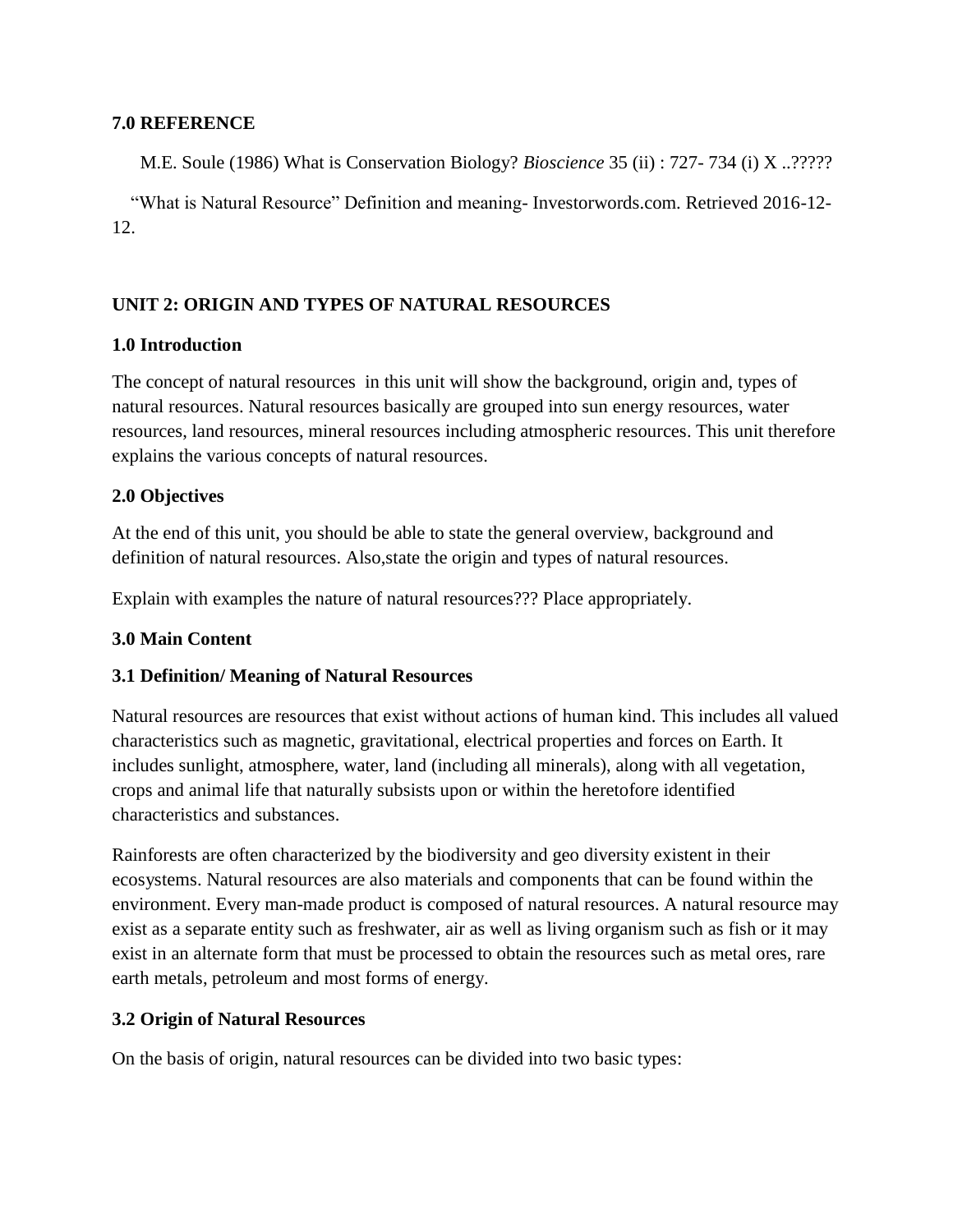Biotic –Biotic resources are obtained from the biosphere (living and organic material), such as forests, animals and the materials that can be obtained from them. The rainforest is an example of undisturbed natural resource. Forests provide timber for humans, food, water?? and shelter for the flora and fauna tribes?? and animals. The nutrient cycle between organisms form food chains and biodiversity of species.

Waterfalls provide spring water for humans, animals and plants for survival and also habitat for marine organisms. The water current can be used to generate electricity and turbines for hydroelectric generation. Fossil fuels such as coal and petroleum are also included in this category, because they are formed from decayed organic matter.

Abiotic resources are those that come from non-living, non-organic material. Examples of abiotic resources include land, freshwater, air, rare earth metals and heavy metals including ores such as gold, Iron, Copper and Silver.

# **3.3 Types of Natural Resources**

Natural resources can be classified into-

- o Potential resources- These are those resources that may be used in the future.For example, petroleum in sedimentary rocks that until drilled out and put to use remains a potential resource.
- o Actual resources- These are resources that have been surveyed, quantified and are currently used for development purposes such as wood processing, which depends on technology and cost.
- o Reserve resources- This include part of an actual resource that can be developed profitably in the future.
- o Stock resources- These are resources that have been surveyed, but cannot be used due to lack of knowledge or technology on how to use them. For example, hydrogen and oxygen have adequate potentials for use in energy generation, but technology is yet to evolve the methods for using them at full capacity.

Natural resources can be broadly categorized as either renewable or non-renewable.

o Renewable resources can be replenished naturally.Meaning, they have the capacity for recovery after use. Some of these resources are sunlight, air, wind, vegetation,oxygen, wildlife and water which are continuously available and their quantities are not noticeably affected by human consumption. The use of these resources for energy generation,food production and meeting all kinds of societal demands is encouraged because of their renewability. Howeve,though many renewable resources do not have such a rapid recovery rate, these resources are susceptible to depletion by overuse. Resources from a human use perspective are classified as renewable as long as the rate of replacement/ recovery exceeds that of the rate of consumption. They replenish easily compared to Non-renewable resources.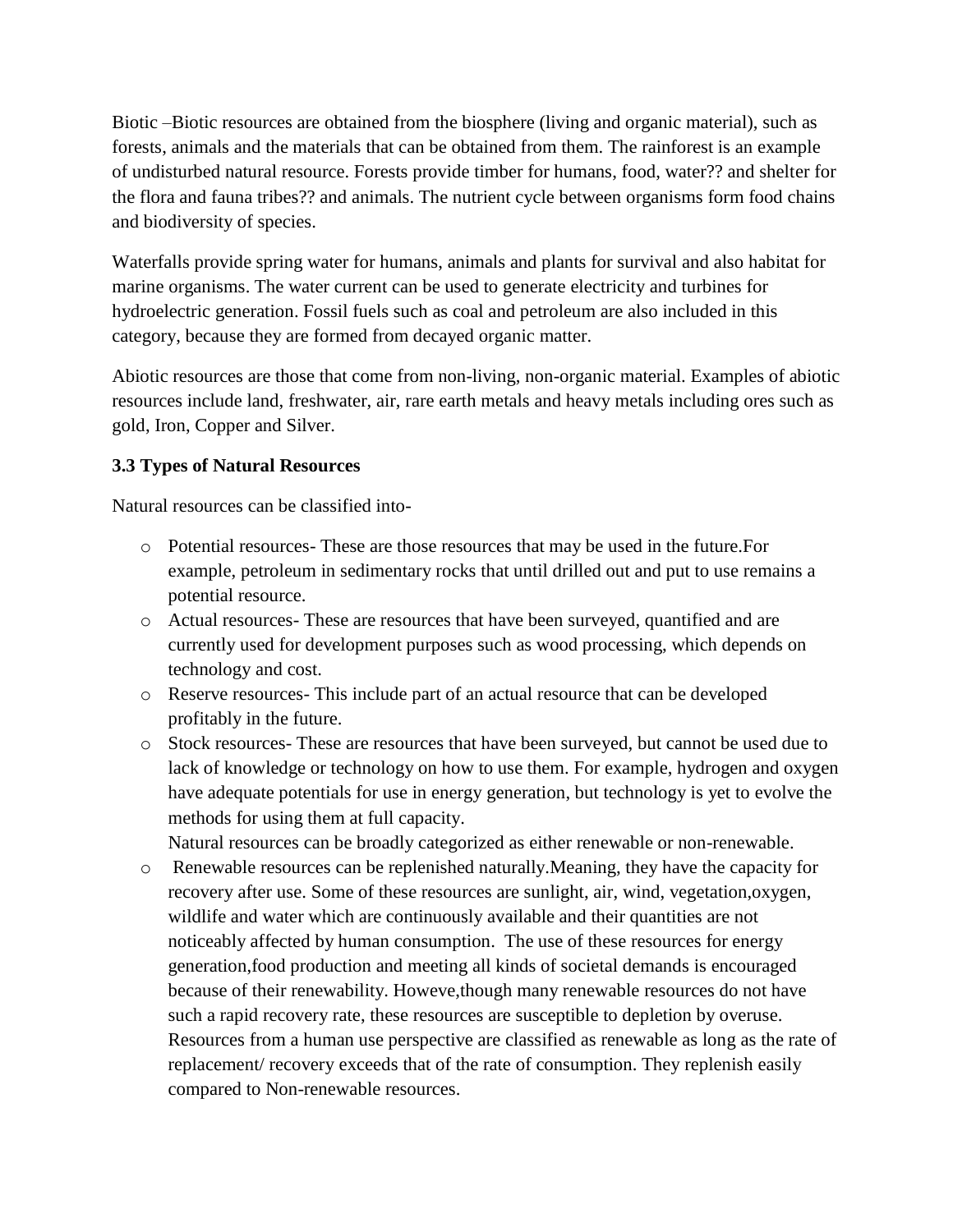Non renewable resources are resources that are finite(exhaustible).Meaning they are resources that cannot be renewed or recovered after use.It takes geological years for these kinds of resources to be regained after use. Non renewable resources either form slowly or do not naturally form in the environment. Minerals are the most common resource included in this category. Resources are non-renewable when their rate of consumption exceeds the rate of replenishment or recovery.A good example of this are fossil fuels because their rate of formation is extremely slowe. Some elements deplete in amount without human interference and these are mostly radioactive elements such as Uranium, which naturally decay into heavy metals; of these, the metallic minerals can be recycled by recycling them, but coal and petroleum cannot be recycled.This is because once they are completely used, they take millions of years to replenish.

In terms of availability, natural resources can be either exhaustibe or inexhaustible

Exhaustive natural resources are limited in supply and can be exhausted or diminished by human activities overtime. Examples of these exhaustive natural resources include coal, natural gas, petroleum.

Inexhaustive natural resources are those resources which are present in unlimited quantity and cannot be completely used up by human activities. Examples are water, air, sunlight.(Merge the discussion of exhaustibe and inexhaustible with renewable and non-renewable resources).This is to avoid repetition.



Present in limited Quantity, will be exhausted. Present in unlimited quantity, cannot be

Examples: Petroleum, Coal.

Exhausted. Examples: air, water, sunlight.

Natural gas etc

Water Resources are also natural resources that are potentially useful. All living things whether plants or animals require water because water resources are potentially useful.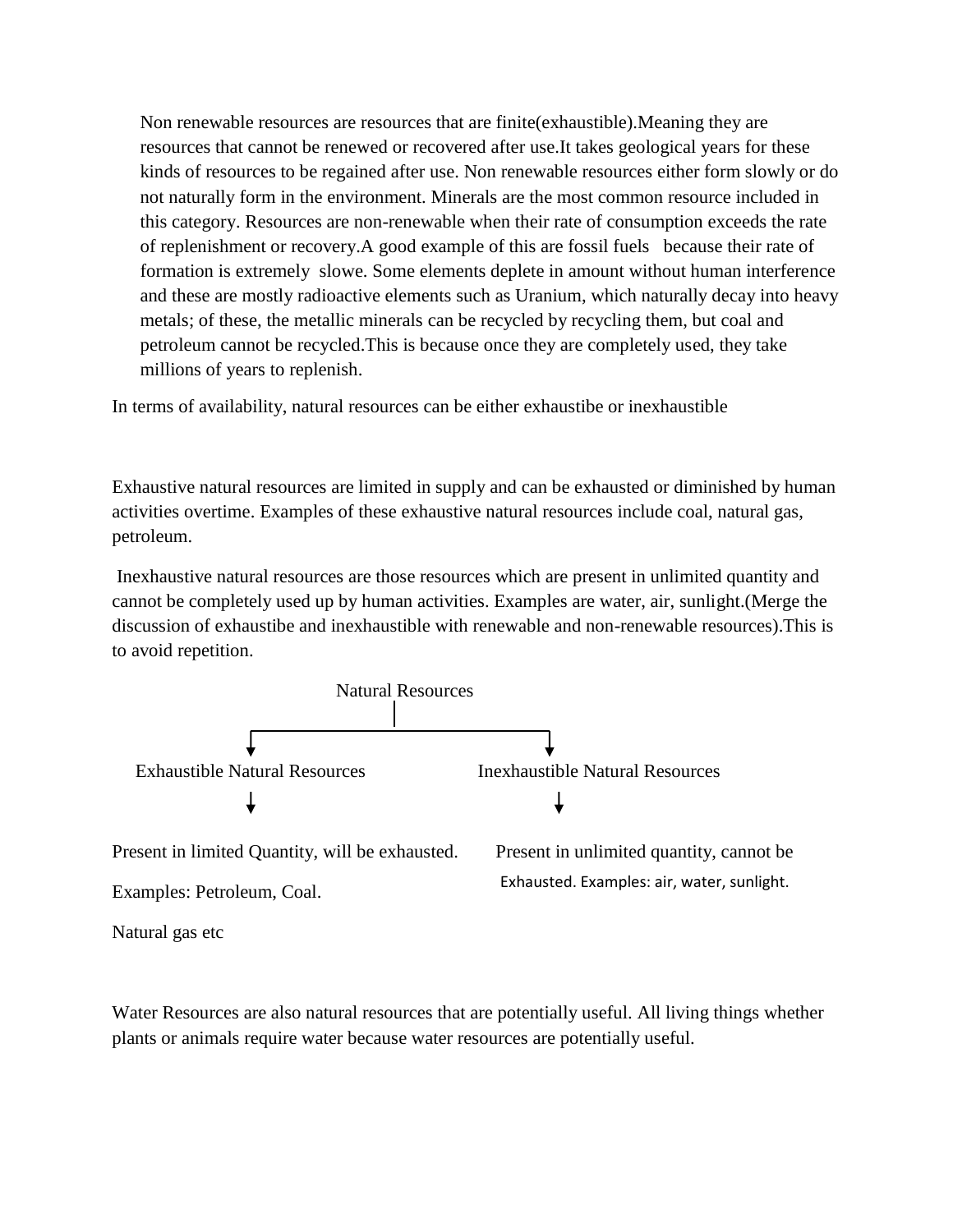All living things require water to grow, reproduce and nurture. About 97% of the water on the Earth is salt-water and only three percent is fresh water, slightly over two- thirds of this frozen in glaciers and polar ice caps.



(B)

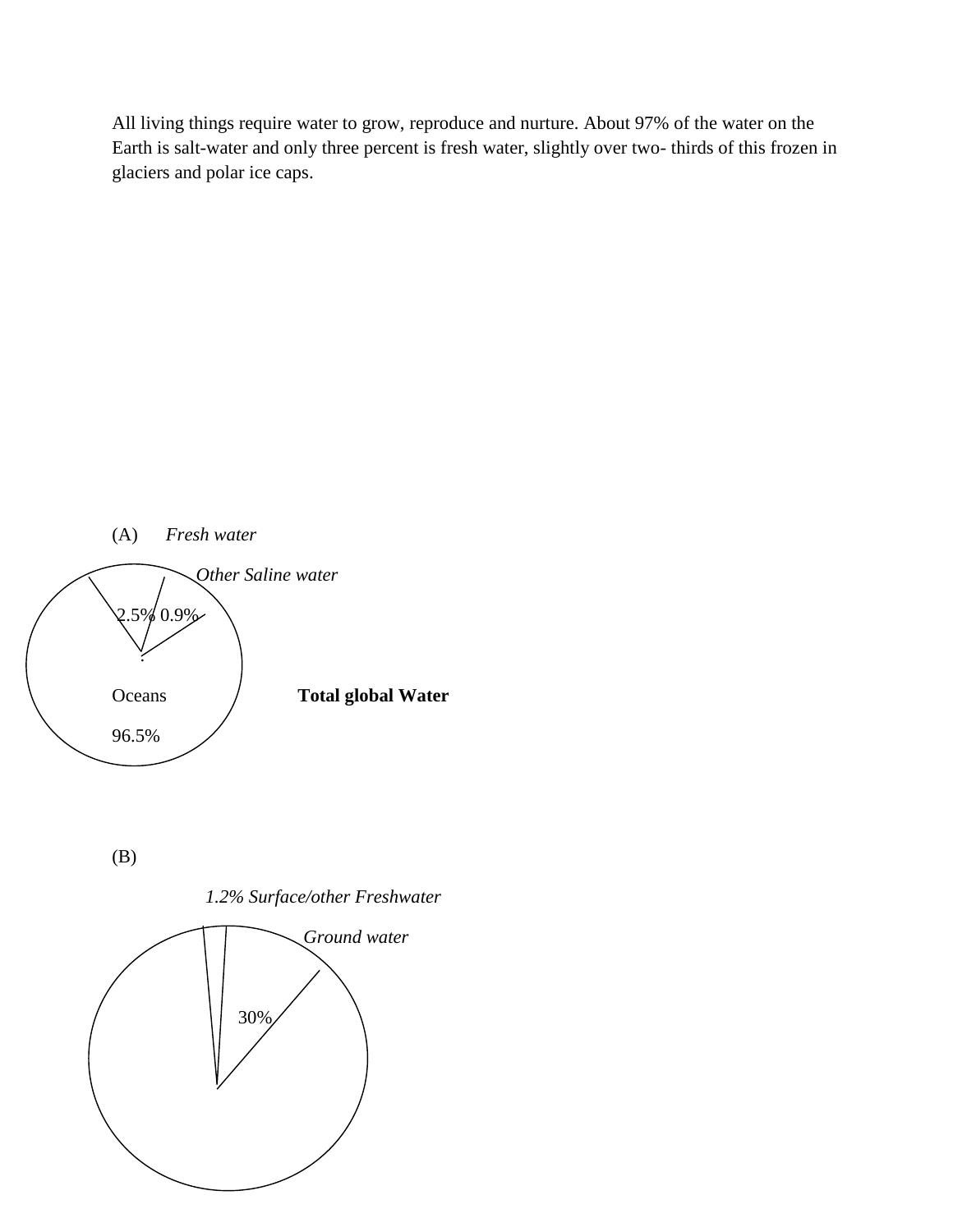Glaciers and Ice cap 68.7%

**Fresh water**

(C)



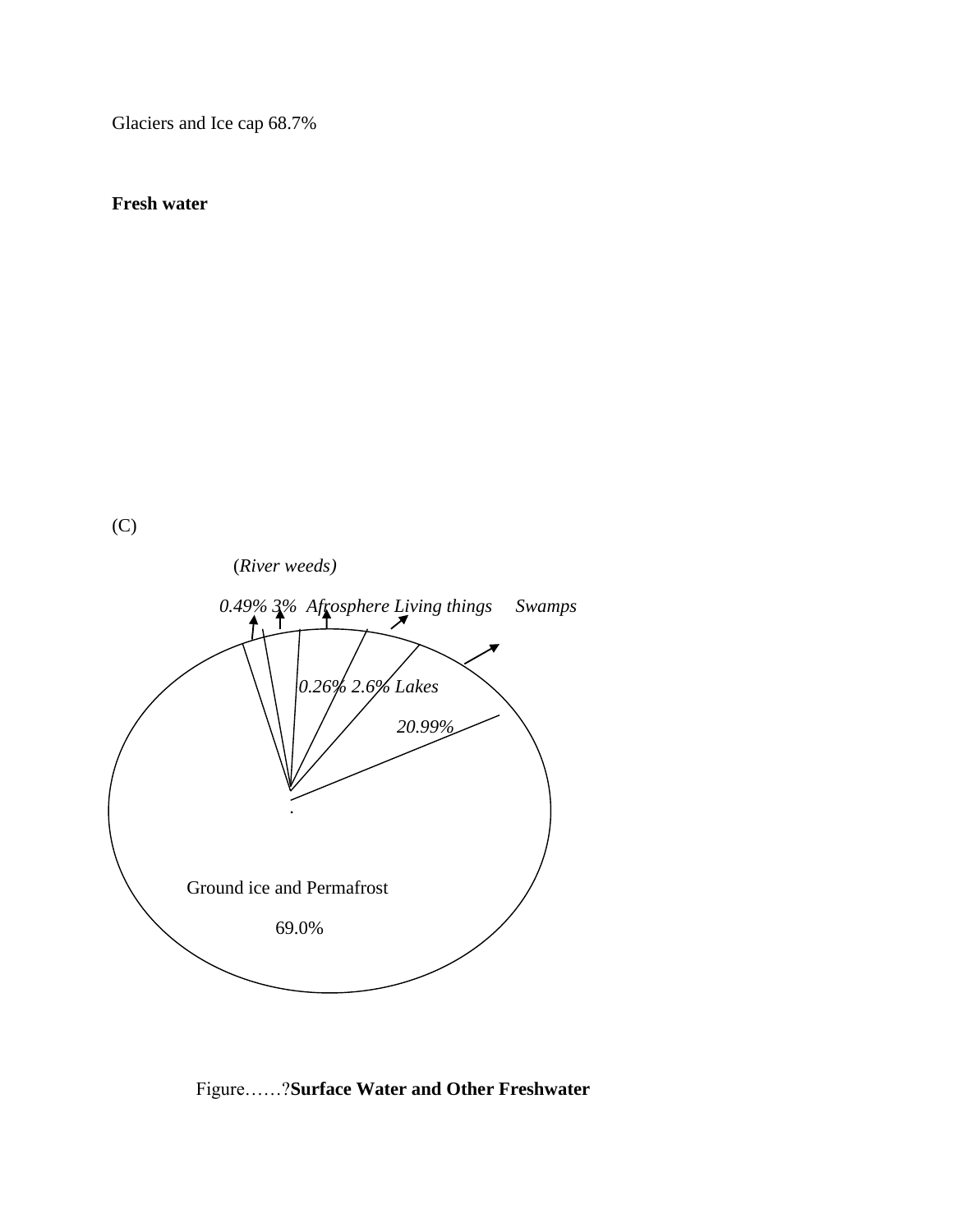### Source of information should be included

# Surface Water and Other fresh water

Figure…. Shows a graphical distribution of the locations of water on earth. Only 3% of the earth's water is freshwater. Most of it is in ice caps and glaciers (69%) and groundwater (30%) while all lakes, rivers and swamps combined only account for a small fraction (0.3%) of the earth's total freshwater reserves. Water resources are natural resources of water that are potentially useful. Uses of water include agricultural, industrial, household, recreational and environmental activities. All living things require water to grow and reproduce. A total of 97% of the water on the earth is salt water and only three percent is freshwater, slightly over two thirds of this is frozen in glaciers and polar ice caps. The remaining unfrozen freshwater is found mainly as groundwater, with only a small fraction present above ground or in the air This is mentioned above.Edit to avoid repetition.

Freshwater is a renewable resource, yet the world's supply of groundwater is steadily decreasing with depletion occurring most prominently in Asia, South America and North America. Although it is still unclear how much renewal balances this usage, and whether ecosystems are threatened. The framework users of what?, (where such a framework exists) is known as WATER RIGHTS.

# **Sunlight as a Natural Resource**

Sun is the star at the center of the solar system. It is a renewable resource, meaning it can be replaced once again and again. The sun provides heat, energy, light and vitamin D. Without the sun, the earth would be cold and a dark universe. The sun which is our local star is the source of life on earth.If the sun dies, so would the earth, hence sun is very important in our everyday life. Sun's energy is also important for photosynthesis.Animals also need light to grow, move about and to locate their food. Sunlight can be converted into energy called solar energy.

Why only discuss water and sunlight resources?

#### **3.4 Importance of Natural Resources (Overview of Natural Resources Management)**

# **What is this section discussing? Importance of natural resources or overview of natural resource management?**

Natural resources management refers to the sustainable availability and utilization of major resources such as land, water, air, minerals, flora and fauna. Natural resources provide fundamental life support in the form of both consumptive and public good services. Ecological processes maintain soil productivity, nutrient recycling, the cleansing of air and water and climatic cycles. Biological diversity (biodiversity) is the occurrence of different types of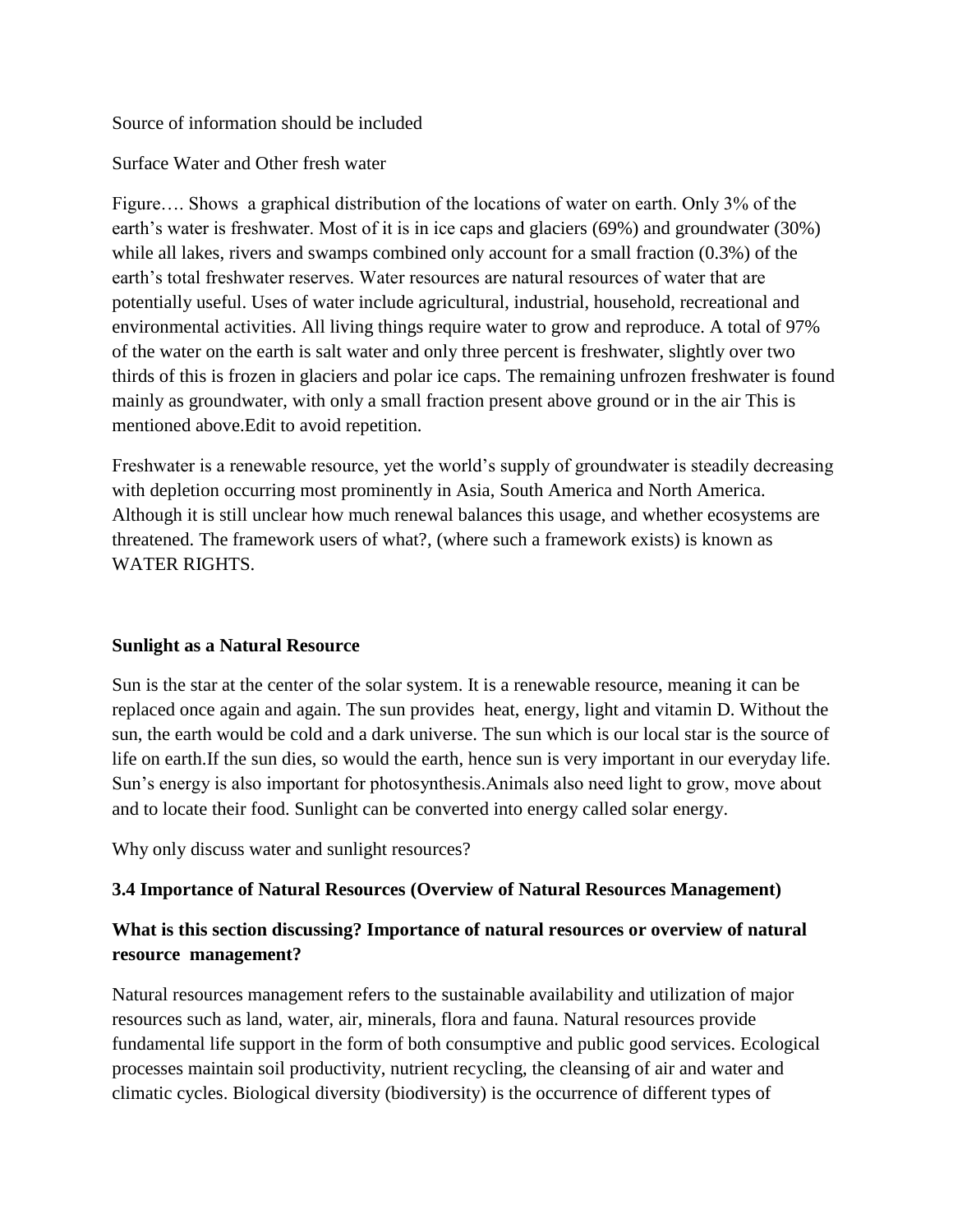ecosystems, different species of organisms with the whole range of their variants and genes adapted to different climates and environments along with their interactions and processes. Biodiversity encompasses the variety of all life on earth. Genetic diversity describes the variation in the number and types of genes as well as chromosomes present in different species. The magnitude of variation in genes of a species increases with increase in size and environmental parameters of the habitat. Species diversity describes the variety in the number and richness of the species within a region. Ecosystem diversity describes the assemblage and interaction of species living together and the physical environment in a given area. It is referred to as landscape diversity because it includes placement and size of various ecosystems.

As the title suggest,explicitely discuss the importance of natural resources in this section.

# **4.0 Conclusion**

In this second unit of the course you have learnt about the origin, types of natural resources, likewise the general background of the concept of natural resources management. We also learnt exhaustive and inexhaustive natural resources, components of water as a natural resource including sunlight.Environmental management is concerned with the use and conservation of natural resources, the protection of habitats and the control of hazards. Its field??? is applied ecology in the real sense, without regard to the disciplinary boundaries created by modern academic study. In terms of management, contributions are drawn from biology, botany, climatology, ecology, ecological economics, environmental engineering, fisheries, environmental law, management science, even zoology and other branches of sciences.Contributions from disciplines was not discussed, thus,cannot be part of conclusion

# **5.0 Summary**

This unit clearly showed that natural resources can be biotic (living things) and abiotic (nonliving things). You have learnt that natural resources can be classified into potential and actual resources. Natural resources can be reserve resources, renewable and non-renewable resources which can also be classified as exhaustible and non exhaustible natural resources. It is also shown in this unit that water resources are potentially useful and consists of oceans, freshwater, groundwater and ground ice and perma frost, and that natural resources management involved also sustainable availability and utilization of major resources such as land, water, air, minerals, flora and fauna.

# **6.0 Tutor Marked Assignment**

- (i)Define the term Natural resources
- (ii)State the origin and types of Natural resources
- (iii)Explain briefly the concept of Natural resources management.

# **7.0 References**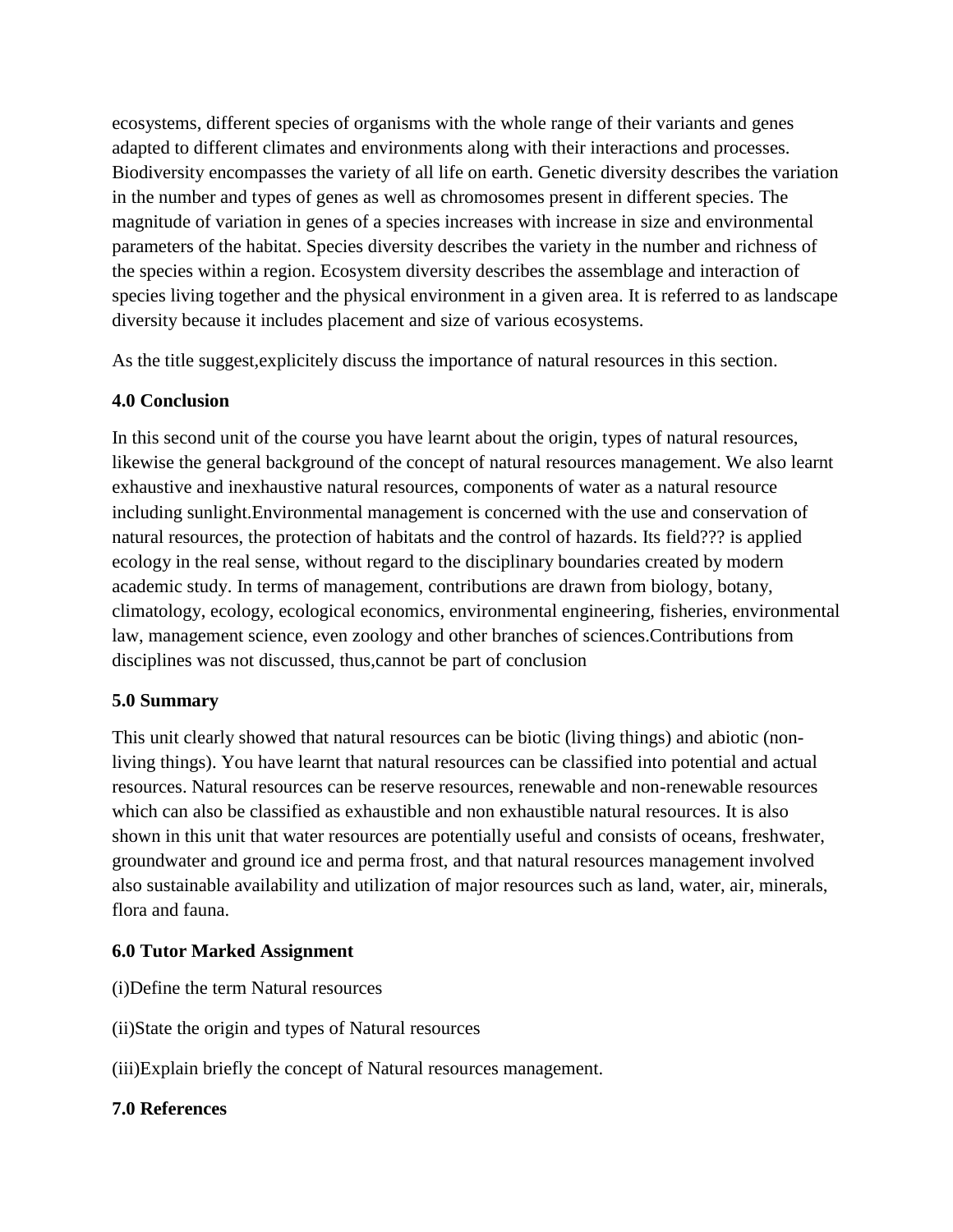"Natural resources"- definition of natural resources in English. Oxford Dictionaries. 2014-04-20. Retrieved 2016-12-12.

"Definition of Natural resources Std. Dictionary wordcentral.com. 2012-09-20. Retrieved 2016-12-13.

"What is Natural Resource" Definition and meaning- Investorwords.com. Retrieved 2016-12-12.

General comment

There is a lot of repetition of information in this unit.

### **Unit 3: Environmental Resources**

- **1.0 Introduction**
- **2.0 Objective**
- **3.0 Main Content**
- **3.1 Definition of Environmental Resources**

# **3.2 Types of Environmental Resources (Components of Environmental Resources)**

- **3.3 Importance of Environmental Natural Resources**
- **3.4 Factors Affecting Environmental Natural Resources**
- **4.0 Conclusion**
- **5.0 Summary**
- **6.0 Tutor Marked Assignments**
- **7.0 References**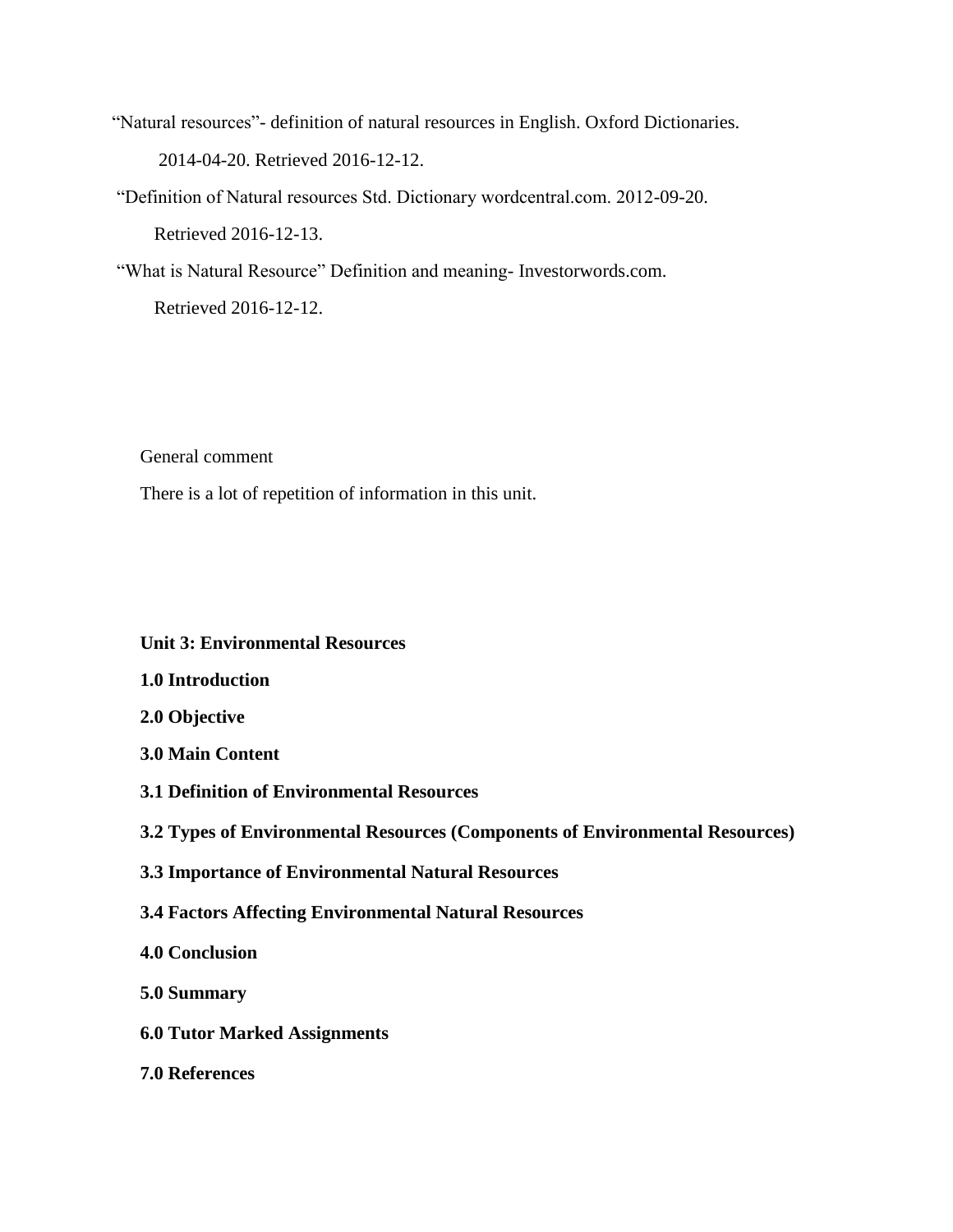# **1.0 Introduction**

In this unit, you will learn about f Environmental Natural Resources, types and Importance. You will also learn about the factors affecting Environmental Natural Resources.

# **2.0 Objective**

At the end of this unit, you should be able to know

- What Environmental Natural Resources are
- different types of Environmental Resources
- Importance of Environmental Resources
- Factors affecting Environmental Resources

# **3.0 Main Content**

# **3.1 Definition of Environmental Resources**

An environmental resource is any material, service or information from the environment that is valuable to the society. This can refer to anything that people find useful in their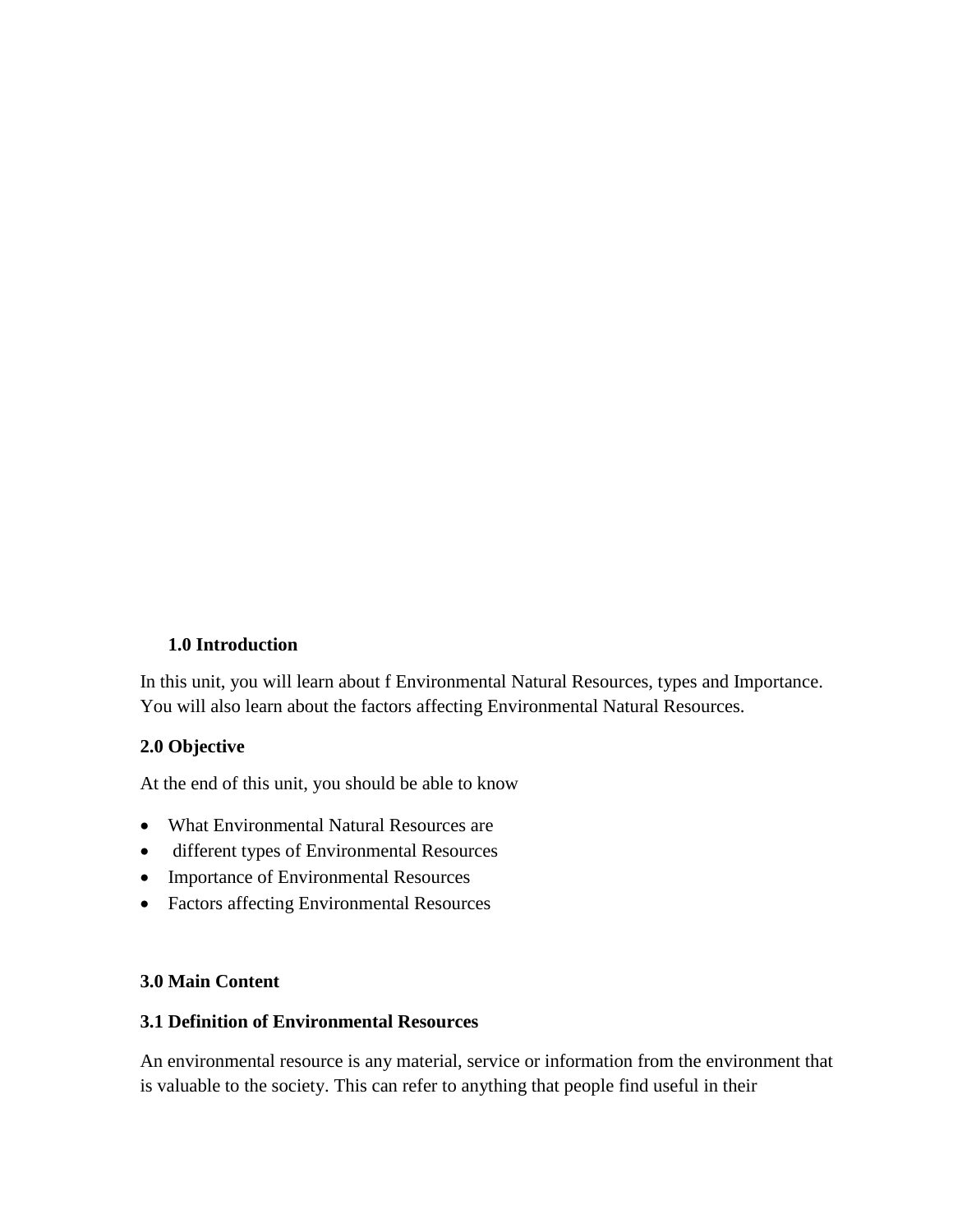environment or surroundings. Some resources are renewable or infinite and some are non renewable or finite. Food from plants and animals, wood for cooking, heating and building metals, coal and oil are all environmental resources as are the abilities of land, air and water to absorb society's waste products????.

Renewable resources like energy from the sun are plentiful and will be available for long time. Finite resources, like oil and coal are non renewable because once they are extracted from the earth and burnt, they cannot be used again.These are resouces that are limted in supplyand need to be used carefully. Many resources are becoming more and more limited especially as population and industrial growth place increase pressure on the environment.

. On the other hand, natural resources are naturally occurring substances that are considered valuable in their relatively modified form. Examples include petroleum, gas, gravel and sand.

Note:You have reported on renewable and non-renewable resources in the preceding unit. Define environmental resources and give examples

# **3.2 Components of Environmental Resources**

On earth, environmental natural resources include sunlight, atmosphere, water, land, minerals vegetations, crops and animal life that naturally subsists upon or within the heretofore identified characteristics and substances. These components can be grouped broadly into two classes: ABIOTIC and BIOTIC Components.

Abiotic components consist of the non-living component of the environment which includes biosphere, lithosphere and atmosphere while biotic components consists of ----.

# **Biosphere**

The biosphere of the natural environment is a diverse ray of living organisms (life form) and having varieties of plant species and diverse species of animals. The biosphere is the global ecological system integrating all living beings and their relationships, including their interaction with the elements of the lithosphere, geosphere, hydrosphere and atmosphere. The biosphere is postulated to have evolved, beginning with a process of **biopoiesis** (life created naturally from non living matter such as simple organic compound) or **biogenesis** (life created from living matter) at least some 3.5 billion years ago. All known life forms share fundamental molecular mechanisms and based on these observations, theories or the origin of life attempt to find a mechanism explaining the formation of a primordial single cell organism from which all life originate.

# **Lithosphere**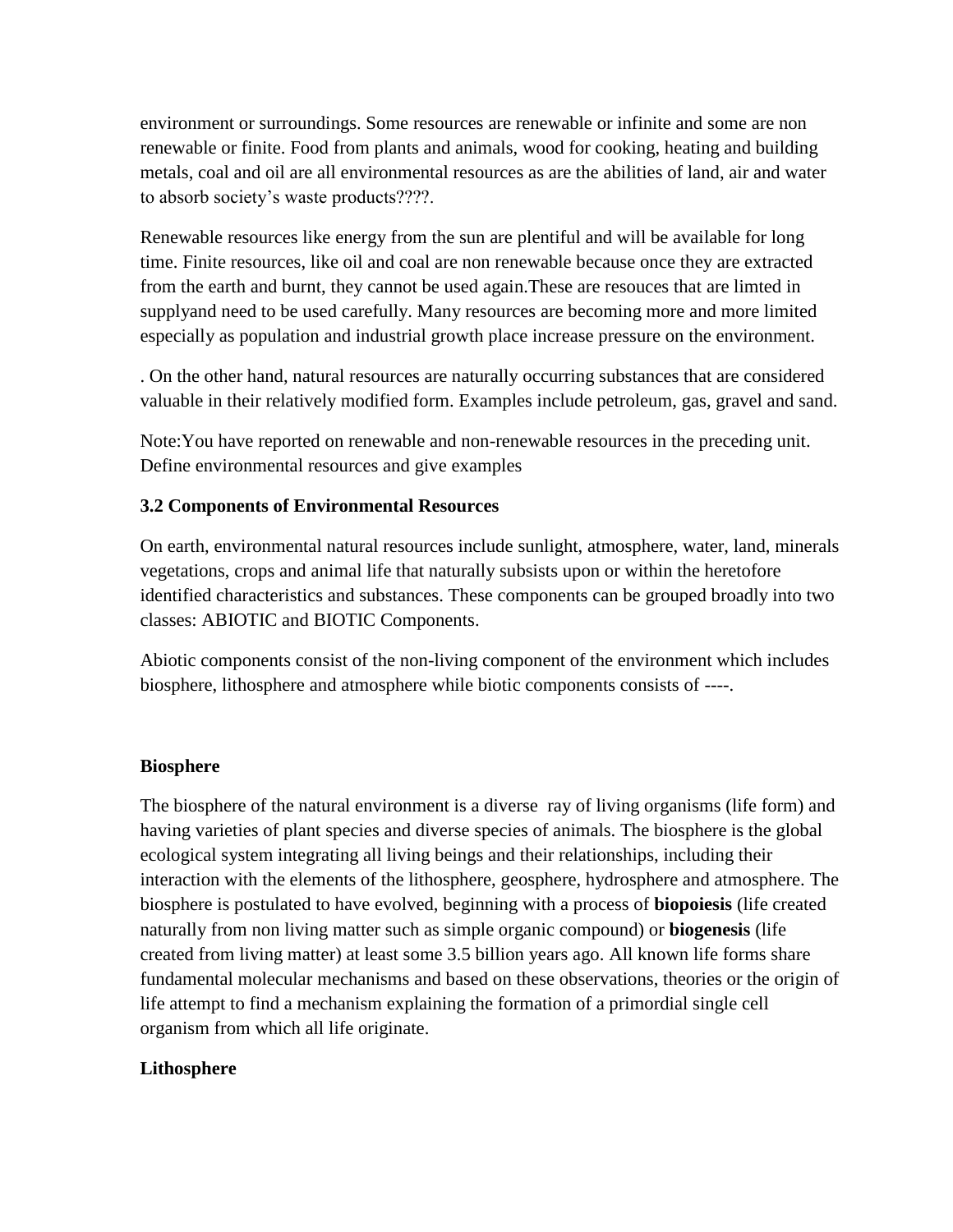Lithosphere is the rigid outer part of the earth, consisting of the crust and upper mantle. The lithosphere comprises a number of plates. Earth's lithosphere is also the rigid

(1)???Outermost shell of a terrestrial type, planet or natural satellite that is defined by its rigid mechanical properties. On earth, it is composed of the crust and the portion of the upper mantle. It has been generated largely by igneous processes in which magma (molten rock) cooks and solidifies to form solid rock. Beneath the lithosphere lies the mantle which is heated by decay of radioactive events. The mantle, although solid in nature is in a state of convection. This convection processes causes the lithospheric plates to move, though slowly. The resulting process is known as plate tectonics. Volcanoes result primarily from the melting of subducted crust material or of rising mantle at mid-ocean ridges and mantle plumes.

# **Hydrosphere**

The hydrosphere is the water body of the earth's natural environment and has the following components/divisions.

- (a) Ocean: The Ocean is a major body of saline water.Approximately 71%, of the earth's surface is covered by ocean, a continuous body of water that is customarily divided into several smaller seas. More than half of this area is over 3,000 meters deep. Average oceanic salinity is around 35 parts per thousand (ppt) and all sea water has salinity content. The hydrosphere also consists of rivers and streams where a river is usually a freshwater natural course flowing toward an ocean, a lake, a sea or another river(Edit this sentence). A stream is a flowing body of water with a current confined within a bed and stream banks. Streams play an important role in connecting fragmented habitats and thus conserving biodiversity.
- (b) Where is b etc?

**Atmosphere:** The atmosphere is the thin layer of gases that envelopes the earth and held in place by the force of gravity of the planet. The atmosphere retains heat during the night, thereby reducing daily temperature extremes. The atmosphere of the earth protects life on earth by creating pressure allowing for liquid water to exist on the earth's surface absorbing ultraviolet solar radiation warming the earth through heat retention (green house effect) and reducing temperature extremes between day and night (the diurnal temperature variation). By volume, dry air contains 78.09% Nitrogen, 20.9% oxygen, 0.93% argon, 0.04% carbon(iv???)oxide and small amount of other gases . Air also contains a variable amount of water vapour, on average around 1% at sea level and 0.4% over the entire atmosphere. Air composition, temperature and atmospheric pressure vary with altitude and air suitable for use in photosynthesis by terrestrial plants and breathing of terrestrial animals is found only in earth's troposphere and in artificial atmosphere.

Why discuss only abiotic and nothing is mentioned of biotic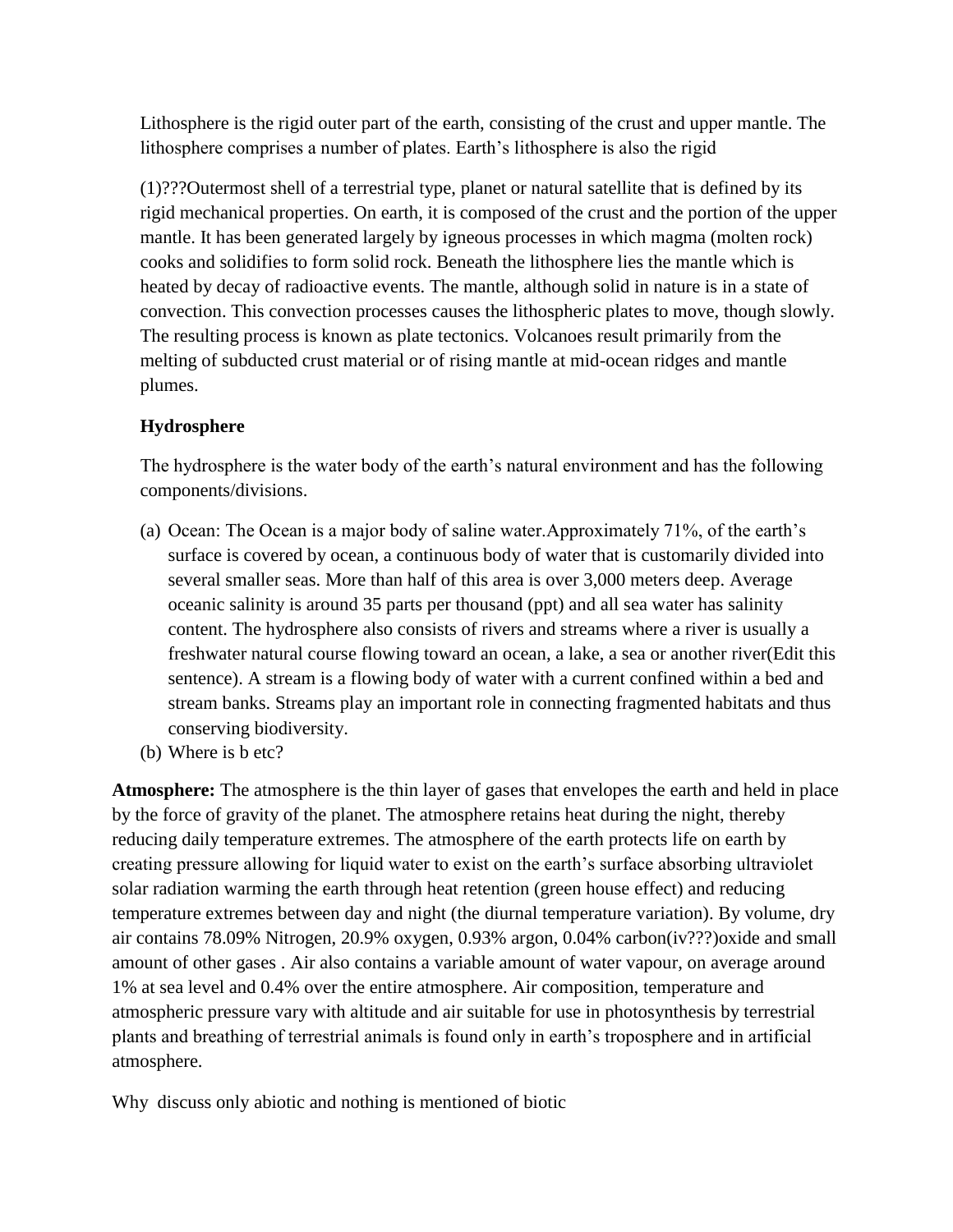# **3.3 Importance of Environmental Resources**

Identify and itemize environmental resources and discuss their importance and if possible of each of them

Sea grasses have been identified to be a key environmental resource because of their critical importance in providing habitat for large numbers of fish and shell fish species; their sensitivity to water quality degradation, their roles in nutrient cycling and improving the stability of bottom sediments. Environmental resource is any material service or information from the environment that is valuable to societywhy this here when you have mentioned it in your definition?. Clean land, air and water are environmental resources. Natural resources are very important for the development of our country. All living things are dependent on natural resources directly or indirectly. Without the natural resources, living things cannot survive.

There are different types of natural resources from which living things are getting benefits such as timber, wood from the forest resources, irrigation- water, drinking water from water resources, minerals for industry development. Other resources like solar energy, wind energy, tidal energy play a very important role in our daily life. Fossil fuels such as natural gas, coal, petroleum are the resources which are used in day to day life.

Natural resources are also important so that environment will be in balance. If we continuously misuse or overuse the natural resources like water, fuel, minerals, soils, they can affect the environment and all living things.

All the things we need in our daily life such as food, water, air, fuel, come from natural resources. Natural resources provide every daily needs to human like shelter, food, clothing. Land resources are important because human beings live there. Land resources support natural vegetation, wildlife, transport. Our basic needs like food, cloth, shelter are obtained from land. About 43% of the land is used for Agriculture. Our daily needs like grains, cereal, pulses are obtained from agriculture.

From mineral resources, rocks are used to build houses, bridge and other structure. A very important building material is concrete which is made from cement and cement is made from sedimentary rock known as limestone, glass and other ceramics are from rocks by treating them with heat. Rocks have been used as tools and weapons from very long time.

Petroleum is used in many ways like it is used as fuel, for motorcars and aeroplane. Petroleum is also distilled into liquefied petroleum gas (LPG) which is commonly used for cooking food.

# **3.4 FACTORS AFFECTING ENVIRONMENTAL/ NATURAL RESOURCES**

1.What aspect of the effect?

2.Itemize the factors affecting environmental resources and discuss the factors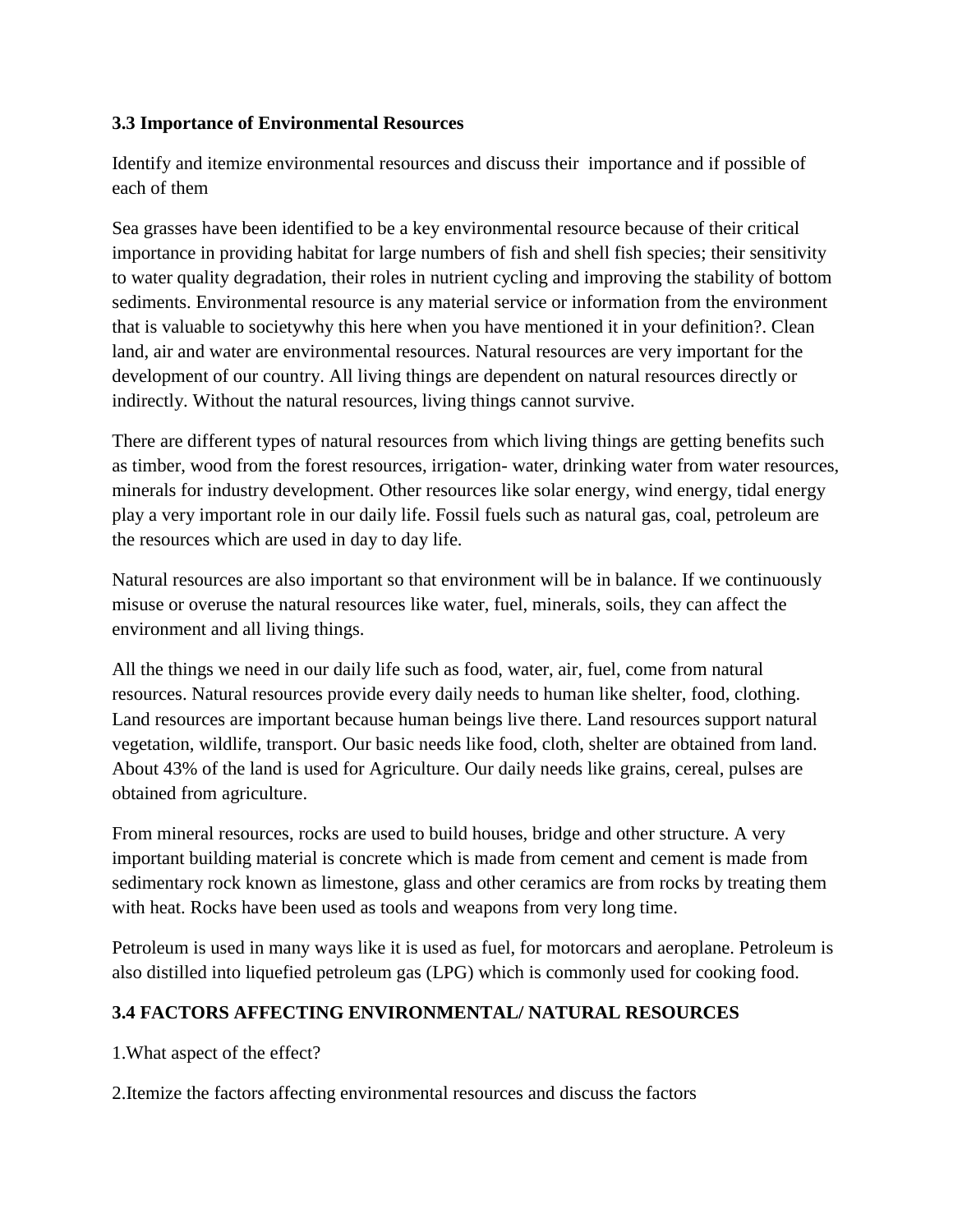The following factors affect environmental/ natural resources:

• Greenhouse effect: is when sunlight rays are trapped within the atmosphere. Ultraviolet (UV) rays enter the atmosphere and bounce through the water and land then bounce back up to the atmosphere until it gets trapped, which creates heat.

Greenhouse gases or  $CO<sub>2</sub>$  emission are the most commonly known of all climate changing factors. These are the chemicals that are spewed out into the atmosphere when fossil fuels like oil and gas are burnt. These chemicals are trapped in the atmosphere just like solar rays from the sun and get absorbed into all living life on earth which leads to diseases in humans and animals.

On earth, there are several processes such as earthquakes, volcanoes and landslides, floods that affect the existence of living things. Volcanoes alone emit more  $CO<sub>2</sub>$  into the environment than many human activities.

Itemize the each of the other factors just as done for green house effectOther factors that affect environment/ natural resources are over-exploitation of resources, destruction of ecosystem, to air and water pollution problems. Deforestation , indiscriminate bush burning, land mass clearing for agriculture or for urban development and mining activities can also lead to soil erosion; flooding and water pollution. Furthermore, gaseous emission and discharge of effluents from manufacturing industries can cause serious pollution of air and water. Severe soil degradation in the form of soil erosion can reduce the fertility status of rich land thereby causing poor agricultural yield while water pollution can negatively affect fish production in the ecosystem.

 Discharge of chemicals or using chemicals to kill fishes will change the colour and chemical composition of the aquatic life thereby making it inhabitable for many aquatic organisms.

# **1.0 Conclusion**

In this third unit of our course, you have learnt about the definition of environmental resource, types/ components of environmental resource which include biotic and Abiotic components, others include the lithosphere, biosphere, hydrosphere and atmosphere. You also learnt about the factors affecting environmental resources such as the Greenhouse gas emission, flooding and the importance of environmental resources which include green grasses that provide habitation for aquatic life and provision of shelter materials among others.

# **2.0 Summary**

In unit 3, we studied the definition of environmental resource which is any material or service?? or information?? from the environment that is valuable to society. It can be renewable or non renewable. Components of environmental resources such as biosphere, lithosphere, hydrosphere are also learnt in this unit. In terms of the importance, environmental resources enhance conducive life for human by mitigating the greenhouse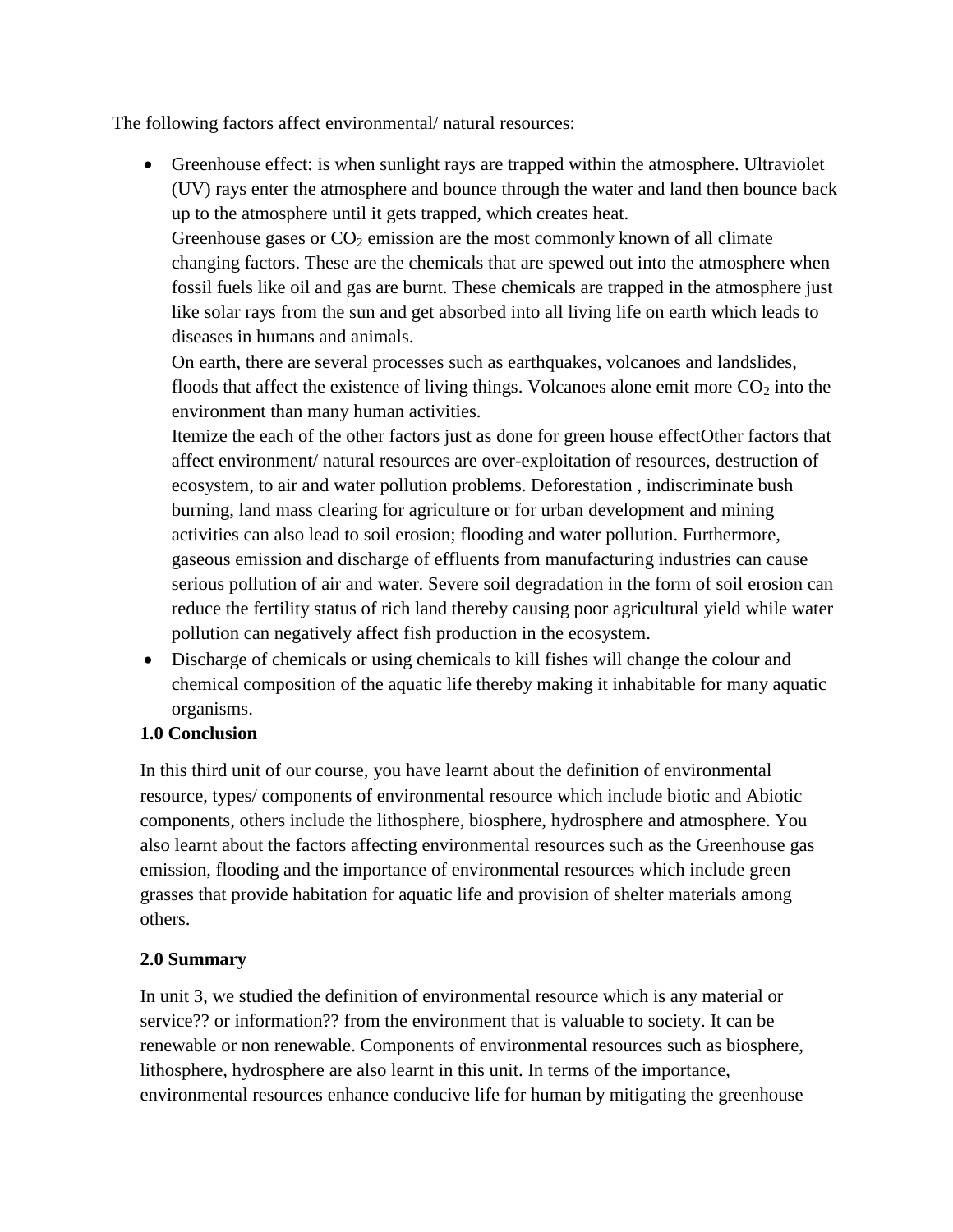gases like  $CO<sub>2</sub>$  and provision of habitat for aquatic life. We also learnt about some factors that affect environmental resources such as pesticides and herbicide usage in agriculture, deforestation and mining which degrades the fertility of the soil and endanger human life.

#### **3.0 Tutor Marked Assignments**

- (1) Define the term environmental resource
- (2) What are the components of environmental resource?
- (3) State the importance of environmental resource

#### **7.0 References**

"Envirostats: Canada's natural resource wealth at a glance" statcan.gc.ca.

Retrieved 2014-05-31

M.E. Soule and B.A. Wilcox (1980) Conservation Biology: An Evolutionary Ecological perspective. Sinauer Associates. Sunderland Massachusetts.

M.E. Soule (1986) What is Conservation Biology? 35 (ii) : 727- 734 (i??) X ..

#### **Unit 4: Resource and Development Contents**

- **1.0 Introduction**
- **2.0 Objective**
- **3.0 Main Content**
- **3.1 Definition of Natural Resource and Development**
- **3.2 Stages of Resource Development**
- **3.3 Sustenance of Natural Resource**
- **3.4 Components of Resource Development**
- **4.0 Conclusion**
- **5.0 Summary**
- **6.0 Tutor Marked Assignment**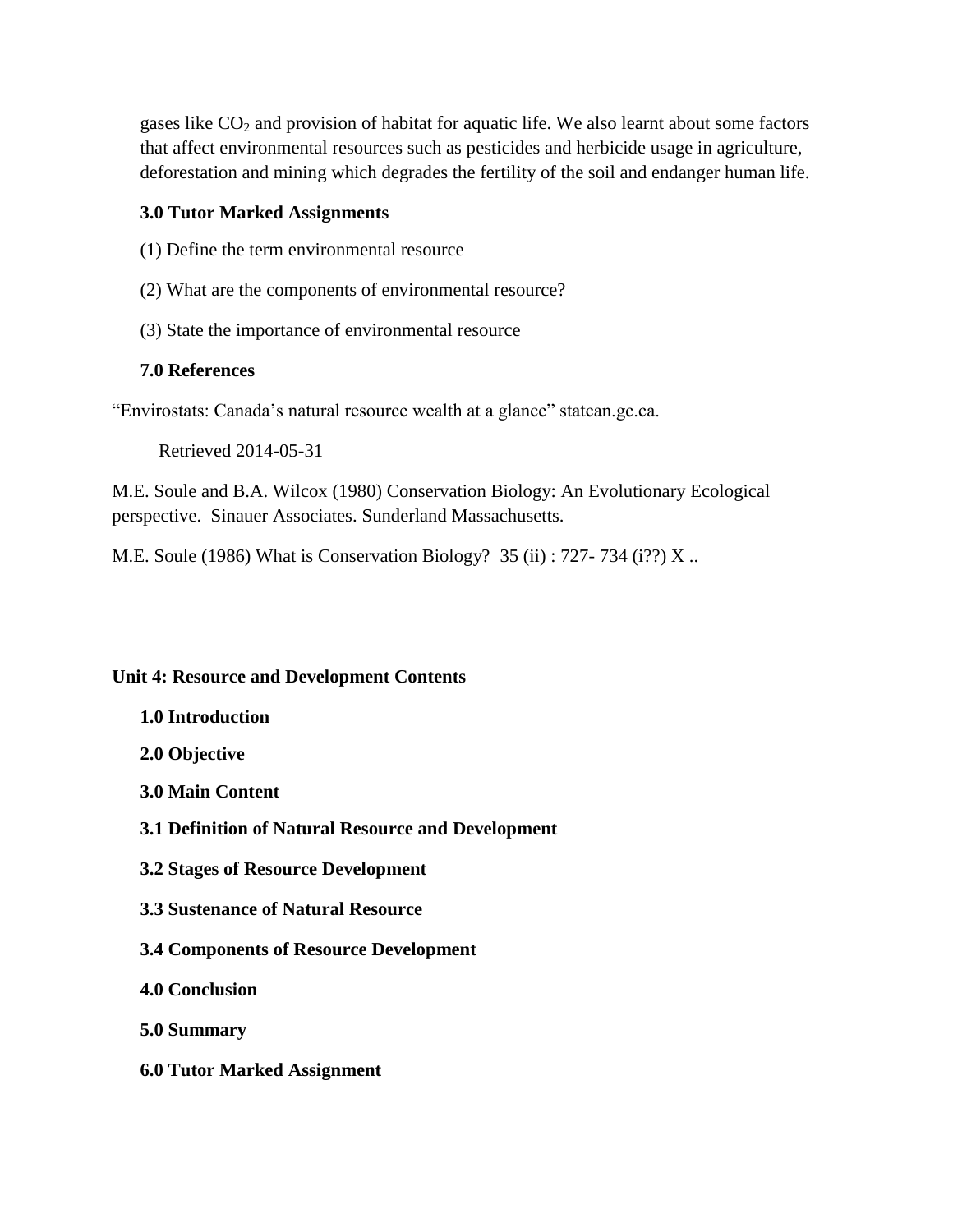#### **7.0 References/ Further reading**

#### **1.0 Introduction**

In unit 4, we considered the definitions of Natural resource development, concept of biological and mineral resources, sustenance of natural resources, stages and influence of deforestation on agriculture, natural resources and the reduction of the damaging of the natural environment which will affect natural resources.

Be consistent in your introduction of every unit. In some you presented what is to be considered in the unit while in others you gave an overview in the introduction.

#### **1.0 Objectives**

At the end of the unit you should be able to:

- Define resources management and development
- Know stages of resources development
- Appreciate components of natural resources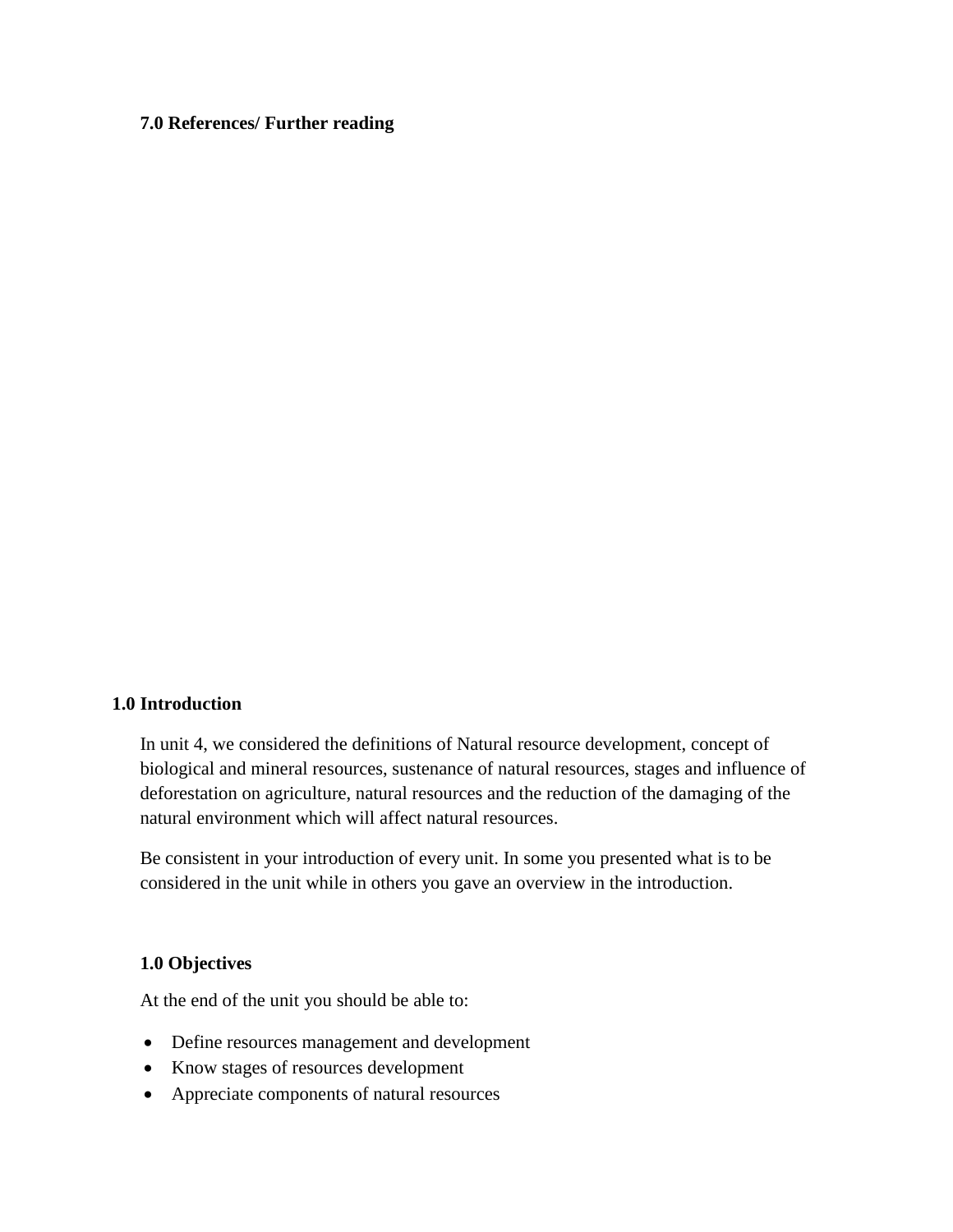• Learn factors that affect natural resources

### **3.1 Meaning of Natural Resource Development**

Natural resource development refers to the development of natural resources such as land, water, soil, plants and animals with a particular focus on how management affects the quality of life for both present and future generation. Environmental management ??is also similar to natural resource management.

Resource development means development that should take place without damaging the environment and development in the present should not destroy the ability of the future generations to meet their needs??.

\*Resources are unevenly distributed. Is this resource development?

\*In order to prevent wastage, development of resources is necessary.

Resources are the basic needs of human beings.Is this resource development?

 \*Hence resources that can be renewed should be developed so that they are not exhausted, thereby affecting life on earth.

 \*The two main types of resources are renewable and non-renewable resources. Renewable resources are regenerated (examples are oxygen, solar energy) while non-renewable cannot be regenerated and available quantities are limited (crude oil, coal, natural gas). So much has been said of this

Discuss what is natural resource development in this section. For example,it has to do with the catalogue of measures taken to improve the quality and quantity of resources in order to aid the ability of the resource to satisfy human needs(Give exampples).It also includes deployment of all measures necessary to protect resources from despoliation and to increase resource sustainability(Give examples).

# **3.2 STAGES OF NATURAL RESOURCE DEVELOMENT**

Discuss the stages of natural resource development as the 3.2 suggest

Natural Resources management is concerned with the use and conservation of natural resources, the protection of habitats and the control of hazards. Its area of operation is applied ecology having interaction with biology, ecology, forest sciences, geology, zoology, botany, climatology and other disciplines.

Resources are also factors?? which can be used to satisfy human wants (any source of raw materials). Resources can be viewed in terms of materials example land, raw materials, human wisdom and knowledge and attributes of labour. A resource is therefore employed to meet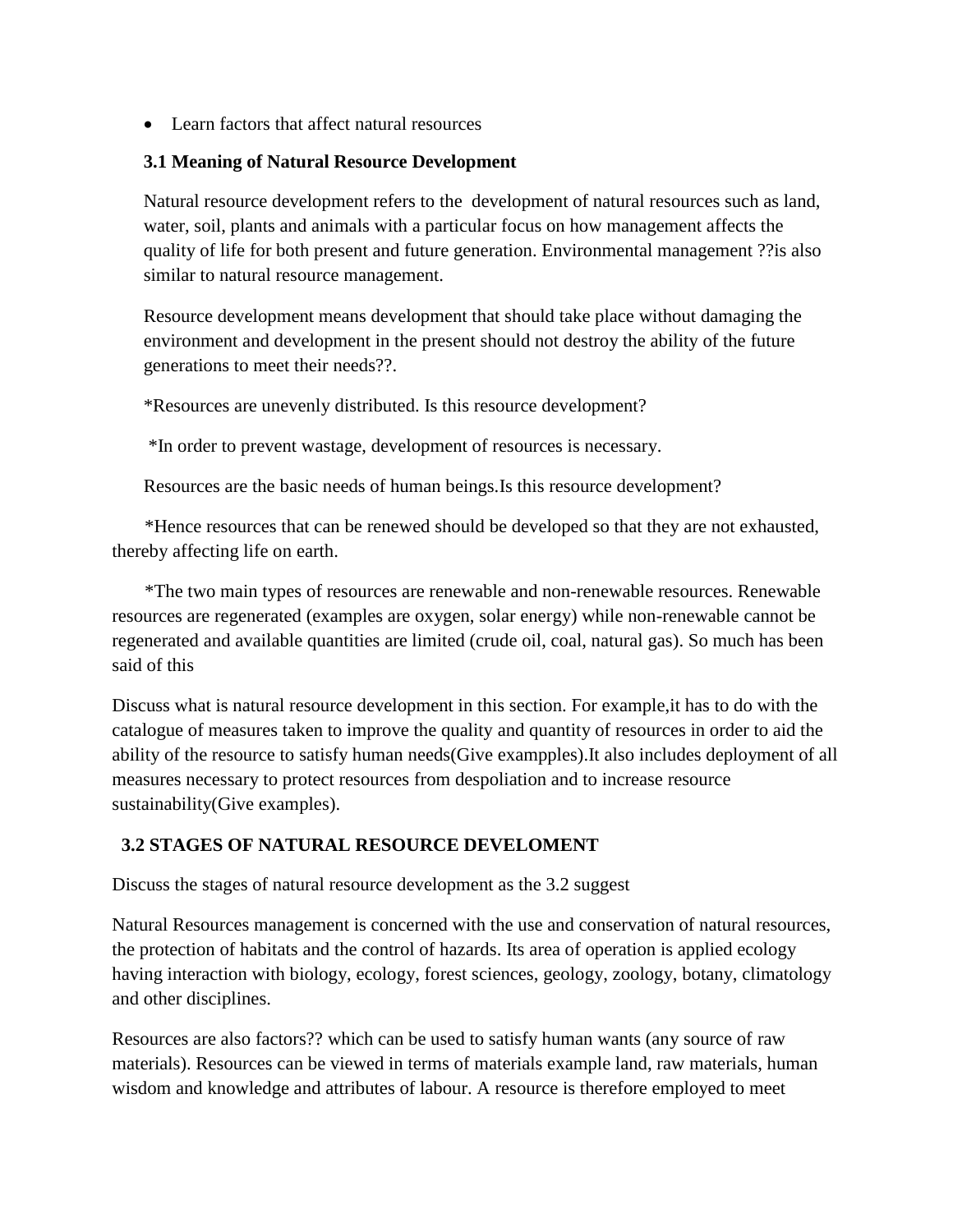certain purposes or objectives. The essence of labour is because it is needed by somebody, the attribute of land is because it can be used for certain purposes and someone is willing to access it or take advantages of its identity, topography, accessibility and aesthetic values.

The values attached to natural resources depend on their usage; for example the context of agricultural land, in land water fisheries, mineral resources are influenced by social, economic and cultural and technological backgrounds.

Natural resources can be biological resources and mineral or non biological resources.

The biological resources include fishes, wildlife, livestock, forests and those are called renewable because they are capable of regrowth or regeneration.

Mineral resources for example; copper, tin, gold, petroleum are non-renewable resources because they cannot regrow or are not capable of regeneration except after long geological periods.

Both types of resources are exhaustible though biological resources are capable of replacing themselves as steady flow of them is utilized. Mineral resources are fixed which can diminish over time.

Renewable Natural Resources under these stages:

(i)Regeneration: Renewable natural resources undergo regeneration which means they have the abilities to regrow, regenerate, hence can be inexhaustible. They have the ability of selfregenerating and have perpetual production potentials and this does not affect the consumption of any other resource. Biotic/ biological are liable to be destructible, due to misuse and over exploitation leading to extinction or depletion.

(ii)Renewable resources also exhibit multiplicity of species interaction and dependence. The diversity and complex natures of species are key attributes of biological resources. They make their management difficult due to variations in the quality and uses of different species.

(iii)Grow rate: They also exhibit naturally determined growth rate. The rate of growth of biological resources is naturally determined by pre-determined biological processes. Due to growth is naturally determined; time is a major factor on the management of biological resources for this requires a minimum waiting period for the production of any desired product, with the implication for cost and return.

# **Input of Man-made Improvement**

Technological advancement due to research leads to genetic improvement and hence high yield and thus reduction in management cost. This is achieved by de-emphasizing complexity of species composition in favour of few selected dormant species.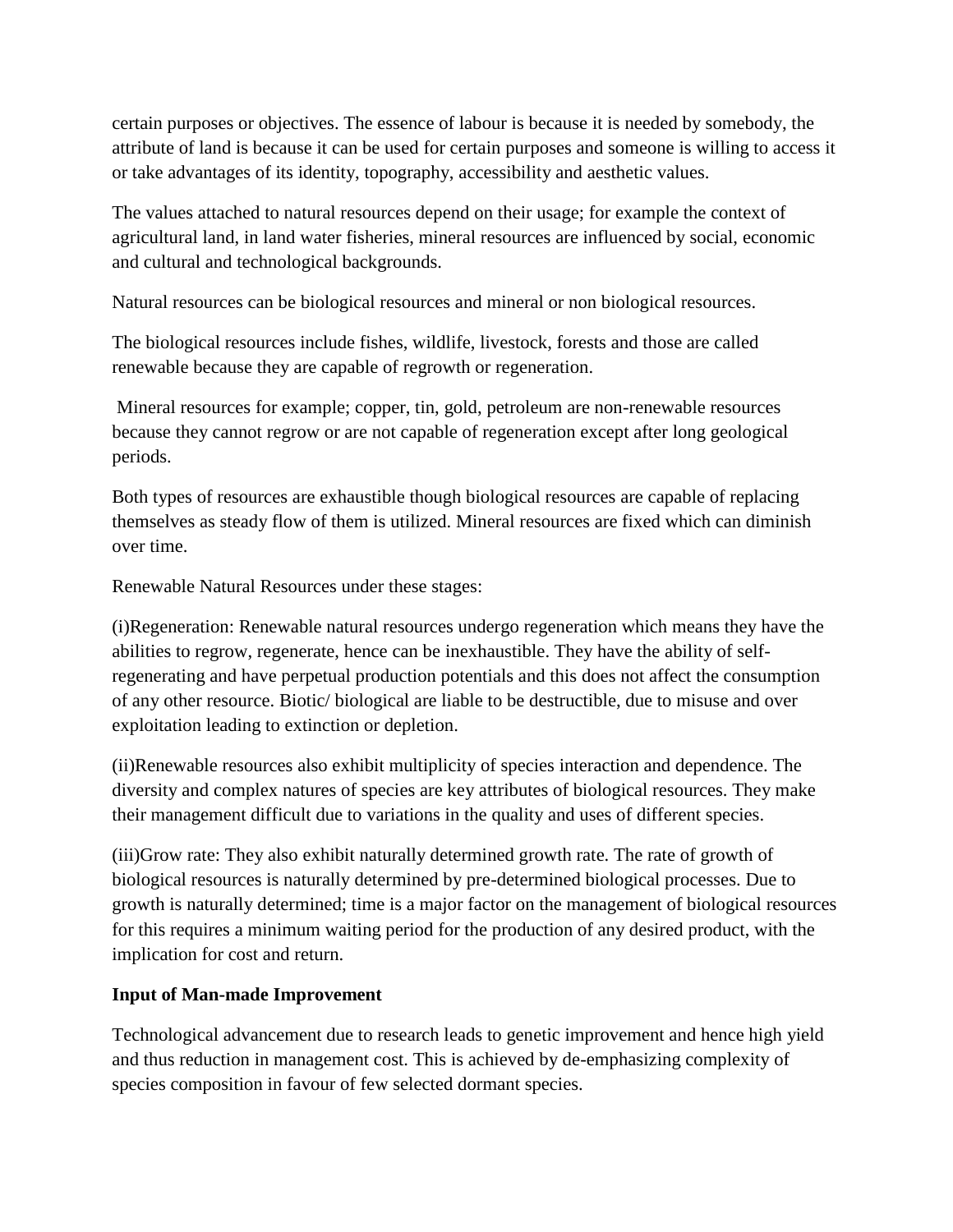Ecosystem as Replica of Biological Resources:-

Biological resources exist in and constitute an ecosystem of flora and fauna. These conform to important principles of ecosystem such as selection, food chain in which the organism consume and are consumed by others in a particular order or hierarchy. The ecosystem develops towards a climax or a state of equilibrium when mortality balance with regeneration, though ecosystem tends to be dynamic rather than static because nature/ situation is not all that constant all the time.

Rewrite 3.2 to reflect the topic

# **3.3 SUSTENANCE OF NATURAL RESOURCES**

Start with what is sustenance of natural resources

The essence of the sustenance of natural resources includes:

- Reduction of dependence upon synthetic chemicals and other unnatural substances.
- Reduction of dependence upon fossil fuels, underground metals and minerals.
- Reduced encroachment upon natural resources.
- Meet human needs fairly and efficiently.

Sustenance of natural resources can be enhanced also through:

- Reduction and clean up of pollution
- , Conversion of non- recyclable minerals into energy through direct combustion or after conversion into secondary fuels.
- Rreduction of societal consumption of non-renewable fuels.
- Development of alternative, green, low carbon or renewable energy sources.
- Conservation and sustainable use of scarce resources such as water, land and air.
- protection of representative or unique ecosystems; preservation of endangered species extinction.
- Establishment of nature and biosphere resumes under various types of protection and the protection of biodiversity and ecosystem upon which all human and other life on earth depends.

# **Natural Resources Sustenance from Environmental politics/ Replenishment of Environmental Resources**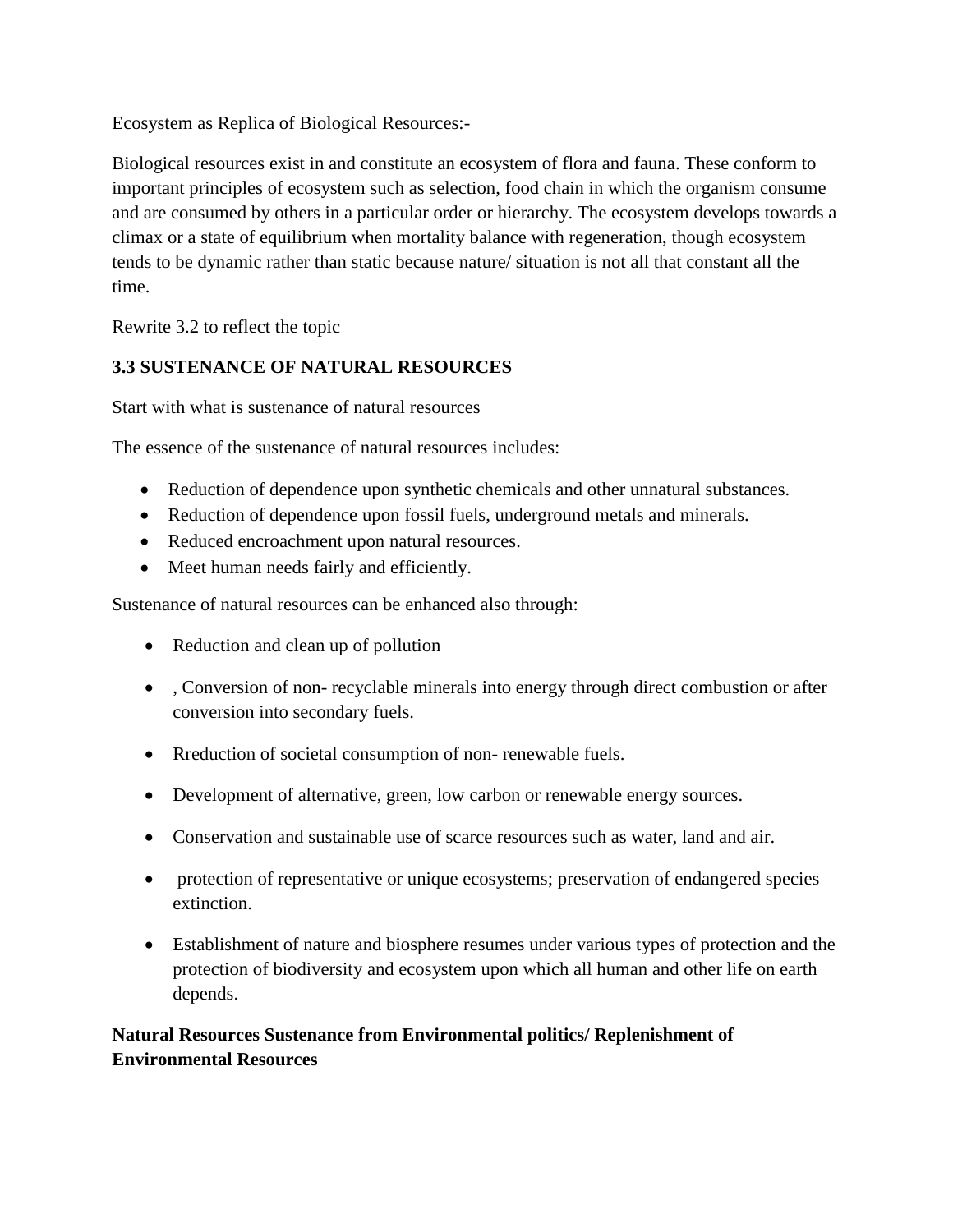Some forms of natural resources can be replenished in relatively short periods of time through physical as well as biological processes. Physical processes of sustenance are input……., for example in dealing with soil structures and fertility levels, aquifers, the earth's atmosphere and ozone layer and the assimilation and waste processing capacities of our natural resource systems(Recast). All these types of renewable but exhaustible environmental resources have a physical capacity for renewal. This distinguishes them from natural resources in which the capacity for renewal is purely or predominantly biological such as fish stocks and forests and other flora and fauna and their related ecosystems. In terms of allocative problems, exhaustible resources for which physical as well as biological renewal are possible should prove more resilient to the demand humans place on them.

No mention of "from environmental politics" as reflected on the title.

# **3.4 FACTORS AFFECTING NATURAL RESOURCES DEVELOPMENT**

Natural resources are of crucial importance for social and economic life. In this aspect, the diversity of nature not only offers man a vast power of choice for his needs and desires, it also enhances the role of nature as a source of solutions for future needs and challenges of mankind. These days, due to human pressure on natural resources and development, is greater than before in terms of magnitude and efficiency in disrupting natural and natural resources(Recast the sentence).

Thee factors that affect natural resources development include:

- Intensive agriculture which is replacing traditional farming. This, in combination with the subsidies of individual farming has had enormous effect on landscapes and continues to be threats to natural resources.
- Extensive tourism also affects coasts and mountains. The policies pursued in the transport industry, transport and energy sectors have a direct and damaging impact on the coasts, major rivers (dam construction and associated canal building) and road networks.
- The strong focus of forestry management on economic targets primarily causes the decline in biodiversity, soil erosion and other degraded effects.

Furthermore, natural resources are also affected by:

- Human intervention, such as construction of buildings, motorways or railways which result in the fragmentation of habitats which strongly limits the possibility for contact or migration among them. In extreme cases, even the smallest, narrowest connections between habitats are broken off. Such isolation is catastrophic for life in the habitat fragments.
- Loss of species of fauna and flora: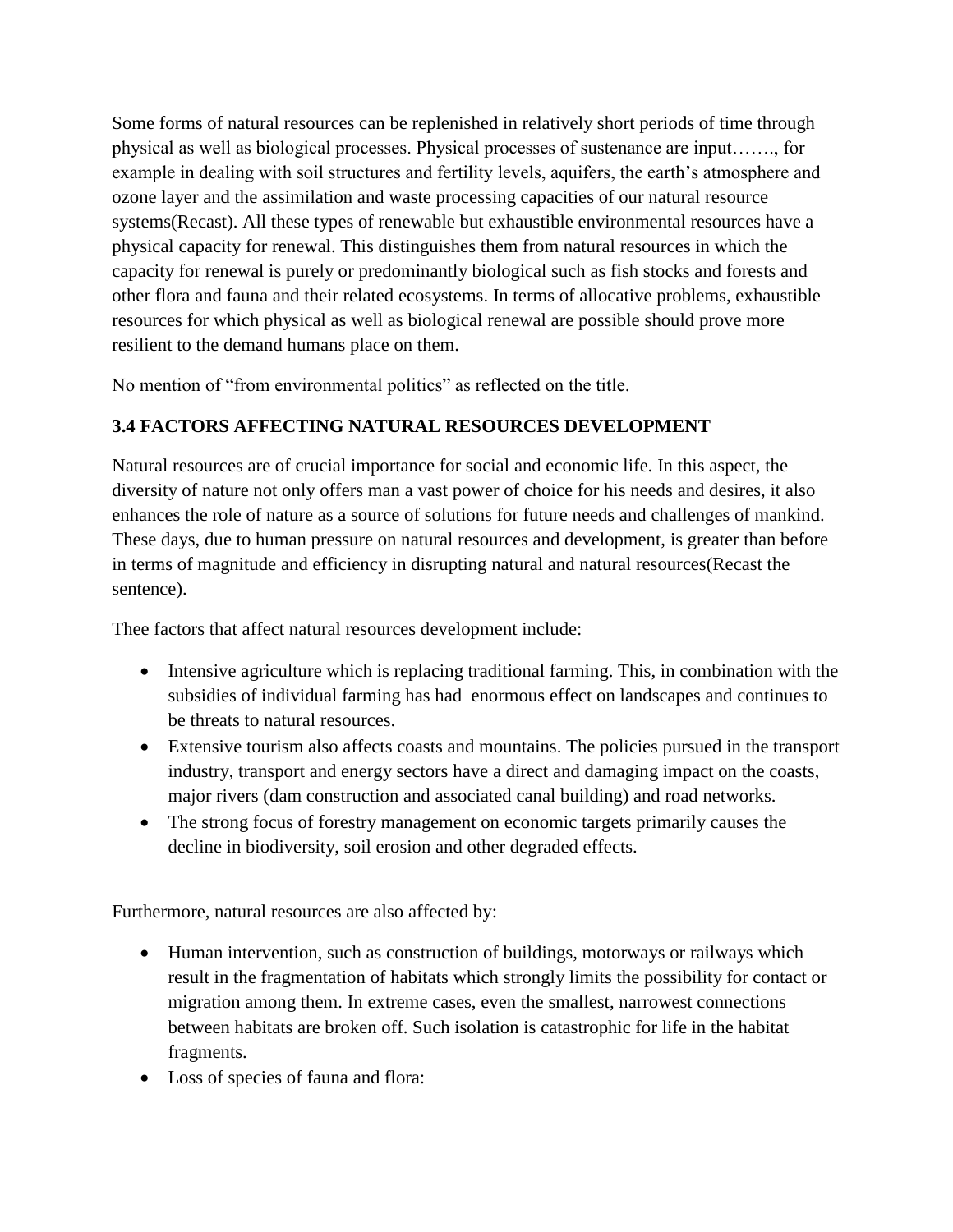The biodiversity is affected by different species numbers and the loss of habitats in many regions. Approximately 30% of the vertebrates and 20% of heterplants are threatened. Threats are linked to loss of habitats due to destruction, modification and fragmentation of ecosystem as well as hunting and general disturbance.

- Reduction and fragmentation of habitats and landscapes in expansion of human activities into the natural environment, manifested by urbanization, recreation, industrialization and agriculture.This results in increasing uniformity in landscapes and consequential reduction disappearance, fragmentation or isolation of habitats and landscapes. The consequences are decreased species diversity, due to reduced habitable surface area which corresponds to a reduced species carrying capacity.
- The reduction of the habitats also affects the genetic diversity of the species living there. Smaller habitats can only accommodate smaller populations as a result; there is an impoverished gene pool. The reduction of genetic resources of a species diminishes its flexibility and evolutionary adaptability to changing situations. This has negative impacts on its survival.

### **4.0 Conclusion**

This unit has briefly shown the concept of Natural resources development, stages of natural resources development in terms of sustenance/ sustainability of the natural resources. The unit also showed factors affecting the sustenance/ sustainability of natural resources.

#### **5.0 Summary**

In unit 4 we defined natural resources development as the concept which concerned the use and conservation of natural resources, the protection of habitats and the control of hazards.

Natural Resource development entails development that should take place without damaging the environment and present development should not destroy the ability of the future generation to meet their needs. This then entails that all renewable resources are sustained.

In terms of the stages of development of natural resources, you learnt that resources can be biological and mineral resources which can be regenerated or not regenerated.

You also learnt that natural resources can be affected positively or negatively by man's influence in agriculture and other activities.

Factors affecting natural resources include among others extensive tourism, deforestation, pesticide usage and constructions by human beings.

#### **6.0 Tutor Mark Assignment**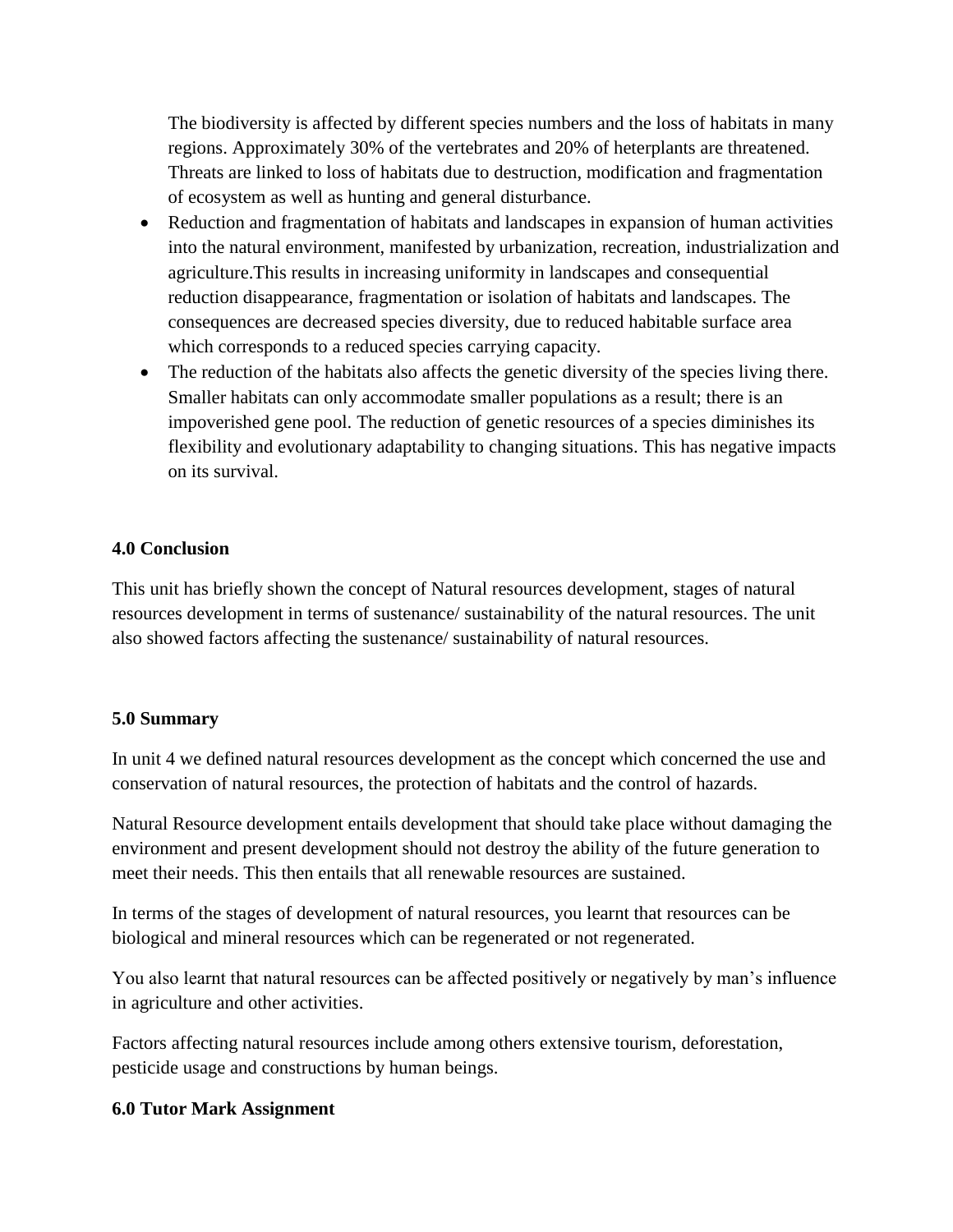- (1) List the factors affecting natural resources development.
- (2) Differentiate with examples renewable and non-renewable resources.

# **7.0 References**

Natural resource dictionary definition Natural resource defined. Your dictionary.com 2016-12- 12.

Earth's natural wealth: an audit –science.org.au May 23, 2007- July 20, 2008.

```
"Peak everything" – reason. Com April 27, 2010.
```
 Fundamentals of Conservation Biology. Blackwell Science Inc. Cambridge, Massachusetts, ISBN 0-86542-371-7

Use APA manual for references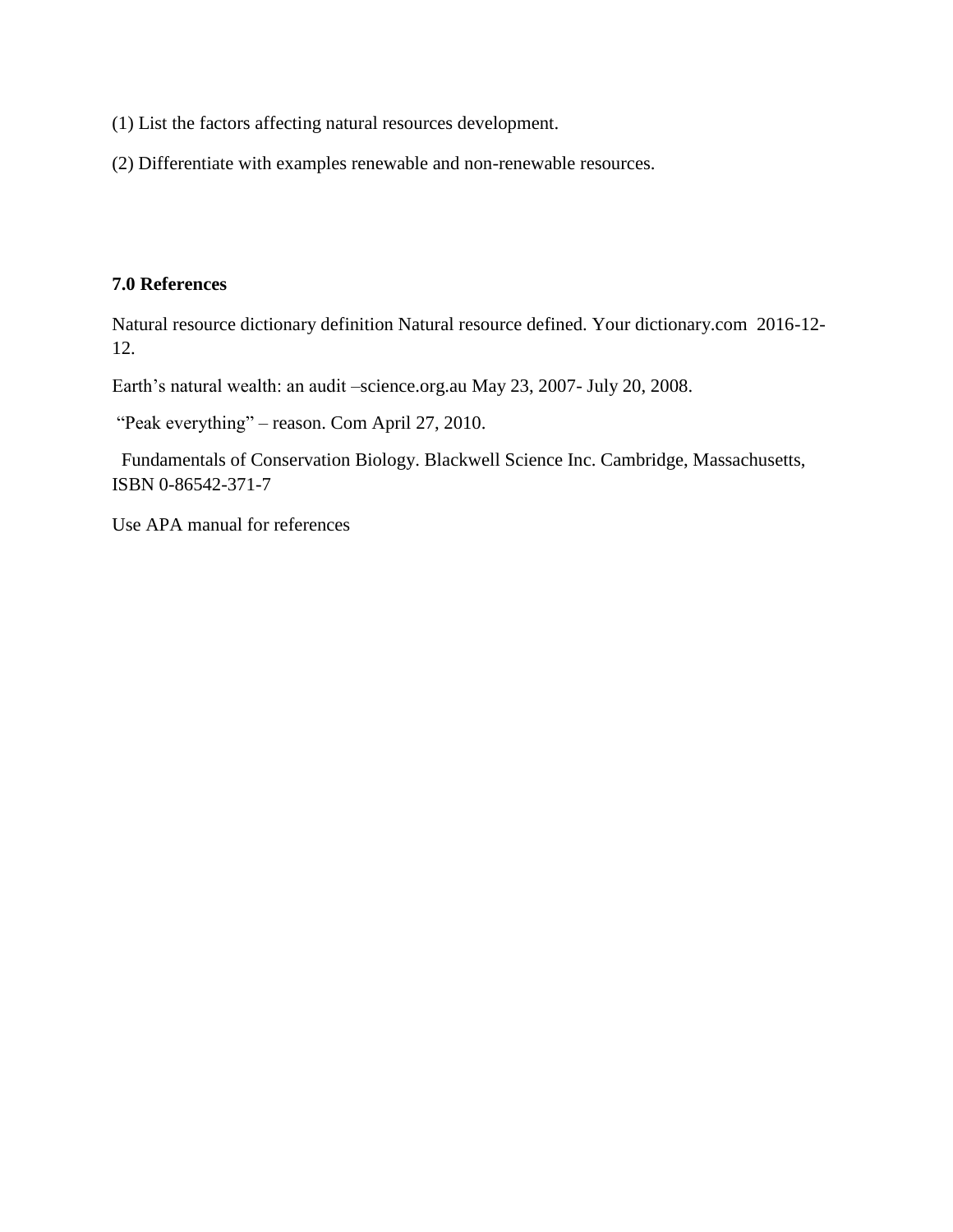# **MODULE 2: RATIONAL USE OF RESOURCES**

**Unit 1: Concept of sustainable development resources Unit 2: Management of forests, grazing, lands. Unit 3 Conservation of soils, food, minerals Unit 4: Community resource development**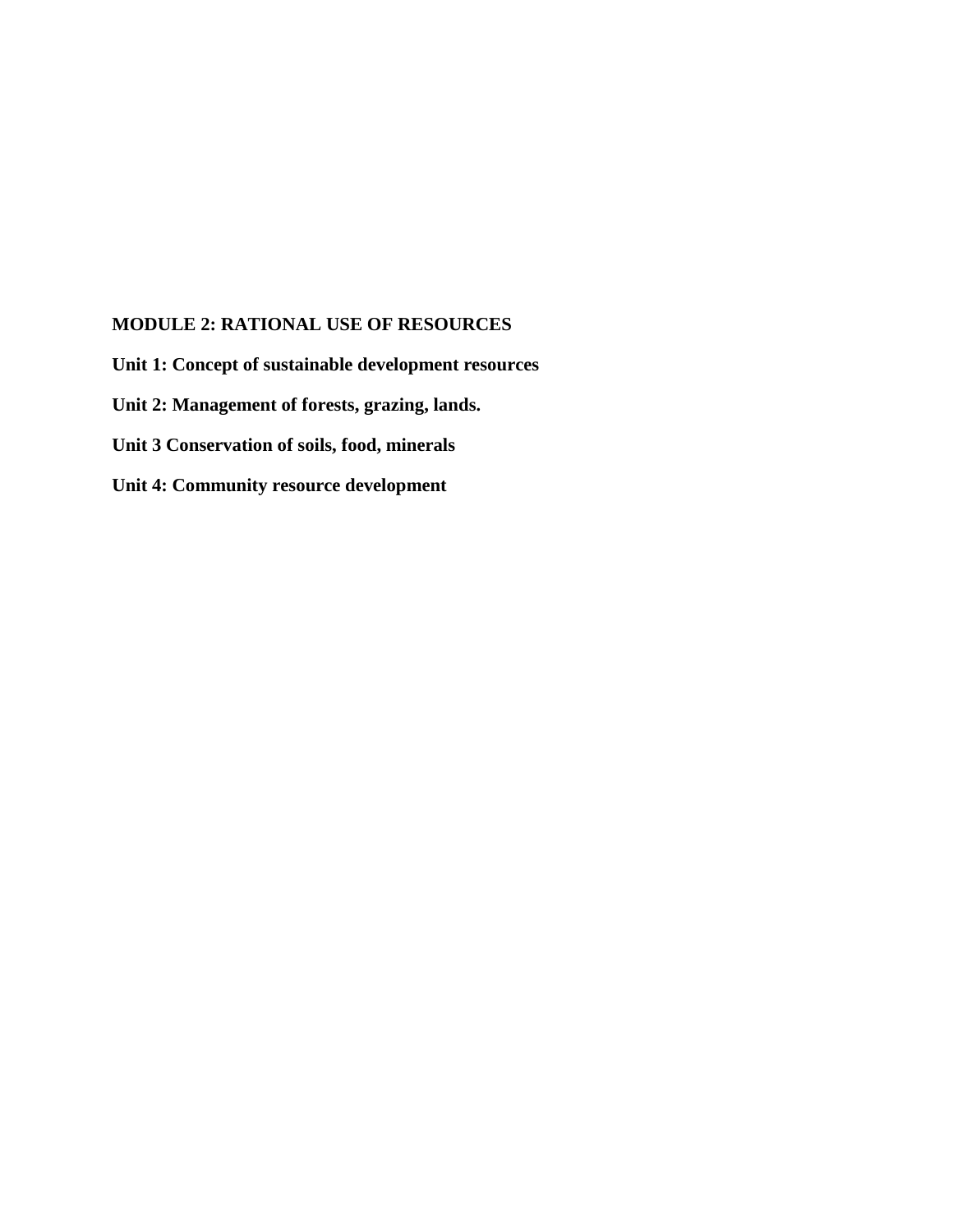**Unit1: Concept of sustainable development of resources**

- **1.0 Introduction**
- **2.0 Objective**
- **3.0 Main content**
- **3.1 Meaning of sustainable development of resources**
- **3.2 Problems of sustainable development of resources**
- **3.3 Conservation of sustainable development of resources**
- **3.4 Impact of sustainable development of resources**
- **4.0 Conclusion**
- **5.0 Summary**
- **6.0 Tutor marked assignment**
- **7.0 Reference/further reading**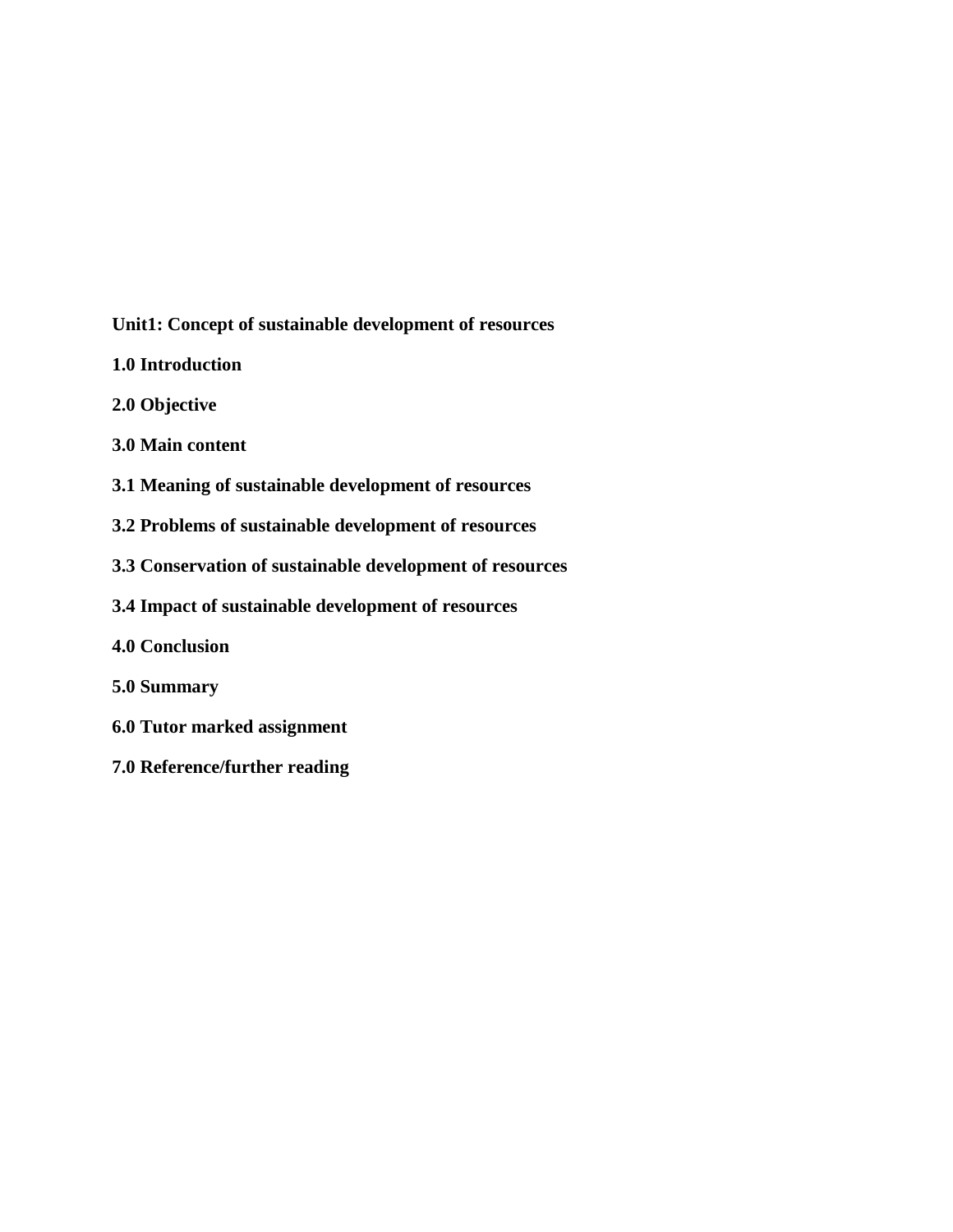#### **1.0 Introduction**

In this unit, you will know the meaning of sustainable development of resources, limitations of sustainable development of resources , conservation measures and impacts of resources on what? .

#### **2.0 Objectives**

At the end of this unit, you should be able to:

- Know the meaning of sustainable resource development
- Identify the obstacles/limitation affecting resources
- Learn conservation measure of sustainable resource development
- Know the impacts of resources to humanity, environment and ecosystem

#### **3.0 Main content**

#### **3.1 Meaning of Sustainable Development of Resources**

Sustainable development means ways people use resources without resources running out. The term used by the **Bruntland** Commission(Year) defined it as "development with sustainability that meets the need of the present without compromising the ability of future generations to meet their own needs".

Everyone wants a better place to live. Some people want better homes and housing, while others may want better schools, more jobs, cleaner sheets etc.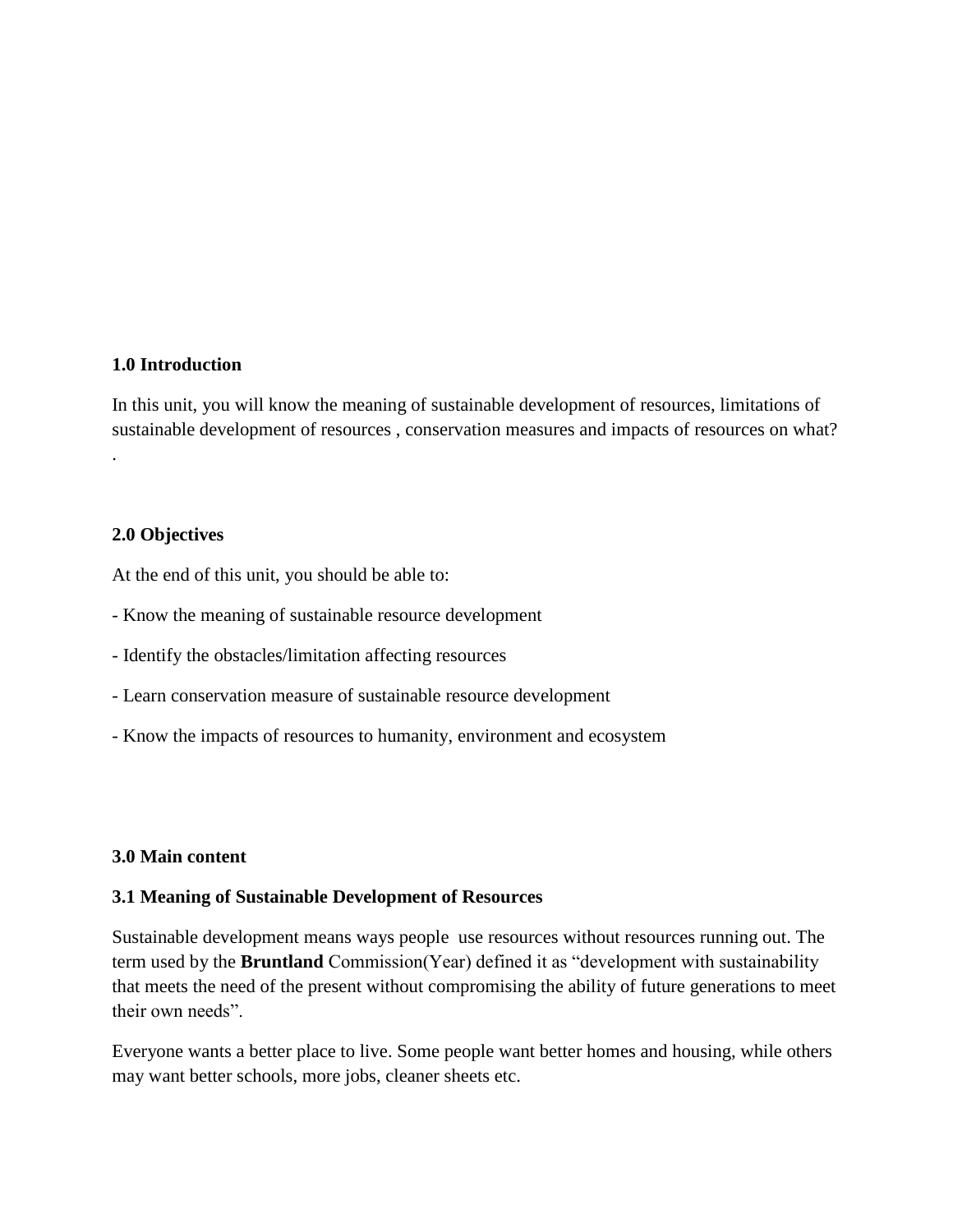- People need a better environment that means green spaces, play areas, no litter, nice gardens, decent houses, less noise and pollution. The resources used should renew over generations.

- A better economy, that means jobs, reasonable prices, cheaper heat and light

- Better social conditions that mean good leisure facilities, lots of community groups offering sports and arts, friendly neighbors.(Link it to sustainable development of resurces)

Sustainable development of resources principles include;

- o Reduced dependence on fossil fuels, underground metals and minerals.
- o Reduced dependence upon synthetic chemicals and other unnatural substances
- o Reduced encroachment on nature
- o Meet human needs fairly and efficiently

The goals for sustainable resource development include;

- o Preservation of endangered species extinction
- o Protection of ecosystem and biodiversity upon which all life depend
- o The establishment of nature and biosphere under various types of protection
- o Conservation and sustainable use of scarce resources such as water, land and air
- o Development of alternative, green, low carbon or renewable energy resources
- o Converting of non recyclable materials into energy through direct combustion or after conservation into secondary fuels

#### **3.2 Problems/limitations of Sustainable Development of Resources**

Natural resources are subject to increasing scarcity due to rapid environmental change, increasing demand and their unequal distribution. Natural resources change may involve land and water degradation, overexploitation of wild life and aquatic resources, extensive land cleaning or drainage climate change.

Natural resource scarcity may also result from the unequal distribution of resources among individuals and social groups or ambiguities in the definition of rights to common property resources. The effects of environmental scarcity such as constrained agricultural landed output, constrained economic production can affect or limit sustainable resource development.

Natural resources are limited because these resources are used by people in ways that are defined symbolically. Land, forests and waterways are not just material resources people compete for, but are also part of a particular way of life (farmers, rancher, fisher, logger), an ethnic identity and a set of gender and age roles.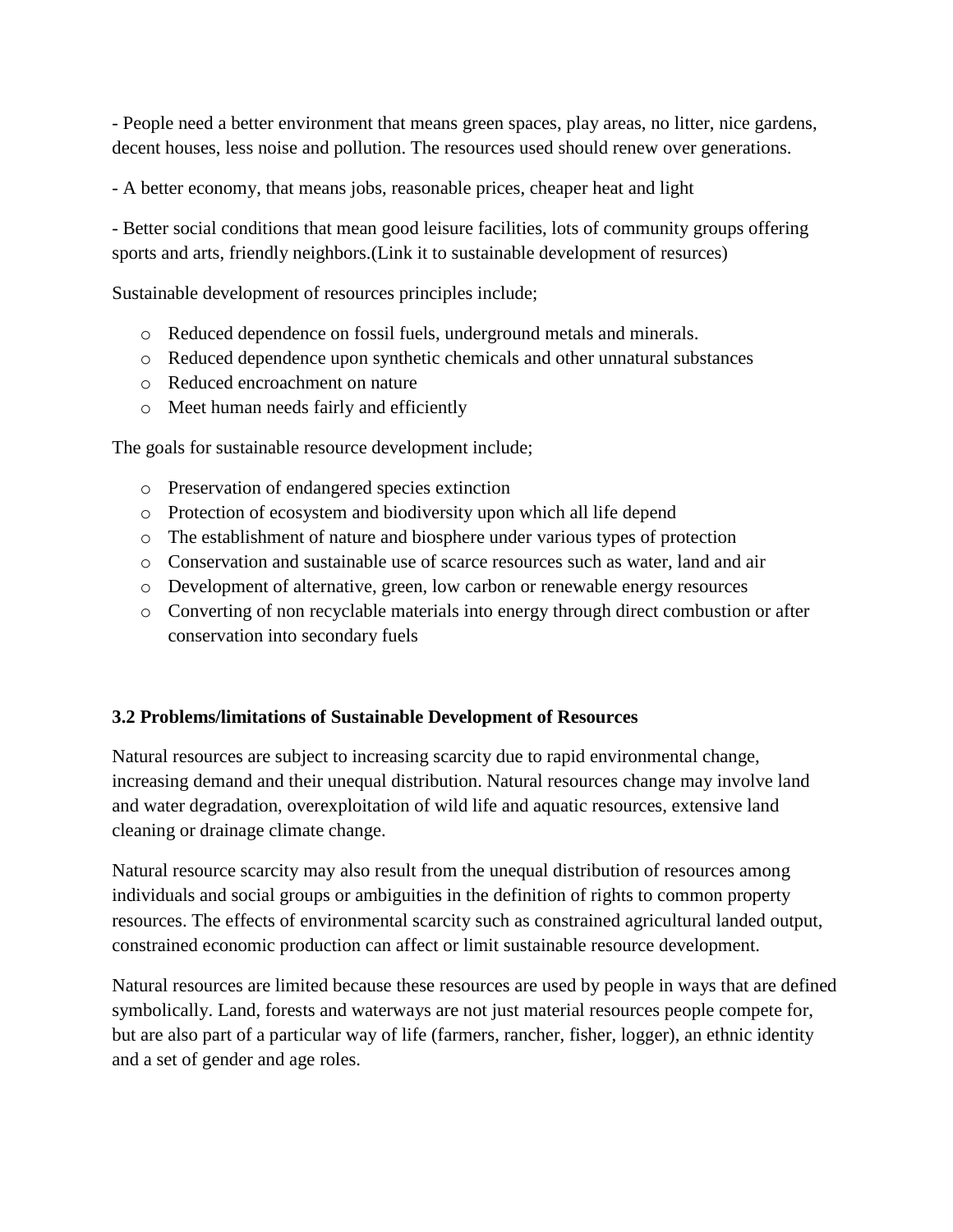Another limitation or challenge of sustainable development of resources is human behavior.This is as a result ofs rapid growth of human population world wide which affects the resources in various ways. These human behaviours include; agricultural burning, overconsumption of resources, failure to recycle what?, production/disposal of toxic waste, improper disposal of human waste and garbage and misuse of pesticides etc. Other limiting factors as a result of human behavior include depletion of soils by overcultivation, erosion from removal of vegetation, removal of carbon sinks (trees), inefficient use of fuel and urbanization of farmland etc. In this aspect, human beings must make effort to conserve croplands, fresh water, energy, biodiversity and other life supporting natural resources. Developed countries should assist by reducing high consumption of all natural resources, especially fossil fuels.

 Another limiting factor is inability to replace ecological functions. While it is possible tofind ways to replace some natural resources, it is much more unlikely that they will ever be able to replace ecosystem services as the protection provided by the ozone layer, or the climate stabilizing function of the forest.

Another limitation to sustainable resource development is natural resources multifunction. In this aspect, forests for example does not only provide the raw material for paper which can be substituted quite easily, but they also maintain biodiversity, regular water flow and absorb carbon (iv) oxide,  $CO<sub>2</sub>$ .

Partial irreversibility of natural resources is another problem of natural resources since their deterioration lies in their partial irreversibility. For instance, the loss in biodiversity is often definite and consumption of natural resources or capital may have no observable impact until a certain threshold is reached. For example,a lake can absorb nutrients for a long time while actually increasing its productivity. However, once a certain level of richness is achieved, there is a lack of oxygen which causes the lake's ecosystem to breakdown.

#### **3.3 Conservation for Sustainable Development of Resources**

The term conservation of natural resources depicts the management for human use of natural resources so that they may yield the greatest sustainable benefit to the present generation, while maintaining their potential to meet the needs of future generation.

It can also be defined as the presentation of genetic resources for rational use. Wise utilization and conservation of resource should be perceived within the context of sustainable development.

It can also be defined as sustainable use and protection of natural resources including plants, animals, mineral deposits, soils, clean water, clean air and fossil fuels such as coal, petroleum, and natural gas. The objective of resource conservation are to:

Ensure endless use of renewable resources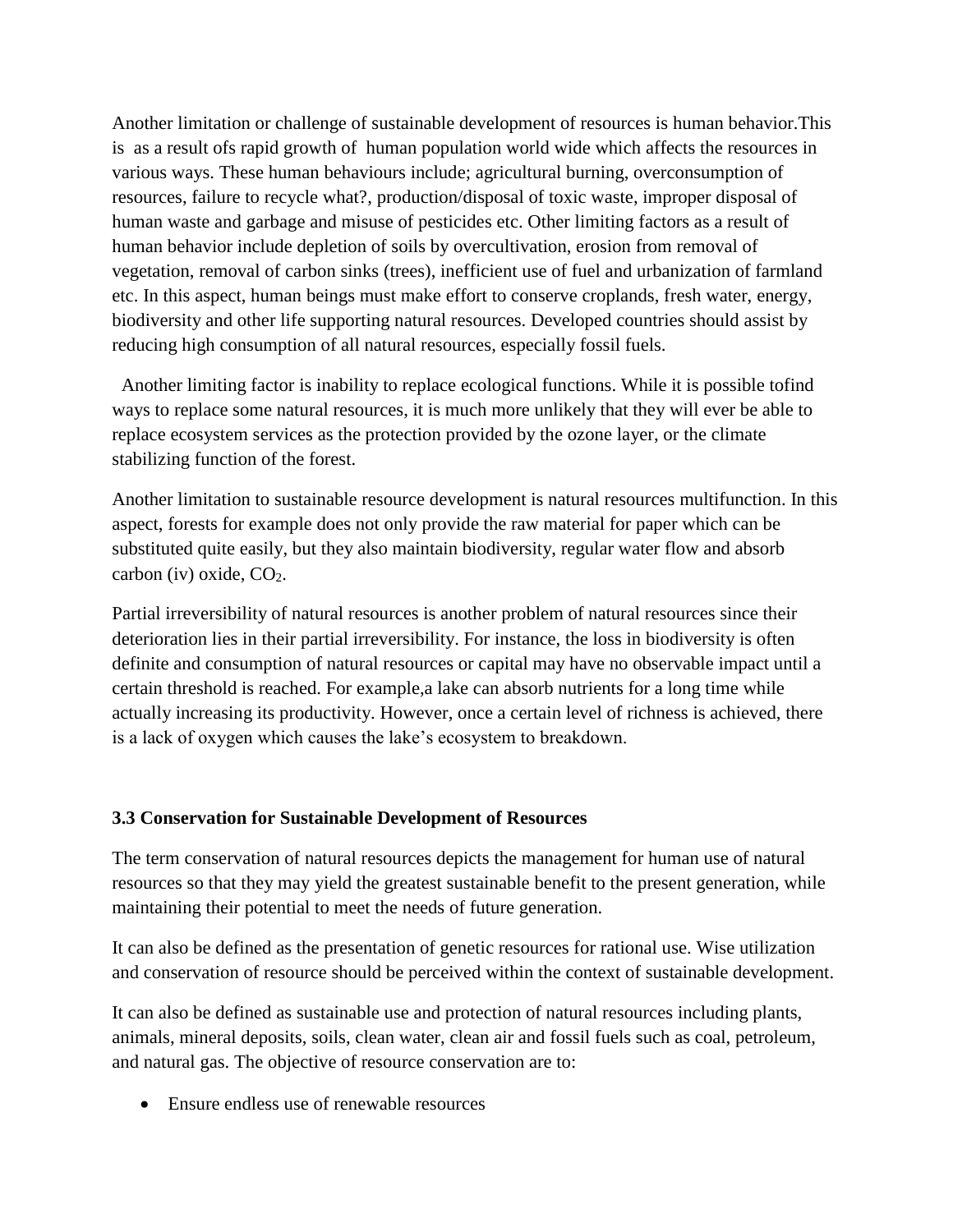- Avoid reckless depletion of non-renewable resources
- Avoid extinction of biodiversity that may be actually or potentially beneficial
- Ensure further development of the resources
- Check or prevent any negative environmental externalities arising from exploitation
- Ensure significant reduction in the level of wastage of natural resources

# a. To preserve genetic diversity

- b. To maintain essential ecological processes
- c. To ensure the sustainable utilization of species and ecosystems.

There are two methods of genetic resources; in situ and ex situ.

In situ means conserving the genetic resources where the resources or its immediate parents were growing or living. In situ conservation thus, implies protection of the resource in its vicinity eg nature reserve, forest reserve, game and national park. Ex situ means that resource is protected at a place outside the distribution of the parent population.For example, zoological garden, botanical garden and seed bank.

. The goal of renewable resource conservation is to ensure that such resources are not consumed faster than they are replaced.

. Conservation of non renewable resources focus on maintaining an adequate supply of those resources well into the future.

Conservation of substantial resource development can be on the basis of **biodiversity conservation**. This biodiversity or biological diversity denotes the number and variety of different organisms and ecosystems in a certain area. Presenting biodiversity is essential for ecosystems to respond flexibility to damage or change. A single species of corn crop can be destroyed by a certain insect or disease but if several different species of corn are planted in the field, some of them may resist the insect or disease and survive. Human beings benefit greatly from the many medicines, crops and other products that biodiversity provides. It has been shown that a reasonable percentage of modern pharmaceutical medicines are derived from plants or animals; unfortunately, human activities have greatly reduced biodiversity around the world. The greatest threat to biodiversity is loss of habitats as human beings develop land for agriculture, grazing, livestock, industry and habitation.

The most drastic damage has occurred in the tropical rainforests, which cover less than 7% of the earth's surface but contain well over half of the planet's biodiversity.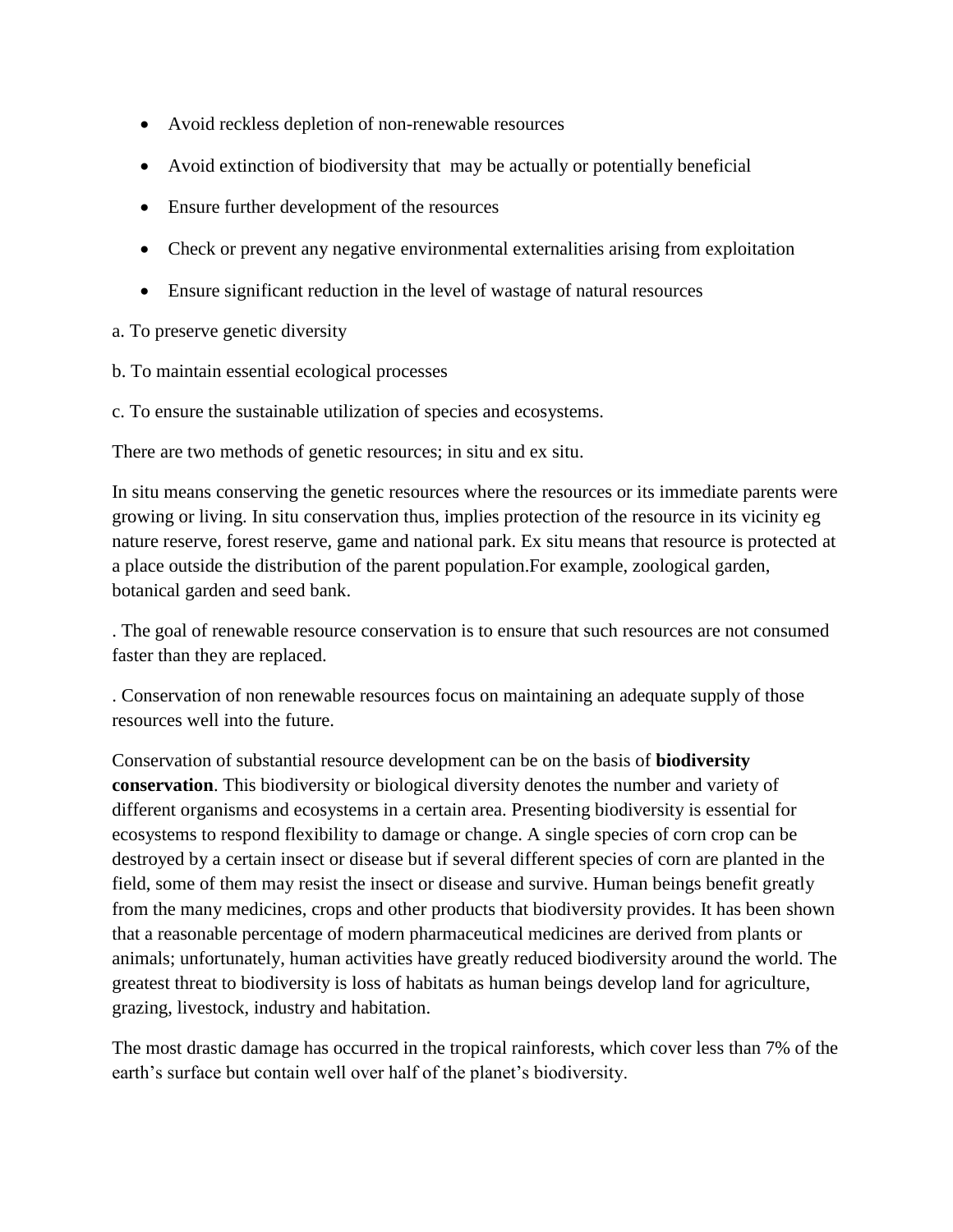#### **Soil resource conservation**

### **No statement linking the discussion on soil and water resource conservation**

Soil is a polyphasic, heterogenous and dispersed system. Soil is also a mixture of mineral, plant and animal materials, which is essential for most plant growth and is the basic resource for agricultural production. Soil forming processes may take thousands of years and are slowed by natural erosion forces such as wind and rain. Human beings have accelerated these erosion processes by developing the land and cleaning away the vegetation that holds water and soil in place. Deforestation taking place in the tropics is especially damaging because the thin layer of the soil that remains is fragile and quickly wastes away when exposed to the heavy tropical rains. Agriculture, overgrazing and deforestation are mainly the degradation activities carried out by human beings.

In order to reduce deforestation, overgrazing, soil conservation involves reforming agricultural soil management methods and these can be carried out through strip cropping which entails alternating strips of crop and uncultivated land to minimize erosion and water runoff, contour farming, reduction of runoff, terracing which also reduces erosion and runoff on slopes, growing legumes to restore essential nitrogen in the soil and minimizing tillage, or plowing to reduce erosion.

#### **Water conservation**

Clean fresh water resources are essential for drinking, bathing, cooking, irrigation, industry and for plant and animal survival, though the global supply of freshwater are distributed unevenly.

Furthermore, the sources of most fresh water supplies- groundwater (water located below the soil surface), reservoir and rivers are under severe and increasing environmental stress because of overuse, water pollution, and ecosystem degradation. Over 80% of urban sewage in developing countries is discharged untreated into surface waters such as rivers and harbors. About 70% of the global freshwater supply is used in agriculture and 30% in the industry. Freshwater conservation therefore requires a reduction in wasteful practices like inefficient irrigation, reforms in agriculture and industry and strict pollution controls worldwide. Water supplies can also be increased through effective management and watersheds (areas that drain into one shared water way). By restoring natural vegetation to forests or fields, people can increase the storage and filtering capacity of these watersheds and minimize wasteful flooding and erosion. Restoration and protection of wetlands is crucial to water conservation. Wetlands stabilize groundwater supplies by holding rainfall and discharging the water slowly, serving as natural flood-control reservoirs.

# **3.4 Impacts of Sustainable Development of Resources.**

t (ONLY FOREST?).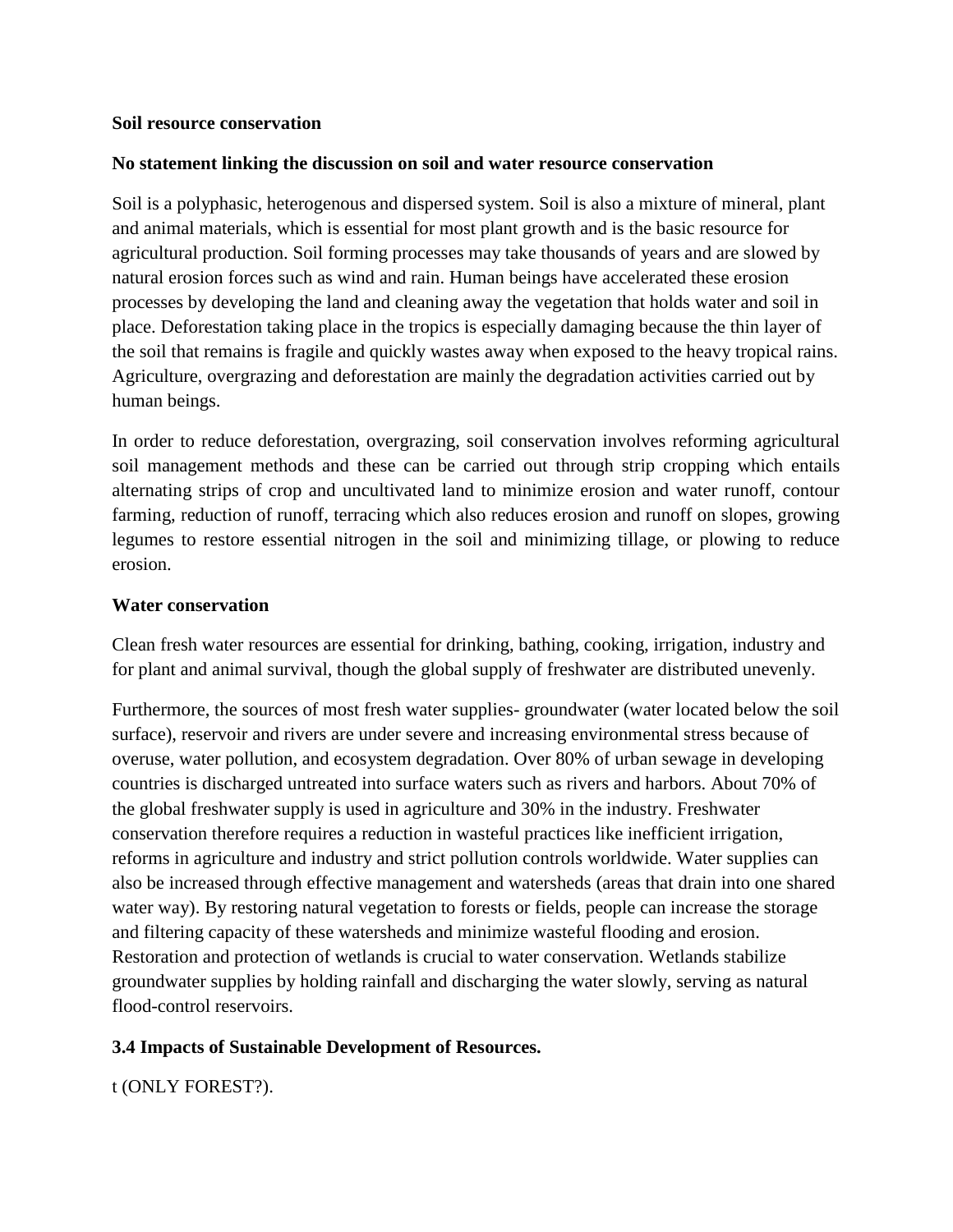What are the impact of sustainable development of resources should be discussed in this section

;

- s.

- Sustainable development of resources as agricultural resources also benefits the environment by maintaining soil quality, reducing soil degradation and erosion and saving water.

In addition to these benefits, sustainable agriculture also increases biodiversity of the area by providing a variety of organisms with healthy and natural environment to live.

In terms of human health benefits, crop grown through sustainable agriculture are better for people. Due to the lack of chemical pesticides and fertilizers, people are not being exposed to or consuming synthetic materials. This limits the risk of people becoming ill from exposure to these chemicals.

Also, the crops produced through sustainable agriculture can also be more nutritious because the overall crops are healthier and more natural. Sustainable agriculture has also had positive impacts to the environment. One major benefit to the environment is that sustainable agriculture uses 30% less energy per unit of crop yield in comparison to individualized agriculture. This reduced reliance on fossil fuels, results in the release of less chemicals and pollution to the environment.

Sustainable resource development also benefits the environment by maintaining soil quality, reducing soil degradation and saving water.

Furthermore, sustainable development of resources also helps to reduce *natural resource consumption*. Consumption of natural resources rises every year as human population increases and standards of living rises. The large, developed nations however are responsible for the greatest consumption of natural resources because of high standards of living. Conservation education and the thoughtful use of resources are necessary in the developed countries to reduce natural resource consumption. For instance, reducing the high demand for tropical hardwoods such as teak and mahogany in the United States and Japan would reduce the rate of tropical forest deterioration.

Conservation of natural resources is done to protect them from pollution. These include prohibiting or limiting the se of pesticides and other toxic chemicals, limiting wastewater and airborne pollutants, preventing the production of radioactive materials, and regulating drilling and transportation of petroleum products

Conservation of natural resources also helps to reduce waste. In this aspect, it is possible to reuse and recycle resources to reduce waste and resource consumption and conserve the energy needed to produce consumer products. For example, paper, glass, aluminum and motor oil can be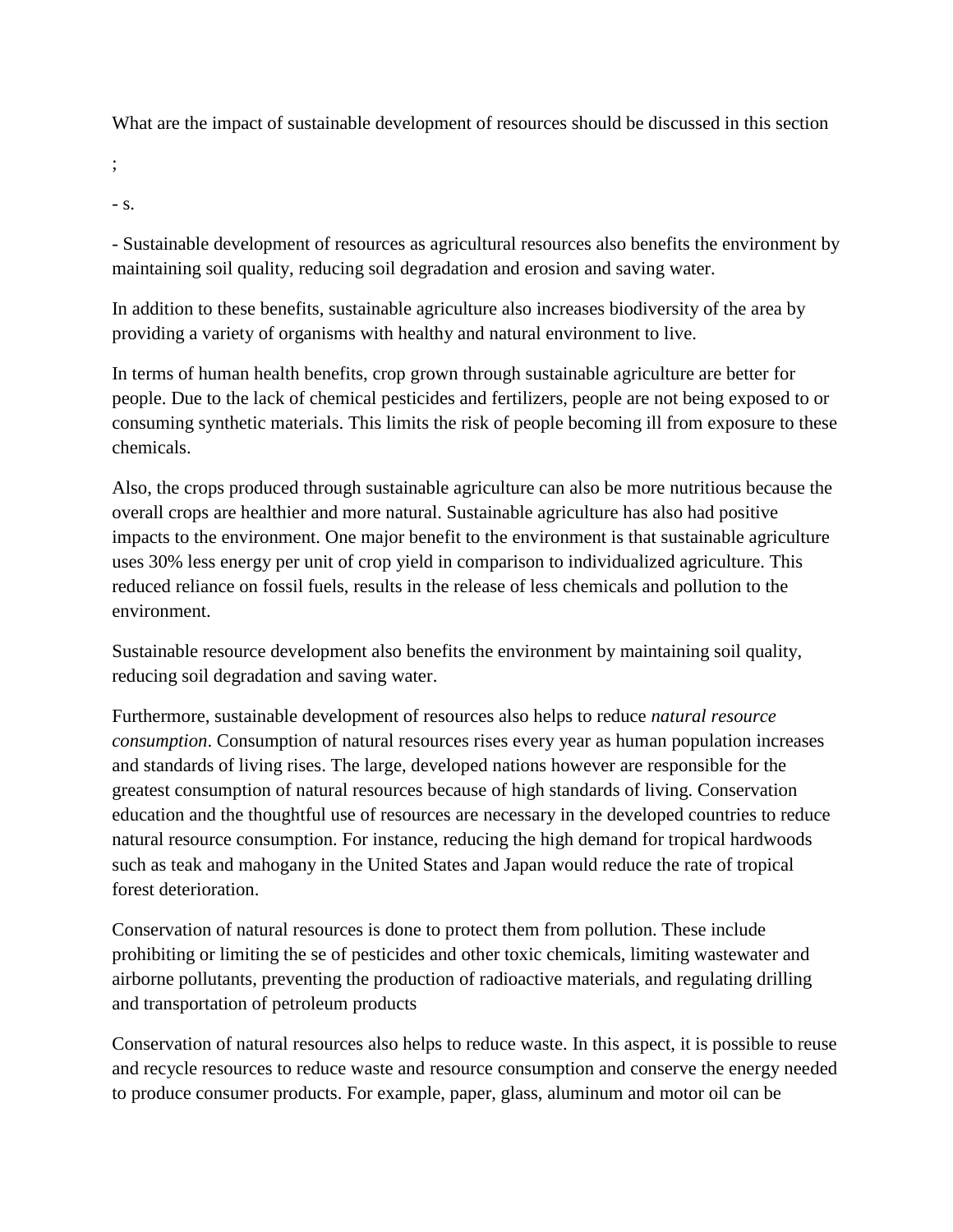recycled. A preventive measure called precycline, a general term for designing more durable, recyclable products such as reusable packaging, encourages reuse.

Conservation of natural resources also prevents misuse of valuable resources. Some resources are so unique or valuable that they are protected from activities that would destroy or degrade them. For example, protecting national parks and wilderness areas from logging or mining because such activities would reduce the economic, recreational and value of the resource. Forests and wetlands (areas with high soil moisture or surface water) may be protected because they enhance air and water quality and provide habitat for a wide variety of plants and animals.

Itemize the impact of sustainable development of resources for better comprehension

## **4.0 Conclusion**

In this unit of the course, you have learnt the meaning of sustainable development of resources. You also know the limitations of sustainable resource development which include human behavior, due to agricultural activities which degrade the soil and also cause erosion effects. Urbanization also affects resource development. You also learnt about the conservation of sustainable resources and the impacts of sustainable resource development which include reduced dependence on fossil fuels, underground metals and minerals and by maintaining soil quality, reducing soil degradation and saving water.

# **5.0 Summary**

This unit indicated that sustainable resource development is a way for people to use resource without exhausting the resources . Sustainable resource development is affected by over exploitation of wildlife and aquatic resources, extensive land clearing or drainage or climate change, deforestation which can affect the fertility of the soil and cause erosion problem. Resources can be conserved by wise utilization of resources.

## **6.0 Tutor marked assignment**

- 1. What is sustainable resource development?
- 2. What are the obstacles to sustainable resource development
- 3. List and discuss ways of conserving resources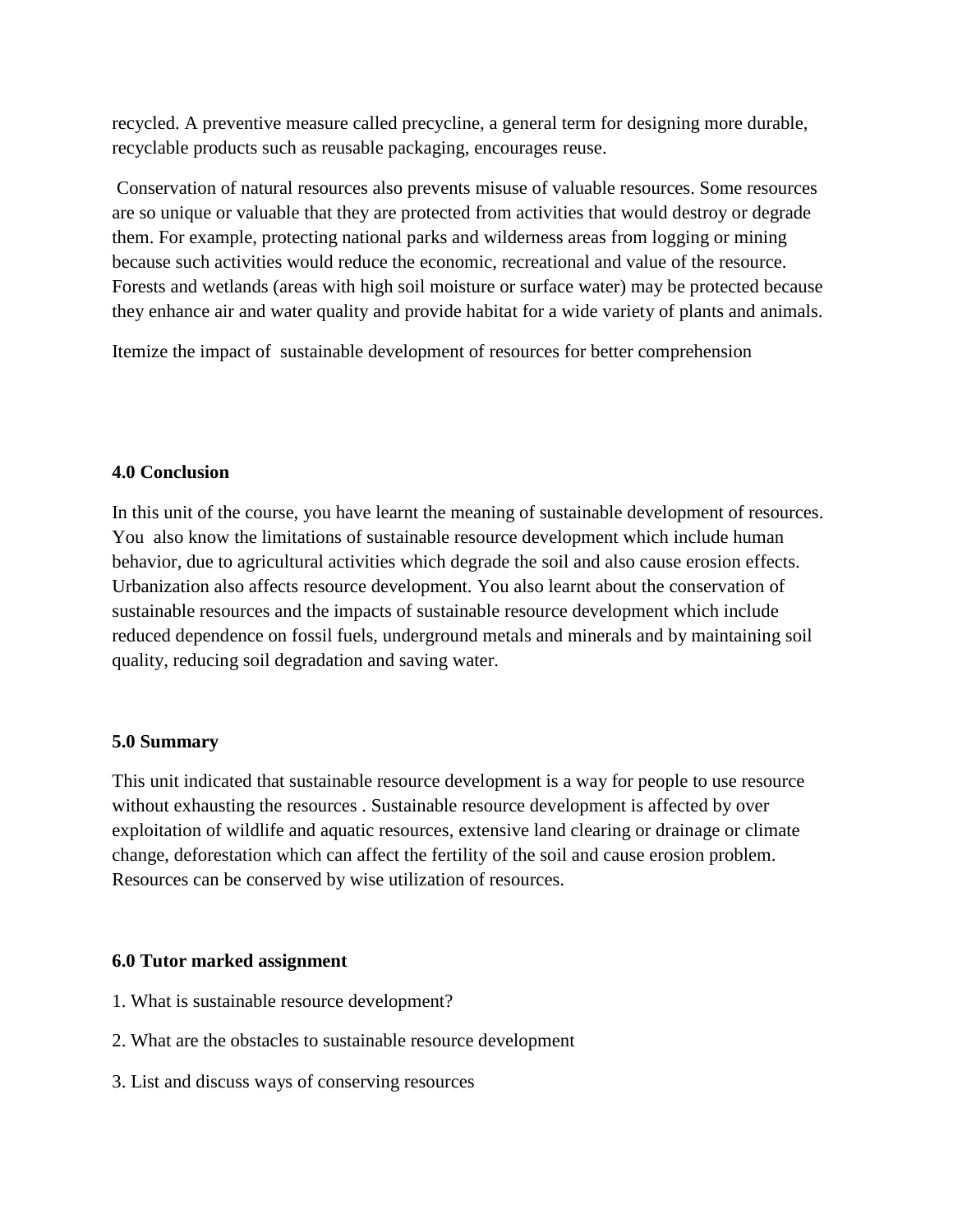#### **7.0 References and other sources**

Adams S. and David L. (2006): Earth science: An illustrated guide to science. New York, NY1001, Chelsea house. pp.20, earth science. ISBN. 0-81606164-5

Barbier, E. (2007). Natural resources and economic development, Cambridge university press.

Odum E.P (1971). Fundamentals of ecology, 3<sup>rd</sup> ed. Sanders New York.

Oldroyd, E.P. (1971). Earth cycles. A historical perspective . Westport, Connicticut: Greenwood, earth cycle. ISBN 0-313-33229-0.

## **Unit 2: Management of forestry, grazing, lands**

- **1.0 Introduction**
- **2.0 Objective**
- **3.0 Main content**
- **3.1 Forests**
- **3.2 Grazing**
- **3.3 Land (resources)**
- **4.0 Conclusion**
- **5.0 Summary**
- **6.0 Tutor marked assignment**
- **7.0 Reference/further reading**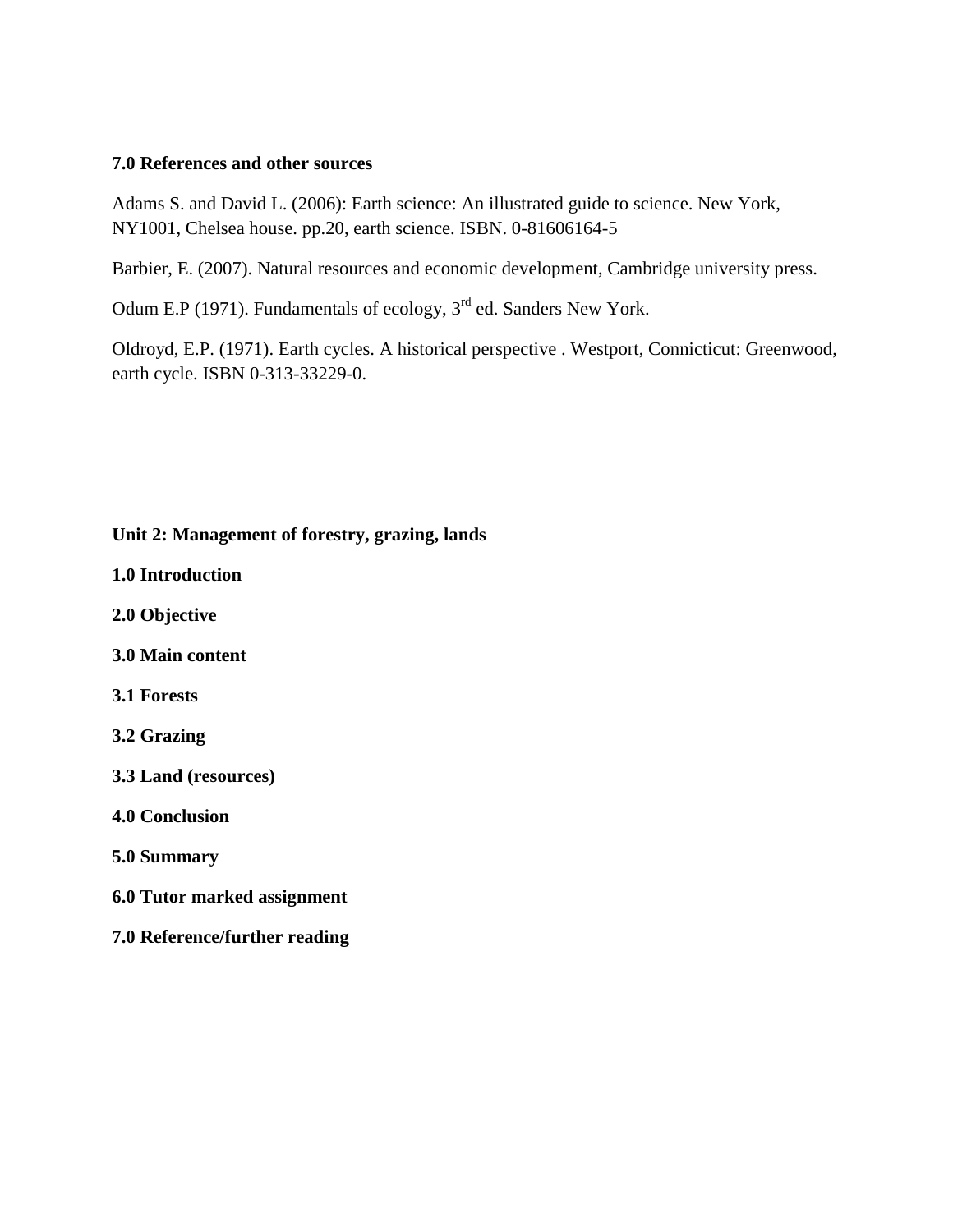## **1.0 Introduction**

You will know the definition of forests, grazing and land. You will also know the importance and management of forests and its types, grazing and land resources including the management s.

## **2.0 Objectives**

At the end of this unit, you should be able to:

- $\triangleright$  Define forests, types and management
- $\triangleright$  Know what is grazing and the implications of grazing
- $\triangleright$  Learn the concept of land and land management

# **3.0 Main content**

## **3.1 Forests**

Forests are large areas covered chiefly with trees and undergrowth. It is a large number of dense mass of vertical or tangled vegetation. Forests can be woodlands, trees, tree plantation and plantation.

Forests are complex ecosystem consisting mainly of trees that buffer the earth and support a myriad of life forms. The trees help create a special environment which in turn, affects the kinds of animals and plants that can exist in that forest. Trees are an important component of the environment. The layers of leaves that fall around the tree prevent runoff and allow the water to percolate into the soil.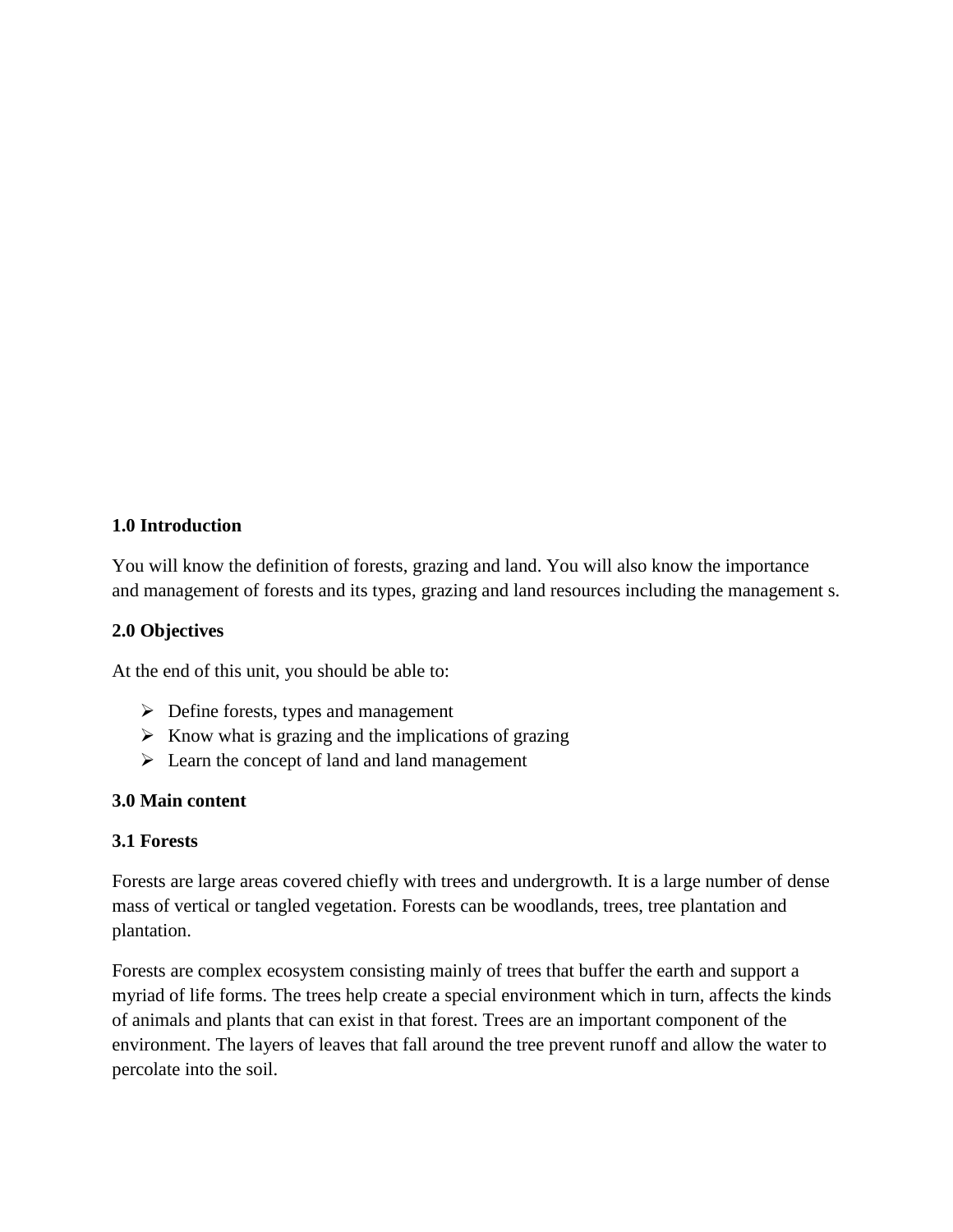# **3.1.1.Types of forests**

Types of forests are classified as:

**a**. **Primary forests: This is a forest a**rea that have never been logged and have developed following natural disturbances and under natural processes, not minding the age.

**b. Secondary forests:** These are forests regenerating largely through natural processes after significant human or natural disturbance and which differ from primary forests in forest composition and/or canopy structure.

**c. Distributed forests:** This is any forest type that have in their interior significant areas of disturbance including clearing, falling for wood extraction, anthropogenic fires, road construction etc.

**d. Frontier forests: This is a** large, ecologically intact and relatively undisturbed forests that supports the natural range of species and forest functions.

**e. Forest plantation:** It is one established by planting or/and seeding in the process of afforestation or reforestation. It consists of introduced species or in some cases indigenous species.

# **3.1.2.Importance of forests**

The importance of forests include:

# **A. Forest products:**

i. Wood is gathered for cooking. Forests provide useful wood products like whole logs which can be processed into building materials or into plywood products and furniture. Pulp is used for paper, boxes and a variety of other products.

ii. Forests are the source of numerous non-wood products including; barks, dyes, fibers, gums, latex, seed oils etc.

iii. Forests also produce fruits, nuts and berries which can be harvested for food and source of income.

# **B. Ecosystem services:**

i. Climate is influenced by forests. Forests transport great quantities of water to the atmosphere through transpiration. Much of that transpired water replenishes the clouds and rain that maintains the forests. If the forest is cut, much more of the rain will become river water, flow to distant seas and the region will become drier. In this way, forests maintain local climate and strongly influence global fluxes of oxygen and carbon (IV) oxide.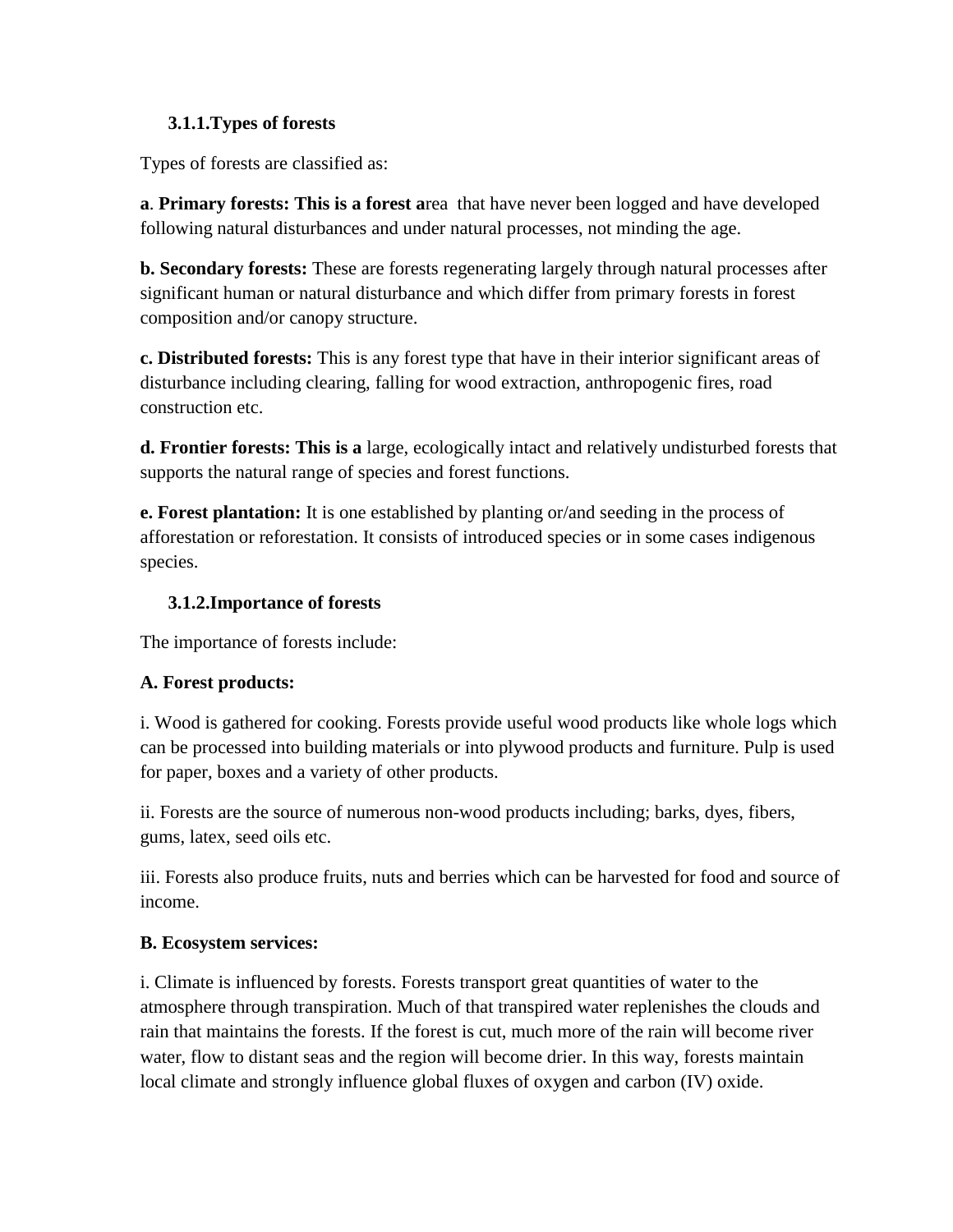ii. Forests protect top soil and enhance sol fertility. The annual flood crest of the falling down of the forest leaves, decay and form organic matter which help in the coagulation of the soil thereby, enriching the soil with nutrients and reducing leaching and degradation of the land.

iii. Forest habour tremendous biological diversity. Forests have the potential to provide medicinal materials.

# **3.1.3.Management of forests**

Forests should be protected from deforestation by constant replanting of trees cut down either for building materials, logging, agricultural activities and for construction purposes.

Therefore, forests can be deforested through agriculture, setting up of government institutions, inadequate distribution of wealth and power, population growth and overpopulation, urbanization, logging and firewood removals, government sponsored development projects and accessibility.

Discuss more on management of forest than deforestation

# **3.2 Grazing**

Grazing is a method of feeding in which a herbivore feeds on plants such as grasses and other multicellular organisms such as algae. In agriculture, is one method used whereby domestic livestock are used to convert grass and other forage into meat, milk and other products(Recast the sentence). Many small selective herbivores follow larger grazers which skim off highest top growth of grasses, exposing tender shoots. For terrestrial animals, grazing is normally distinguished from *browsing* in that grazing is eating grass or forbs, where as browsing is eating woody twigs and leaves from trees and shrubs. Grazing differs from *predation* because the organism being grazed upon may not be killed.

# **3.2.1Management of grazing**

Grazing management has two overall goals(but you listed 4 issues.Is 3 and 4 part of the goals?), each of which is multifaceted.

1. Protecting the quality of the pasturage against deterioration by overgrazing, in other words, maintaining the sustainability of the pasturage.

2. Protecting the health of the animals against acute threats such as:

- o Grass letany and nitrate poisoning
- o Trace elements overdose, such as molybdenum and selenium poison
- o Grass sickness and laminitis in horses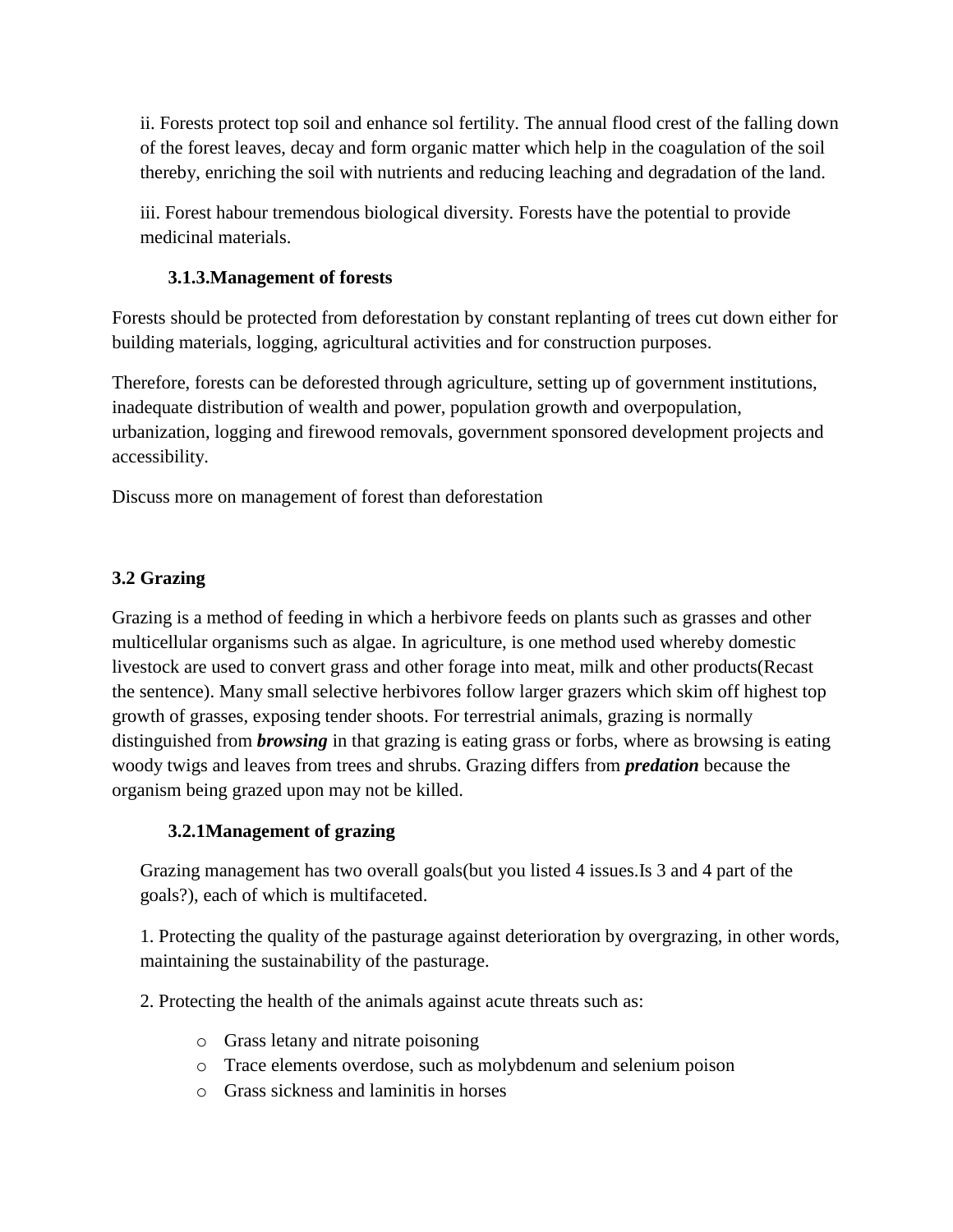o Milk sickness in calves

3. Appropriate land use and grazing management techniques need to balance maintaining forage and livestock production while still maintaining biodiversity and ecosystem services. Through the utilization of grazing systems and making sure to allow proper recovery periods for regrowth, both the livestock and ecosystem benefits. Along with recovery periods, producers can keep a low density on a pasture, so as not to overgraze.

4. Controlled burning of the land can be valuable in the regrowth of indigenous plants and new lush growth.

Although grazing can be problematic for the ecosystem, well managed grazing techniques can reverse damage and improve the land.

# **3.3 Land**

Land as a resource is fundamental to the operation of the biosphere and biodiversity. Alterations in the relative proportions of land are dedicated? to urbanization, agriculture, forest, woodland, grassland and pasture. This has a marked effect on the global water, carbon and nitrogen biogeochemical cycles and can impact negatively on both natural and human systems. The major sustainability benefits of land are accruing from sustainable parks and gardens and green cities?.

Furthermore, land resource refers to land available for exploitation, like non agricultural lands for building and developing townships. Land resources (natural resources; economically referred to as land or raw materials) occur naturally within environments that exist relatively undisturbed by mankind in a natural form.

# **3.3.1Importance of land**

Land is considered an important resource because it is being used by human beings for several purposes such as agriculture, forestry, mining, building houses and roads.

Also, it provides habitation to a variety of flora and fauna; hence, it is among the most important natural resources. ( Avoid one sentence paragraph)

. The most important use of land to man is that it provides space for work. All activities of man takes place on land whether it is agriculture, transportation, industry, housing, mining etc.

. Most of the passengers and goods are transported by land.

. Land provides a large number of minerals like coal, petroleum, iron, copper, gold, mica etc.

# **3.3.2Management of land**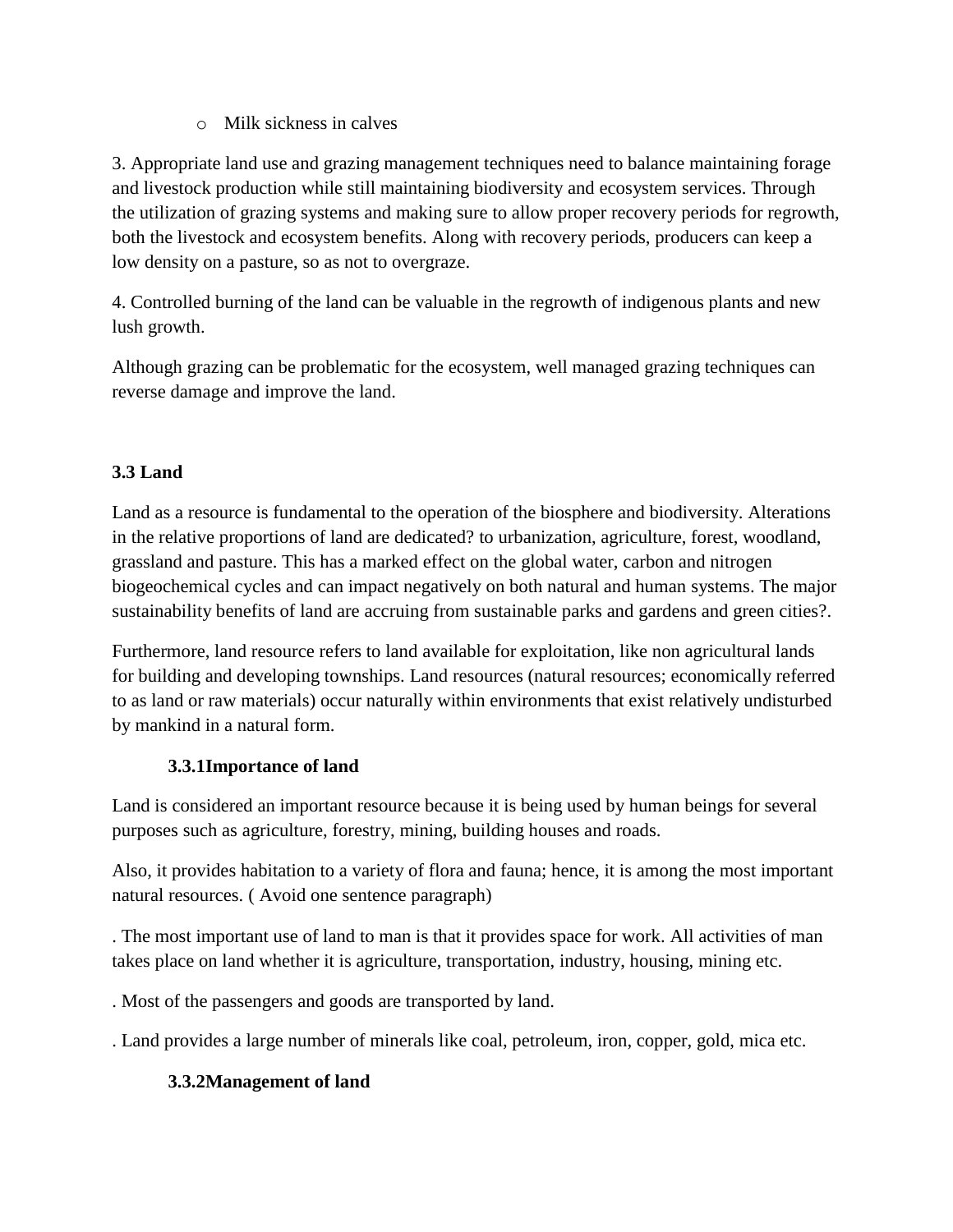Land management is the process of managing the use and development (in both urban and rural settings) of land resources. Land resources are used in variety of purposes which may include organic agriculture, reforestation, water resource management and eco tourism projects. Besides agriculture and forestry, they include the mineral extraction sector, property and estate management(Relate it to land management?).

Land management is the process by which the resources of land are put to good effect.

Discuss some land management practices

## **4.0 Conclusion**

Management of forests, grazing, and lands in this unit unfolds the definitions, types, importance and management practices of these natural resources. Pulps can be gotten from the forest, grazing as feeding for livestock can also enhance the degradation of the soil/land. Say something about land also

## **5.0 Summary**

In this unit, forests are referred to as large areas covered mostly with trees and undergrowth. Forests are also complex ecosystem consisting mainly of trees that buffer the earth and support myriad of life forms.

Grazing is a method of feeding in which herbivores feed on plants such as grasses while lands resource refers to the land available for exploitation for various use like agriculture.

## **6.0 Tutor marked assignment**

- 1. Explain the terms forests and grazing.
- 2. Enumerate the importance of land

# **7.0 References and further reading**

Brady N.C (1996). *The nature and properties of soil*,include publishers

Ngwu O.E (2006)., Fidgina global books, Enugu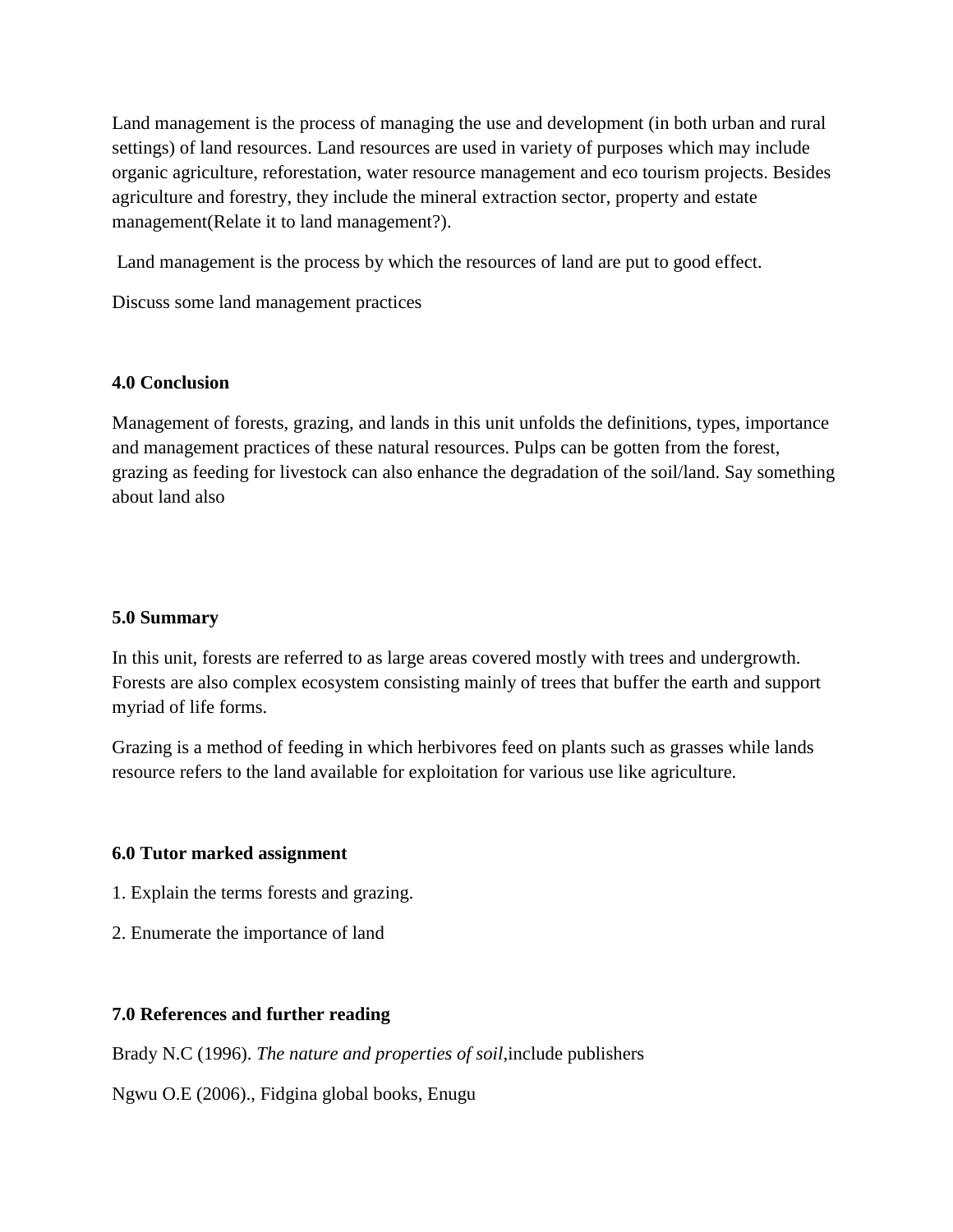Scheihas J, and Russel G. (1996).*Forest patches in tropical landscapes*, island press.(Place of publication)

 **Unit 3: Management of soils, foods, minerals**

**1.0 Introduction**

**2.0 Objective**

**3.0 Main content**

**3.1 Soils**

**3.2 Foods**

**3.3 Minerals**

**4.0 Conclusion**

**5.0 Summary**

**6.0 Tutor marked assignment**

**7.0 References/further studies**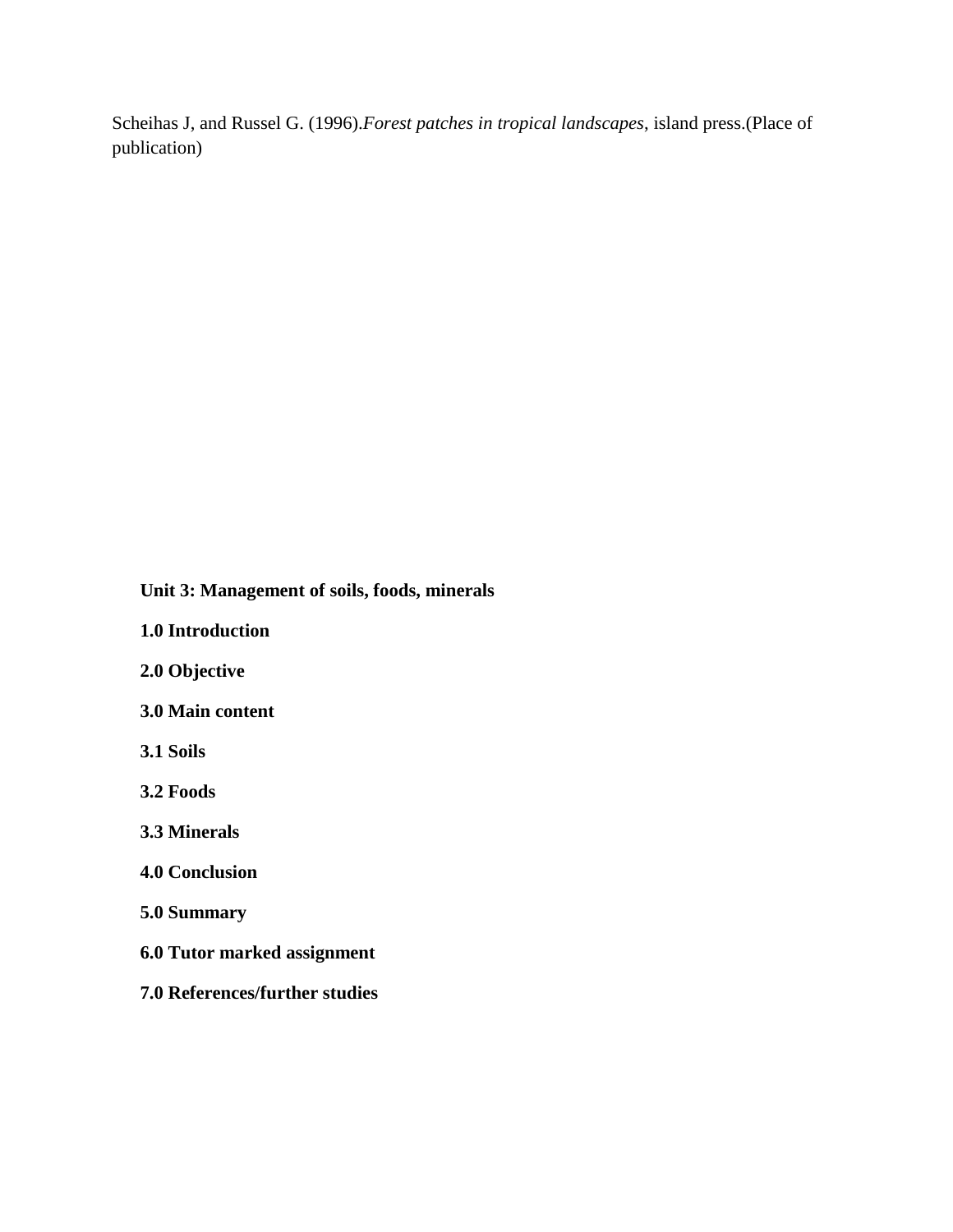## **1.0 Introduction**

In this unit, you will be familiar with the concepts of soils, foods and minerals. You will also know phases of the soils, sustainable food system and types and uses of minerals.

## **2.0 Objectives**

At the end of this unit, you should be able to:

- o Define soil, food and minerals,
- o Know the concept of soil as a dispersed system
- o Learn the essence of food and mineral components

## **3.0 Main content**

## **3.1 Soils**

Soil has been described as the natural medium for plant growth, providing plants with mineral nutrients and water as well as anchorage. Soil is not only important as a medium for plant growth; it is also an important reserve for water storage and minerals; a medium for waste disposal and purification, and a material for structures, and foundations.

Soils are complex heterogeneous natural bodies. Soil can also be defined as polyphasic, heterogeneous and dispersed system.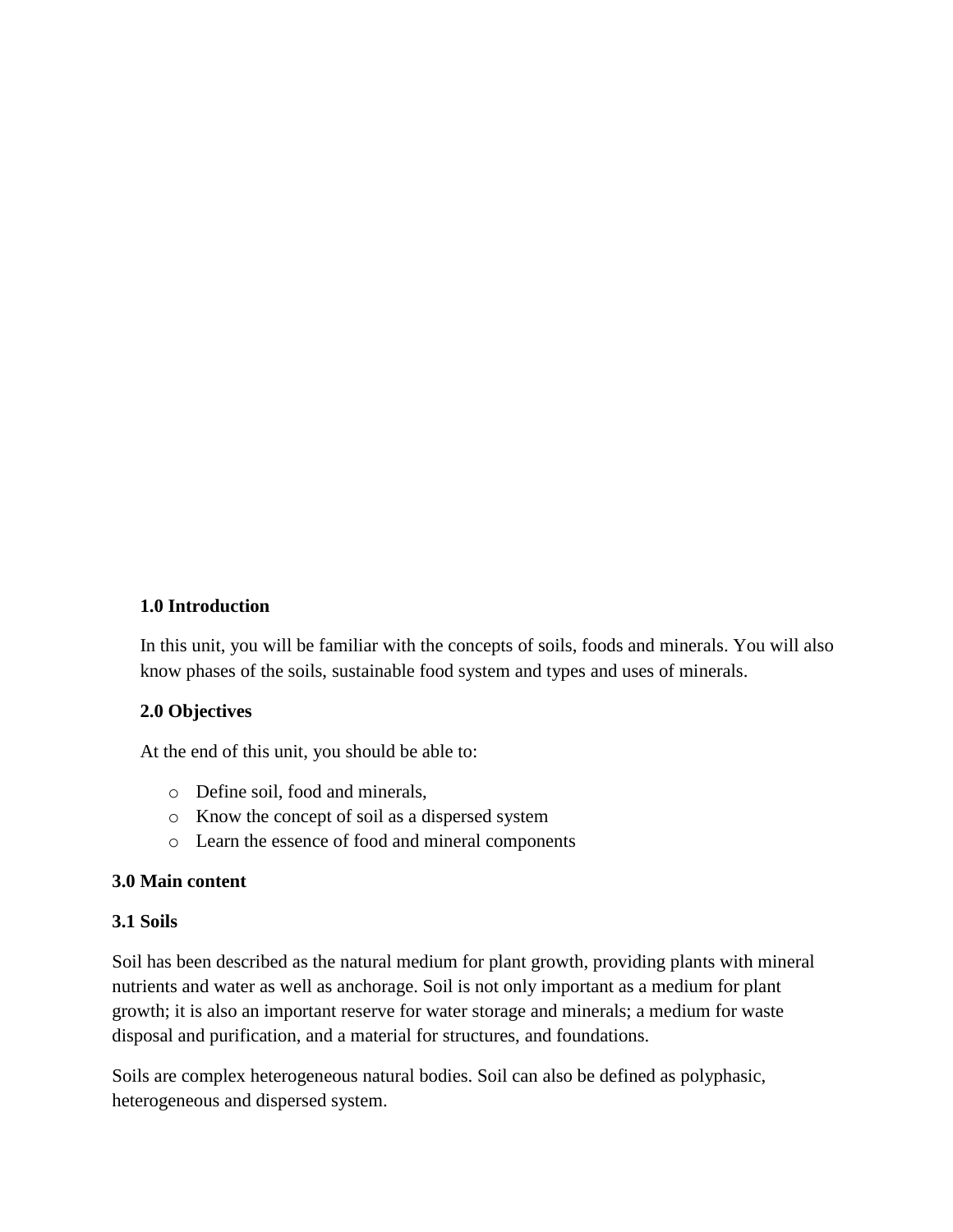In terms of polyphasic, it means that the soil is made up of many phases like air, water and solid phases. A phase in itself is a component of the soil that has its intrinsic properties quite different from others. Three states of matter are exhibited also in soils. These are **solid, liquid** and **gaseous** states. Most of the time, all three states occur in soils side by side; hence, these states may be called **phases** of the soil. About 50% of the soil constituent is made up of a solid phase while the liquid and gaseous phases have 25% respectively. (Merge 3.1 in a paragraph)

# **Soil solid phase**

This is called the *matrix* or *skeleton* of the soil and it is the product of weathering of parent rock/material and materials contained therein. It is the basis of all specific properties of the soil. The solid phase of the soil is made up of

i. Mineral matter from parent rock/material, which includes rock fragments, minerals, with definite crystalline structure (especially larger particles from original rock); amorphous inorganic materials of undefined precipitates of mixed hydrated oxides of iron, aluminum, manganese and silicon or undefined mixed amorphous silicate;andii. Organic residues (plant and animal materials) ranging from colloidal size particles of molecular dimension to fibrous pieces of partly decomposed vegetative matter some centimeters long.

# **Liquid phase**

This is principally water. Soil solution is an aqueous solution of various electrolytes. Ions commonly found in solution include  $K^+$ , Na<sup>+</sup>, Ca<sup>2+</sup>, Mg<sup>2+</sup>,Cl<sup>-</sup>, NO<sub>3</sub><sup>2-</sup>, SO<sub>4</sub><sup>2-</sup>.

# **Gaseous phase**

This is known as the *soil air/atmosphere*. It is composed mainly of  $N_2$ ,  $O_2$ ,  $CO_2$  and water vapor. Other gases found in the earth's atmosphere are at present in varying quantities in the soil air. The average density of the soil atmosphere is approximately  $1.3 \text{kgm}^{-3}$ .

# **(Not necessary)3.1.1.Functions of soils**

i. Soils are an important natural resource on which we all dependent on

ii. Soil, however, is the natural resource we utilize to produce the majority of our crop plants. Not function of soil This is not function of soil

iii. Soils act as a medium in which seeds, spores and corm germinate. This is because most seeds, spores, corm need the protection, warmth and moisture of the soil to enable them commence their life cycles.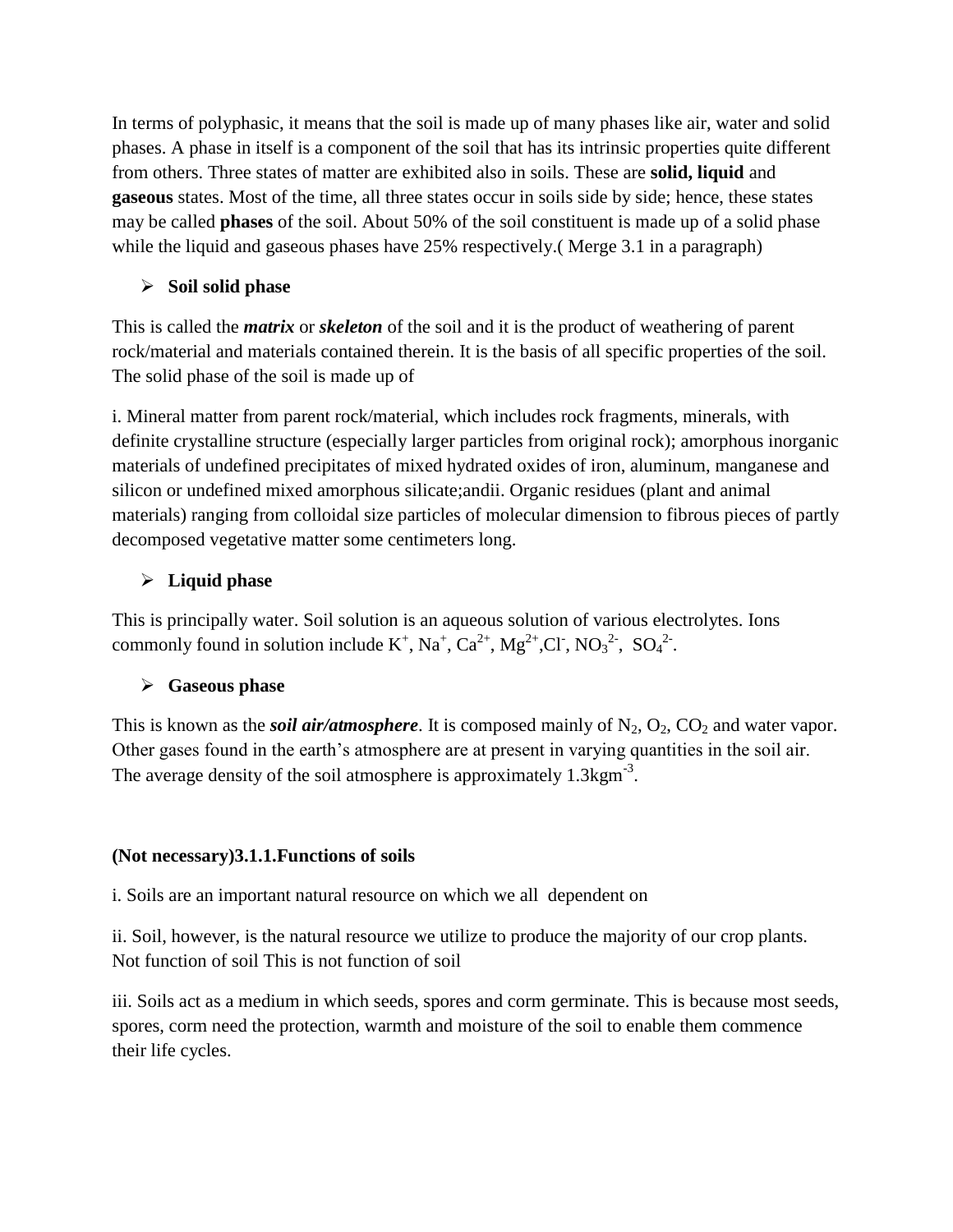iv. Soil provides support for many growing plants, that is, soil is essential as an anchorage for plants.

v. Soil is the main medium for water transfer to the roots of plants. This is so because soil is capable of holding moisture and air, both of which are necessary for plant life.

vi. It is through soil that nitrogen, potash, phosphorus, potassium, iron and other numerous mineral substances essential to plant life are supplied.

vii. Soil function as a habitat for organisms whose biological activities are responsible for recycling of mineral nutrients denied from organic matter.

# **3.1.2.Conservation of soils**

Conservation of soil is the protection of soil against erosion or deterioration. It is also regarded as the preservation and careful management of soil resources for sustainable development.

Conservation/management of the soil can be carried out in the following ways:

- o Soil management practices
- o Soil erosion control techniques
- o Land reclamation practices

# **Soil management practice**

Soil conservation can be carried out using soil management practices which include the promotion of wise use of land so as to conserve its natural fertility or replace it with artificial fertilizers. These techniques involve crop rotation, the use of cover crops, fertilizers, manures, and mulching. Soil management practices can also involve various tillage systems such as zero tillage, aimed at preserving the soil cover of farm lands.

# **- Soil erosion control technique**

The second category of soil conservation practice is the use of certain basic techniques for controlling erosion, such as contour farming, strip cropping and terracing. The technique adopted will be dictated by the type of cropping and nature of relief so as to reduce soil erosion on agricultural land.

*Contour farming* involves planting in rows or operating farm equipments across the slope. This method has been effectively used to reduce water loss and soil loss especially from sloppy lands thereby increasing farm yields substantially.

*Terracing* involves the building of mud embankments or a combination of channels and embankments across slopes, usually at fixed intervals. Terracing may involve creating flat or nearly flat surfaces along slopes that are normally too steep for cultivation. Generally, terracing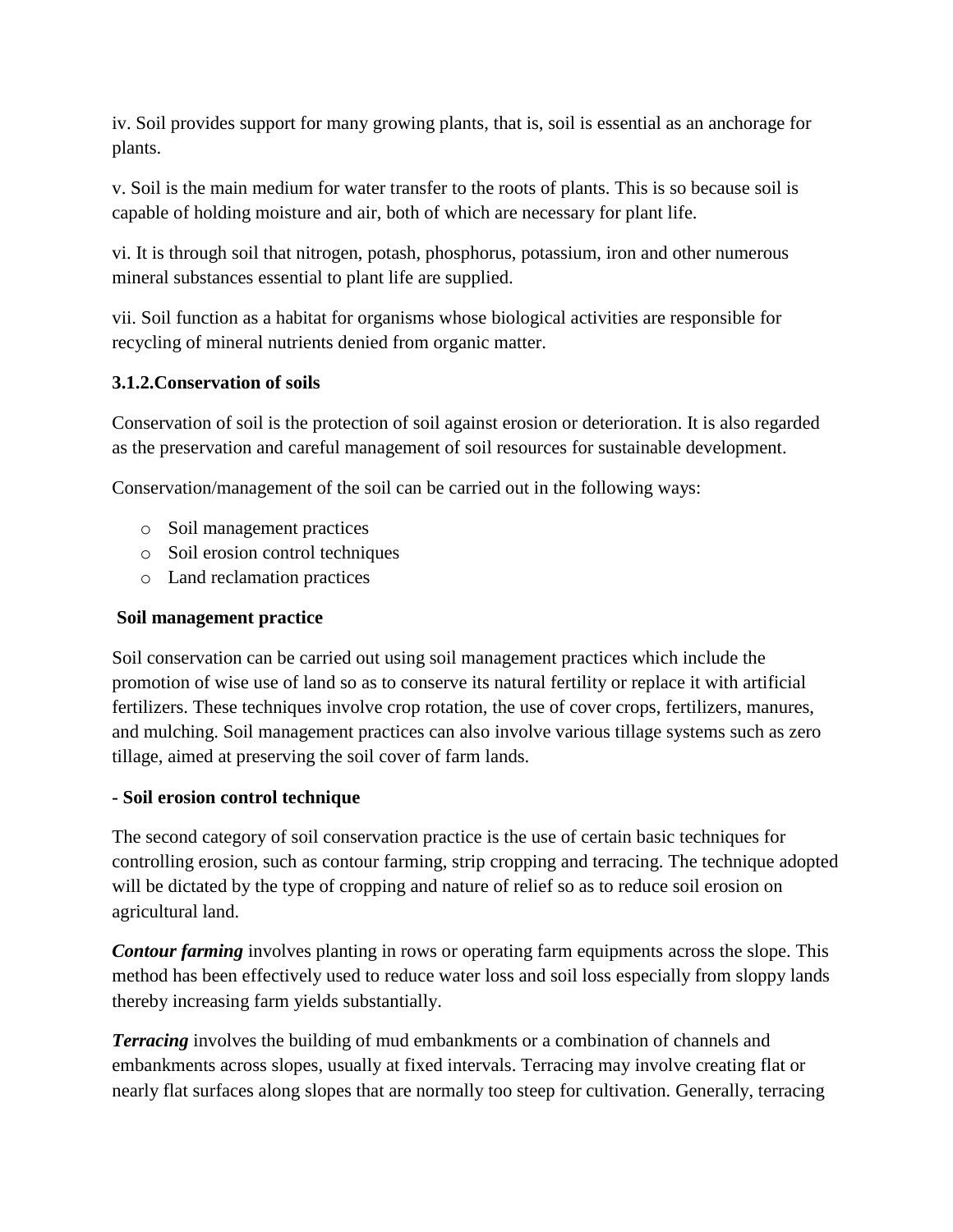controls erosion by reducing slope length as well as slope steepness. It also slows down runoff which may also be conducted across the slope in definite channels where it flows at slower speed.

# **- Land reclamation practice**

Highly eroded land either due to erosion, deforestation can be reclaimed through afforestation, the reservation of the whole areas to prevent or minimize the effects of human activities and the filling of the pits.

# **3.2 Foods**

.

Any nutritious substance that people or animals eat or drink or that plant absorbs in order to maintain life is known as *food*.

*Sustainable food system* is one that provides healthy food to meet current food needs while maintaining healthy ecosystems that can also provide food for generations to come with minimal negative impact to the environment. A sustainable food system also encourages local production and distribution of infrastructures and makes nutritious food available, accessible and affordable to all. It is humane, protecting farmers and other workers, consumers and communities.

Globally, the environmental impact of agribusiness is being addressed through sustainable agriculture and organic farming. Local farmers are also being taught on the use of more productive use of urban wastelands and domestic gardens including permaculture, urban horticulture, local food, sustainable gardening and organic gardening.

Environmental problems associated with industrial agriculture and agribusinesses are now being addressed through such movements as sustainable agriculture, organic farming and more sustainable business practices.

Furthermore, population growth also has influence on levels of consumption and the efficiency of resource use. The impacts of the growing world population on land, water, energy and biota resources are real and indeed overwhelming. Clear scientific evidence suggests that worldwide problems of food availability already have emerged. According to World Health Organization(Year), nearly 60% of the world population now is malnourished, and more people cover the earth through urbanization, highways and their activities impact on the availability of food resources.

# **3.3 Minerals**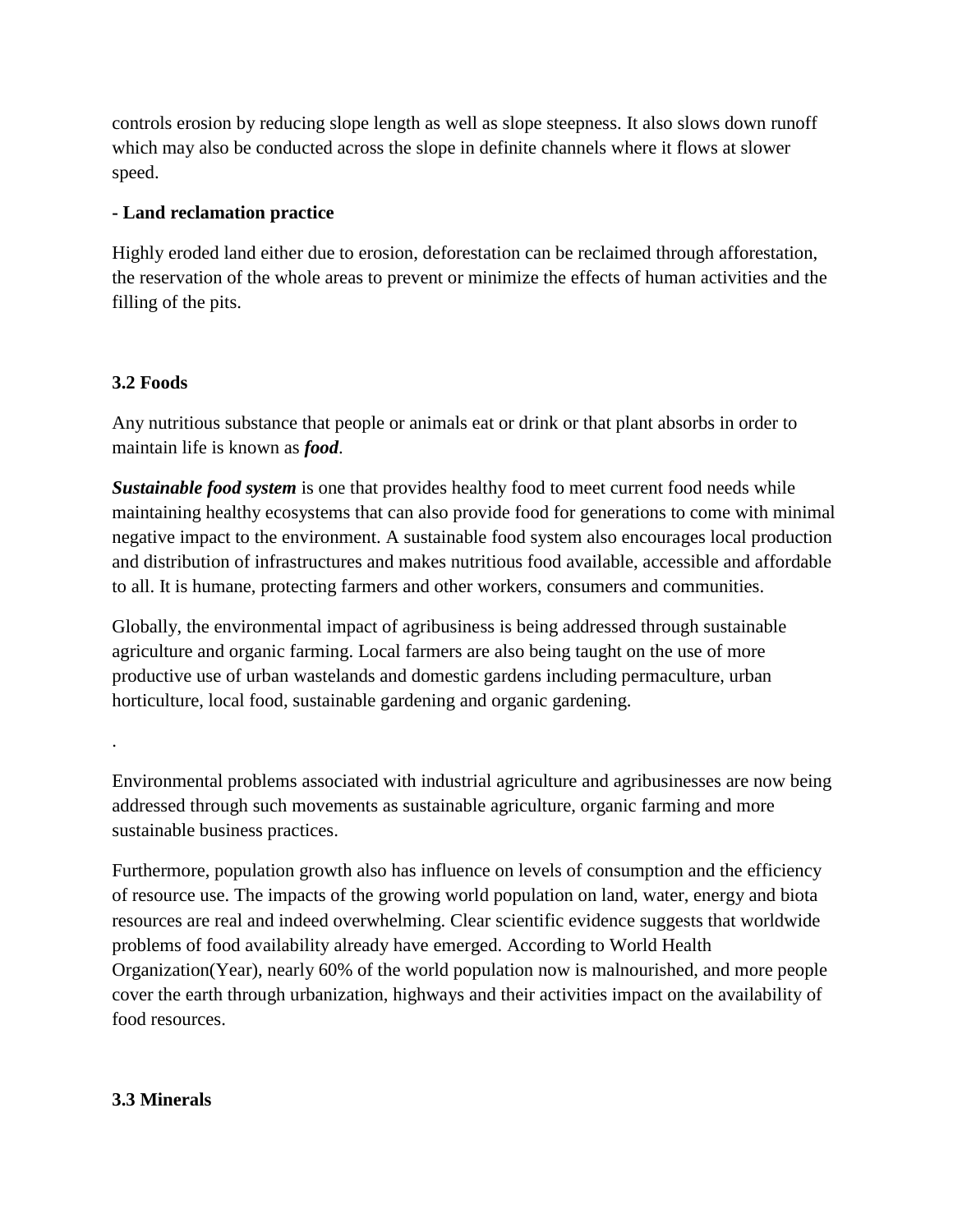Minerals are substances that are formed naturally in the earth. Minerals are usually solid, inorganic, have a crystal structure and form naturally by geological processes. The study of minerals is called *mineralogy*. A mineral can be of single chemical element or more usually a compound. Mineral resources have a wide variety of uses and play a huge role in our lives. Minerals which people need include calcium, phosphorus, sulfur, copper, iron and zinc.

Mineral resources are a concentration or occurrence of solid materials of economic interest in or on the earth's crust in such form, grade or quality and quantity that there are reasonable prospects for eventual economic extraction. Mineral resources can be divided into two major categories: *metallic* and *non metallic.* Metallic mineral resources includes the following; gold, silver, tin, copper, lead, zinc, iron, nickel, chromium and aluminum. Non metallic resources includes g; sand, gravel, gypsum, halite, uranium, dimension stone. Coal, oil and natural gas provide us with almost all of the energy we use to produce light, heat. Minerals are also common ingredients in pigments. Minerals are also important in the processing of materials.

# **Uses of minerals**

Minerals like copper are used in electrical equipments as it is a good electrical conductor. Clay is used to make cement which helps in constructing roads. Fiber glass, cleaning agents are made by borax. The uses of minerals in everyday life include:

:

- o Uses of minerals in the body
- o Uses of metallic minerals
- o Economic uses of minerals

## **Uses of minerals in the body**

Calcium gives structure and strength to bones and teeth. It also helps in blood clotting, enzyme function, transfer signals to nervous system. Iron is required in transporting oxygen from lungs to other parts of the body. Zinc plays a major role in the body's immunity. It fights infections and various illnesses.

## **Uses of metallic minerals**

Minerals which consists one or more than one metallic elements are called *metallic minerals*. They include gold, silver, copper, iron(Say something about its uses).

## **Economic uses of minerals**

Gold is used in computers and other electronics. It is also used in dentistry. Aluminum is used in beverage cans, aluminum foil, cosmetics. Graphite is used in machinery and pencils; potassium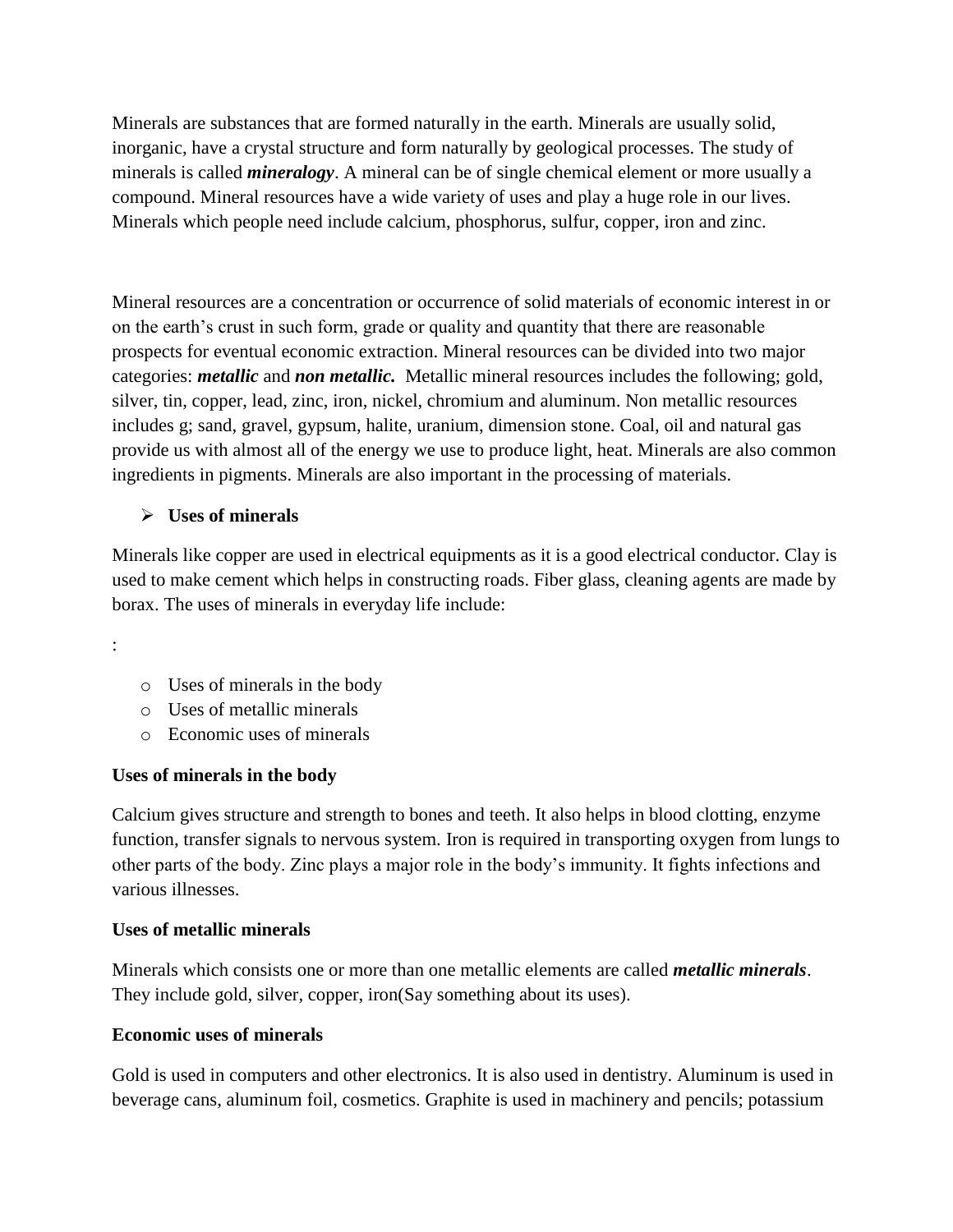is used in toothpaste and fertilizers. Minerals are also used in constructing building, developing weapons for defense, machinery, making jewelry and synthesizing fertilizers. Barite is a mineral consisting of *barium, sulphate,* which is used in oil exploration and to prevent gushers; it can also be used for filler in paints, glass, toothpaste.

Chalopyrite is the main ore of copper mostly found in igneous and metamorphic rocks. It has an attractive appearance and can be used in arts and decoration.

Fluorite is also called fluorspar. It is a halid mineral which consists of calcium fluoride,  $(CaF_2)$ . It is used as a flux ie used as an intermediate chemical to separate metals from water material. Hydrofluoric acid is used in the pottery, optics and plastic industry. Fluorite is also used in making opalescent glass and in enameling cooking ware.

Limestone, from sedimentary rock consists of the mineral calcite (calcium carbonate). Limestone is used as building materials for ornamental store for surfaces and sculpture, to make cement and mortar.

# **Management of mineral resources**

Minerals are non renewable natural resources that are vital for the construction, manufacturing and energy industries. Also, it is important that the natural environment is protected from damage that may be caused by mineral extraction.

Measures to manage mineral resources include:

- Use of mineral in a planned and sustainable manner.
- Recycling of metals
- Use of alternative renewable substitutes
- Technology should be improved to us the low grade ores profitably(recast)

# **4.0 Conclusion**

In this unit, you have learnt the concepts and management of soils, foods, and minerals. You also learnt that soil is made up of polyphasic, heterogeneous and dispersed systems. Food is any nutritious substance that people or animals eat or drink or that plants absorb in order to maintain life while sustainable food system is one that meets current food need while maintaining healthy ecosystem. We also learnt that minerals can be used in the body, as metallic minerals and foreconomic purposes. This unit also shows management of minerals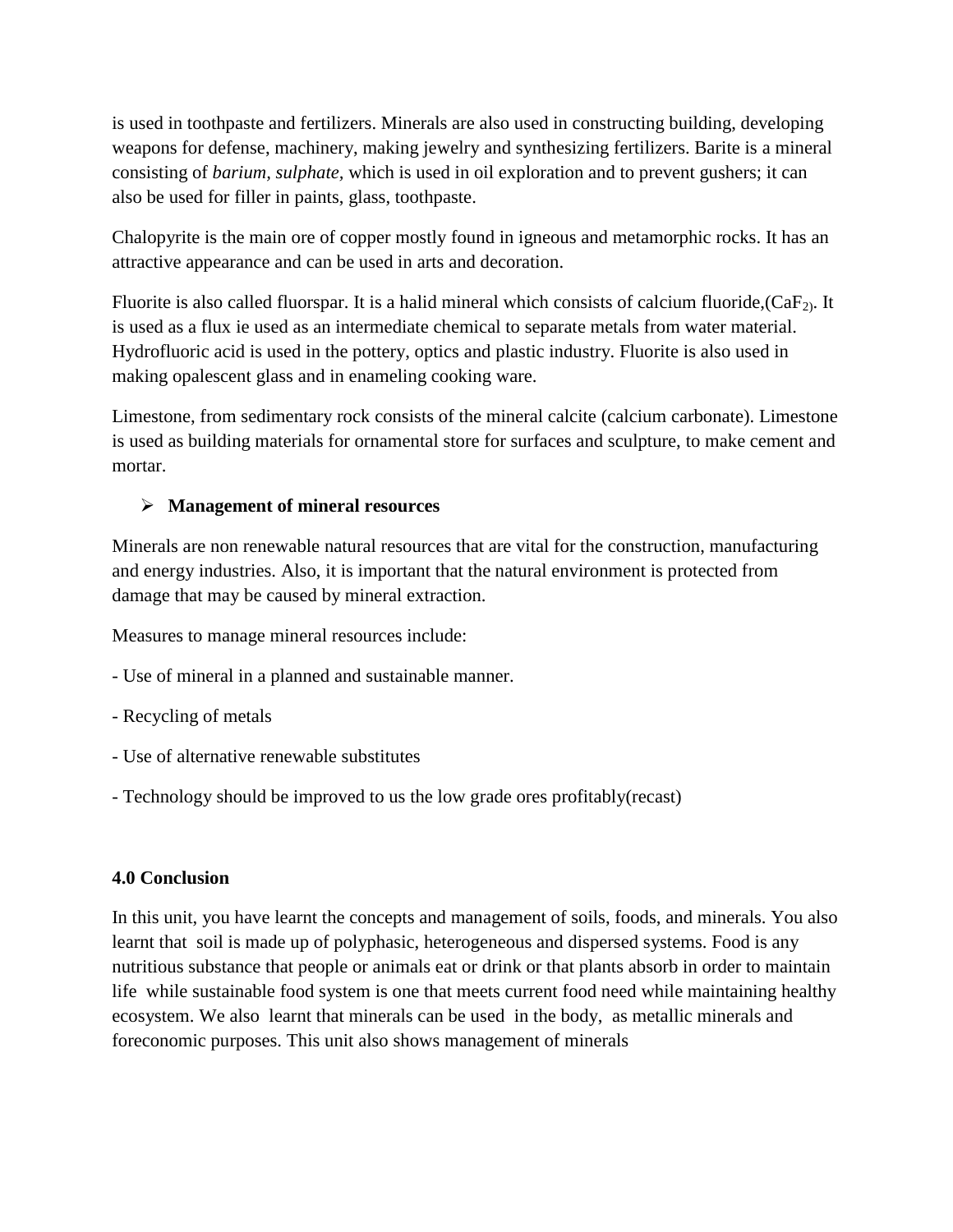## **5.0 Summary**

This unit has clearly indicated that natural resources include soils, foods and minerals. The soil phases also include; gas, liquid and solid phases. You are also made to know that soils can be degraded through soil erosion which can be reduced/checked using land reclamation, afforestation and terracing. It is also shown in this unit that minerals play a lot of roles in our lives and sustainable food system encourages local production and distribution of infrastructure made food accessible and available.

## **6.0 Tutor marked assignment**

- i. Define the soil as polyphasic and heterogenous system.
- ii. What is sustainable food system?
- iii. Explain the term minerals and their importance.

## **7.0 References and other resources s.**

Brady N.C (1996). *The nature and properties of soils*, Macmillian, New York.

Fatima M.S and David E. Bignet (2008). *A handbook of tropical soil biology*, Earthscan, UK.

Ngwu O.E, M.A.N Anikwe, Mba C.N (2005*). Ecophysiology and cultivation practices of arable crops,* New generation books, Enugu.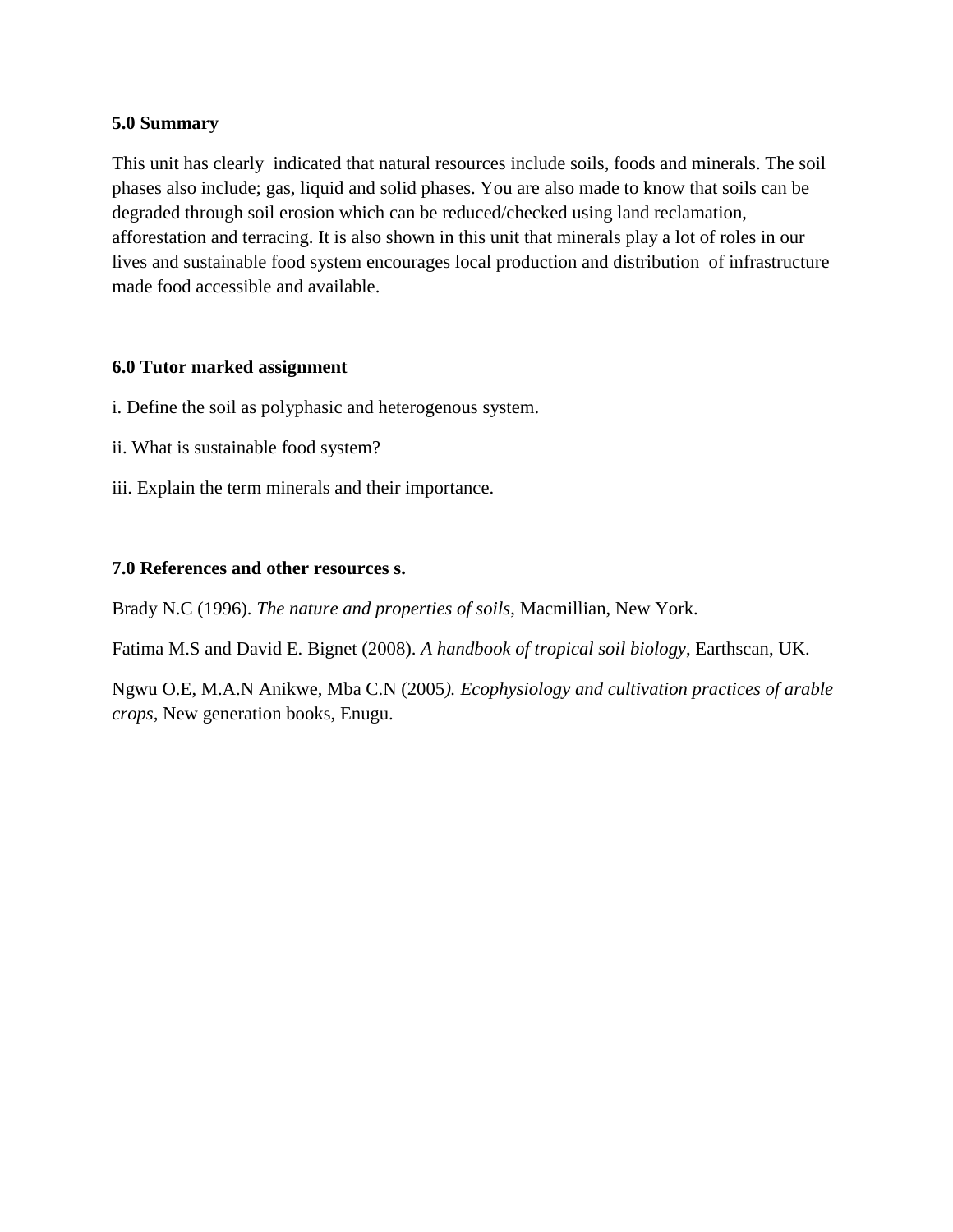**Units 4: Community Resources Development**

- **1.0 Introduction**
- **2.0 Objective**
- **3.0 Main Content**
- **3.1Concept of Community Resource**
- **3.2 Types/ Importance of Resource Development.**
- **3.3 Sustainable Community Resource Development.**
- **3.4 Implications / Challenges in Community Resource Development.**
- **4.0 Conclusion**
- **5.0 Summary**
- **6.0 Tutor Marked Assignments**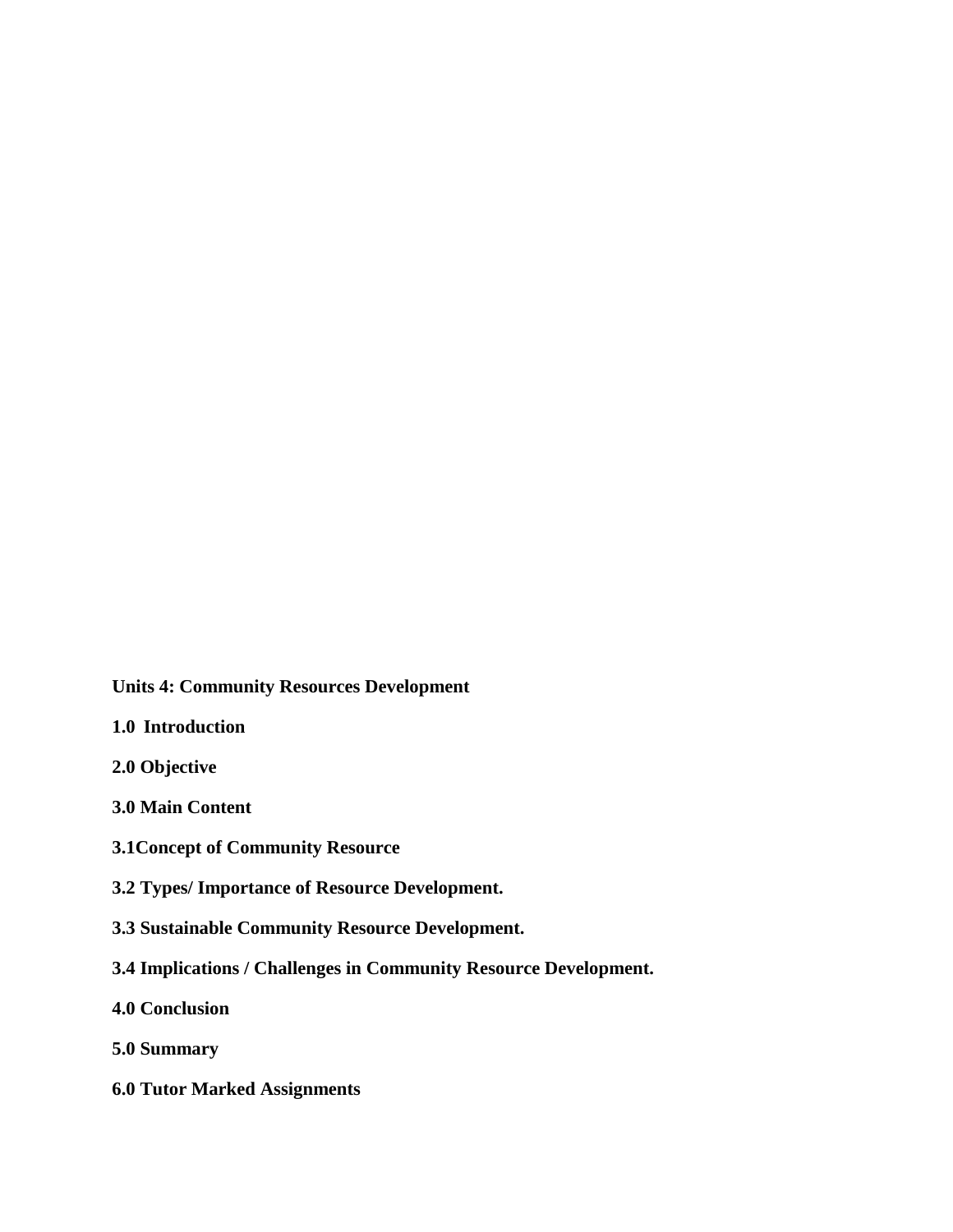# **7.0 Reference of Further Studies**

## **1.0 Introduction.**

 In this unit, we will consider concept of Community resource, types of resource development, how sustainable community resources can be and challenges or limitations affecting community resource development and ways of mitigating these challenges.

## **2.0 Objective.**

At the end of this unit, you should be able to-

- Identify the concept of Community resources.
- Know types of Community resources.
- Ientify some of the limitations affecting Community Resource Development.

## **3.0 Main content**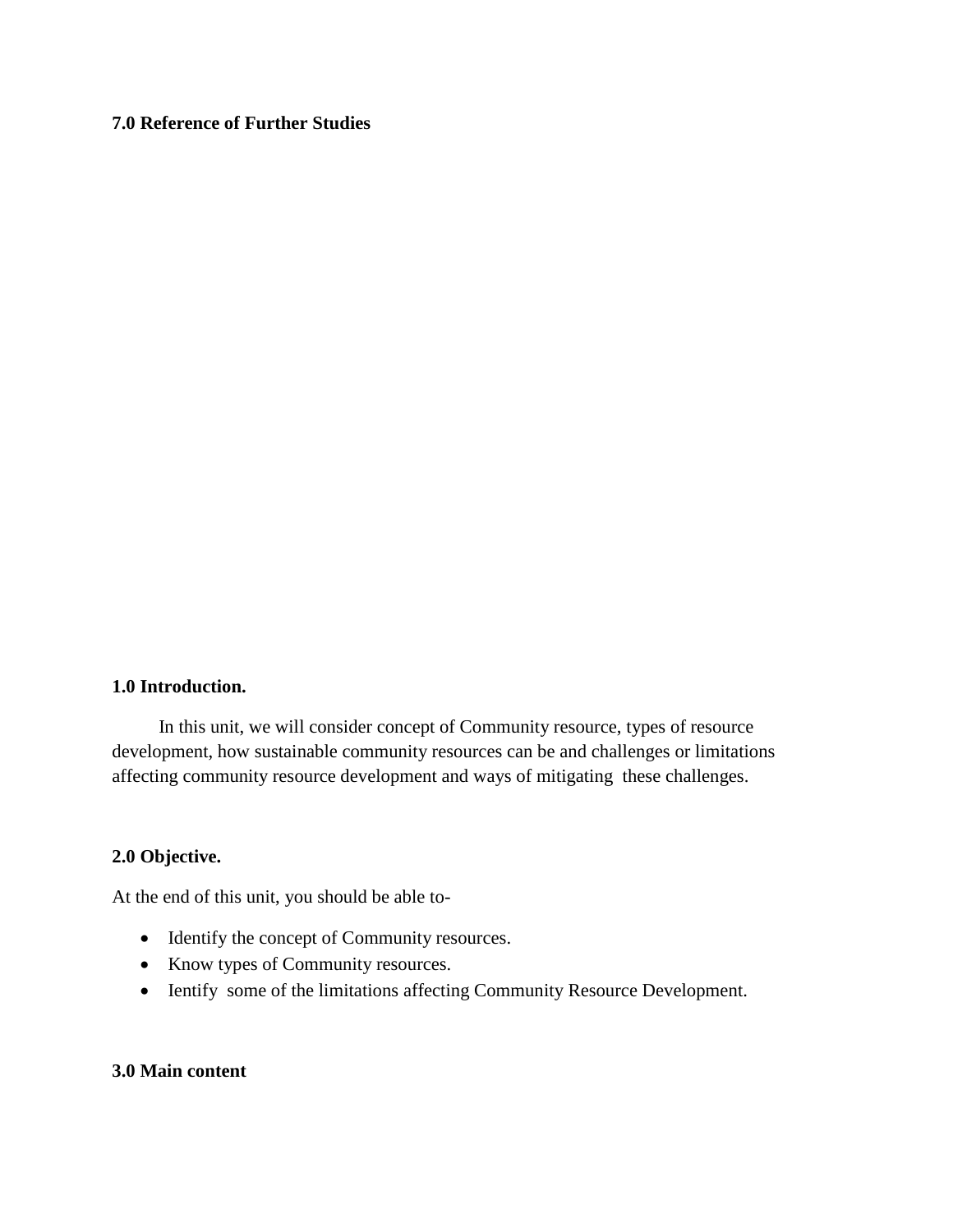## **3.1 Concept of Community Resources**

 Community resources are assets in a community that helps meet certain needs for those around them. These assets can be people, places or structures; and community services. These resources can be essential in developing skills post- discharge by helping the client diversify their range of outlets of support, expression and natural self – developments.

Examples of Community resources (assets, needs and community resources) include-

- Material resources; space supplies, funding, In-Kind donations.
- Skills: research, marketing, communication, finance / accounting and, event coordination.
- Access to certain individuals or organizations such as funders or elected officials.
- Visibility.
- Reputation of potential partners in the community and in the sectors.

## **Needs( this is addressing what?)**

- Volunteers: Skills and numbers needed, variables that affect those needs (number of clients to be served, available supplies, transportation, weather etc.)
- Tangible resources: project supplies, goods, materials.
- Financial resources: Financial support needed and how it will be spent .

## **Community Resources:( Stand alone and not referring to anything)**

- Individuals
- Associations
- Institution
- Corporations
- Cash and  $in -$  kind donations
- Physical space

## **3.2 Types of Community Resources**

Discuss the types of community resources in this section

Community resources are the businesses, public service institutions and charitable organizations that provide assistance and services to local residents – Youth programs and services can be offered by churches , schools , government agencies and non- profit organization. The range of services touches the lives of everyone who lives in the community. Some services impact large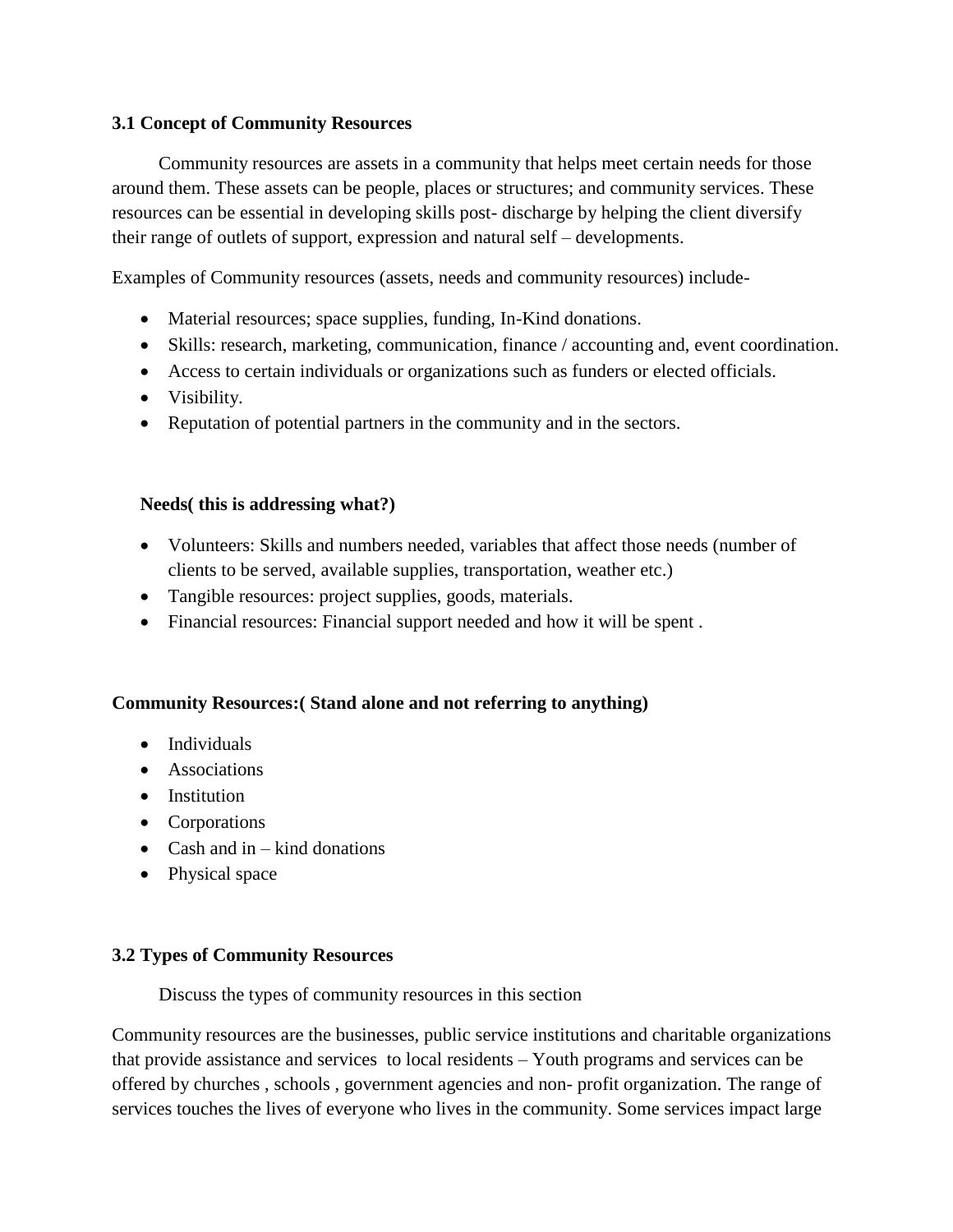parts of the population, such as those provided by public libraries, churches and the post office. Community services can target a small segment of the population such as artistic individuals.

## **Youth Services( Is youth services the only type of community resource?**

 Youth programs and services can be offered by churches, schools, government agencies and non- profit organization. Youth programs are targeted to children and young adults. Sponsored activities are designed to engage young people and provide them with opportunities to interact with their peers in a supervised environment. Youth programs may focus on one activity or offer many choices. They all promote youth development through social, educational and recreational activities.

# **3.3 Sustainable Community Resource Development**

# **You have not discussed sustainable community resource development.Read the content in this section and do the needful**

 Rather than being a fixed thing, a sustainable community resource is continually adjusting to meet the social and economic needs of its residents while preserving the environment's ability to support it. "A"A sustainable community uses its resources to meet current needs while ensuring that adequate resources are available for future generations. It seeks a better quality of life for all its residents while maintaining nature's ability to function overtime by minimizing waste, preventing pollution, promoting efficiency and developing local resources to revitalize the local economy. Decision – making in a sustainable community resembles a living system in which human, natural and economic elements are interdependent and draw strength from each other. Potentially, significant employment opportunities, consistent with more sustainable patterns of development, exist in many economic sectors. Redesigned and improved infrastructure, knowledge – based service , environmental technologies, improved management and use of natural resources , and tourism are all rich areas of private sector investment, supportive training. Some of the most promising employment opportunities include:

- Upgrading the efficiency of energy use in buildings, products and transportation systems.
- Adopting and implementing sustainable forestry, fisheries, soil, and watershed management practices.
- Expanded delivery and use of information technologies
- Recycling and remanufacturing of solid and hazardous waste into marketable products.
- Accelerated and expanded development of marine and freshwater aquaculture
- Adding value to fish, agricultural and forest products.
- Developing, manufacturing and marketing products, services and technologies that reduce environmental burdens.
- Designing energy-efficient and people friendly cities.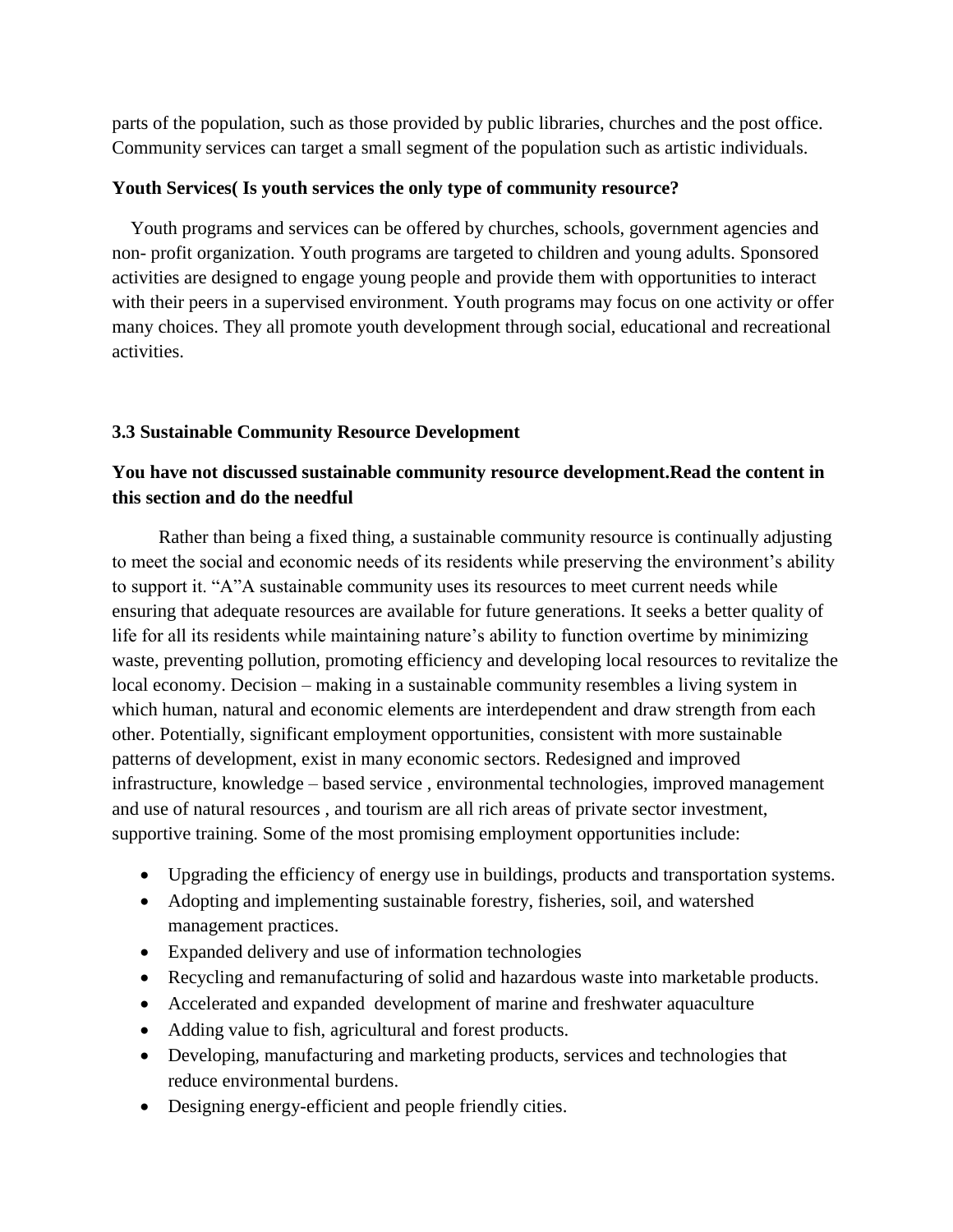Achieving sustainable community resource development means emphasizing sustainable employment and economic demand employment [EDM]. Sustainable employment includes turning "Wastes" into resources eg [ recycling]; improving efficiency with regards to energy and materials; converting to greater reliance on renewable energy sources , eg food, and energy production , and sustainable management of natural resources ( eg community forestry) , EDM shifts our economic development emphasis from the traditional concern with increasing growth to reducing social dependence on economic growth.

 See A under 3.3.A sustainable community uses its resources to meet current needs while ensuring that adequate resources are available for future generations. It seeks a better quality of life for all its residents while maintaining nature's ability to function overtime by minimizing waste, preventing pollution, promoting efficiency and developing to revitalize the local economy. Decision- making in a sustainable community starts from a rich civic life and shared information among community members .A sustainable community resembles a living system in which human, natural and economic resources/ elements are interdependent and draw strength from each other.

#### **3.4 Challenges / Implications of Community Resources Development.**

 Clearly discuss the challenges/implications of community resource development in this section so that the reader can follow

Among the limitation/ challenges of community resource development include these reasonseconomic and financial crises followed by political chaos affecting socio economic and political settings, livelihood dependency, market pressure and dramatic climatic change and its impacts on local community and the resources themselves. The haphazard use of natural resources in many communities challenges the sustainability of natural resources and poses serious environmental threats, particularly deforestation and food degradation, biodiversity loss and ecosystem degradation, reduction in soil quality and fall in available water quantity.

 Furthermore, community resource are not limited and consequences of careless and excessive consumption of resources lead to deforestation , desertification, extinction of species, forced migration , soil erosion , oil depletion and green house gas increase.

 The exploitation of community resources is the use of natural resources for - Economic growth, sometimes with a negative connotation of accompanying environmental degradation. This normally starts on an individual scale as extraction and processing of raw materials (such as in mining, steam power, and machinery). Furthermore, these days every consumption is sustained by the extraction of fossil fuels, which consists of oil, coal and gas.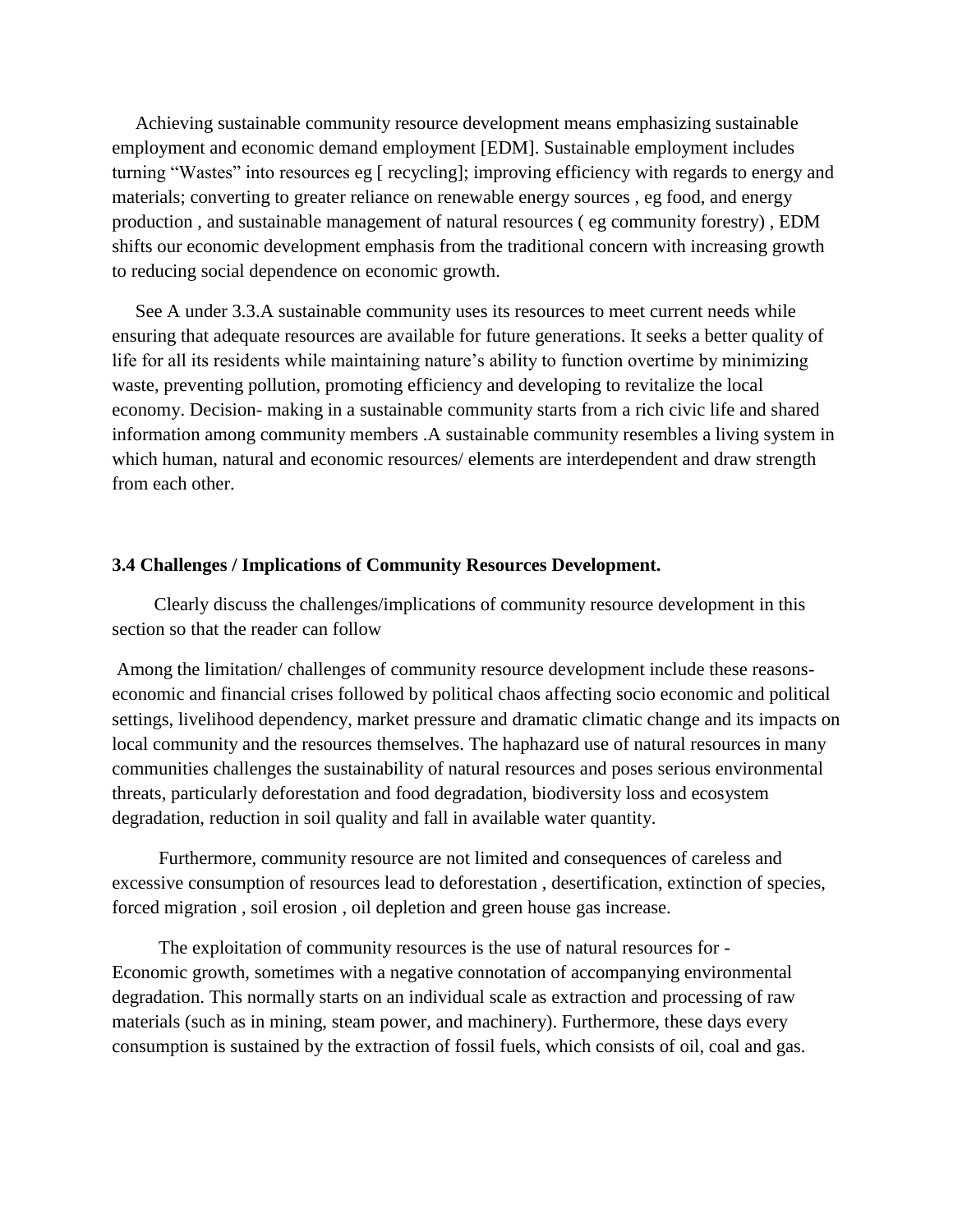Another non-renewable resource that is exploited by human is subsoil minerals such as precious metals that are mainly used in the production of industrial commodities. Intensive agriculture is an example of mode of production that hinders many aspects of the natural environment, for example, the degradation of forests in a terrestrial ecosystem and water pollution in an aquatic ecosystem. As the world of population rises and economic growth occurs, the depletion of natural resources influence by the unsustainable extraction of raw materials becomes an increasing concern.

Furthermore, due to increase in the sophistication of technology enabling natural resources to be extracted quickly and efficiently, for in the past, it could take long hours just to cut down trees only using saws .Due to increased technology, rate of deforestation have greatly increased. High population of people on the community resources for according to UN, there were 7.6 billion people in 2017. This number is expected to rise to about 10 billion in 2050 and about 11 billion in 2100.

Culture of consumerism. Materialistic views lead to the mining of gold and diamonds to produce jewelry. Consumerism also leads to extraction of resources for the production of commodities necessary for human life but in amounts excessive of what is needed because people consume more than is necessary or waste what they have.

#### **4.0 Conclusion**

 In this unit, you understand that community resources are assets in a community that help people meet certain needs around them. Community resources include individuals, association, institutions and even physical spaces. Furthermore , sustainable community resources (development) uses its resources to meet current needs while ensuring that adequate resources are available for future generation ; though community resource development such as economic and financial crises, lack of statutory power and even climatic change????.

#### **5.0 Summary**

 You have been able to understand the concept of community resource development. In this unit, it was found out that with reduce to community resource development; the range of services touches the lives of everyone who lives in the community(Recast).

 Furthermore, community services can also target a small segment of the population such as artistic individuals. Community resources are not fixed rather they are adjustable to meet the social and economic needs of the people. Among the limitation of community resources include political chaos affecting the socio- economic political settings and livelihood of the people.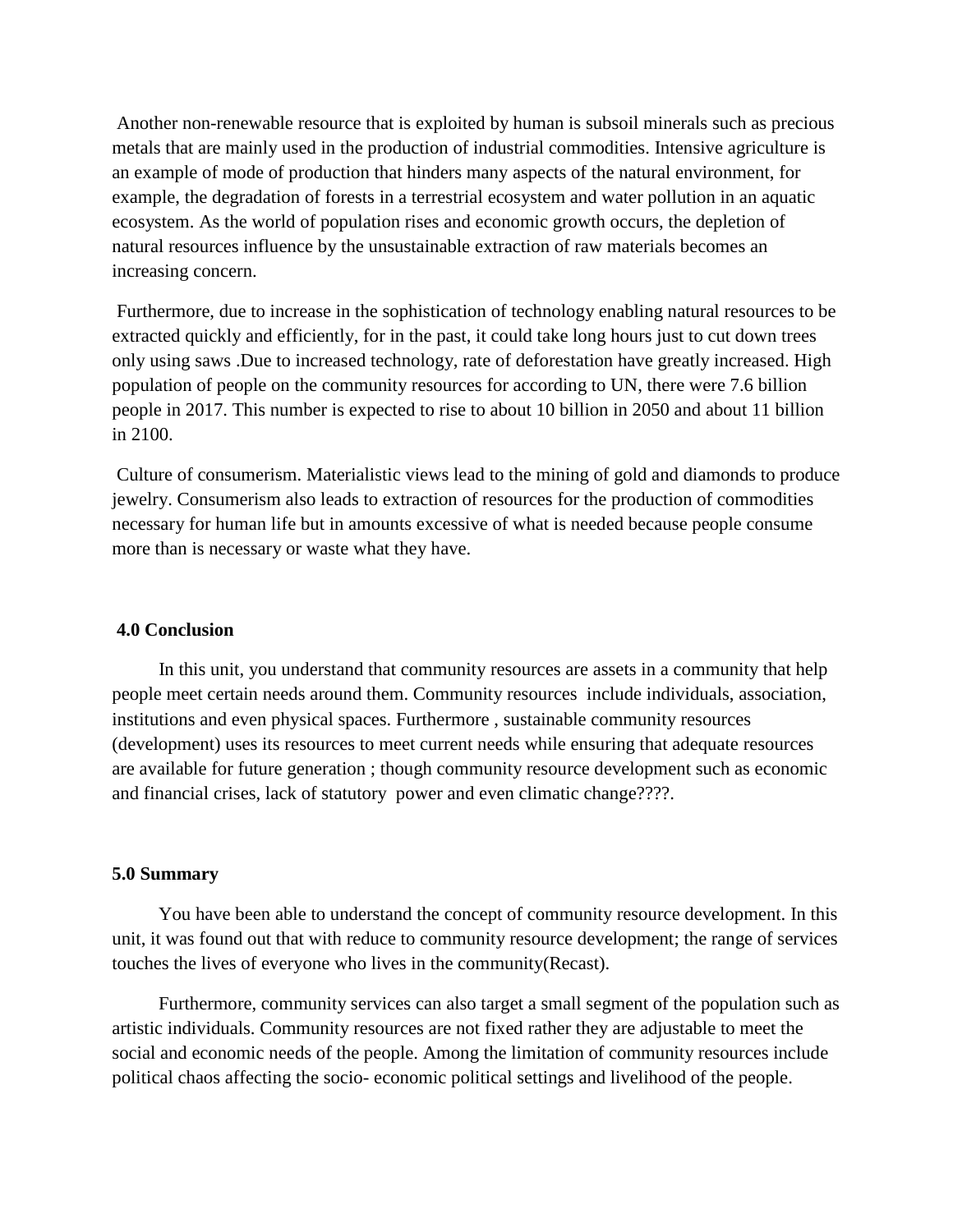#### **6.0 Tutor Marked Assignment.**

- **(1)** Define the term "Community Resources"
- (2) Discuss the limitations affecting Community Resource Development.

#### **7.0 Reference and other resources.**

Brady, N. C. (1996). *The Nature and Properties of Soils*. Macmillan, New York.

Pedro C. A, and Antonio M.A.(2004) .Mainstreaming mineral wealth Growth and Poverty . Reduction Strategies Economic Commission for Africa.

Plana J and Florent A (2012) .The Exploitation of Natural Resources. Un An Pour La ; Brownel

## MODULE 3: POPULATION AND PRESSURE ON RESOURCE UTILIZATION

- Unit 1: Administration and management of natural resources in Nigeria
- Unit 2: Resource economics and management
- Unit 3: Environmental conservation
- Unit 4: Protection of natural and conservation of species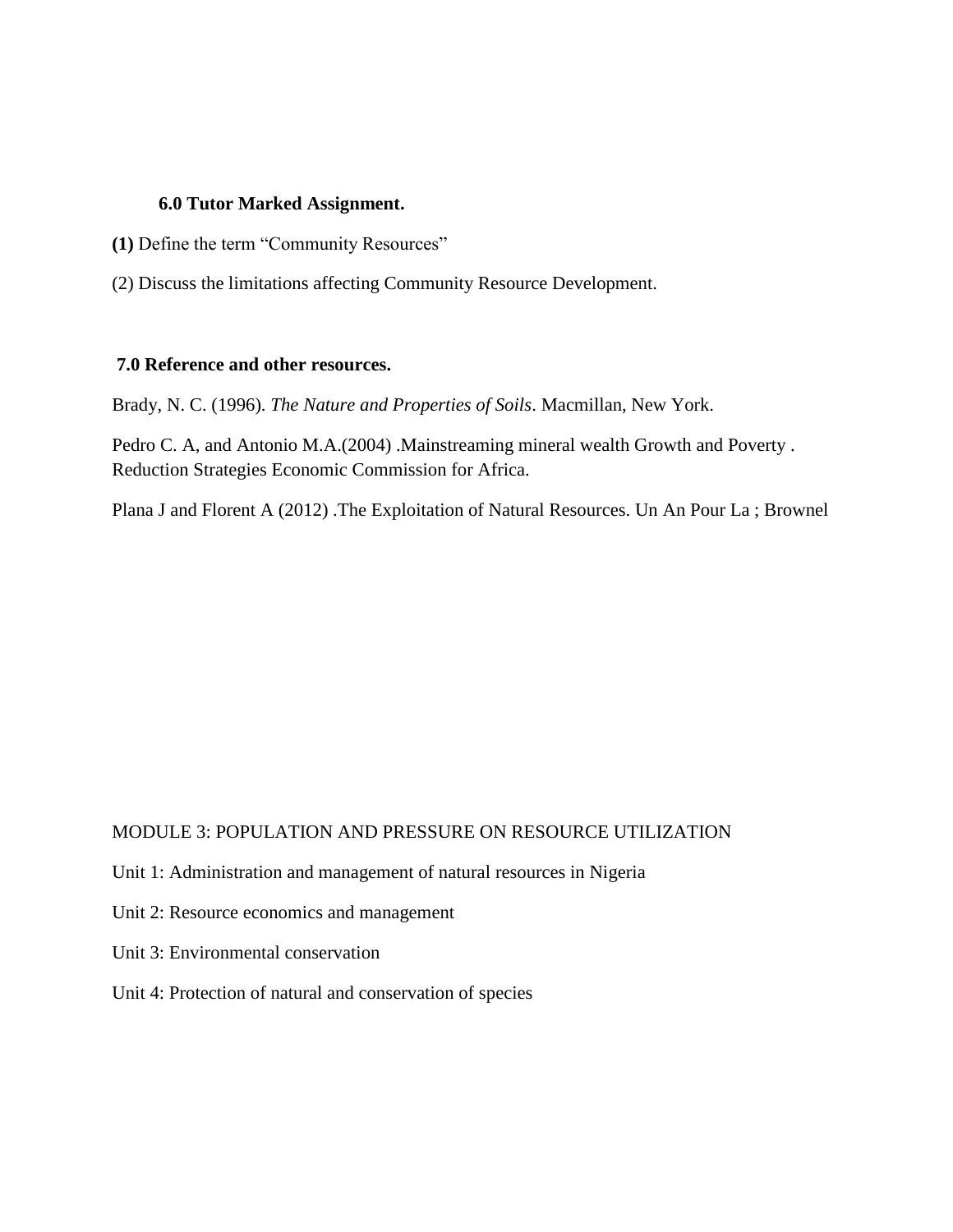# **Unit 1: ADMINSTRATION AND MANAGEMENT OF NATURAL RESOUCES IN NIGERIA**

# **CONTENTS**

**1.0 Introduction**

**2.0 Objectives**

**3.0 Main content**

# **3.1 Concept of the administration of natural resources in Nigeria**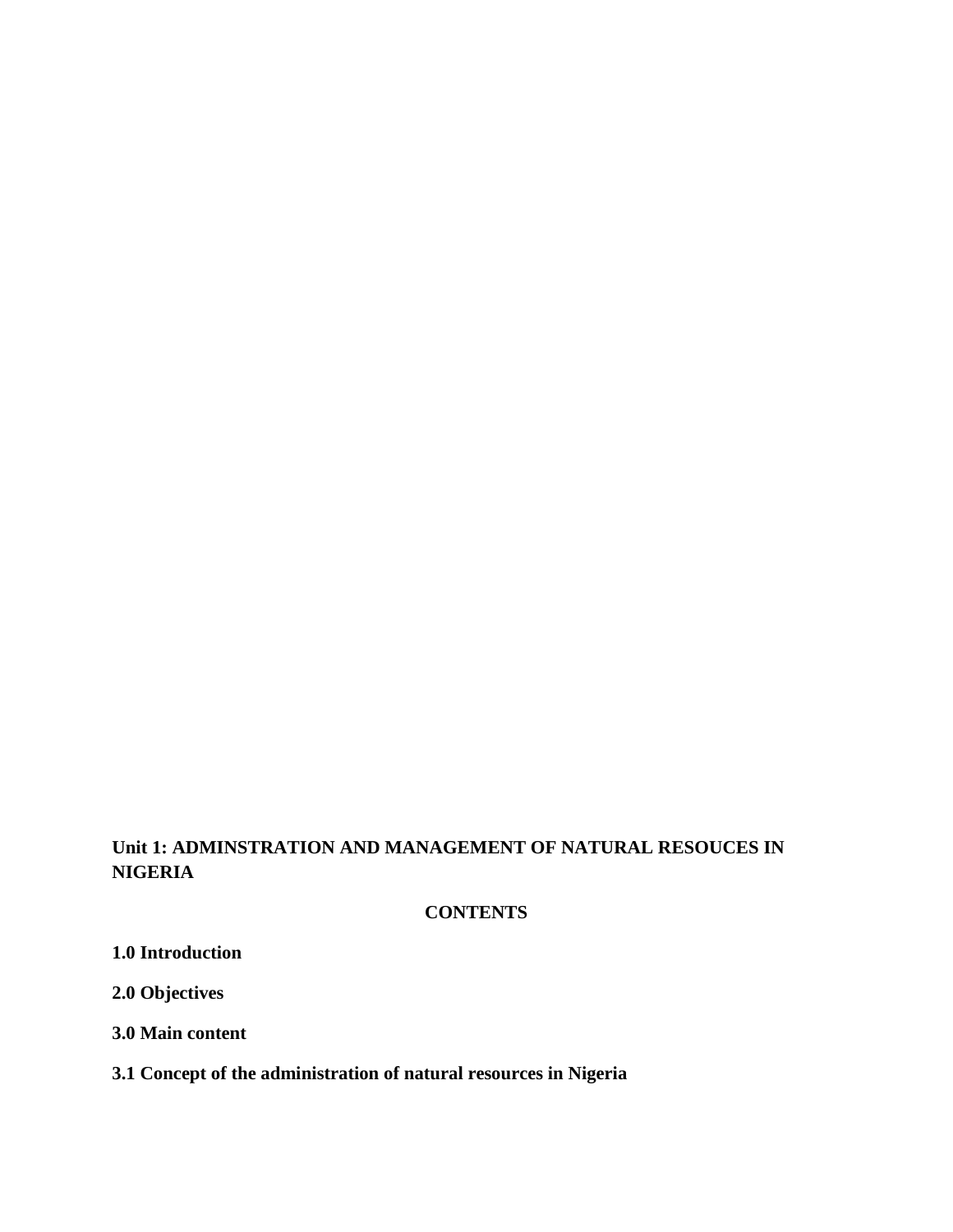- **3.2 Concept of the management of natural resources**
- **3.3 Ways of administering and managing of natural resources**
- **3.4 Challenges affecting administration and management of natural resources**
- **4.0 Conclusion**
- **5.0 Summary**
- **6.0 Tutor marked assignments**
- **7.0 Reference and further studies**

#### **1.0 Introduction**

You will now know the administration and management of natural resources. You will also know the challenges affecting the administration and management of natural resources

## **2.0 Objective**

At the end of this unit, you should be able to: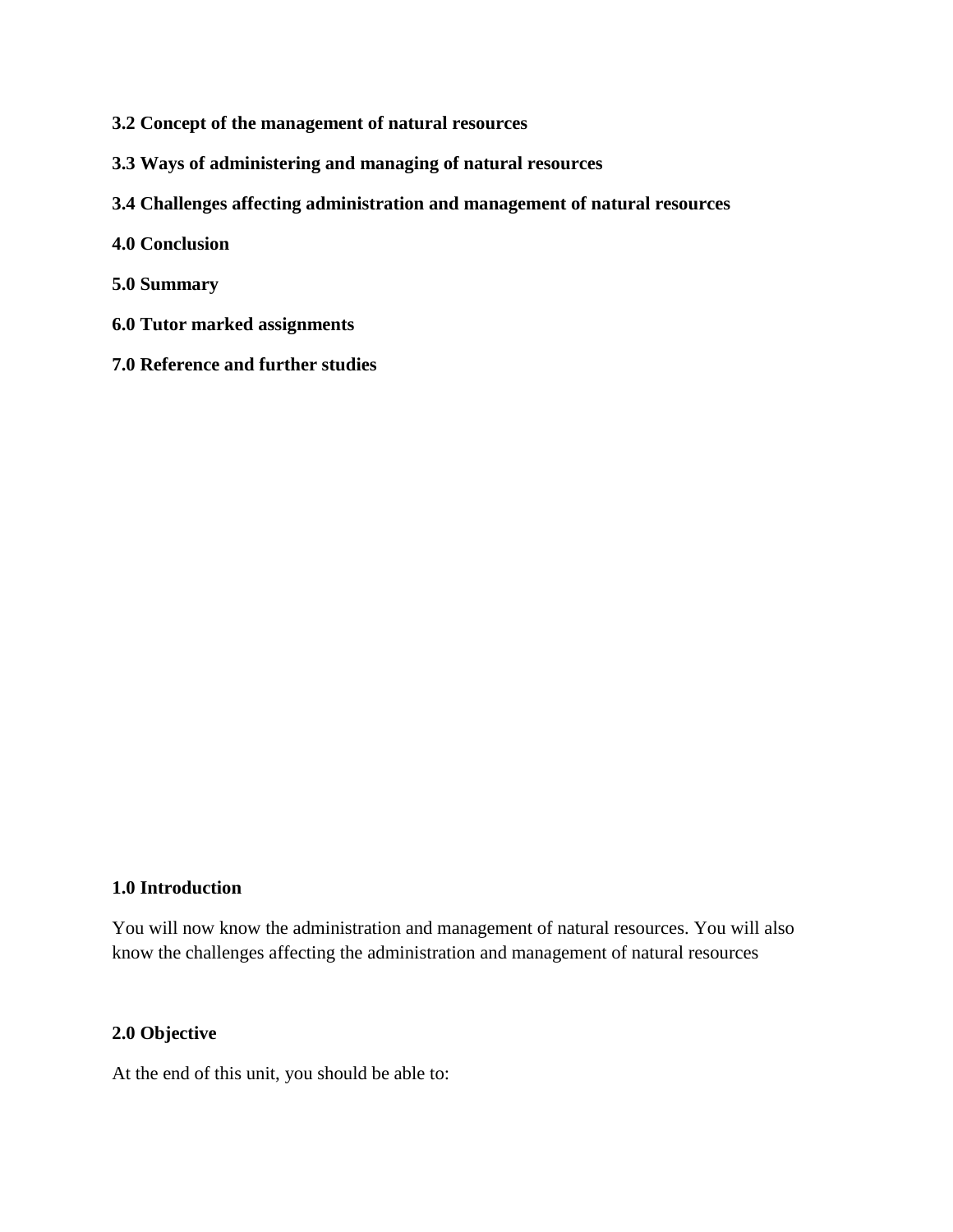- o Define administration and managementof natural resources; and
- o Solution to the challenges affecting management of natural resources.

## **3.1 Concept of the Administration of Natural Resources in Nigeria.**

Natural resources are defined as naturally occurring substances that are considered valuable in their relatively unmodified forms. Examples include petroleum, gas, sand and gravel.

Administration is designed to foster an orderly relationship (both personal, interpersonal and impersonal) in any organization. The administration will determine responsibilities that would lead to smooth running of the organization. Administration of natural resources acts as means of achieving an orderly organization of the resources to meet human needs.

## **Approaches to administration of natural resources in Nigeria includes:**

- i. Administration of mineral and non-biological resources and
- ii. Administration of biological resources

## **i. Administration of mineral and non-biological resources**

The management/administration of non-biological resources is by the federal government. The federal government nevertheless, directs and coordinates exploitation of natural mineral resources on behalf of all the citizens of the country. All companies responsible for mining and exploitation activities must obtain permission from the federal government. Revenues accruing from them go to a central national purse. A certain percentage of this revenue is paid to the state in which particular mineral is found, another percentage is set aside as ecological fund , while the remaining revenue and other revenues from other sectors of the economy are shared between the federal government and all the state government according to agreed revenue allocation formula.

Administration/management of petroleum and gas is under the auspices of the **federal ministry of petroleum resources**, while other mineral resources- gold, tin are administered by the **federal ministry of mines and power** now called **ministry of mines and steel development**. The administration of biological resources like forestry, wildlife, fisheries, livestock are the responsibility of the various departments in each state's **ministry of agriculture and natural resources**.

## **3.2 Concept of Management of Natural Resources.**

Management of natural resources is the basic, integrating process or activities of what?. The essence of management of natural resources is because of the scarcity of resources used to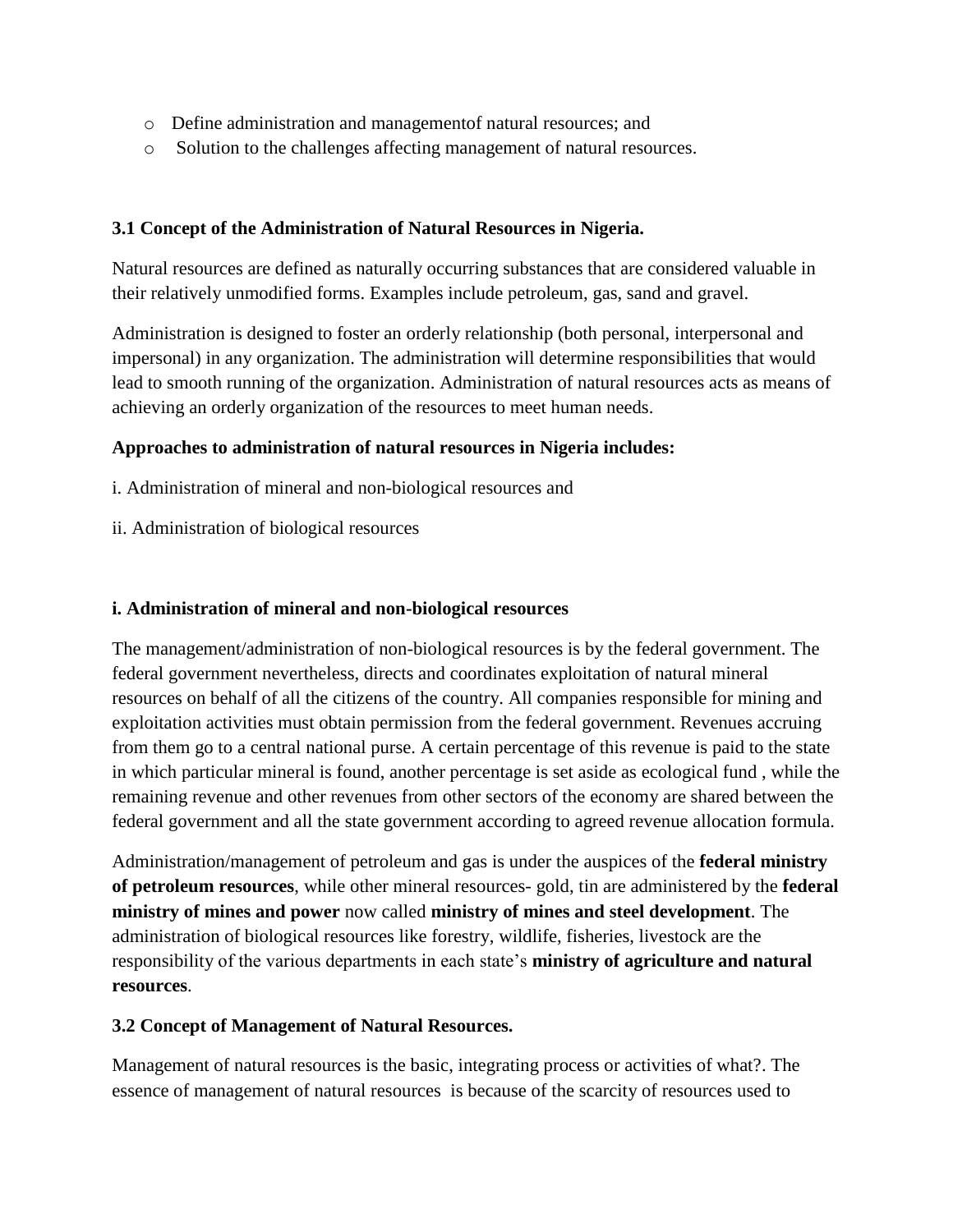satisfy human wants. Management can be considered as a fundamental all encompassing process aimed to achieve organized purposeful results.

Natural resource management refers to the management of natural resources such as land, water, soil, plants and animals with a particular focus on how management affects the quality of life for both present and future generations.

Environmental management is also similar to natural resource management. Natural resources management deals with managing the way in which people and natural landscapes interact. It brings together land use planning, water management, biodiversity conservation and the future of the sustainability of industries like industries agriculture, mining, tourism, fisheries and forestry. It recognizes that people and their livelihoods rely on the health and productivity of our landscapes and their actions as stewards of the land play a critical role in maintaining this health and productivity.

Natural resources management specifically focuses on a scientific and technical understanding of resources and ecology and the life supporting capacity of those resources.

Environmental management is also similar to natural resources since natural resources also includes wildlife management often associated with ecotourism and rangeland management.

Natural resource management issues a times seem complex. They also involve the ecological cycle, hydrological cycles, climate, animals, plants and geography. All these are dynamic and inter related. A change in one of them may have far reaching and long term impacts which may even be irreversible.

In addition to the natural systems, natural resources management also incudes the management of various stakeholders and their interests, policies, politics, geographical boundaries and economic implications.

# **Management of natural resources entails;**

a. Management of mineral or non biological resources and

b. Management of biological resources.

The management of non biological resources is by the federal government. In this aspect, federal government directs and coordinates exploitation of mineral resources on behalf of the country.How about management of biological resources.

# **3.3 Ways of Managing Natural Resources**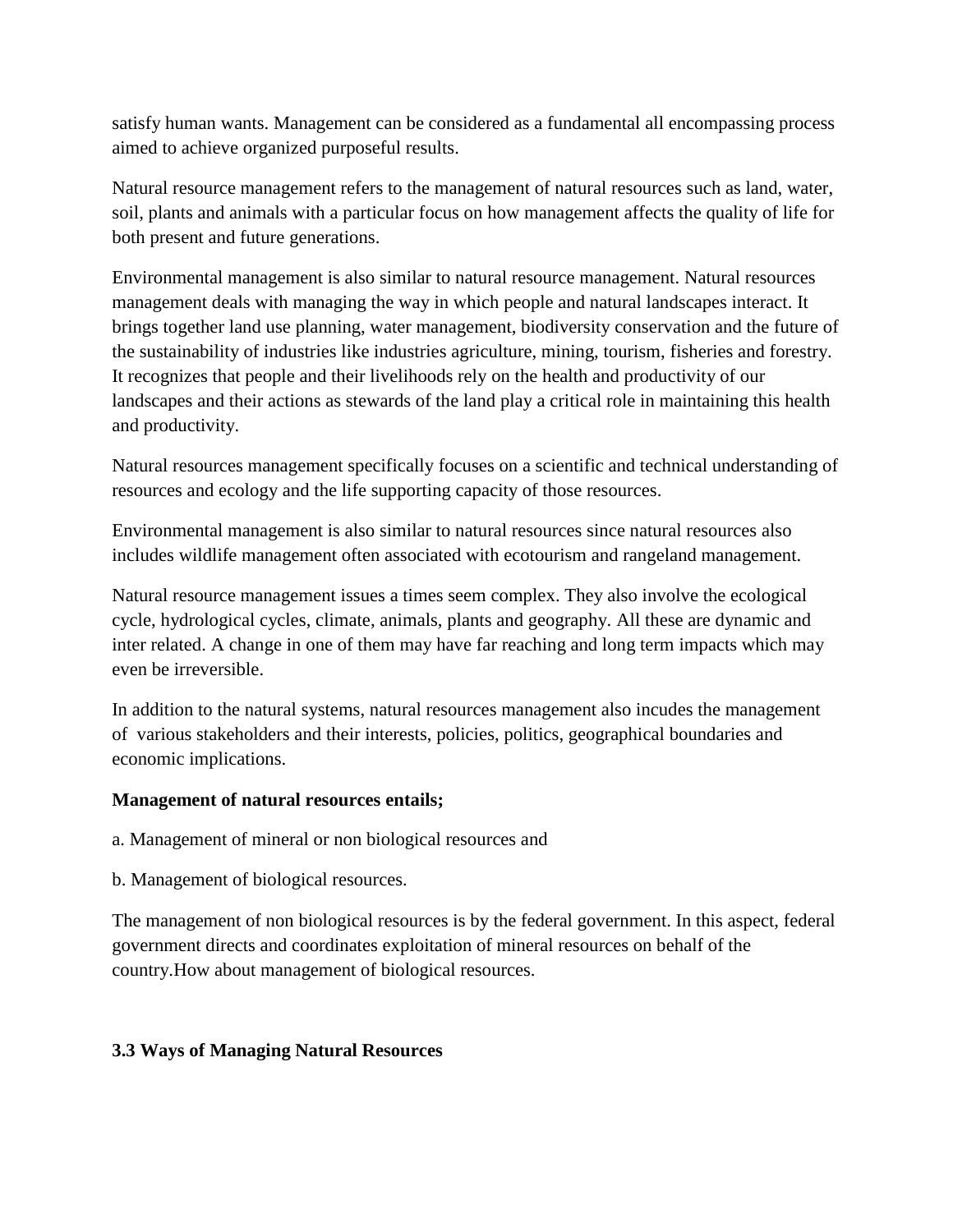Natural resource management issues are inherently complex. They involve the ecological cycles, hydrological cycles, climate, animals, plants and geography. All these are dynamic and inter related.This is stated above

The various ways by which natural resources can be managed include:

- Top-down (command and control)
- Community-based natural resource management
- Adaptive management
- Precautionary approach
- Integrated natural resource management.

**Community based natural resource management:** The Community Based Natural Resource Management (**CBNRM**) approach combines conservation of objectives with the generation of economic benefits for rural communities. The key assumptions being that: locals are better placed to conserve natural resources.People will only conserve a resource if benefits exceed the costs of conservation. "All companies responsible for mining and exploitation activities must obtain permission from the federal government. The revenues accruing from them go to a central national purse. A certain percentage of this revenue is paid to the state in which particular mineral is found, another percentage set aside as ecological fund , while the remaining revenue and other revenues from other sectors of the economy are shared between the federal government and all the state government according to agreed revenue allocation formula" This was stated before.

Administration/management of petroleum and gas is under the auspices of the **federal ministry of petroleum resources**, while other mineral resources- gold, tin are administered by the **federal ministry of mines and power** now called **ministry of mines and steel development**. The administration of biological resources like forestry, wildlife, fisheries, livestock are the responsibility of the various departments in each state's **ministry of agriculture and natural resources(This was stated before)**.

For proper management, each resource is backed up by policy specifying the objectives and ways of managing them for sustainable production and people will conserve a resource that is linked directly to their quality of life, when a local people's quality of life is enhanced, their efforts and commitment to ensure the future well being of the resource are also enhanced. Regional and community based natural resource management is also based on the principle of subsidiarity.

## **Adaptive management**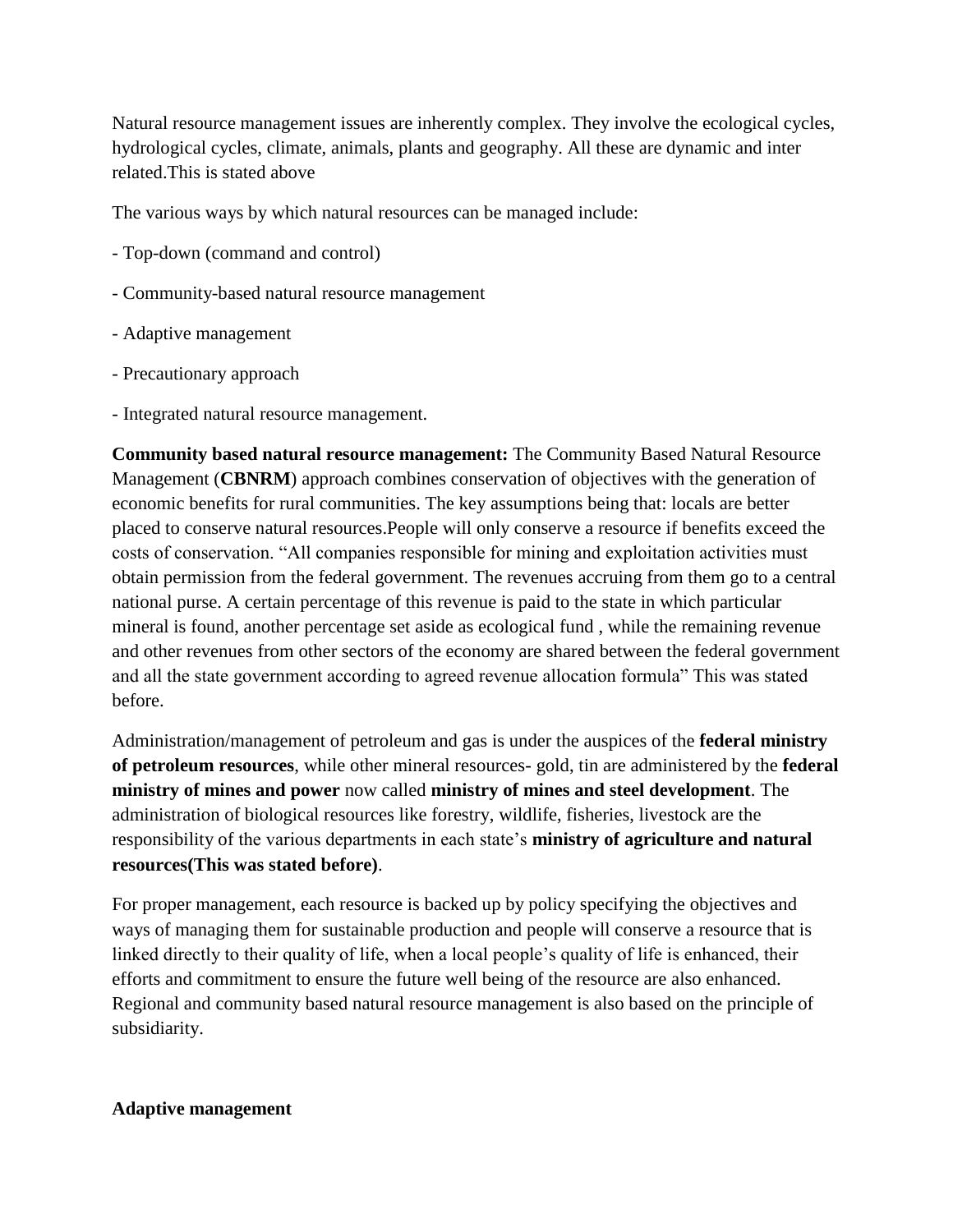The primary methodolical approach adopted by catchment management authorities (**CMAS**) for regional natural resource management is adaptive management. This approach includes recognition that adaption occurs through a process of **"plan – do – review act"**. It also recognizes seven key components that should be considered for quality natural resource management practice which include:

- a. Determination of scale
- b. Collection and use of knowledge
- c. Monitoring and evaluation
- d. Risk management
- e. Community engagement and
- f. Opportunities for collaboration
- Where and which is the  $7<sup>th</sup>$  key component

## **Integrated natural resource management**

Integrated Natural Resource Management (**NRM**) is a process of managing natural resources in a systematic way, which includes multiple aspects of natural resource use (biophysical, sociopolitical, and economic) meet production goals of producers and other direct users (eg food security, profitability, risk aversion) as well as goals of the wider community (eg poverty alleviation, welfare of future generations, environmental conservation). It focus on sustainability and at the same time tries to incorporate all possible stakeholders from the planning level itself, reducing possible future conflicts. The conceptual basis of NRM has evolved in recent years through the convergence of research in diverse areas such as sustainable land use, participatory planning, integrated watershed management and adaptive management.

NRM is being used extensively and been successful in regional and community based natural management.

## **3.4 Challenges affecting administration and management of natural resources.**

The haphazard use of the natural resources poses serious environmental threats particularly deforestation and forest degradation, biodiversity loss and ecosystem degradation, reduction in soil quality and fall in available water quality.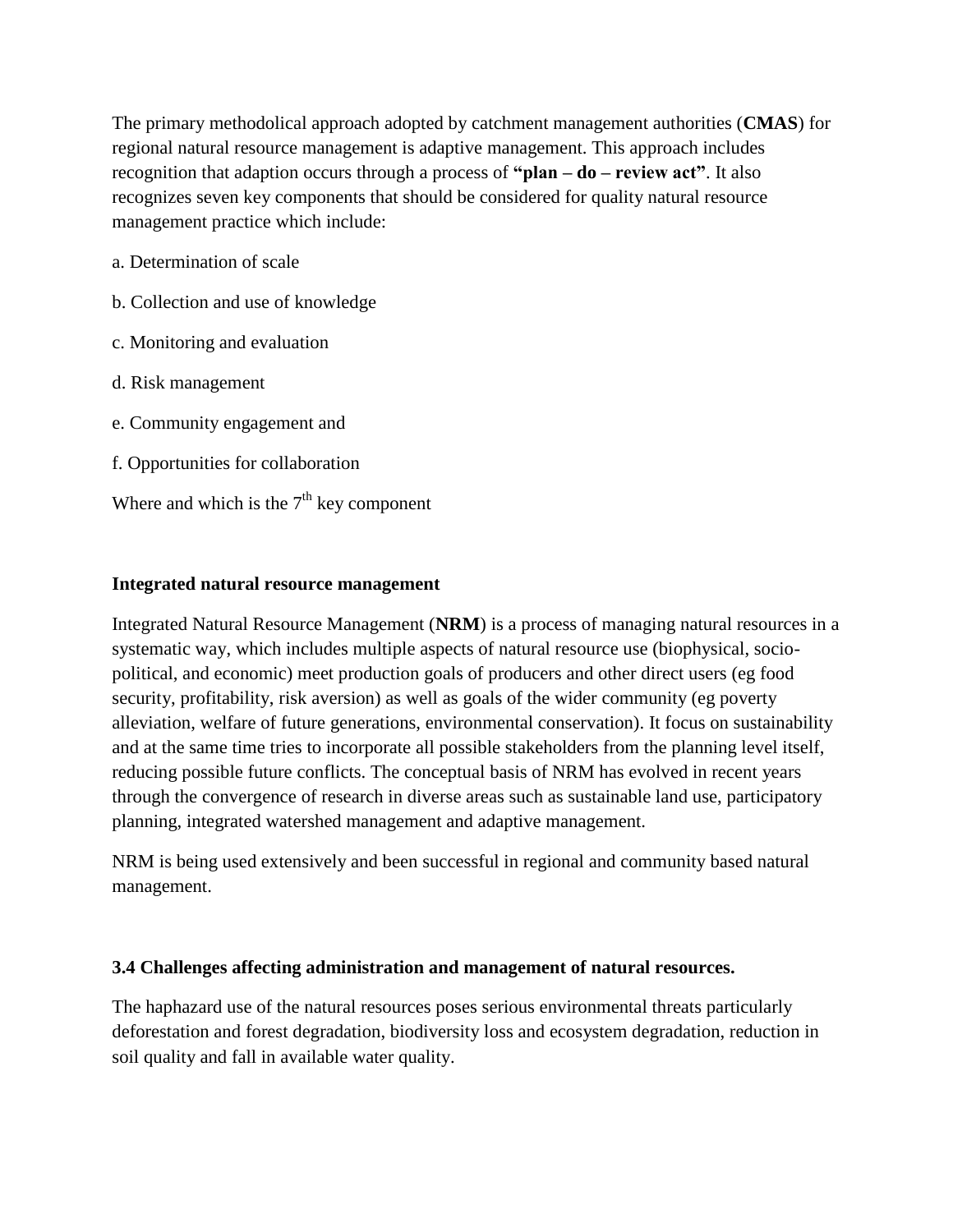Furthermore, problems or challenges of natural resource management include discriminatory harvesting which poses great challenges/problems to natural resources since most of them are non renewable; hence means of conservation of non renewable resources is the non discriminatory harvesting of the resources in a particular site; atimes low grade minerals were abandoned because extraction of low grade deposits was uneconomical.Because of the scarcity of mineral deposits, miners are encouraged to remove both high and low grade deposits.

Other challenges affecting administration and management include:

1. Reduction and fragmentation of habitats and landscapes in expansion of human activities, into the natural environment manifested by urbanization, recreation, industrialization and agriculture; results in increasing uniformity in landscapes and consequential reduction, disappearance fragmentation or isolation of habitats and landscapes(Recast). The consequences are decreased species diversity to reduced habitable surface area which corresponds to a reduced species carrying capacity.

2. Reduction of the size of habitats also reduces the genetic diversity of the species living there. Smaller habitats can only accommodate smaller populations, which lead to impoverished gene pool. The reduction of genetic resources of a specie diminishes its flexibility and evolutionary adaptability to changing situations. This has significant negative impacts on natural resources.

3. Human intervention such as the construction of buildings, motorways or railways results in the fragmentation of habitats which strongly limits the possibility for contact or migration among them. In the extreme cases, even the smallest, narrowest connections between habitats are broken off. Such isolation is catastrophic for life in the habitat fragments.

4. Loss of species of fauna and flora. The biodiversity is affected by decreasing species numbers and loss of habitats in many regions. Approximately, 30% of the vertebrates and 20% of the higher plants are classified as threatened. Threats are directly linked to the loss of habitats due to destruction, modification and fragmentation of ecosystems as well as from overuse of pesticides and herbicides, intensive farming methods, hunting and general human disturbance.

5. Human behavior. Human behaviors have affected administration and management resources due to large family size, agricultural burning??, overconsumption of resources, failure to recycle, production/disposal of human wastes, improper disposal of human wastes or garbage, misuse of pesticides, overcrowding, economic dependence on growth, depletion of soils by overfarming, erosion from removal of vegetation, urban sprawl, overfishing, removal of carbon sinks, insufficient use of fuel, urbanizing farmland, urban growth where water is scarce and meat consumption .

6. Economic growth: As communities grow, so do natural resources decline. There is concern that unless natural resources use is checked, modern global civilization will affect the collapse of natural resources due to over exploitation of their resource base. While conventional economics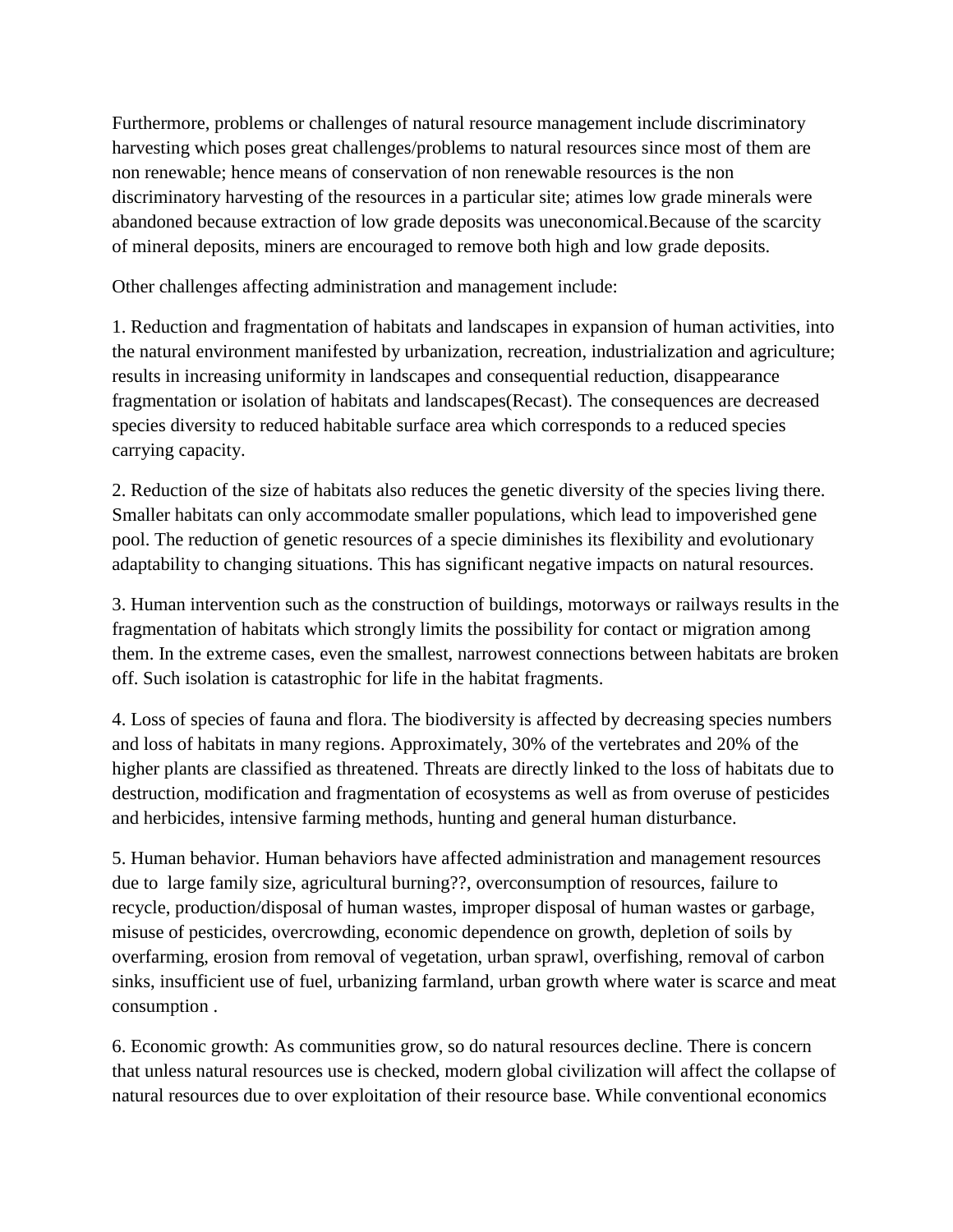is concerned largely with economic growth and the efficient allocation of resources, ecological economics has the explicit goal of sustainable scale rather than continued growth, fair distribution and efficient allocation in that order. Sustainability studies have analyzed ways to reduce the amount of natural resources eg water, energy or materials needed for the production, consumption and disposal of a unit of good or service.

7. Land use: Loss of biodiversity stems largely from the habitat loss and fragmentation produced by the human appropriation of land for development, forestry and agriculture as natural capitals progressively being converted to man made capital. Land use change is fundamental to the operations of the biosphere because alterations in the relative proportions of land dedicated to urbanization, agriculture, forest, woodland, grassland and pasture have a marked effect on the global water, carbon and nitrogen biogeochemical cycles and these can impact relatively on both natural and human systems. At the local human scale, major sustainability benefits accrue from sustainable parks and gardens and green cities???.

## **4.0 Conclusion**

Administration and management of natural resources in this unit unfolds the definition of administration, management ways and problems affecting natural resources in terms of management and administration such as command and control methods of management.

## **5.0 Summary**

In this unit, natural resources are defined as naturally occurring substances that are considered valuable in their relatively unmodified forms while administration is designed to foster orderly relationship and management is the integrating process of activities.

## **6.0 Tutor marked assignments**

- 1. Explain the terms administration, management and natural resources.
- 2. Give some examples of natural resources

## **7.0 Reference for further studies**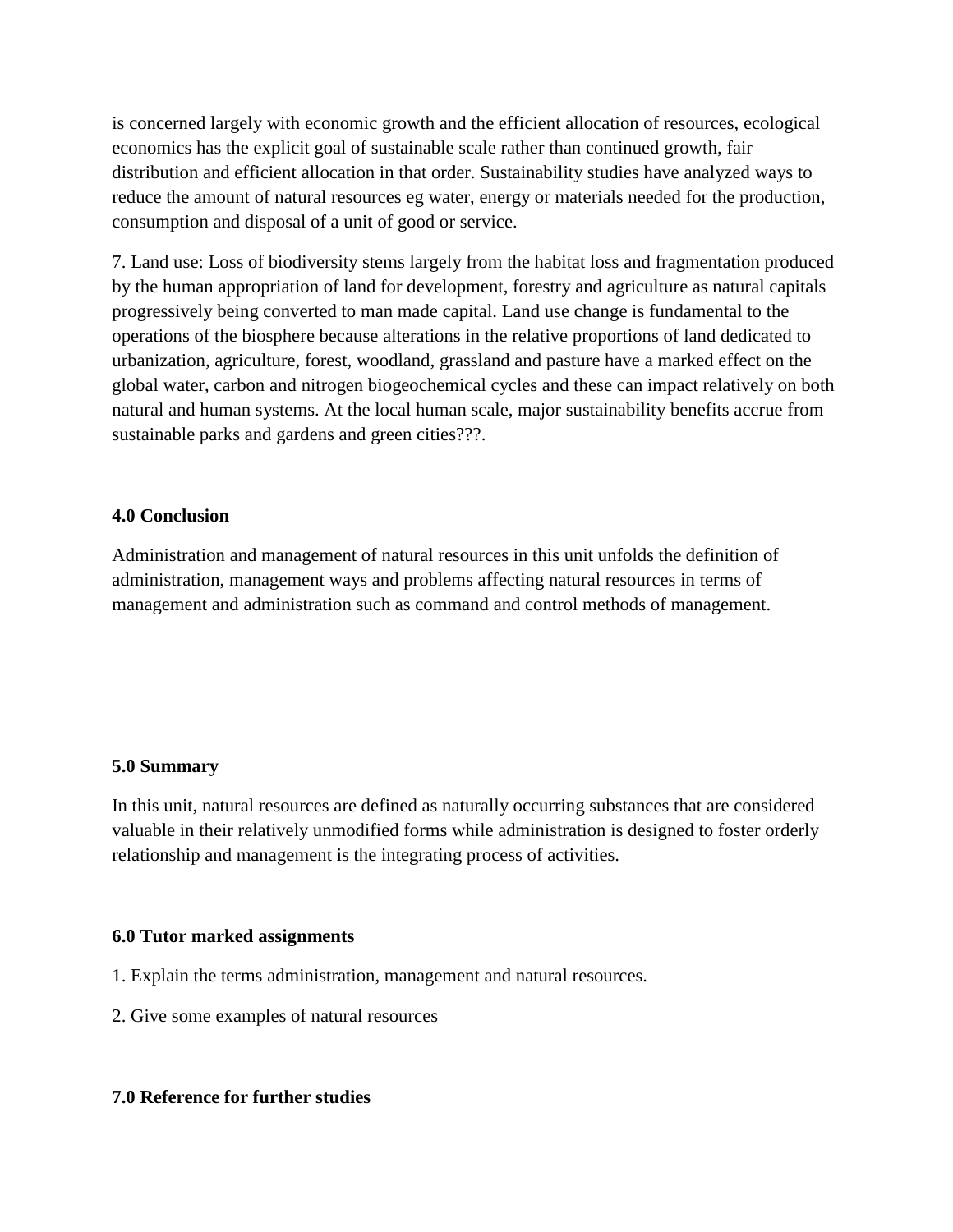Barbier, E. (2007). *Natural resources and economic development*, Cambridge university press.

Collins P.H (2004). *Dictionary of the environment and ecology*, Bloomsbury publishing, 5<sup>th</sup> edition, London, WLD, 3HB.

Hunter, M.L.(1996). *Fundamentals of conservation biology. An evolutionary ecological perspective.* Sinaver associates, Sunderland, Massachusets.

# **UNIT 2: RESOURCES ECONOMICS AND MANAGEMENT.**

**CONTENTS**

- **1.0 Introduction**
- **2.0 Objectives**
- **3.0 Main content**
- **3.1 Meaning of resource economics**
- **3.2 Concept of resource economic management**
- **3.3 Problems of resource economic management**
- **3.4 Solution of resource economic management**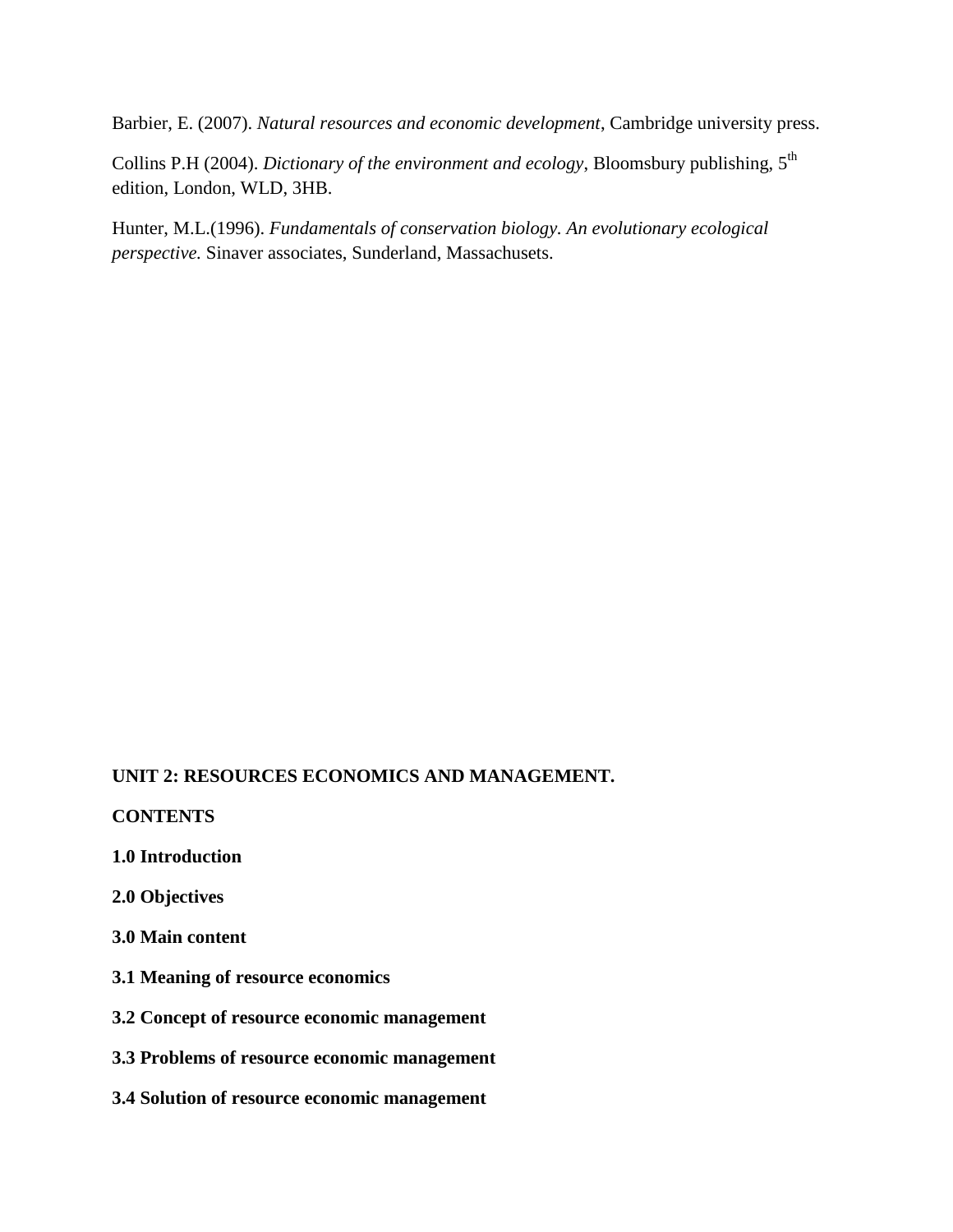**4.0 Conclusion**

**5.0 Summary**

- **6.0 Tutor marked assignments**
- **7.0 References and further studies.**

## **1.0 Introduction**

In this introductory aspect, you will be familiar with the definitions of resource economics and management. You will also know the problems and solutions of resource economics and management.

#### **2.0 Objective**

At the end of this unit, you should be able to

- o State the meaning of resource economics,
- o Know the branches of resource economics,
- o Importance and challenges of resource economics.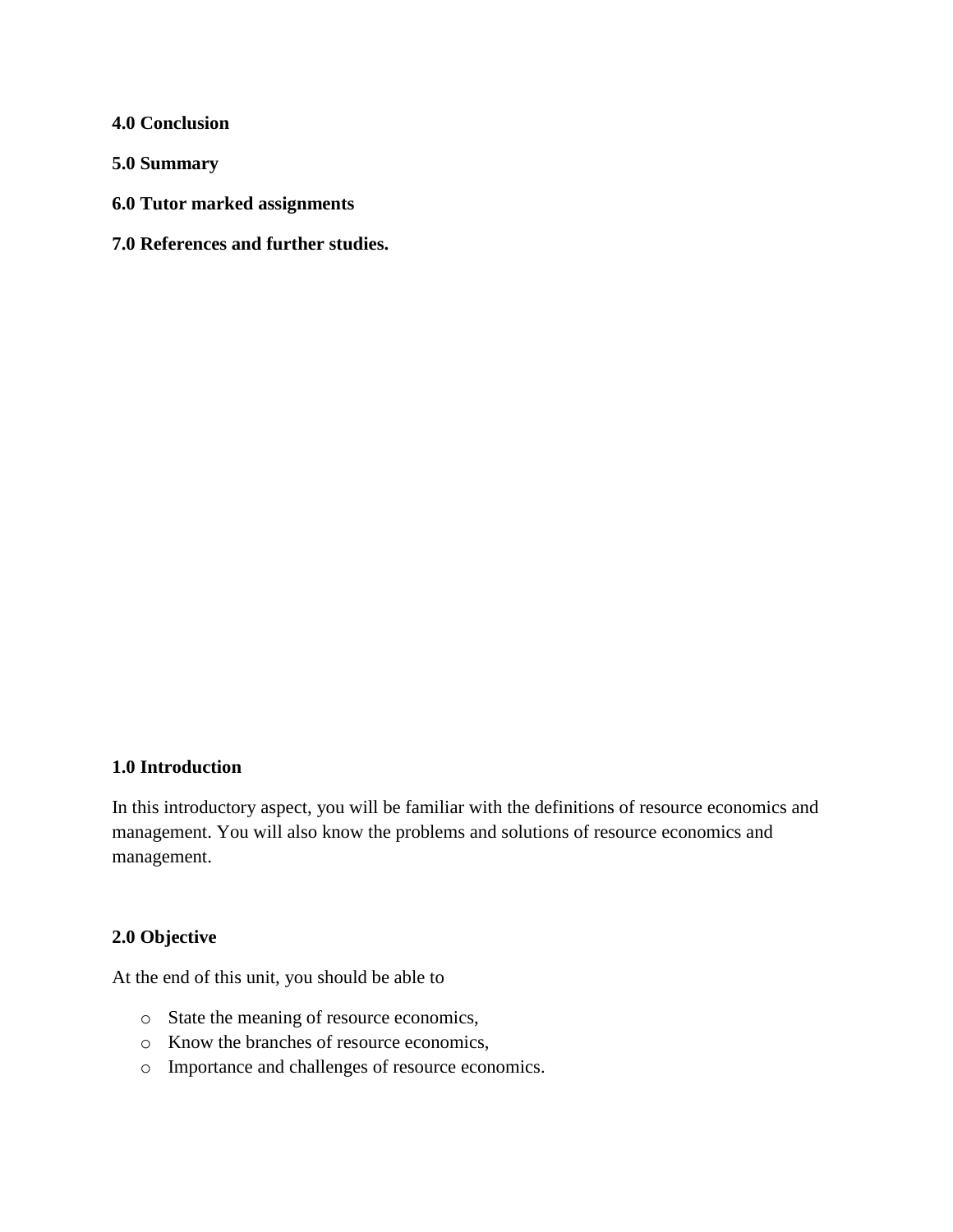# **3.0 Meaning of Resource Economics**

Resource economics are the factors used in producing goods or providing services. Economic resources can be divided into **human resources** such as labour and management and non human resources such as land, capital goods, financial resources and technology.

# **Importance of economic resources**

An economy is a system of institutions and organization that either help facilitate or are directly involved in the production and distribution of goods and services. Economic resources are the inputs we use to produce and distribute goods and services. The precise proportion of each factor of production will vary from product to product and from service to service, and the goal is to make the most effective use of the resources that maximizes output at the least possible cost. Misallocation or improper use of resources may cause businesses and even entire economy to fall.

Revisit the meaning and importance of economic resources

# **Human resources**

Labour is one of the classic factors of production along with land and capital, discussed by economics for well over a century. Even in today's technologically advanced world, human labour is still needed to help process resources to provide services. Different types of labour include**- production labour** and **service labour**. An example of production labour is the classic factory worker. Service labour include people involved in providing a service, such as doctors, lawyers, accountants, sales people, mechanics and plumbers.

Management is another example of a human resource. As organizations become more complex with the onset of industrial revolution, employees were required to oversee and manage the masses of workers engaged in the production process. Management is a resource that is used to facilitate efficient and effective production or operations of a business so that it can accomplish its goals. Rather than being directly involved in production or services, managers coordinates, monitor and direct employees engaged in the production or service. Examples of management include a direct supervisor all the way into the president of a company.

# **Non human resources**

Land, like labour and capital is a classic factor of production. Land is all real estate and all natural resources on it, such as trees, minerals, elements, metals, gems and natural gas.

Furthermore, non human resources are external to the individual but possessed, utilized or controlled by family. These resources are very much essential for the achievement of goals and are limited in their availability. Non human resources include the personal possessions, family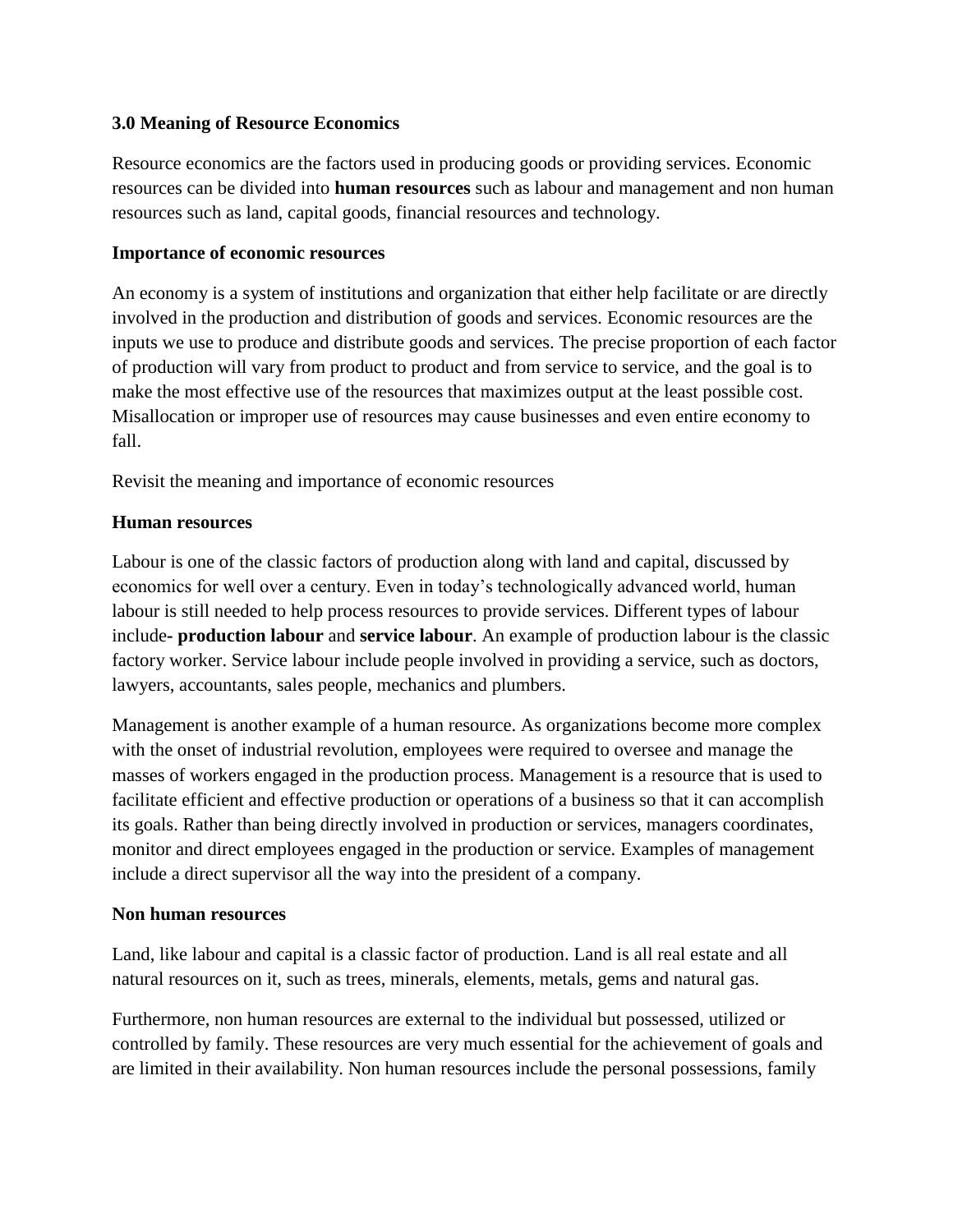possessions and the resources available to the individual with his or her community, state and nation.

Money is the purchasing power used to get other resources or achieve goals or attain satisfaction. It is important and major non human resources which has the power to purchase other resources and achieve desired goals. Community facilities are included in non human resources like parks, library, shopping and recreational facilities. The non human resources are directly controlled or utilized by the human beings.

Financial resources are a term covering all financial funds of the organization. From an economic perspective, financial resources are the parent of the organizations assets (property). Finance is one type of resource that is an input into production process. Sometimes, financial resources are referred just as finance, often with some attributes (such as business finance, personal finance).

Financial resources are structured as follows: cash, deposits with financial institutions and cash equivalents (securities, checks). Corporate capital- the sum of all money invested in the organization's total assets (equity capital +liability (foreign capital)).

Other financial resources are resources of funds creation and corporate capital (flow variable- the sum of inflow of money into the company for a certain period. Financial resources can also include cash in bank accounts, shares, bonds, debentures, promissory notes and cheques/checks.

# **Technology resources**

Technology resources are information tools or devices that motivate students(only students) and give information or assistance with questions. An example of technology resources are interactive white boards, digital cameras and scanners. Every technological system makes less of seven types of resources, people, information, materials, tools and machines, energy, capital and time. Technology from the needs of people and people's needs drive technology.

Humans use what they know, try to learn more design and create technology using their knowledge and intelligence. People provide the labour on which technology depends, they are needed to provide the products and services we use everyday.

Technology requires information to solve problems and to create new knowledge. Information comes from raw data that is processed by collecting, recording, classifying, calculations, storming and relieving its information which can be found in many places such as in computer files and books, but is only useful when we make use of it. We process information by collecting it, thinking about it applying it to meet our needs and wants.

# **Raw materials**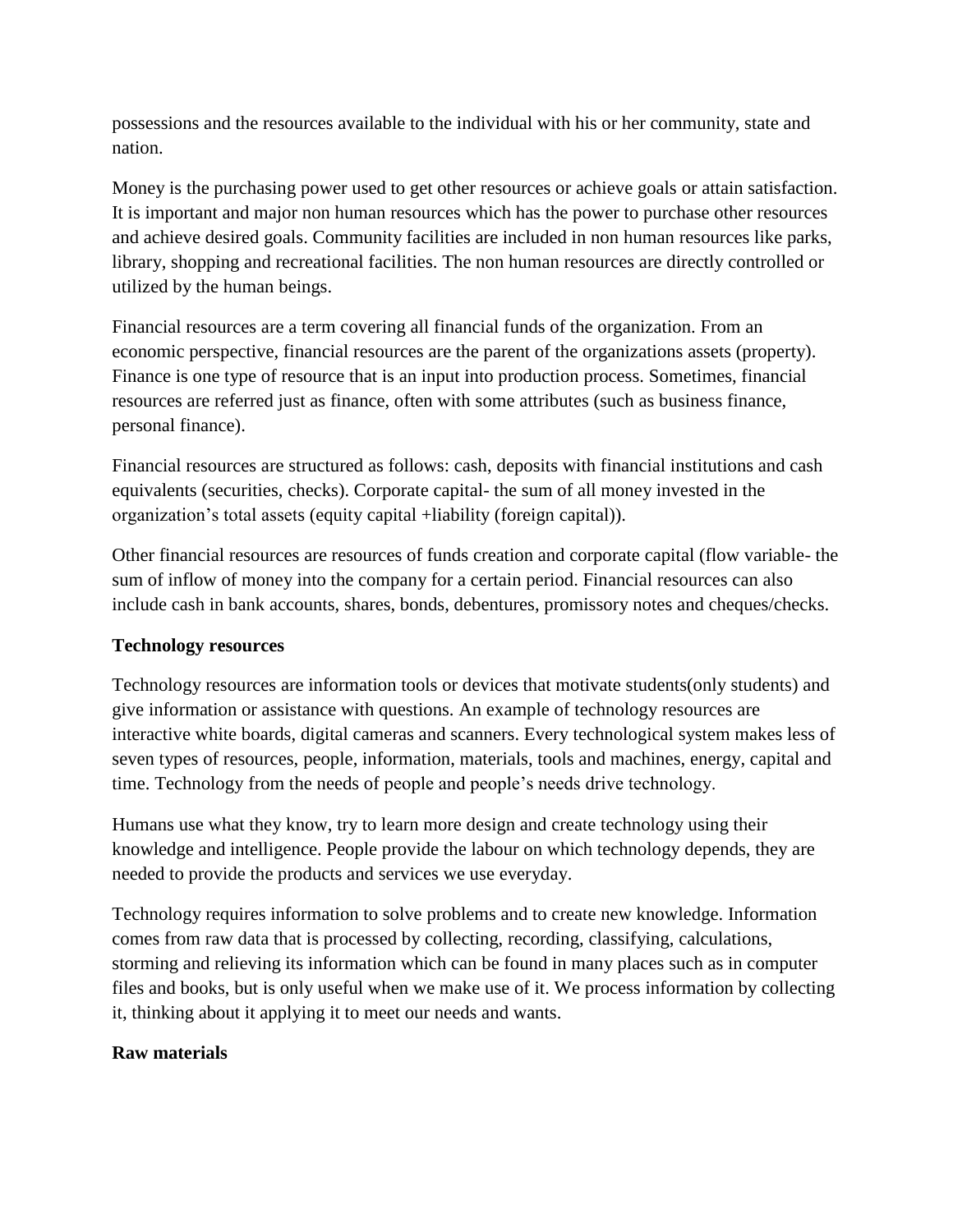Natural resources found in nature are called raw materials. These include air, water, land, timber, minerals, plants and animals. Synthetic materials are manufactured materials that may have useful characteristics natural materials do not have??. There are two types of raw materials available for humans to use.

1. Renewable raw materials which are those that can be grown and therefore replaced. These include trees, animals, and plants.

2. Non renewable raw materials which are those that are used up and cannot be replaced such as oil, gas, coal and minerals.

The discussion on human,non-human ,technology and raw materials are not linked with the importance of economic resources

# **3.2 Concept of Resource Economic Management**

The focus should be on concept of resource economic management

Economic management is the management of resources, finances, income and expenditure of a community, business enterprise???. Economic management remains a serious problem in developing countries.BB

As human numbers increase and economic activity expands, demands on the natural environment grow more intensive and varied. Using any single resource for a particular purpose at a given date invariably involves trade offs. This can easily be cross sectoral or international. Likewise, the opportunity costs associated with the resources use are often intertemporal.

Managerial economics deals with the application of the economic concepts, theories, tools and methodologies to solve practical problems in business. In otherwords, managerial economics is the combination of **economic theory** and **management theory**. It helps the manager in decision making and acts as a link between theory and practice. It is sometimes referred to as business economics and is a branch of economics that applies microeconomic analysis to decision methods of business or other management units. It bridges economic theory and practice. It draws heavily from quantitative techniques such as regression analysis, correlation and calculux. The basis for management economics is to optimize business decisions given the firm's objective and the given constraints imposed by scarcity. For example, through the use of operations, researches, mathematical programming, game theory for strategic decisions and other computational methods.

Economic management is also the management of the resources, finances, income and expenditure of a community and business enterprise. Economic management remains a serious problem in developing countries.See BB above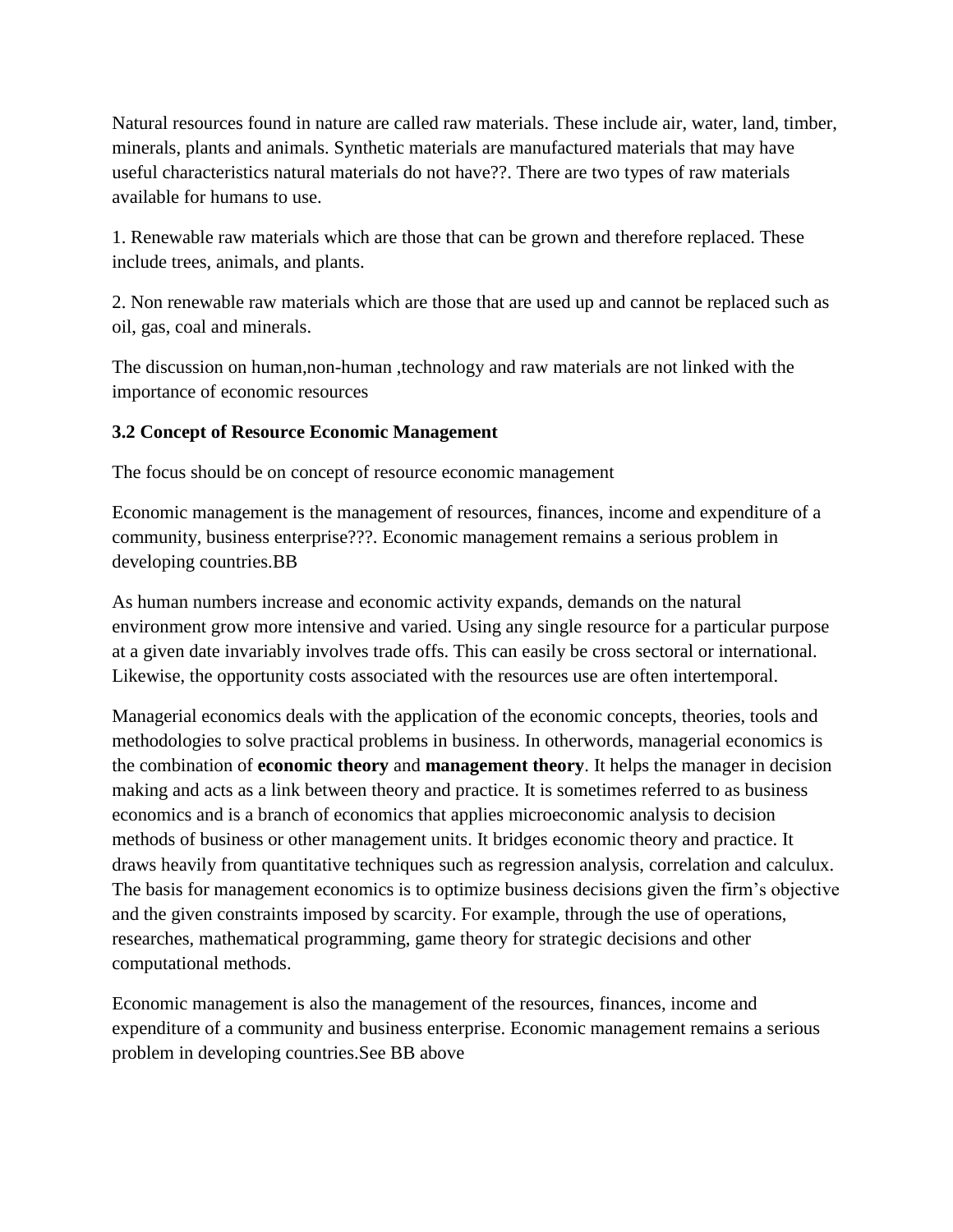Natural resource economic management also deals with supply, demand and allocation of the earth's natural resources. One main objective of natural resource economic management is to better understand the role of natural resources in the economy in order to develop more sustainable methods of managing those resources to ensure their availability to future generations.

Resource economists study interactions between economic and natural systems, with the goal of developing a sustainable and efficient economy.

Natural resource economic management aims to address the connections and interdependence between human economics and natural ecosystem. Its focus is how to operate an economy within the ecological constraints of earth's natural resources.

Resource economists bring together and connect different disciplines within the natural and social sciences connected to broad areas of earth science, human economics and natural ecosystems.

In terms of natural resource management, the policy areas focus on human aspects of environmental problems. Traditional areas of natural resource economics include welfare theory, land or location use, pollution control, resource extraction, non market valuation and resource exhaustibility, sustainability, environmental management and environmental policy.

Natural resource economic management also considers environmental impacts on agriculture, transportation and urbanization, land use in poor and industrialized countries, international trade and the environment, climate change and methodological advances in non market valuation. It also states that efficient exploitation of a non renewable and non augmentable resource would under stable economic conditions lead to a depletion of the resource.

Non augmentable resources of inorganic materials (ie minerals) are uncommon. Most resources are augmented by recycling and by the existence and use of substitute for the end use products.

# **3.3 Problems of natural resources economic management**

The haphazard use of natural resource base challenges the sustainability of natural resources and poses serious environmental threats, particularly deforestation and forest degradation, biodiversity loss and ecosystem degradation, reduction in soil quality and fall in available water quantity. The decentralization and devolving of Natural Resource Management (NRM) responsibilities and benefits to local stakeholders are echoing strongly in many nations. The problem or challenges affecting natural resource economic management include acid rain, overfishing, urban sprawl, deforestation, water pollution, population growth, waste production, genetic modification of crops and environmental issues caused by man made chemicals.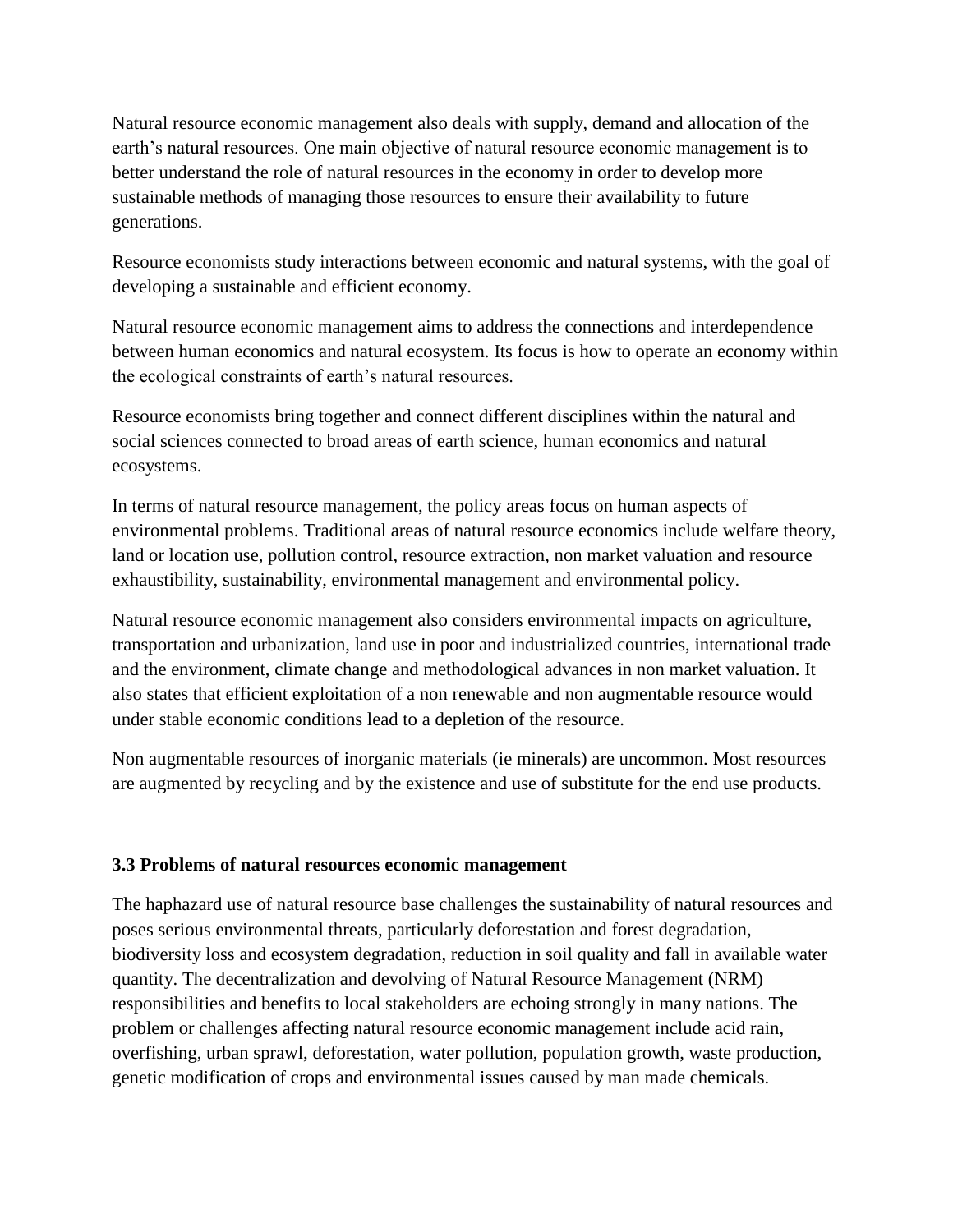Other problems affecting natural resource economic management include financial crises, followed by political chaos affecting socioeconomic and political settings, livelihood dependency, market pressure and climate change and its impact on local committee and the resources themselves.

Much of the improvement in living standard in developed and developing countries is attributable to the exploitation of the non renewable and renewable resources. The problem is to know when exploitation occurs, its rates and with technologies that are sustainable.If the technologies used are not sustainable, resource exploitation presents a serious problem for the future because welfare will decrease. A long term management perspective is needed to avoid irreversible degradation of renewable resource.

## **3.4 Solutions of Resource Economic Management**

.

The challenges of resource economic management can be solved by making electricity use more efficient so that people will carry out their legitimate duties. Another solution is the use of more renewable energy, promote sustainable fishing rules, avoiding the use of plastics because of their problem of degradation, recycling more materials and improve recycling systems and reduction of food waste so as to reduce the pollution of the environment. Other solutions include;

**More efficient use of electricity:** Natural resources such as coal and natural gas are used to produce the electricity used in our homes, offices, stores and else where. We can conserve some of the electricity supply by turning things off and unplugging them when not in use and by using energy efficient appliances and light bulbs. Advanced technologies such as smart thermostat also help conserve energy by automatically turning appliances on and off as needed.

**Use of more renewable energy:** About 63% of our electricity comes from fossil fuels, which are natural resources that only replenish over an extremely long time. Resources like wind and sunlight however, can also be used to generate electricity, but these resources are renewable, that means once they are used, they become available again quickly. While using fossil fuels to generate electricity burns up finite resources, using renewable does not. Renewable energy also does not release green house gases which are causing climate change.

**Promote sustainable fishing rules:** One third of the world's fish populations are overexploited or severely depleted. Reduced fish population can alter entire ecosystem and hurt coastal economies that depend on fishing. Introducing new laws and ensuring existing ones stay in place can reduce overexploitation of these marine/coastal animals.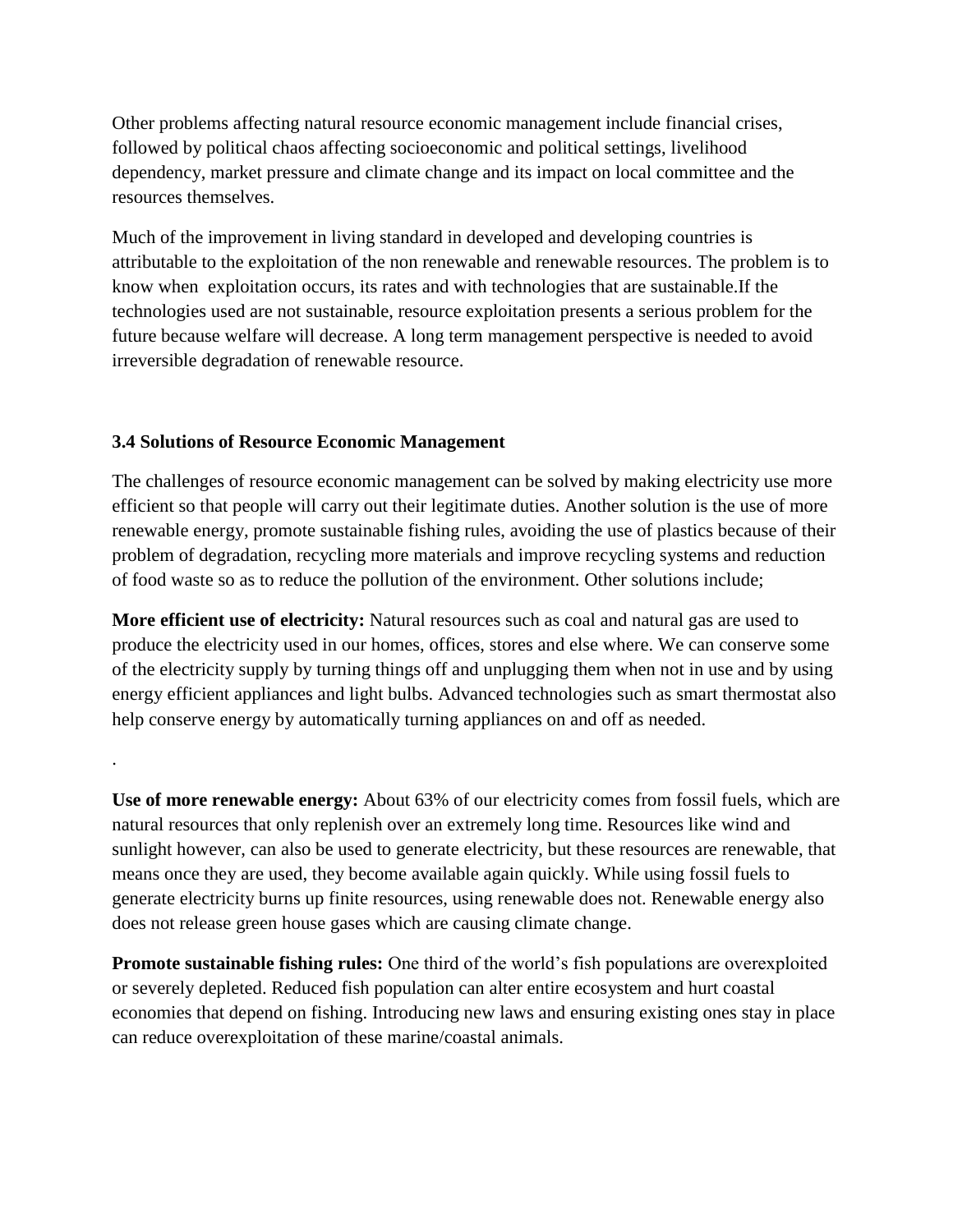**Avoid single use plastics:** Reducing our plastics use help us avoid the use of the resources needed to make plastics and prevent plastic waste from harming the natural environment. Substituting single use plastics like plastic grocery bags, utensils and straws, with durable items can help.

**Drive less:** Gasoline is a product made from crude oil, a finite natural resource and fossil fuel. Car manufacturing also requires many different kinds of natural resources which include rubber and various metals. One can conserve natural resources by not owning a car??, owning a more fuel efficient car or driving less, walking, bicycling, taking public transportation and car pooling. These are all excellent alternatives to driving.

**Recycle more and improve recycling systems:** In addition to switching away from single use plastics, we can also recycle more to help with the plastic problem. Improving our recycling systems can also help. Researchers can find new, more efficient ways to recycle and the federal and state governments can help implement recycling programs including business outfits for their employees

.

.

**Use sustainable agricultural practices:** Agriculture is necessary but extremely resource intensive. There are however, ways to farm more sustainably. Rotating crops and planting cover crops help to keep the soil healthy. Using fewer chemicals and integrating biological pest control and natural fertilizers can help as well. Precision agriculture which uses technology to optimize resource use can help farmers use less fertilizer, pesticides, water and other inputs

**Reduce food waste:** Approximately a third of the food produced for human consumption every year gets wasted or lost because of all the resources required for growing, transporting and preparing the food are unavailable?? thereby causing huge losses. Keeping track of the food you have, planning meals and shopping trips ahead of time and properly storing food can help reduce food waste at home.

**Promote sustainable forest management:** Forests are full of natural resources. The ecosystem services they provide are approximately \$ 33 trillion annually, and about a quarter of the world's population depends on them to make a living. Yet, we are destroying forests faster than the earth can replenish them- at a rate of about 60 acres each minute. Sustainable forest management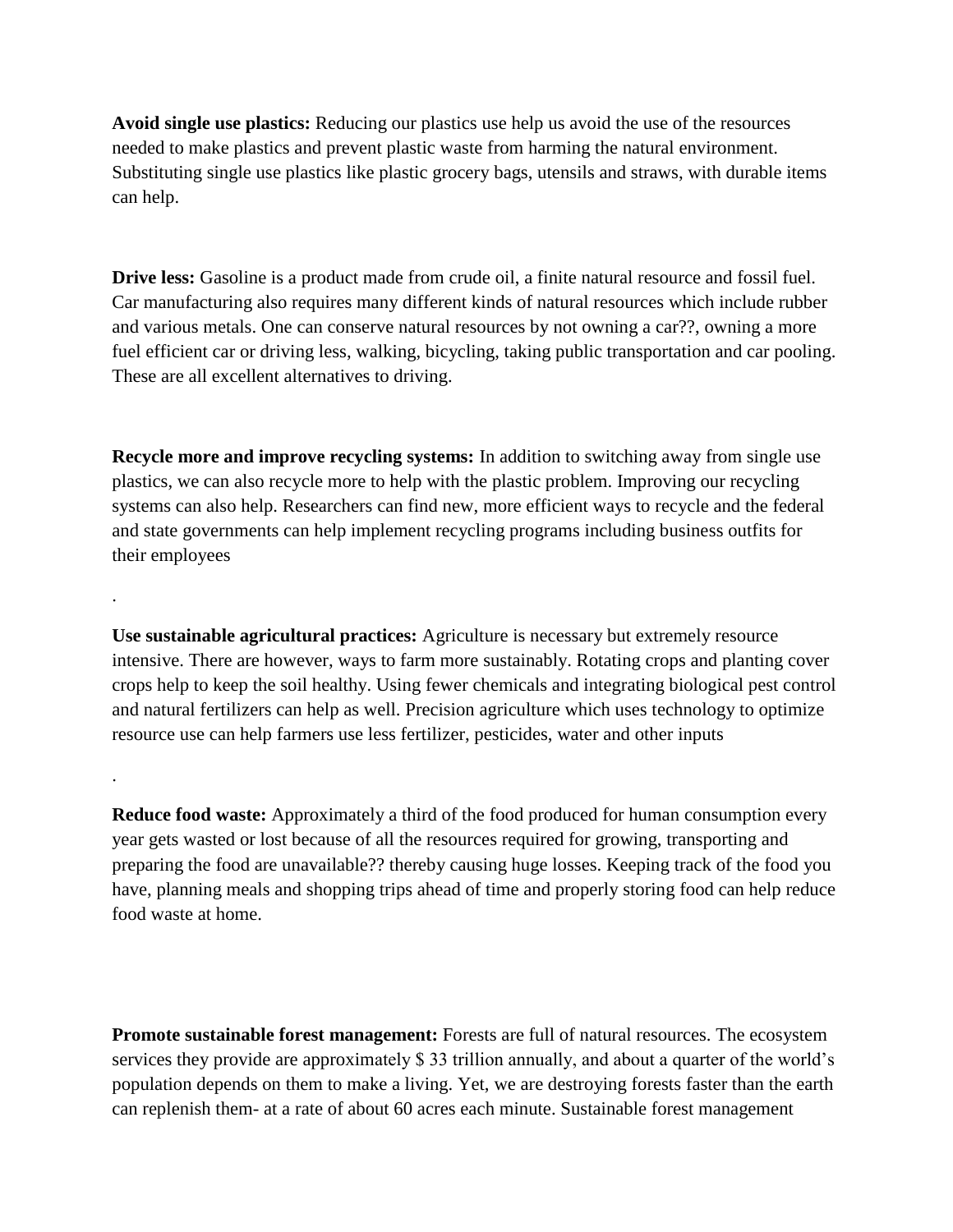practices can help prevent this. These practices mimic the natural destruction and regeneration pattern of nature and involve aspects such as establishing, protect areas, create a harvesting plan and using logging techniques that are easier on the natural environment.

**Treatment of waste water before discharging:** Water is crucial to survival, but more than 2 billion people do not have clean drinking water at home(source). Part of the reason for this is that some industrial plants especially in developing countries, discharge water into streams and rivers without adequately treating it. It is crucial that waste water discharge regulations are enforced if they exist and that they get introduced if they do not exist yet. Preventing natural resource depletion is vital for the environment, economy and health and wellbeing of the human population.

#### **4.0 Conclusion**

In this unit, you have learnt about resource economics and manageable. You also learnt about the types of resources economics which are human resources, non human resources, and technological resources. You also learnt about solutions of economic resource management

#### **5.0 Summary**

This unit clearly indicated that resource economics include human, non human and technological resources. You are also made to know that there exist renewable and non renewable resources

#### **6.0 Tutor marked assignments**

- 1. Differentiate between renewable and non renewable resources
- 2 Explain these terms, technological, renewable and non renewable resources.

#### **7.0 References and further studies**

Adams S. and David L. (2006): *Earth science: An illustrated guide to science*. New York, NY1001, Chelsea house.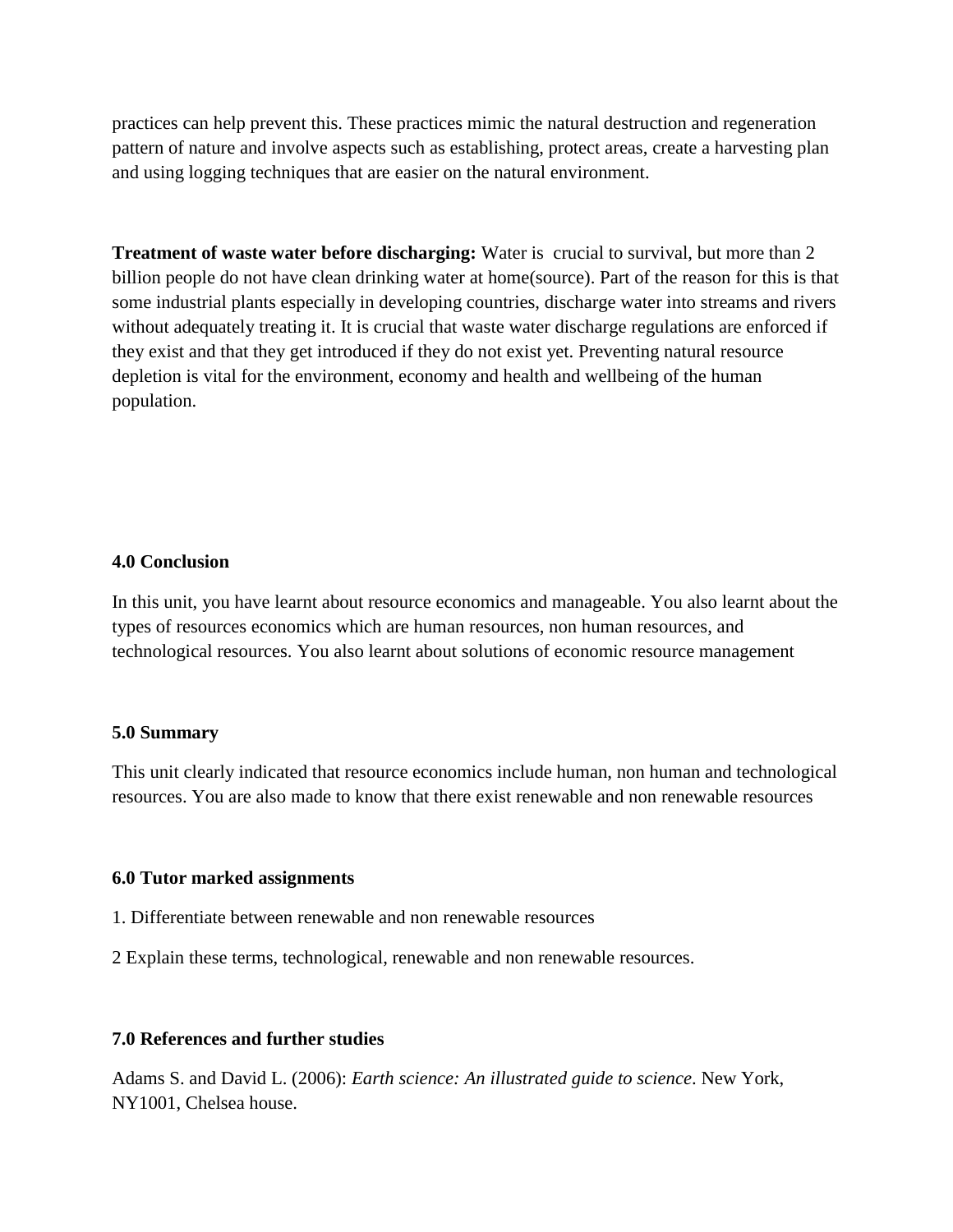Barbier, E. (2007). *Natural resources and economic development*, Cambridge university press. Oldroyd, D. (2006). *Earth cycles. A historical perspective* ISBN 0-313-33229-0.???

### **UNIT 3: ENVIRONMENTAL CONSERVATION**

 **CONTENTS**

**1.0 Introduction**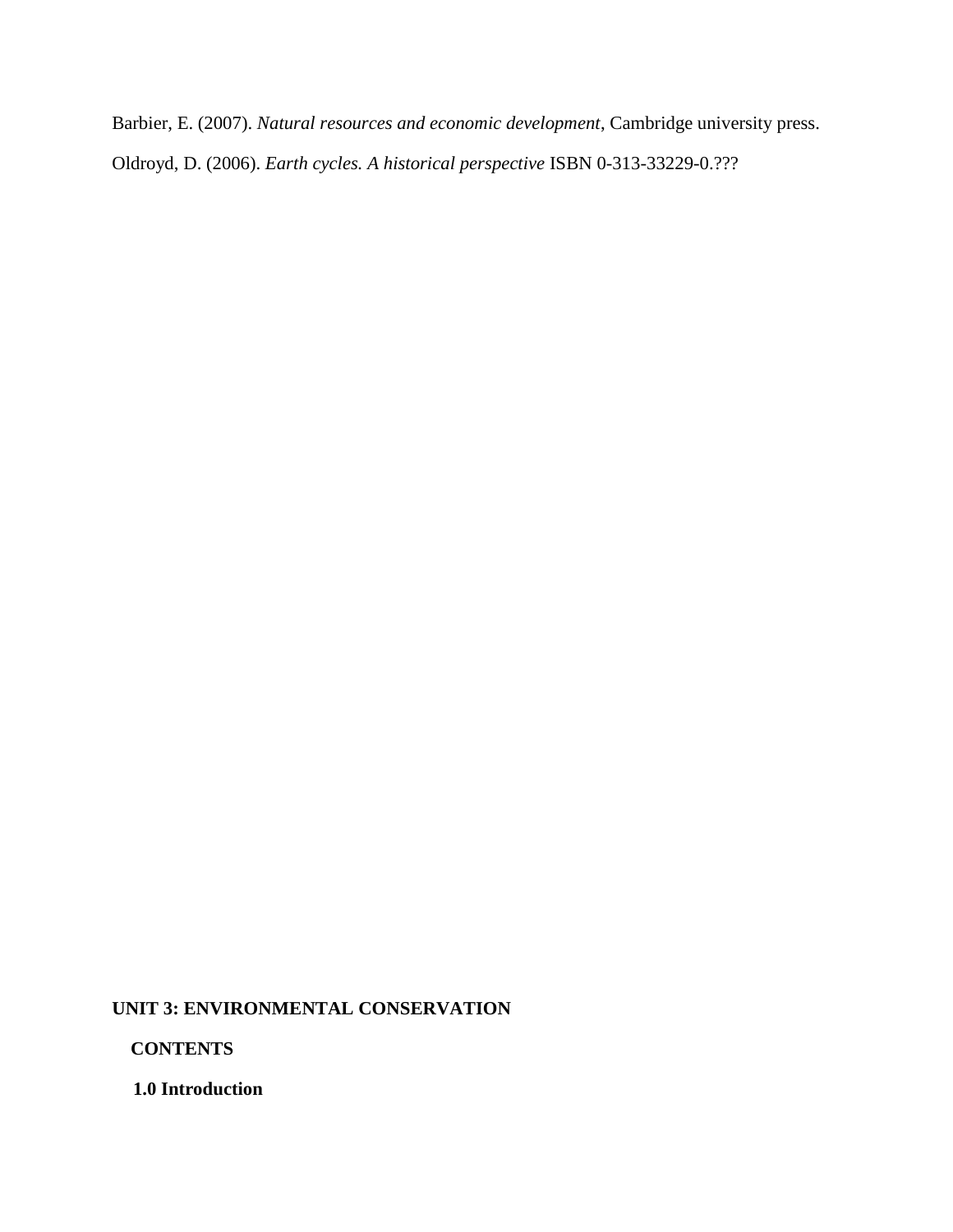### **2.0 Objectives**

**3.0Main Content**

**3.1 Meaning / Concept of Environmental Conservation.**

**3.2 Methods of Environmental Conservation.**

**3.3 Problems of Environmental Conservation.**

**3.4 Solutions to Environmental Conservation.**

**4.0 Conclusion**

**5.0 Summary**

- **6.0 Tutor Marked Assignment.**
- **7.0 References for Further Reading**

## **1.0 Introduction**

You will now be in a position to know the definition of environment conservation. You will also know the methods and problems of environmental conservation including solutions to those problems.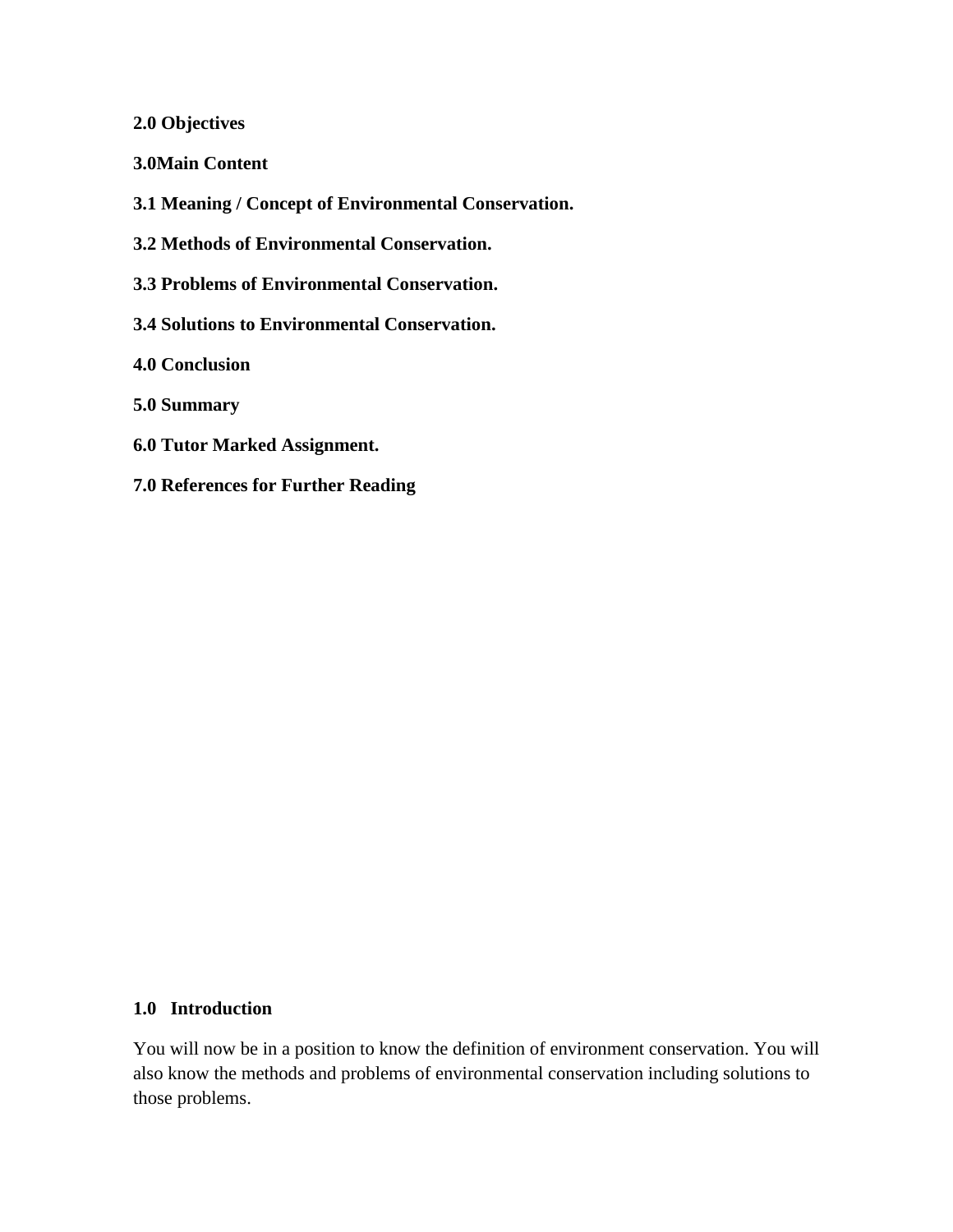## **2.0 Objectives**

At the end of this unit, you should be able to define:

- Environmental conservation.
- Know methods of environmental conservation.
- Learn the challenges affecting environmental conservation.

## **3.0 Main content**

## **3.1 Meaning/ Concept of Environmental Conservation**

Environmental Conservation is basically the practice of human beings to save the environment from collapsing, such as loss of species, ecosystems due to pollution and human activities. This helps both trees and animals since human beings are dependent on them to survive.

Environmental Conservation is also the practice of protecting the natural environment by individuals, organizations and governments. Its objectives are to conserve natural resources and the existing natural environment and where possible to repair damage and reverse trends. We need to save trees because they convert the Carbon IV oxide  $(CO<sub>2</sub>)$  we produce from factories and supply human beings Oxygen  $(O_2)$  for us to breathe and respire.

Loss of species is another problem of what? This is not connected to meaning and concept of environmental management. If more and more species go into extinction then we would not be able to see them again, and will make it very hard for scientists to study them. Furthermore, it disrupts the food web and can disorganize the whole system as well. Due to the pressures of over consumption, population growth and technology, the biophysical environment is being degraded, sometimes permanently. This has been recognized and governments have begun placing restraints on activities that cause environmental degradation(The focus is meaning and concept of environmental management).

## **3.2 METHODS OF ENVIRONMENTAL CONSERVATION.**

There are numerous ways in which environmental protection and conservation can be achieved. The methods include

**i.Recycling:**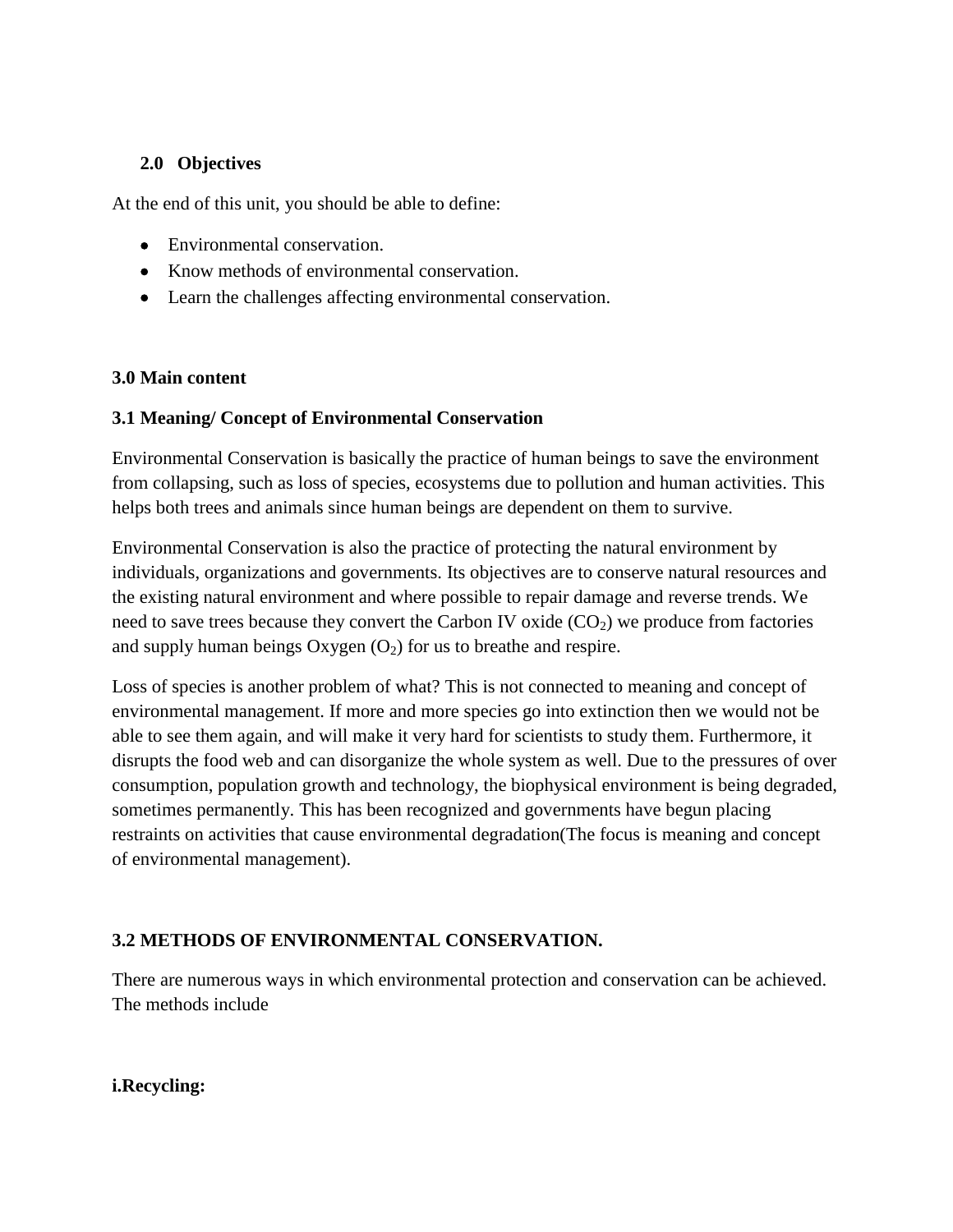Recycling is the process of collecting and processing materials that would otherwise be thrown away as trash and turning them into new products. Recycle everything you can and try to buy reusable and biodegradable products as much as possible. Whether it is glass or paper, plastic or mental all these materials can be reused. Employ jars, Wine bottles, broken glasses and absolutely any other item made of glass which is no longer useful should be recycled for it takes a million years for glass to decompose. Also, old newspapers, paper wraps, cardboard, sheets of paper, paper container should be recycled. Plastic bags are not biodegradable either and they are used in large quantities every year. Reused containers and bags would be a healthy, environmental- protective alternative. Metal and tin scraps, used cans of all kinds, regardless of the metal they are made of, everything can be reused.

#### **ii.Reduce??? Water Conservation.**

 Water is life. Clean, freshwater tends to become more and more precious as time goes by and if we do nothing to save it, in the not so far future, water will be more precious than gold. It is therefore, crucial for us to do whatever we can in order to save it and to prevent water pollution. Used oil or paint should not be discarded into the drains as they will pollute the rivers and finally the seas.

#### **iii.Reduce the use of Electricity.**

 Once you are done with an electric appliance, turn it off. You will save not only energy but money from your electricity bill. Replace regular bulbs with energy saving light bulbs. Once you leave the office, physically turn off your computer and monitor. You will prolong their life and reduce electricity consumption in the process. It also should be done at home.

#### **iv.Plant a tree.**

 Trees are our source of Oxygen and we cut them down instead of planting them. If every person planted a tree, life would improve significantly. The air would be cleaner, and more shade for the environment; pollution would be reduced along global warming and greenhouse effect.

#### **v.Grow Vegetables.**

 Most vegetables we eat today are grown with chemicals and pesticides. If one plants his/her vegetables without using pesticides, there will be organic food of excellent quality , beneficial for both your health and environment as land will be less intoxicated with chemicals. Another benefit is organic vegetables are more tasty so not only are you becoming healthier, you will also get to taste delicious bursts of flavor.

#### **vi.Composting**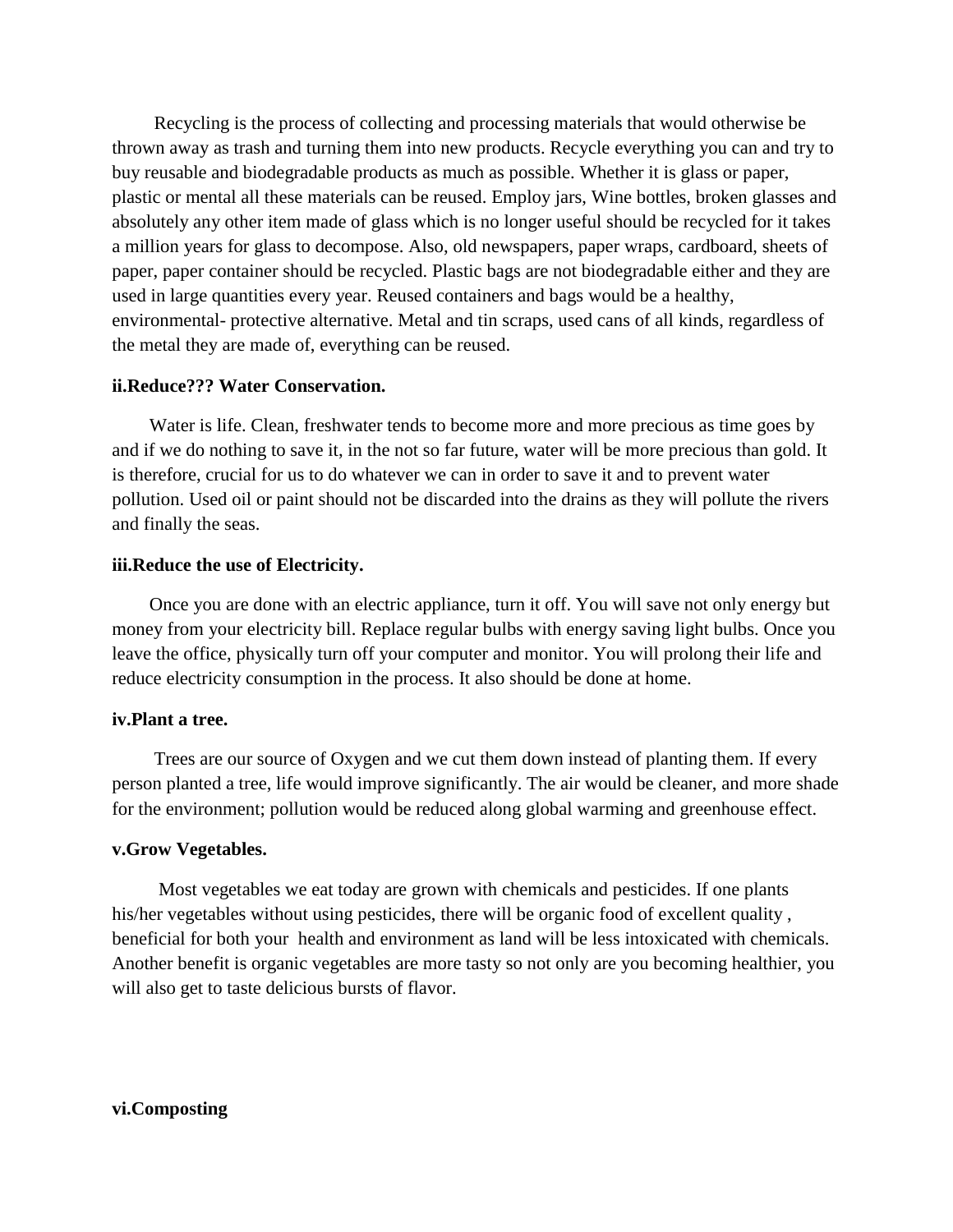A few composting bins in the garden represents opportunity to avoid littering, at the same time being a reliable source of natural manure for your vegetables garden . Manure is not harmful for the environment and litter is reduced.

#### **vii.Use of rechargeable batteries**

 Batteries are extremely dangerous for the environment and unfortunately, only a fraction of these batteries gets to be recycled. The rest is thrown away, becoming a hazardous enemy of the environment.

#### **Quit Smoking**.

 It is needless to say how dangerous cigarettes are to your health .They are the cause of a large number of Lethal diseases. When people stub out cigarettes, many do not throw it in to a bin but on the ground which is just pure littering .In addition, they get to increase air pollution even more, affecting also those who do not smoke.

#### **Car Maintainance.**

 Cars are very important source of pollution today and their number is increasing every year. It is important to maintain your car in good condition. A car that has not been serviced regularly might dispel even more chemical and harmful gases in the air just because one did not make time to have it checked. Regular maintenance will also increase performance of the car and less emission to the environment.

#### **Wildlife conservation**

 Wildlife such as animals and birds can be protected. Usually, the wildlife is hunted for human consumption .In many areas, these wildlife have become nuisance particularly where the animals do not get the food to feed on. Hence, in areas where the nuisance is reported from such wandering troops of wildlife, arrangement for food could be made by the charitable organization and the forest department. There is also the need to control the group size of these troops as availability of food might result in growth of population increasing the nuisance.

#### **3.3 PROBLEMS OF ENVIRONMENTAL CONSERVATION.**

 Major current environmental issues include climate changes, pollution, environmental degradation and resource depletion. Furthermore, there is need to conserve and protect endangered species and protection of any ecologically valuable natural areas, genetically modified foods and global warming.

 Environmental issues are harmful effect of human activity on the biophysical environment. Environmental protection/ or conservation is a practice of protecting or conserving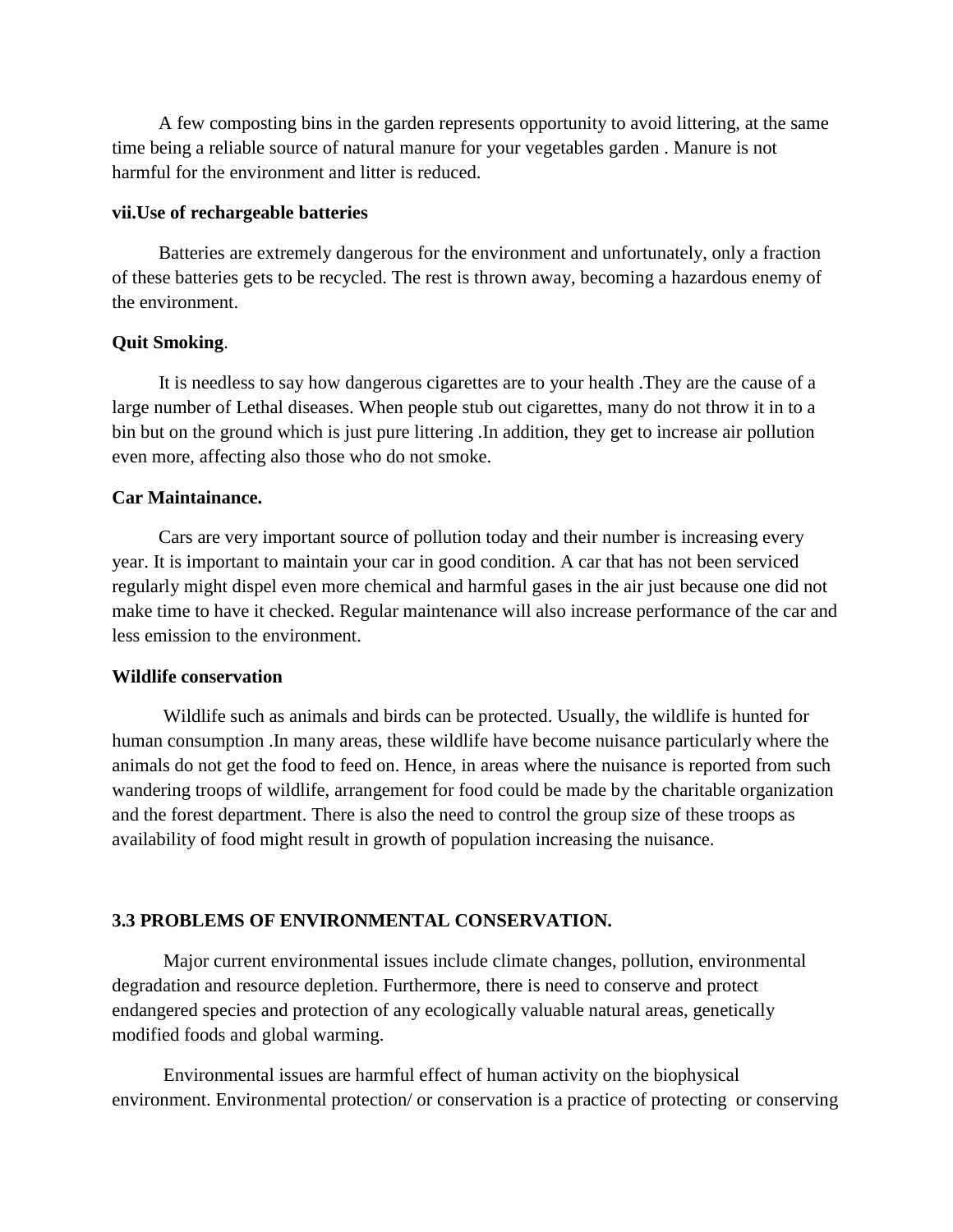the natural environment and humans. Environmentalism, a social and environmental movement, addresses environmental issues through advocacy, education and activism(This is not problem of environmental conservation).

 The Carbon iv oxide equivalent of greenhouse gas (GHG) in the atmosphere has already exceeded 400 parts per million with total "long term" GHG exceeding 455 parts per million).Climate diseases are on the rise around 70% of disasters are now climate relatedflooding, pollution, erosion and water logging. These disasters take a heavier human toll and come with a higher price tag. In the last decade, 2.4 billion people were affected by climate related disasters. Destructive sudden heavy rains, intense tropical storms, repeated flooding and droughts are likely to increase as will the vulnerability of local communities in the absence of strong concentrated action. Environment destruction caused by humans is a global problem, and this is a problem that is ongoing everyday. The human effects on Earth can be seen in many different ways. A main one is the temperature rise, and according to the observation by "Our changing climate", the global warming that has been going on for the past 50 years is primarily due to human activities.

Other Environmental Conservation problems include ozone depletion, Green house effect and Global warming. These also include Desertification, Deforestation, loss of Biodiversity and Disposal of wastes. Conservation problems also include Acid rain, Over fishing, Urban sprawl, Deforestation, Water pollution, population growth, waste production , and Genetic modification of crops , may leak chemical compounds into the soil through their roots possibly affecting communities of microorganisms.

### **Water pollution**

 Freshwater is crucial to life on Earth yet more sources are being polluted through human activities each year. On a global scale, 2 million tons of sewage, agricultural and industrial waste enters the world's water everyday .Water pollution can have harmful effects outside of contamination of the water we drink. It also disrupts marine life, sometimes altering reproductive cycles and increasing mortality rate.

#### **Deforestation**

 The demand of an increasing population has resulted in increasing levels of deforestation. Current estimates state that the planet is losing 80,000 acres of tropical forests per day. This results in loss of habits for many species, placing many at risk and leading to large scale extinction. Furthermore, deforestation is estimated to produce 15% of the world's green house gas emission.

 **Urban Sprawl**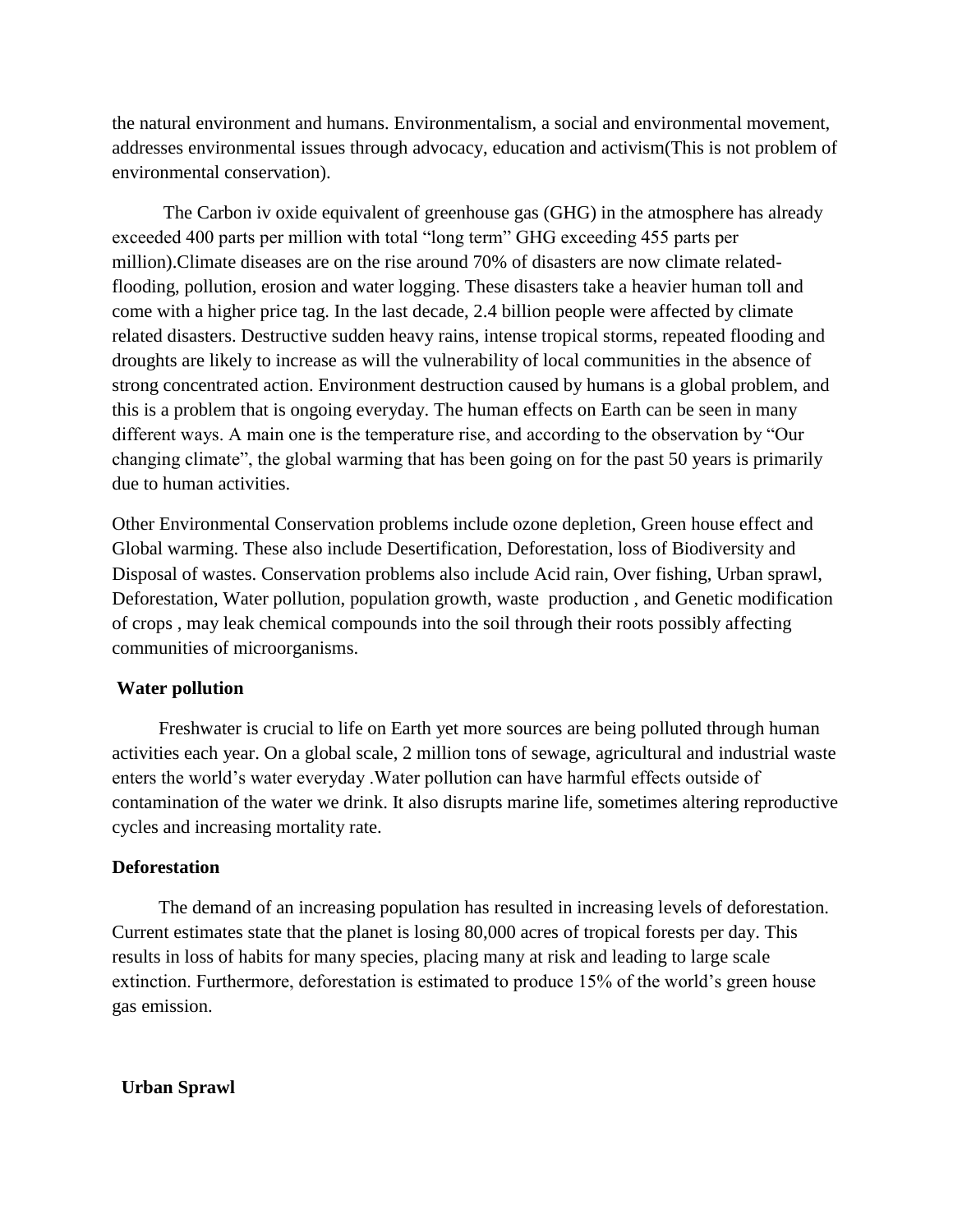The continual expansion of urban areas into traditionally rural regions is not without its problems .Urban Sprawl has been linked to environmental issues like air and water pollution increases, in addition to the creation of heat islands, Urban Sprawl continues to forest fragmentation which leads to larger deforestation.

#### **Acid rain**

 Acid rain comes as a result of air pollution mostly through chemicals released into the environment when fuel is burnt. Its effects are mostly clearly seen in aquatic ecosystems where increasing acidity in the water can lead to animal deaths. It also causes various issues for trees. Acid rain weakens plants by damaging leaves poisoning trees and limiting their available nutrients.

#### **Ozone layer depletion**

 Ozone depletion is caused by the release of chemicals primarily Chloride and Bromide into the atmosphere .A single atom of either has the potentials to destroy thousands of ozone molecules before leaving the stratospheres .Ozone depletion results in more UVB radiation reaching the Earth's surface. UVB has been linked to skin cancer and eye diseases plus it affects plant life and has been linked to a reduction of plankton in Marine environment.

#### **Ocean acidification**

 It is the term used to describe the continued lowering of the pH levels of the Earth's oceans as a result of Carbon IV oxide  $[CO<sub>2</sub>]$  emission. It is estimated the ocean acidity will increase by 15% by 21000 if efforts aren't made to halt it. This increase in acidification can have dive effect on calcifying species such as shellfish. This causes issues throughout the food chain and may lead to reductions in aquatic life by acidification.

#### **Air pollution**

 Air pollution is becoming an increasingly dangerous problem, particularly in heavilypopulated cities. The World Health Organization (WHO) has found that 80% of people living in urban areas are exposed to air quality levels deemed unfit by the organization .It is also directly linked to other environmental issues , such as acid rain and eutrophication . Animals and humans are also at risk of developing a number of health problems due to air pollution.

#### **Lowered Biodiversity**

Continued human activities and expansion has led to lowered biodiversity .A lack of biodiversity means that future generations will have to deal with increasing vulnerability of plants to pests and few sources of fresh water. Some studies have found that lowered biodiversity has as pronounced an impact as climate change and pollution on ecosystems practically in areas with higher amounts of species extinction.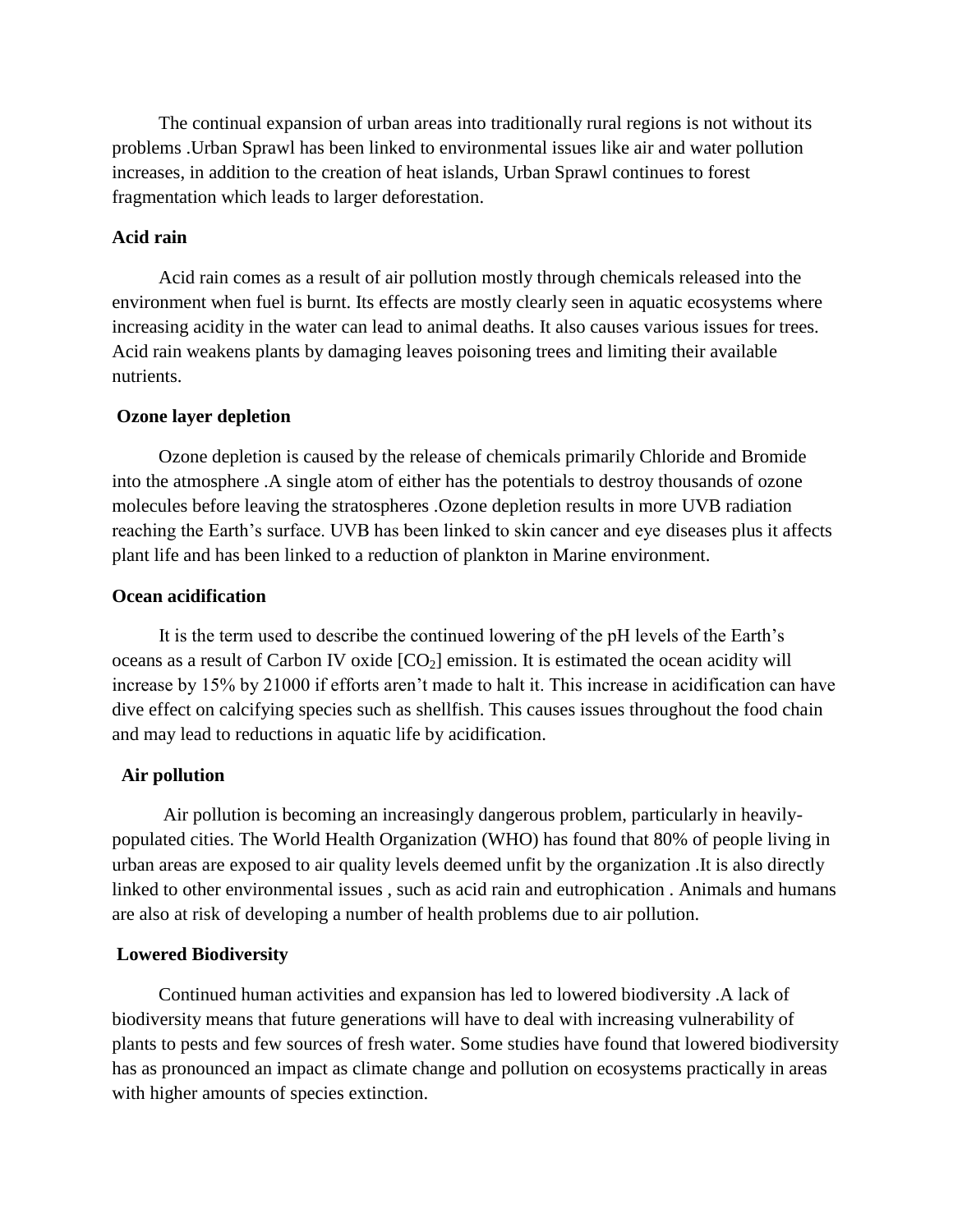### **Climate Change**

 The majority of the issues previously discussed are linked to climate charge. Statistics created by National Aeronautics and Space Administration [NASA] stated that global temperatures have risen by 1.7 degrees Fahrenheit since 1880 , which is directly linked to a reduction in Arctic ice of 13.3 % per decade .The effects of climate are wide spreads as it will cause issues with deforestations , water supplies, oceans and Ecosystems. Each of these have wide spread implications of their own, marking climate change as the major environmental issue the planets faces today.

The issues discussed under 3.3 are not properly linked to problems of environmental conservation

#### **3.4 Solutions to environmental conservation.**

#### **Use Reusable Bags**

 Plastic grocery- type bags that get thrown end up in land fill or in other parts of the environment. These can suffocate animals who get stuck in them or may mistake them for food. Also it takes a while for the bags to decompose. Whether you are shopping for food, clothes or books, use a reusable bag. This cuts down on getting a hold of them.

#### **Recycle**

Recycling is such a simple thing to do, but so many people don't do it. Many garbage disposal companies offer recycling services, it is done simply by getting a bin and putting it out with your trash cars. Another way to recycle is to look for recycling cans near trash cans. Instead of trash with your non recyclables, make a point to take an extra step to locate recycling cans around any vicinity.

#### **Use a reusable beverages container**

 Instead of buying individually packaged drinks, consider buying a bulk container of the beverage you want and buying a reusable water bottle. Not only will this help the environment, but it will also help you save money since you are buying a bulk container.

### **Save electricity**

Use energy efficient bulbs, they last longer, which will save you a bit of money (every little bit helps your budgets). Turn off lights, T V and other appliances when not in use lower your air conditioning or heater when it is necessary. Open your windows when the weather is cool, this will help conserve the environment.

#### **Save water**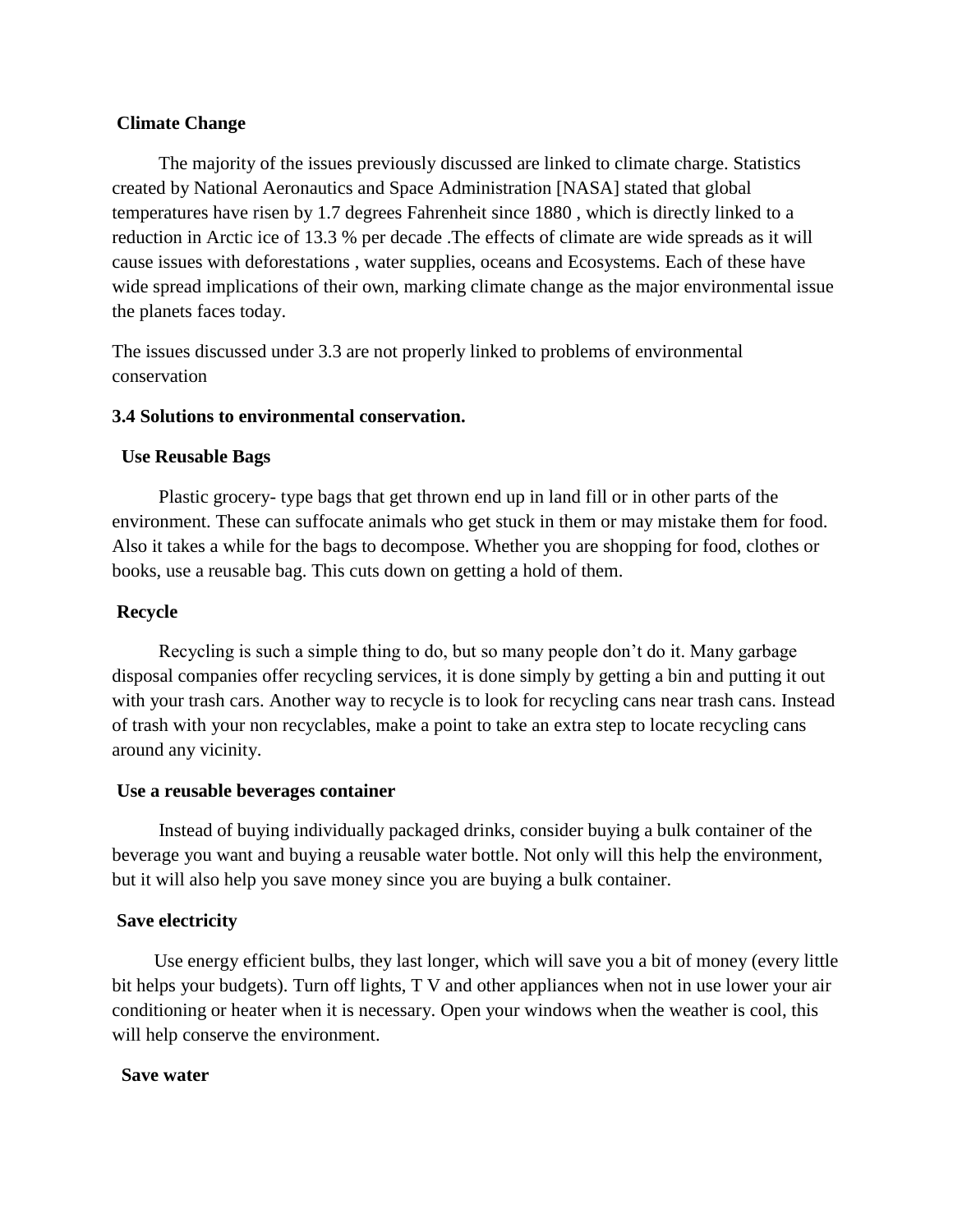Water is wasted more frequently than we can see. Turn off the faucet as you are brushing your teeth. Don't turn your shower on until you are ready to get in usage as your hair .Limit your water usage as you wash dishes. Changing old habits will be good for both the environment and your wallet.

### **Avoid Taking Cars or Car pool when possible**

Cars are harmful to the environment. Taking public transportation, walking or riding a bike to places are better options that help the environment and your budgets as well as getting some exercise in.

 Remove chemicals from inside outside the house, use eco- friendly pesticides and herbicides that won't contaminate ground water. Consider signing up for a renewable energy producer that uses 100% renewable energy to power homes.

## **IMPORTANCE OF ENVIRONMENTAL CONSERVATION**

Environmental conservation is important for many reasons, including protecting the ozone layer, maintaining animal and human food chains, preserving potable water and making efficient use of non- renewable resources .

Environment conservation seeks to prevent dormant damage through measures such as proactive management and ecologically sustainable energy production.

All environmental conservation benefits the human kind; for example preserving the ozone layer reduces the amount of ultraviolet radiation that reaches the surface .Ultraviolet radiation contributes to rapid aging and skin cancer. It also causes rapid sun burns.

Food chain preservation is another conservation focus area. Damage to a small or seemingly insignificant ecosystem often has deleterious effects on many others, for example, if industrial runoff upsets algae growth, it also impacts the creatures that rely on the algae for food. This in turn affects the natural predators of the algae eaters, before long, the entire food chain incurs hardship.

Fossil fuels are another issue of great interest to environmental conservationists. Oil and natural gas are the overwhelming dominant sources of energy throughout the world. They are nonrenewable and generate high levels of pollution. Harvesting fossil fuels is often dangerous for the surrounding ecosystems, for example, oil pipelines often destroy important animal habitats. In the event of malfunction or accident, submarine oil drilling and transportation also pose significant threats to marine animals and the overall aquatic environment. Consider every part of the environment including the trees, the oceans and the soil. The trees that helps to breathe also isolate green house gases that would cause the Earth to heat up more quickly .They hold the soil in place and naturally filter water that has been absorbed into the ground.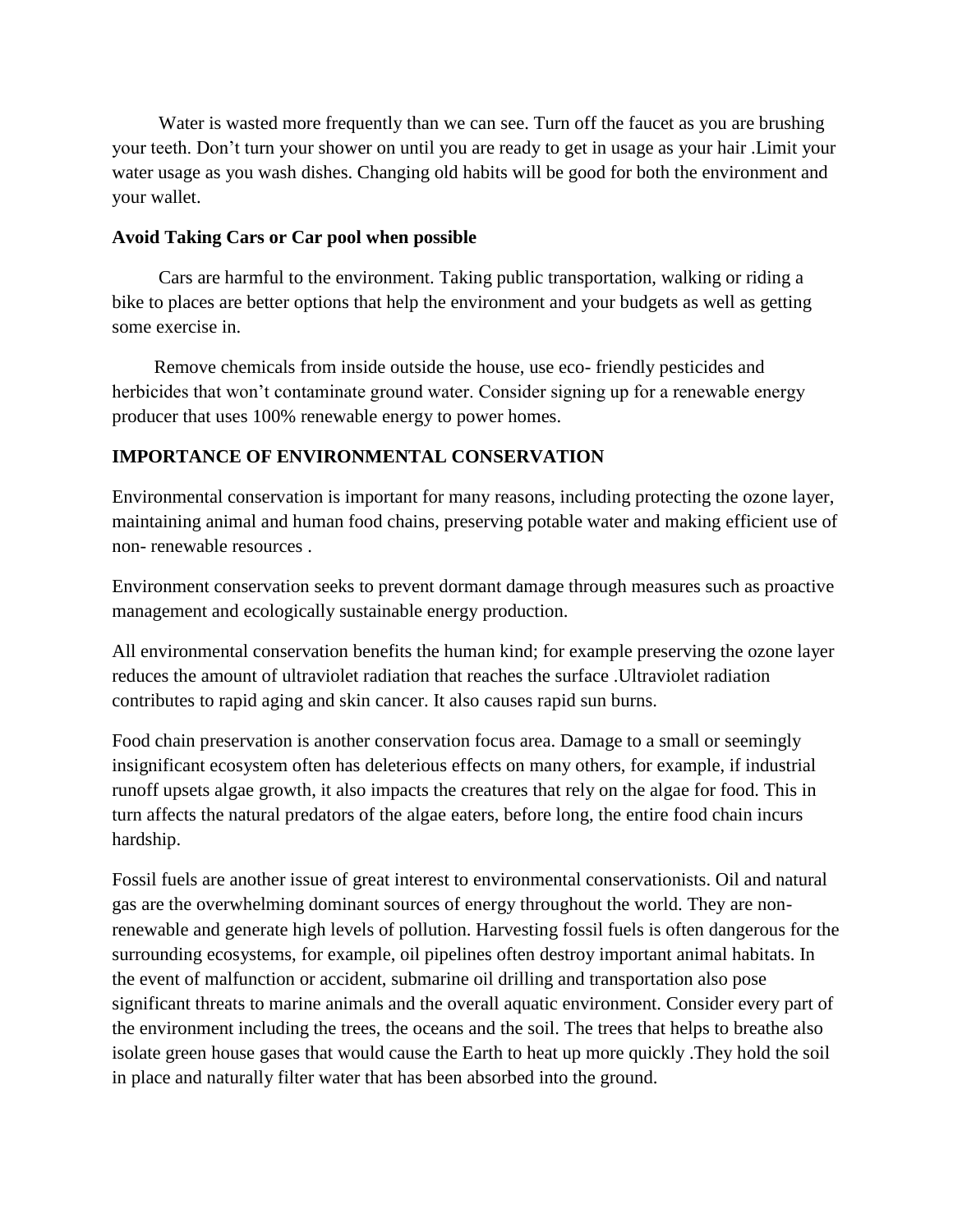The water of the ocean which are also components of the environment are very important to us . They are home to countless types of marine life and plants.

### **4.0 Conclusion.**

Knowledge of environmental conservation in this unit unfolds the definitions, methods, problems and solutions of environmental conservation.

#### **5.0 Summary.**

In this unit, environmental conservation is defined as basically the practice of human beings to save the environment from collapsing such as loss of species, ecosystem due to pollution and human activities. It is also a concept of protecting natural environments by human beings, government and organizations. Biophysical environment is also being degraded by environmental pollution and waste disposals.

#### **6.0 Tutor Marked Assignments.**

i.Explain the terms, environmental conservation, biophysical environment, and recycling.

ii.State briefly some problems of environmental conservation.

### **7.0 References and Further Studies.**

Adams, S. and David L (2006) *Earth science: An illustrated guide to science*. New York: Chelsea, House.

Barbier E (1987). The Concept of sustainable Economic Development, *Environmental Conservation.* 14(2) : 101-110

Eberlee, J.(1999). Alternative approaches to managing conflict over natural resources. IDRC Reports, 278 pp1-5.

Oldroyd, D. (2006). *Earth Cycles: A historical perspective*. Westport: GreenWood press.

### **UNIT 4: PROTECTION OF NATURE AND CONSERVATION OF SPECIES.**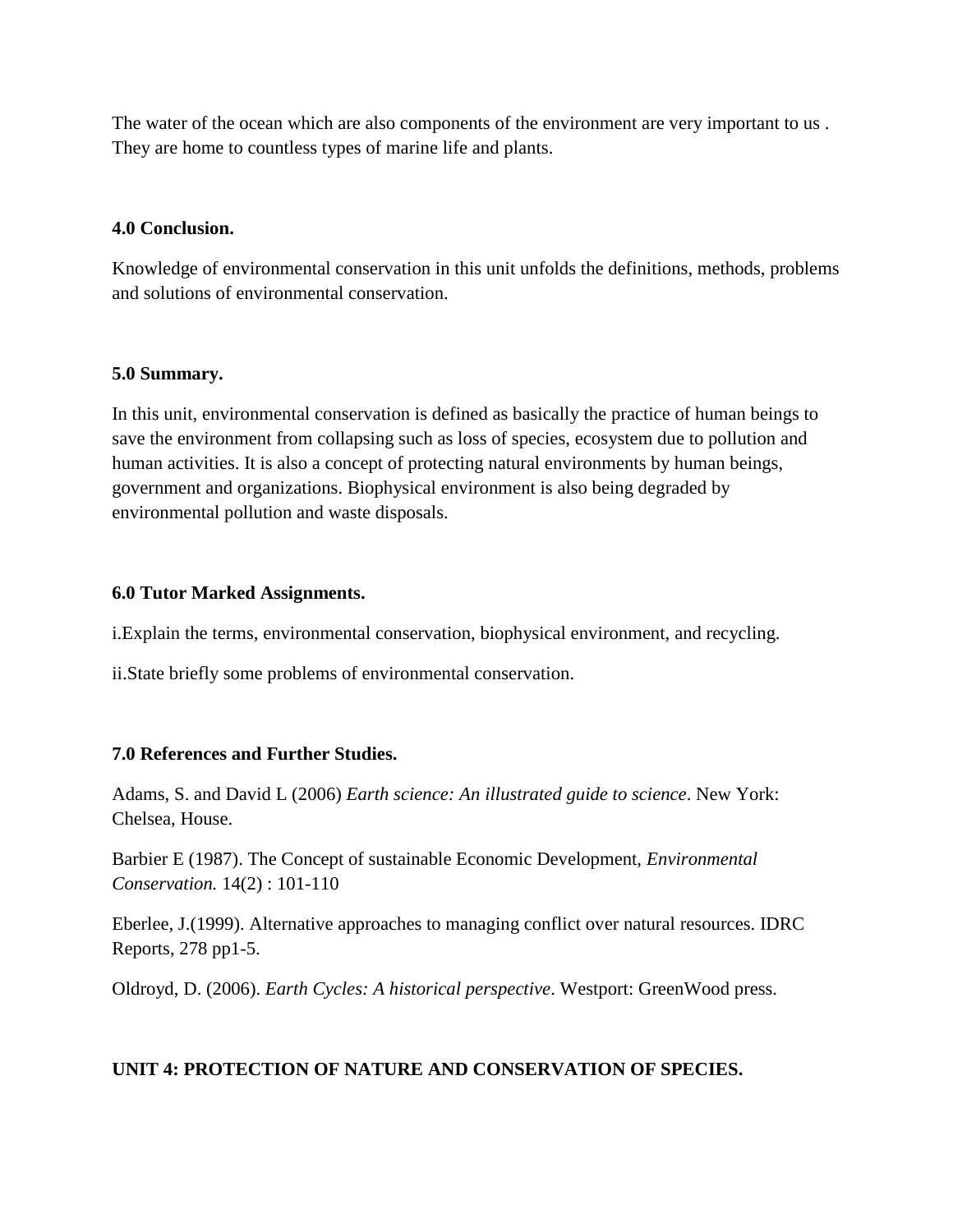## **CONTENTS**

- **1.0 Introduction**
- **2.0 Objectives**
- **3.0 Main Content.**
- **3.1Concept/ Meaning / Definition of Protection of Nature**
- **3.2 Concept/ Meaning /Definition of Conservation of Species**
- **3.3 Ways of Conserving / Protecting Nature / Species (Natural Species)**
- **3.4 Challenges/ Problems of Conserving Natural Species.**
- **4.0 Conclusion**
- **5.0 Summary**
- **6.0 Tutor Marked Assignments**
- **7.0 References/ Further Studies**

**1.0 Introduction.**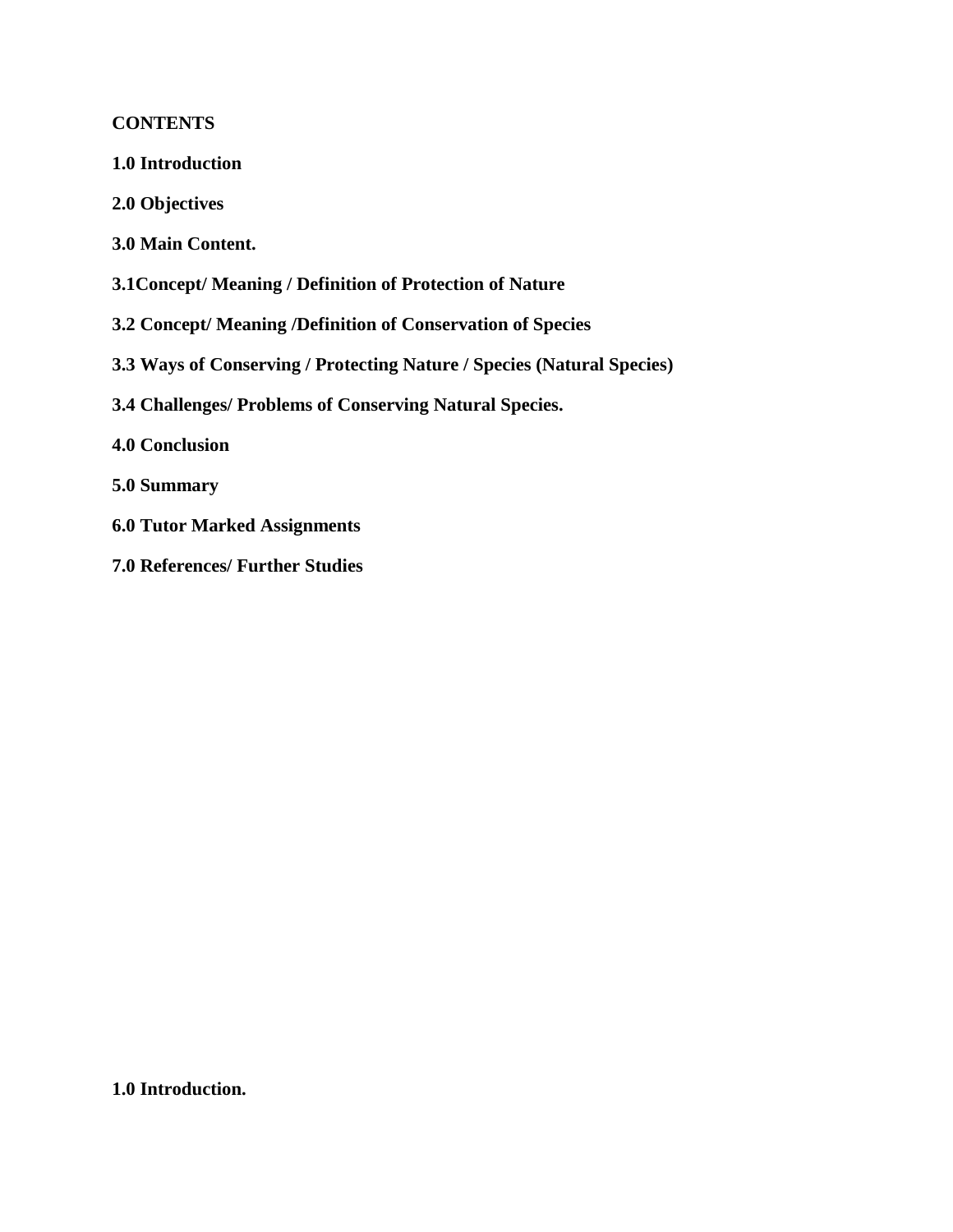It will now be possible to know the concept of the protection of nature. You will also know ways of conservation of Natural Species including the problems of conservation of natural species.

#### **2.0 Objectives**

At the end of this unit, you will be in a position to:

- Define Natural species, and protection of Nature.
- You will also know ways of preservation of Natural species.

#### **3.1 Concept/ Meaning /Definition of Protection of Natural Species**

 The term – Protection of Nature may be defined as the preservation of the entire world biotic community or man's natural environment , which includes the Earth's renewable natural resources of which it is composed , and on which rest the foundation of human civilization. Furthermore, natural protection is also the practice of protecting the natural environment by individuals, organizations and governments. Its objectives are to conserve natural resources and the existing natural environment and where possible, to repair damage and reverse trends.

#### **3.2 Concept/ Meaning / Definition of Conservation of Species.**

 Conservation of species is also an activity in which people make conscious efforts to protect earth's biological diversity.Wildlife conservation is the practice of protection wild species and their habitats in order to prevent species from going extinct. Wildlife conservation activities relate to the protection of plants, and animal species and their habitats. In U.S, there are Legislations that aim to conserve wildlife and endangered species.(Say something about wildlife conservation in Nigeria .Major threats to wildlife include habitat destruction / degradation / fragmentation, exploitation, poaching, pollution and climate change.

. .

#### **3.3 Ways of Conserving/ Protecting Natural Species.**

Natural species can be conserved / protected through:

- Giving protection to animals and plants species or special areas of land or water.
- **Restoration**: To restore unsightly countryside [e.g waste tips and slag heaps] .
- **Rewilding**: Allowing areas to restore themselves naturally without interference by humans [except possible species reintroductions].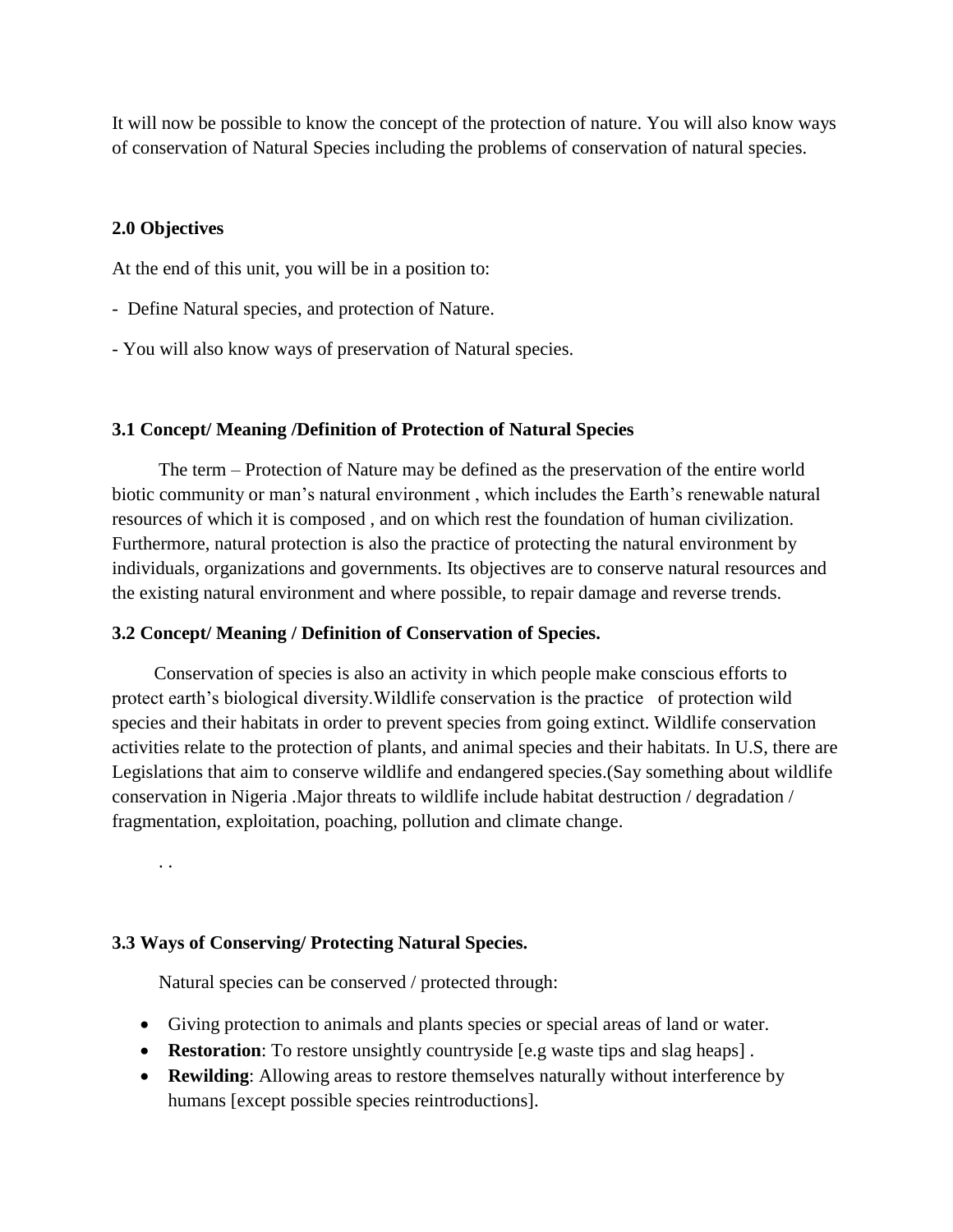- **Alternative Energy**: A need to find alternative resources to replace coal and oil.
- **Natural Reserves and Zoos**: Are of special value in preserving rare species.
- **Recycling**: Reprocessing of unwanted products (eg newspapers, scrap metals, glass and sewage).
- **Education**: Making more people aware of the need to protect and preserve the environment through schools, community ,Religious and youth organizations and the media.
- **Donation:** When you visit your local accreditate zoos and nature reserves, pay the recommended entry fee. Your donations can help maintain these vital conservation areas.
- **Speck Up**: Share your passion for wildlife conservation with your family. Tell your friends how they can help. Ask everyone you know to pledge to do what they can to stop **wildlife trafficking.**
- **Buy Responsibly**: By not purchasing products made from endangered animals or their parts, you can stop wildlife trafficking from being a profitable enterprise.
- **Pitch In**: Trash isn't just ugly, its harmful .Birds and other animals can trap their heads in plastic rings. Fish can get stuck in nets. Plus, trash pollutes everyone's natural resources. Do your part by putting trash in its place.
- **Restore**: Habitat destruction is the main threat to 85 % of all threatened and endangered species, according to the International Union for Conservation of Nature. You can help reduce this threat by planting native trees, restoring wetlands or cleaning up beaches in your area.
- **Join:** Whether you are into protecting natural habitats or preventing natural wildlife trafficking, find the organization that speaks to your passion and get involved. Become a member .Stay informed. Actively support the organization of your choice.

# **3.4 Challenges / Problems of Conserving Natural Species.**

The challenges / problems of conserving natural species are-

.

.

(1) **Habitat loss:** Habitat loss poses arguably the greatest threat to the world's biodiversity, with human activity unprecedented changes on the natural habitats on which wildlife depends

(2) **Illegal wildlife trade** Illegal wildlife trade has become a high profile issue receiving global media attention, not least because of the devastating effects on populations of rhinos, elephants and other charismatic wildlife**.**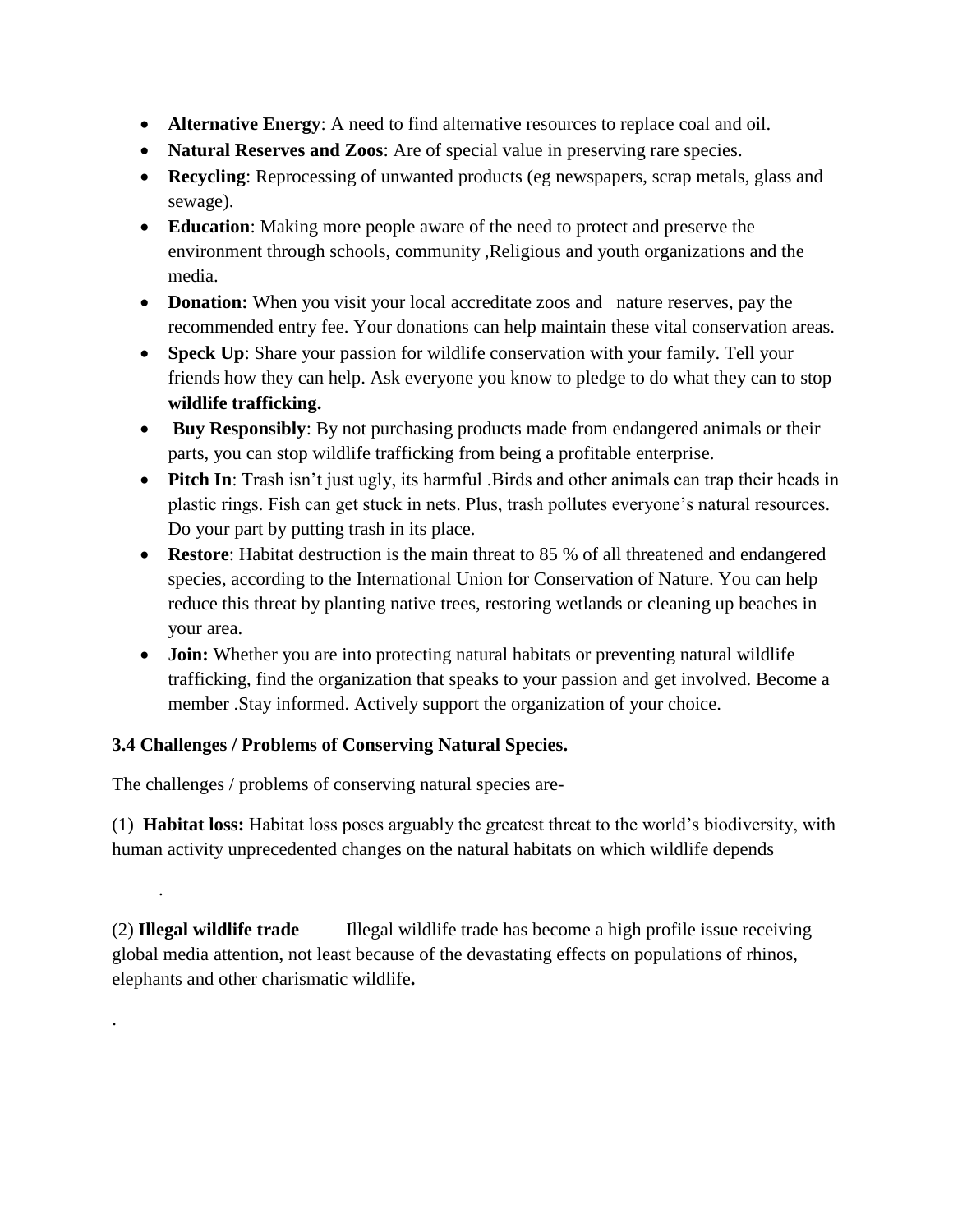(3) **Ocean plastic pollution:** Plastic is accumulating in the world's oceans at a staggering rate. An estimated eight million tons of plastic are swept into our seas and, posing a severe risk to marine life**.**

(4) **Climate change:** Climate change is recognized as one of the biggest threats to our natural world and its biodiversity, as well as to global security, human health and well being.**.**

(5) **People and the environment:** Humans are inextricably linked to the environmental landscape within which our daily lives unfold. We depend completely on nature for a stable climate, clean air and water, and food.

#### **4.0 Conclusion**

.

**.**

In this unit, you have learnt about protection of nature and conservation of species.You also learnt that Natural species can be conserved through restoration, rewilding, and the utilization of alternative energy.

#### **5.0 Summary**

 This unit has clearly indicated the concept of the protection and conservation of natural species. You are also made to know that natural species can be protected by recycling, donation, speak up and pitch in.

#### **6.0 Tutor Marked Assignments.**

Explain briefly the problems of conserving natural species.

### **7.0 References and Further Studies.**

Bisong, E . F and Ajake E (2001) "Solid Waste Management for Sustainable rural development in Bisong ,E .F. (ed) : *,*Lagos : BAAS International Company.

Cairns, J. and Bidwell, J.R(1996) "Discontinunities in Technological and natural systems caused by exotic species. *Biodiversity Conservation*. . 5, 1085-1094.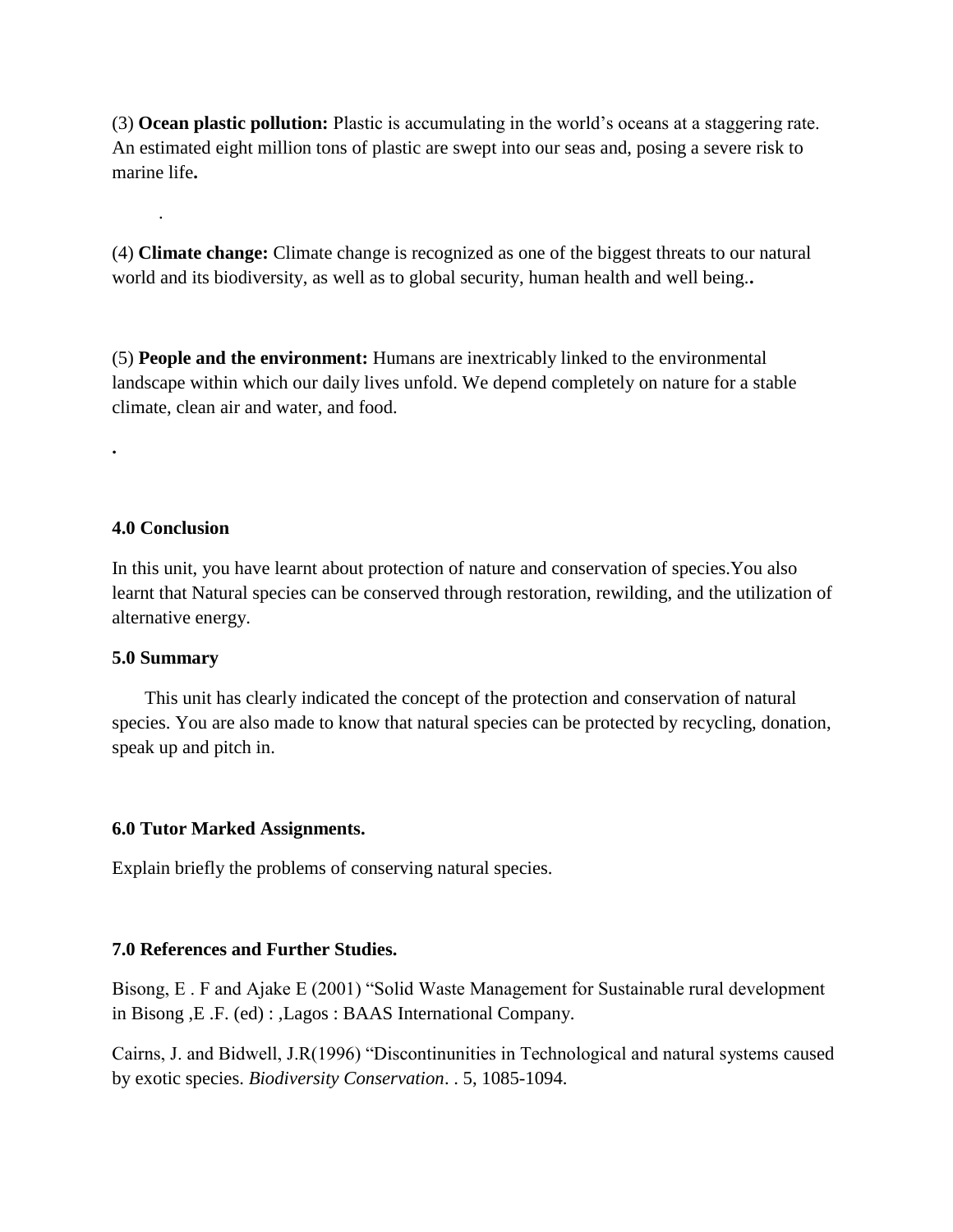Mielsen, N.O (1999): The meaning of health". *Ecosystem Health*. 5(6),5-?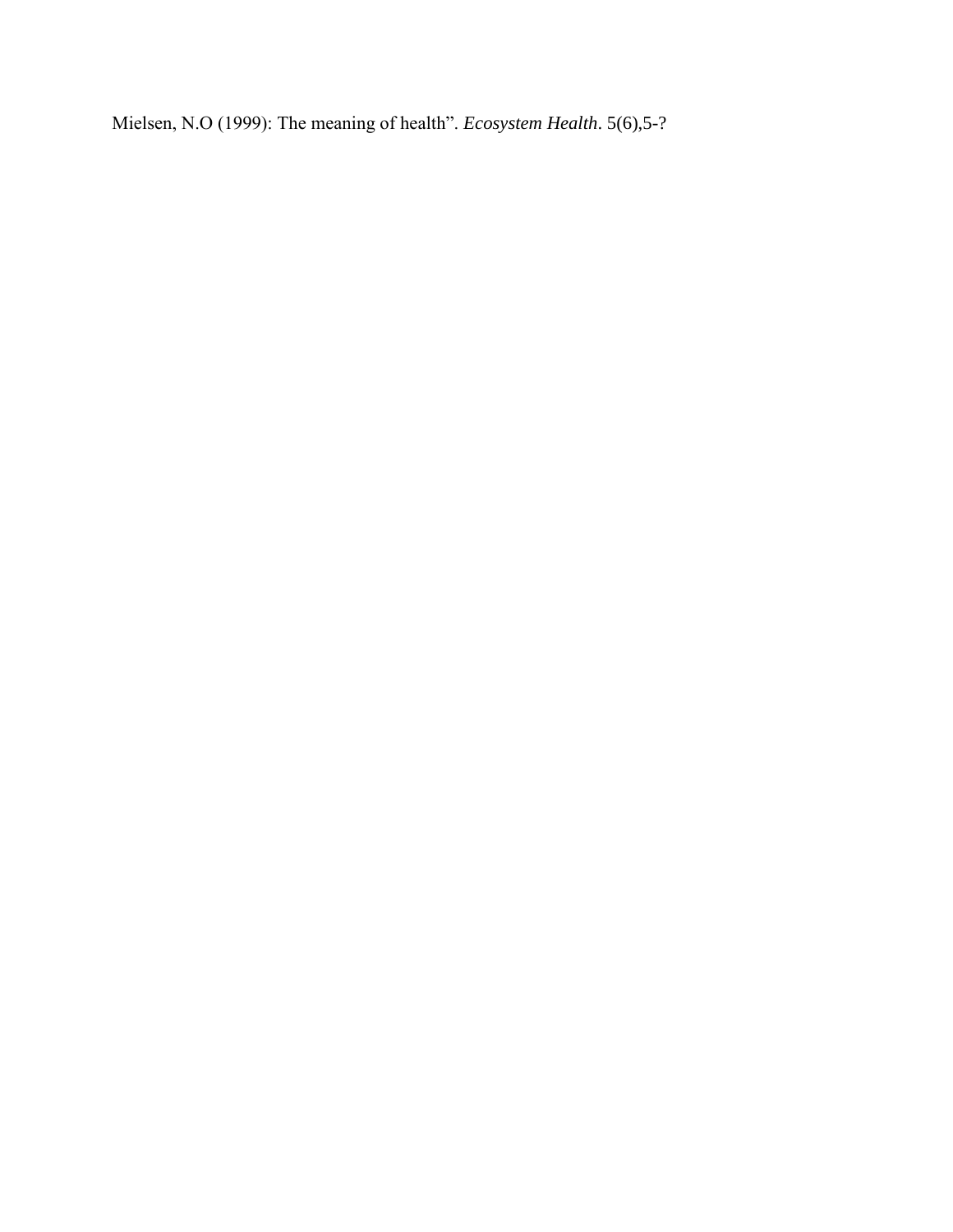## **MODULE 4: CONSERVATION OF AGRICULTURAL LANDSCAPE**

**Unit 1: Definition of Agricultural Landscape**

- **Unit 2: Balanced Approach to Natural Resources Management**
- **Unit 3: Development of planning and management principles of Natural Resources**
- **Unit 4: Development Increase of Ecosystem Processes**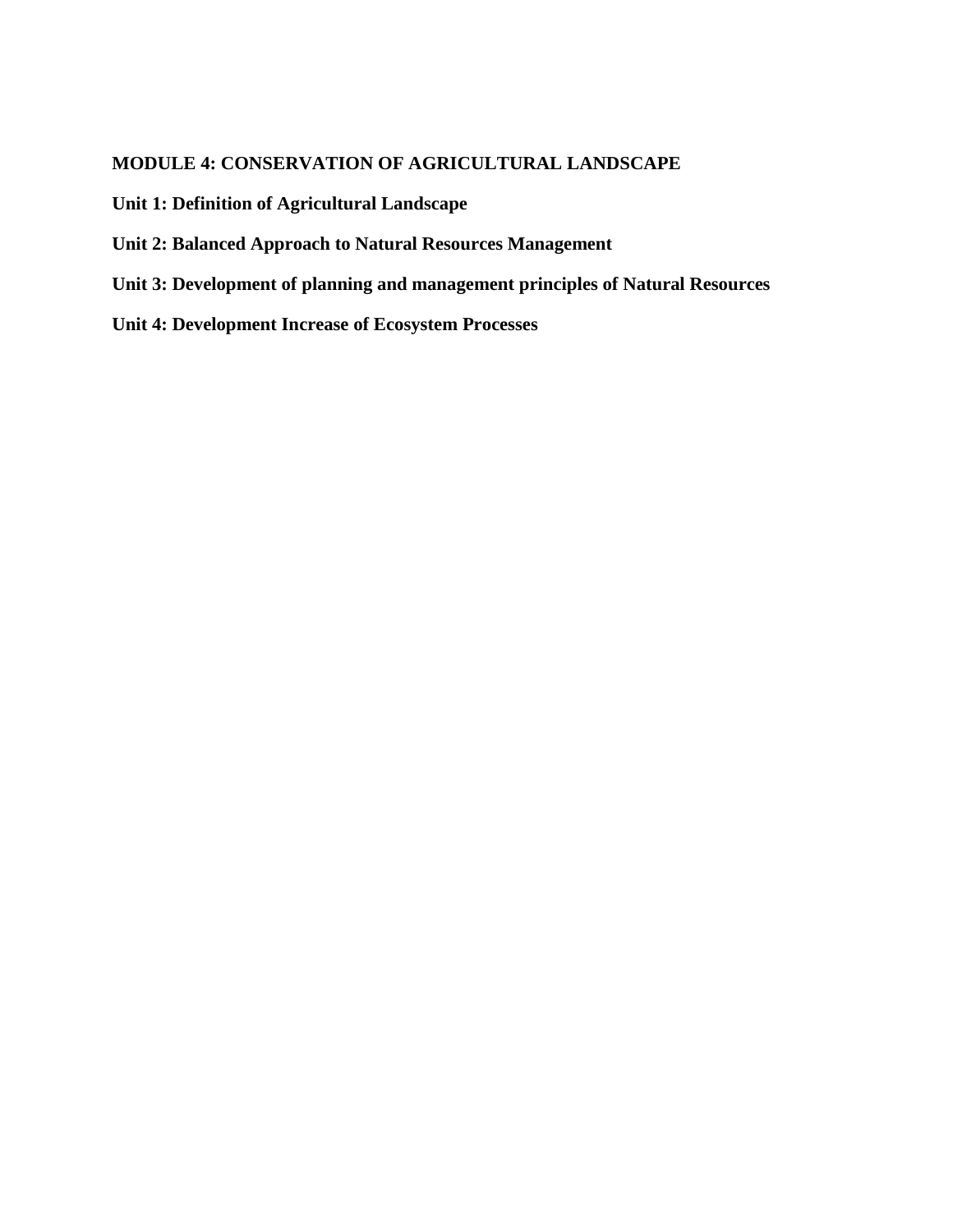# **Unit 1: DEFINITIONS OF AGRICULTURAL LANDSCAPE**

**CONTENTS**

- **1.0 Introduction**
- **2.0 Objectives**
- **3.0 Main Content**
- **3.1 Definition of Agricultural Landscapes**
- **3.2 Types of Agricultural Landscapes**
- **3.3 Management of Agricultural Landscapes**
- **3.4 Problems/ Challenges in Managing Agricultural landscapes**
- **4.0 Conclusion**
- **5.0 Summary**
- **6.0 Tutor Marked Assignments**
- **7.0 References and Further Reading**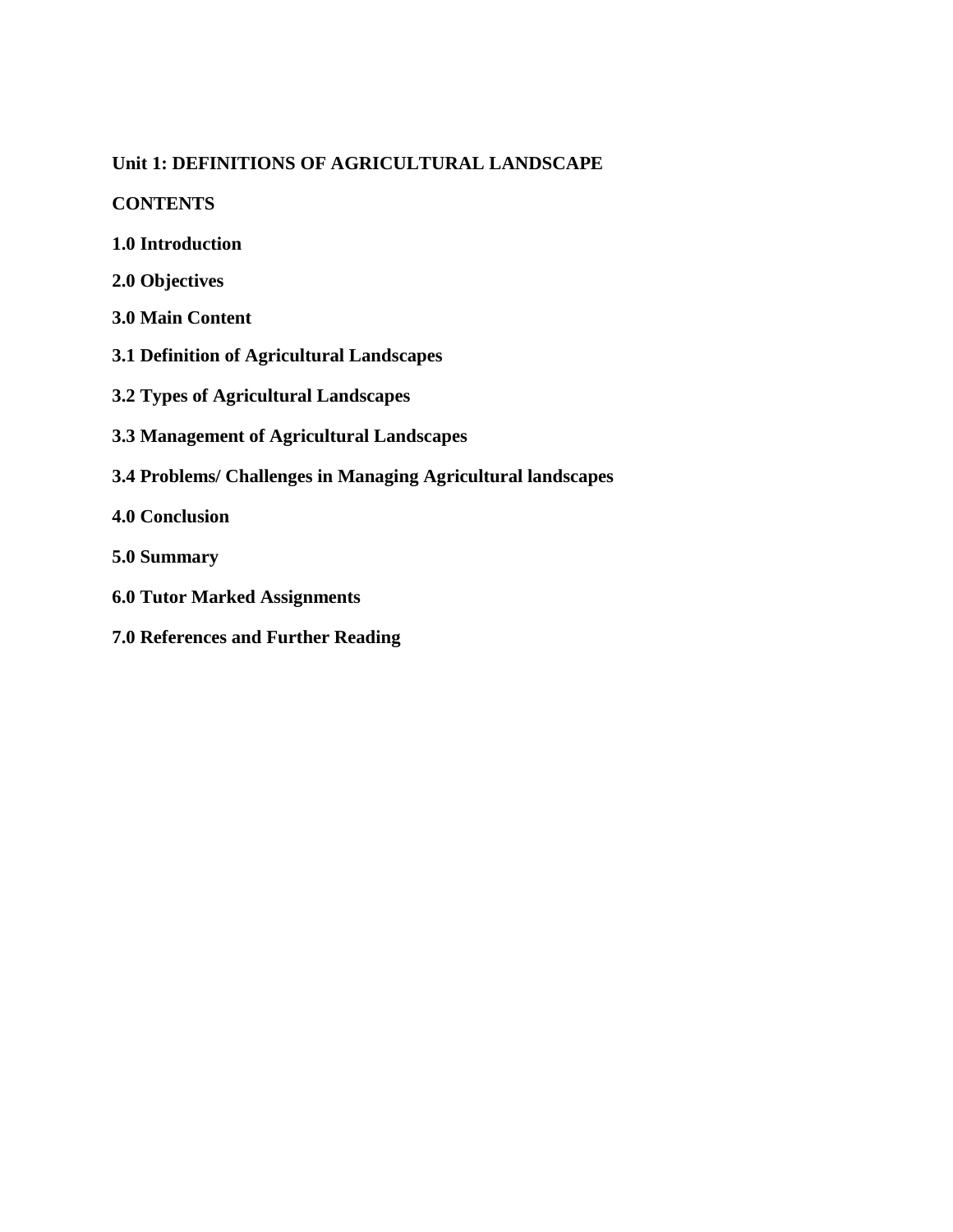## **1.0 INTRODUCTION**

You can now know the definitions of Agricultural landscapes. You will also know the types of Agricultural landscape, management and problems affecting Agricultural landscapes.

## **2.0 OBJECTIVES**

At the end of this unit, you should be able to define Agricultural landscape, know the problems of agricultural landscapes and the management procedures for agricultural landscapes.

# **3.0 MAIN CONTENT**

## **3.1 DEFINITION OF AGRICULTURAL LANDSCAPE**

Agricultural landscapes are defined as the visual result of land uses and management systems in an area (Kizos and Koulouri, 2005). Agricultural landscapes are the result of interactions between farming activities and the natural setting in an area. .

# **3.2 TYPES OF AGRICULTURAL LANDSCAPES**

Most agricultural landscapes are a mosaic of farmers' fields, semi-natural habitats, human infrastructures (examples roads) and occasional natural habitats. Within such landscapes, linear semi natural habitats often define the edges of agricultural fields. Landscapes include forests and agric? forest. Others are agric cash crops. Urban and Sub Urban landscapes are types of landscapes. Other landscape types include heterogeneous landscapes dominated by agricultural and forested areas. Forested landscapes prevail in regions with steeper slopes, higher elevations and soils with poor potential for agriculture. Landscapes also include Agric-dairy landscapes. Forest habitat was the most important habitat class in the Agric-forest and forest landscape types and urban areas and wetlands dominated the urban and sub-urban and wetlands with forest-agric landscape types respectively.

Furthermore, dairy farming constituted the predominant agricultural activity in the Agric-forest type of landscape.(Avoid a sentence paragraph)

## **3.3 Management of Agricultural Landscape**

Introduce the reader to what is management of agricultural landscape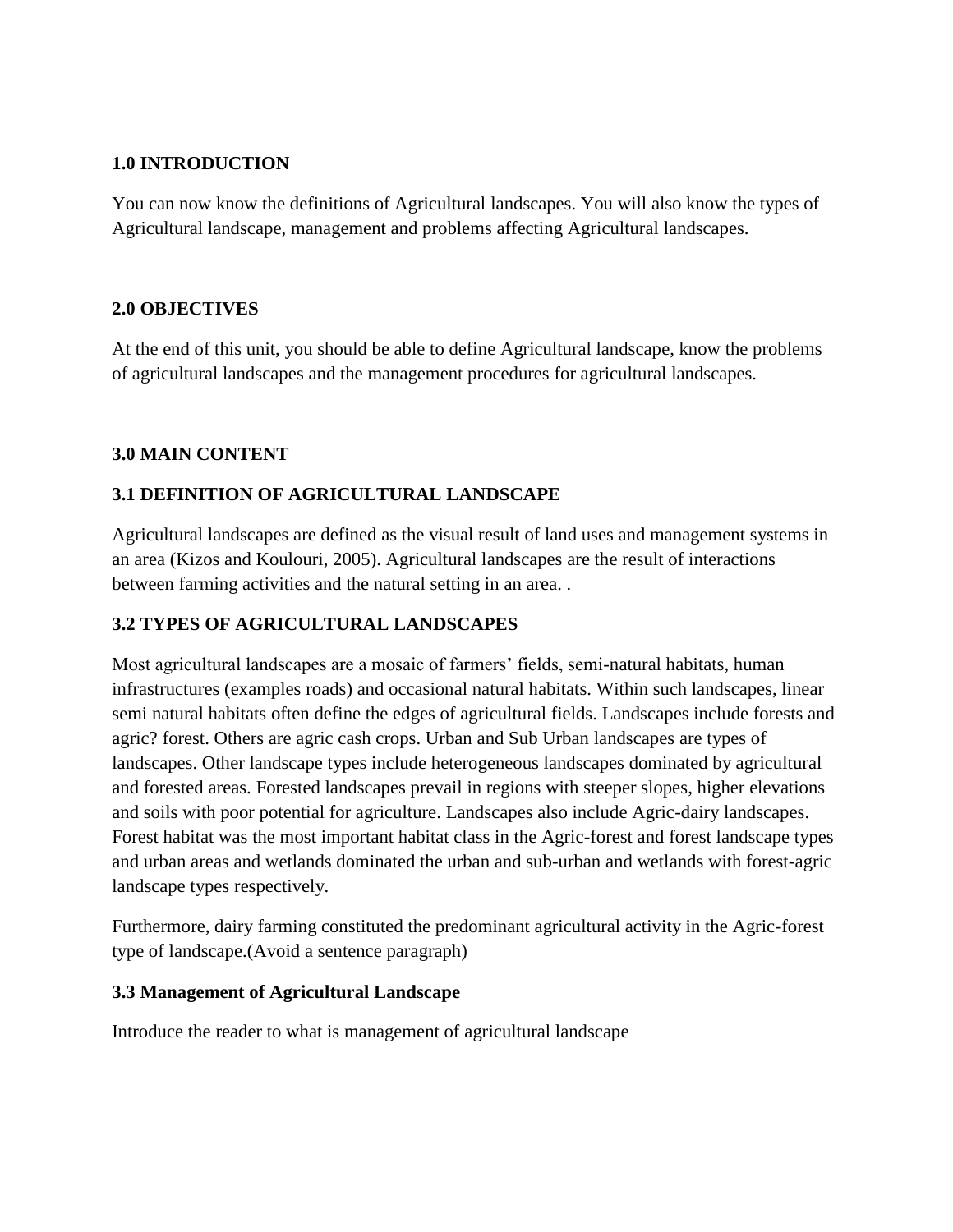Agricultural landscapes can be managed using integrated management process which uses multiple objectives related to agricultural production, ecosystem conservation and sustainable natural resource management.

Integrated landscape management (ILM) is synonymous with landscape or ecosystem management at scale.

Furthermore, integrated landscape management is the management of production systems and natural resources in an area large enough to produce vital ecosystem services and small enough to be managed by the people using the land and producing those services.

Integrated landscape management involves long term collaboration among different groups of land managers and stakeholders to achieve their multiple objectives and expectations within the landscape for local livelihoods, health and well-being.

# **3.4 Problems/ Challenges in Managing Agricultural Landscapes**

Agricultural lands are under pressure due to scarcity of land and high population explosion all over the world. Pressure is increasing globally to increase agricultural production including bioenergy per unit area, provide ecosystem services such as carbon sequestration, flood control and maintain cultural and biodiverse landscapes. These functions should not be totally separated, rather we need to develop agricultural systems and landscapes that also provide these services; though the balance between them will vary from place to place. Such systems must be productive, resilient and profitable, raising the issue of how public benefits of ecosystem services are valued and captured. While many agricultural landscapes will change, there is real scope to develop systems that are both productive and biodiverse.

The role agriculture plays in our economy is changing. The former preference for production is being replaced by a preference for the production of landscape. The problem facing agriculture and landscape is how to preserve the character of the rural landscape, which is closely connected with agricultural activity, under conditions of decreasing agricultural production. This question is extremely important in marginal areas whose economy is based on agriculture. Declining agricultural production in these areas results not only in social changes but also in changes in the landscape patterns of environmentally valuable areas.

One possible solution to this problem is a policy of landscape management and this can be done by implementing new types of subsidies in agricultural policy to encourage sustainable landscape management.

Furthermore, changes in climate and agricultural practices are putting pressure on agroenvironmental systems all over the world. Agricultural systems all over the world are undergoing pervasive changes in climate and land use land cover. In addition to changing crop choice, farmers have modified tillage operations, fertilizer application, artificial drainage and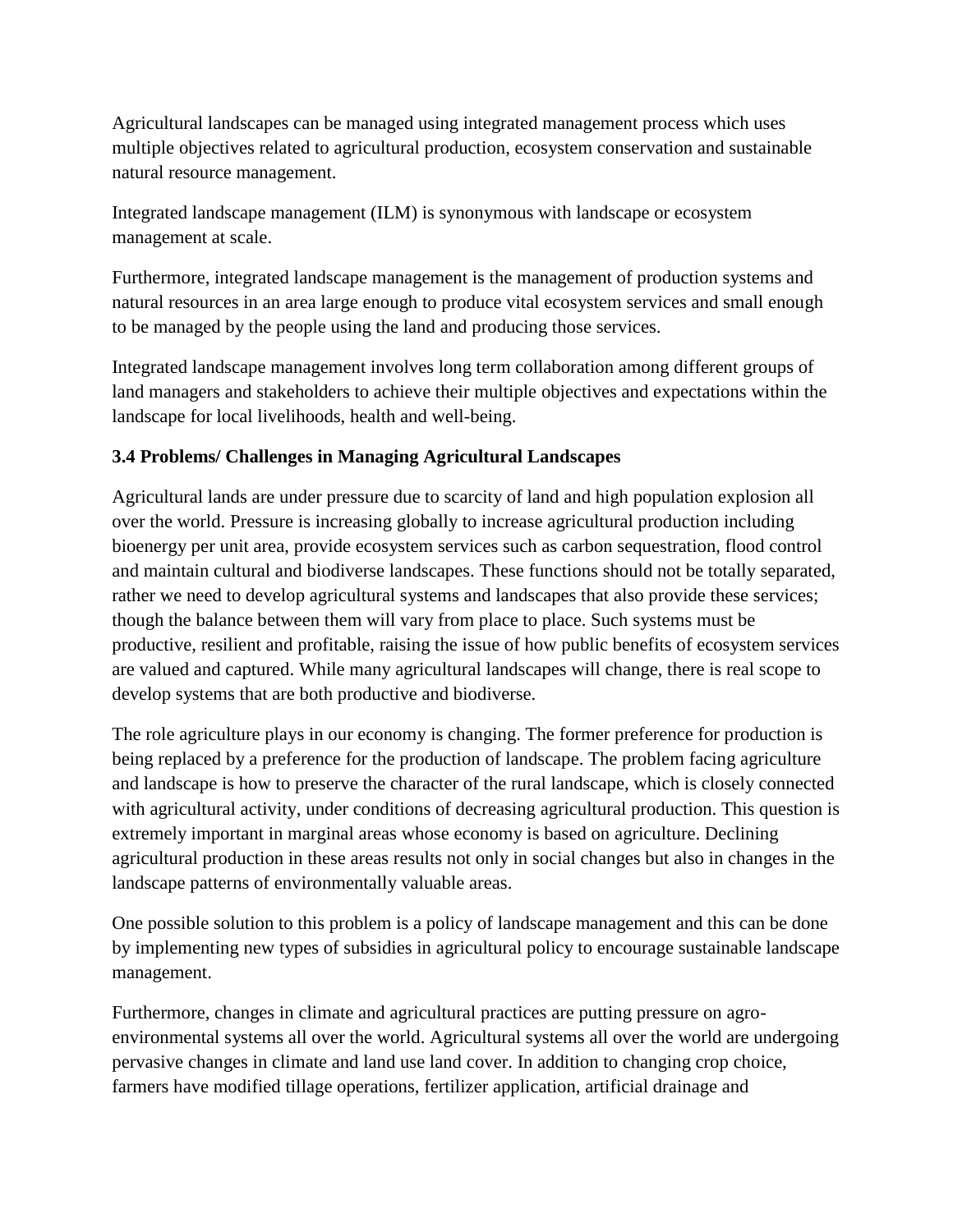conservation practices normally called land use land cover to optimize production. Climate change has also strongly influenced these systems.For example, warmer temperatures and altered timing frequency- magnitude of storms on top of land use land cover change have significantly altered the water, sediment, carbon and nutrient dynamics in their landscapes, adversely impacting the quality and ecological integrity of the receiving water.

Understanding and predicting the interactions between the atmosphere, land surface, water systems, built environment and ecosystem function and services is one of the greatest challenges.

Furthermore, it is difficult and likely unsustainable to attempt to implement large-scale changes in policy and management without adequate understanding and acceptance by individual land owners whose day to day actions contribute to or help prevent environmental and ecological degradation. The pressures of agricultural change may be reduced by minimizing permanent loss of large habitats, minimizing permanent loss of agricultural land, maintaining habitat diversity in agricultural landscapes in order to provide ecosystems services and minimizing pollution from nutrients and pesticides from the crops themselves.

## **1.0 Conclusion**

Conservation of agricultural landscapes in this unit unfolds the definition of agricultural landscapes, types of agricultural landscapes, management and problems affecting agricultural landscapes.

## **2.0 Summary**

In this unit, agricultural landscapes are referred to as the visual result of land uses and management systems in an area. Agricultural landscapes include mosaic of farmers' fields, seminatural habitats and human infrastructure. Landscapes also include forests and agricultural forests.

## **3.0 Tutor Marked Assignment**

i.Explain the terms natural habitats, landscapes and Sub urban landscapes.

ii.Explain briefly integrated landscape management.

## **4.0 Reference and Further Reading**

(1)Carruthers, J. (2004) *Africa: Histories, Ecologies and Societies. Environment and History*. 10 pp. 379-406.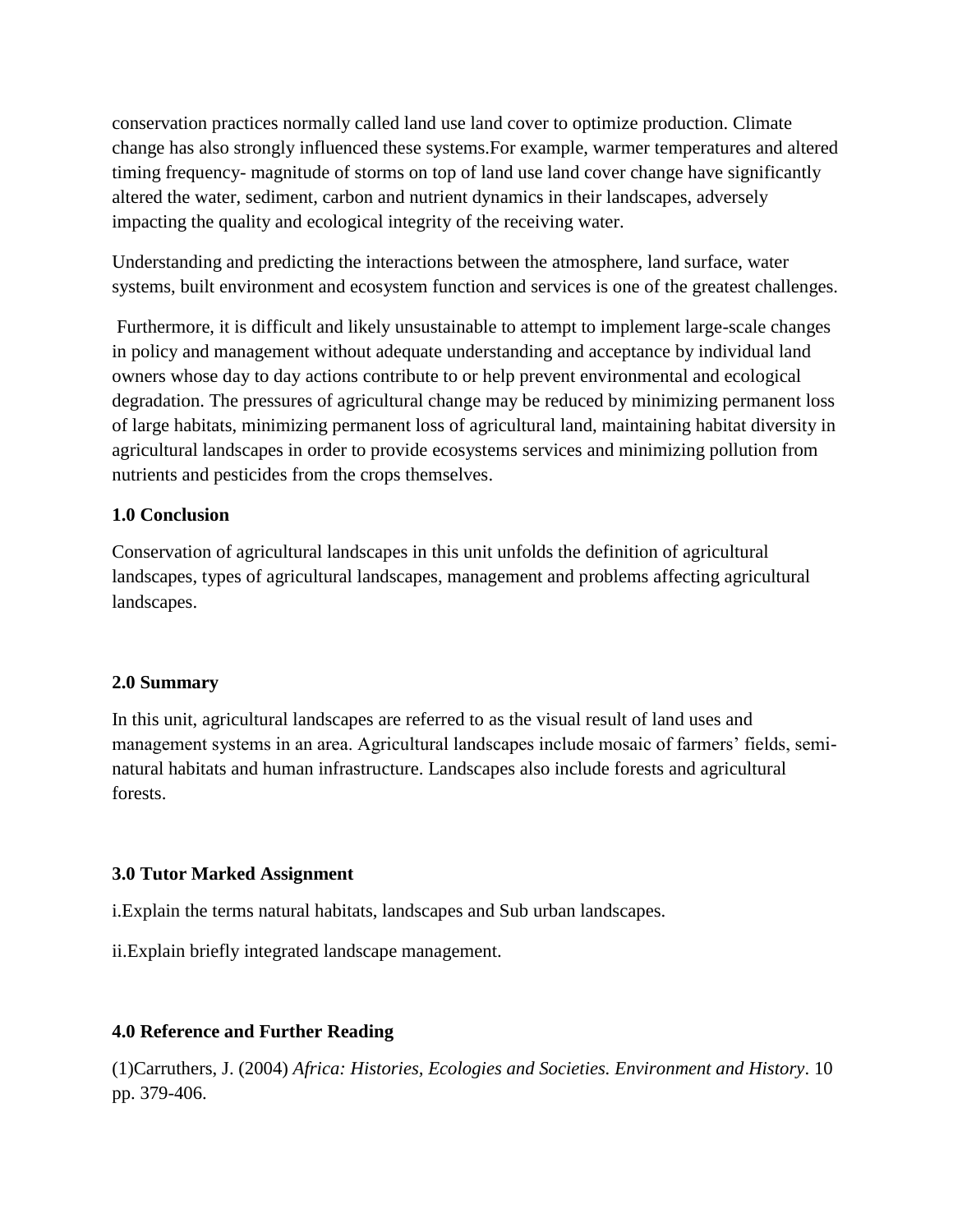(2)Eric L.J. (1991). The history of Natural Resources Exploitation in the Western World. Research in Economic History, Supplement 6. Pp. 235-252.

(3)Global Environmental Change (1995): Human and Policy Implications. Issue on People, Land Management and Environmental Change vol. 3 No. 4

(4)UNFCC (2009). "United Nations Framework Convention on Climate Change.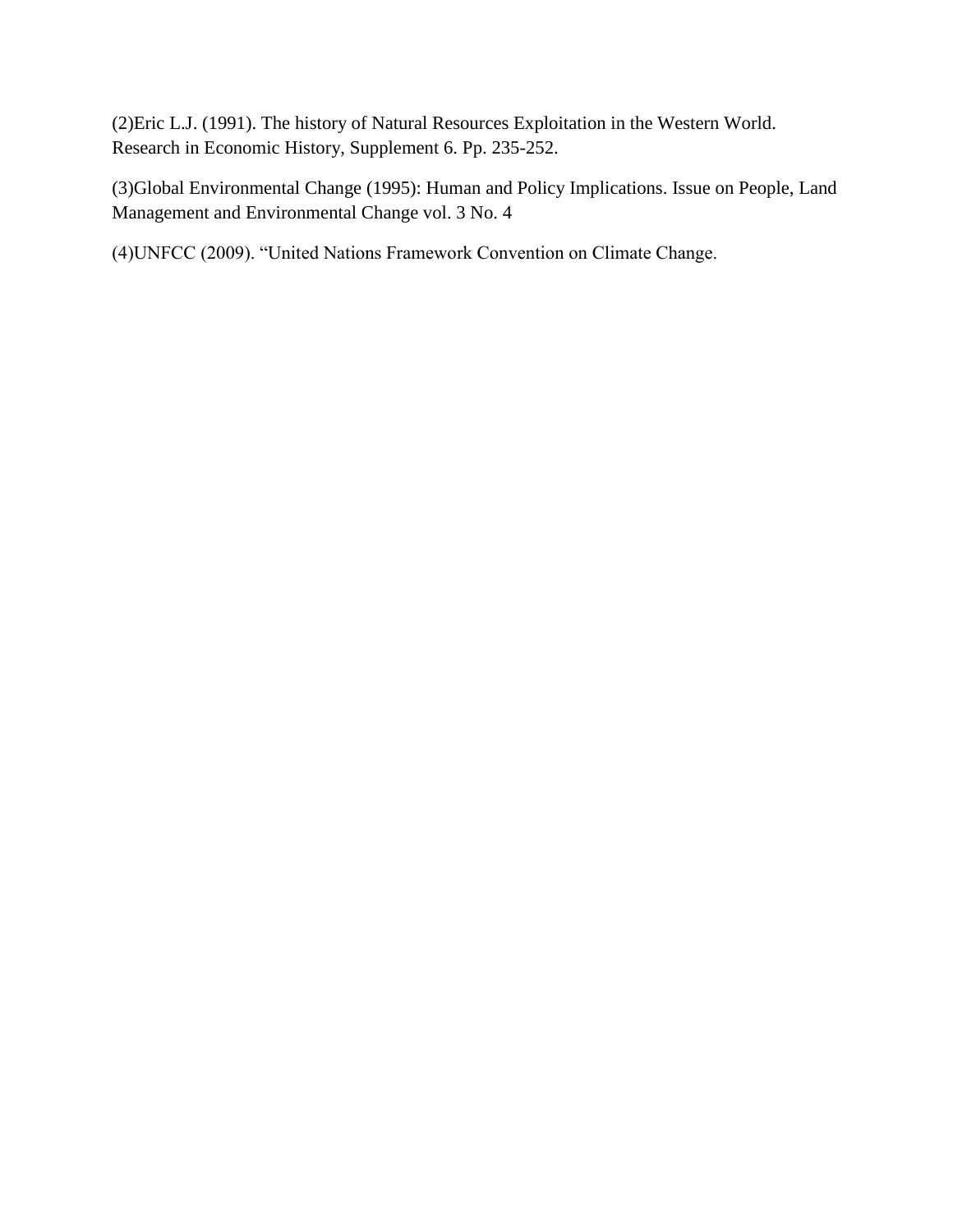### **UNIT 2: BALANCED APPROACH TO RESOURCES MANAGEMENT**

- **1.0 Introduction**
- **2.0 Objective**
- **3.0 Main Content**
- **3.1 Definition of Balanced Approach to Natural Resources Management**
- **3.2 Types of Approaches to Natural Resources Management**
- **3.3 Problems of Balanced Approaches to Natural Resources Management**
- **3.4 Solutions to Balanced Approaches to Natural Resources Management**
- **4.0 Conclusion**
- **5.0 Summary**
- **6.0 Tutor marked Assignments**
- **7.0 References for Further Reading**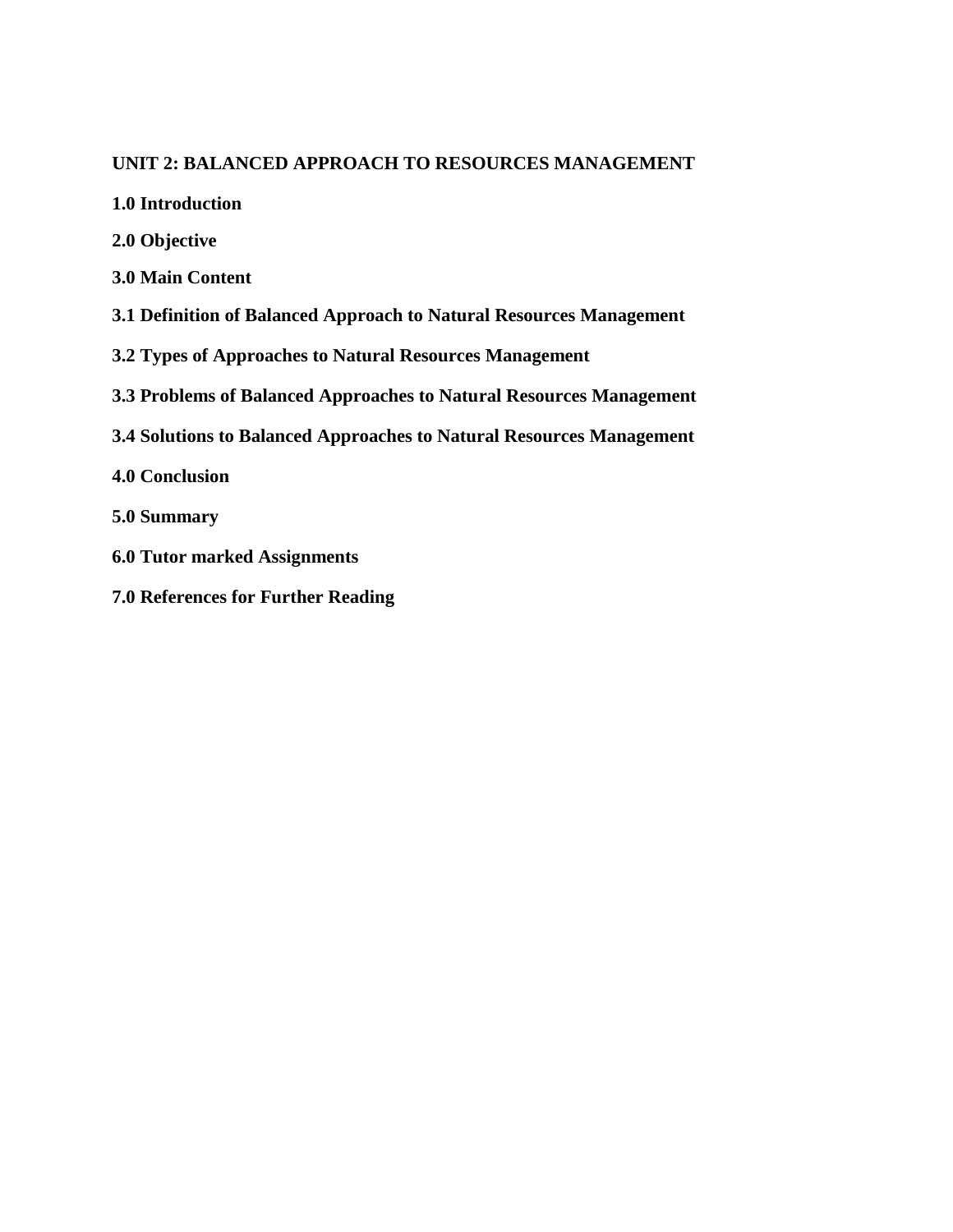### **Unit 2: BALANCED APPROACH TO NATURAL RESOURCES MANAGEMENT.**

## **1.0 INTRODUCTION**

In this, you will know the definition of balanced approach to natural resources management. You will also know types of approaches to natural resource management, problems and solutions to balanced approaches to natural resource management.

### **2.0 OBJECTIVES**

At the end of this unit, you should be able to define resources management, know the problems of balanced approach to resources management.

## **3.0 MAIN CONTENTS**

# **3.1 DEFINITION OF BALANCED APPROACH TO NATURAL RESOURCES MANAGEMENT**

Natural resources are classified as potential, actual, reserve or stock resources based on their stages of development. Natural resources are either renewable or non renewable depending on whether or not they replenish naturally. Natural resource utilization is regulated through the use of taxes and permits.

Natural resources management refers to the management of natural resources such as land, water, soil, plants and animals with a particular focus on how management affects the quality of life of both present and future generations.

Natural resources management deals with managing the way in which people and natural landscapes interact. It brings together land use planning, water management, biodiversity conservation and the future sustainability of industries like agriculture, mining, tourism, fisheries and forestry. It recognizes that people and their livelihoods rely on the health and productivity of our landscapes and their actions as well as stewards of the land pay a critical role in maintaining health and productivity. . Natural resources management focuses on scientific and technical understanding of resources and ecology and the life supporting capacity of those resources. Environmental management is also similar to natural resource management.

## **3.2 Types of Approaches to Natural Resources Management**

The various approaches applied to natural resource management include: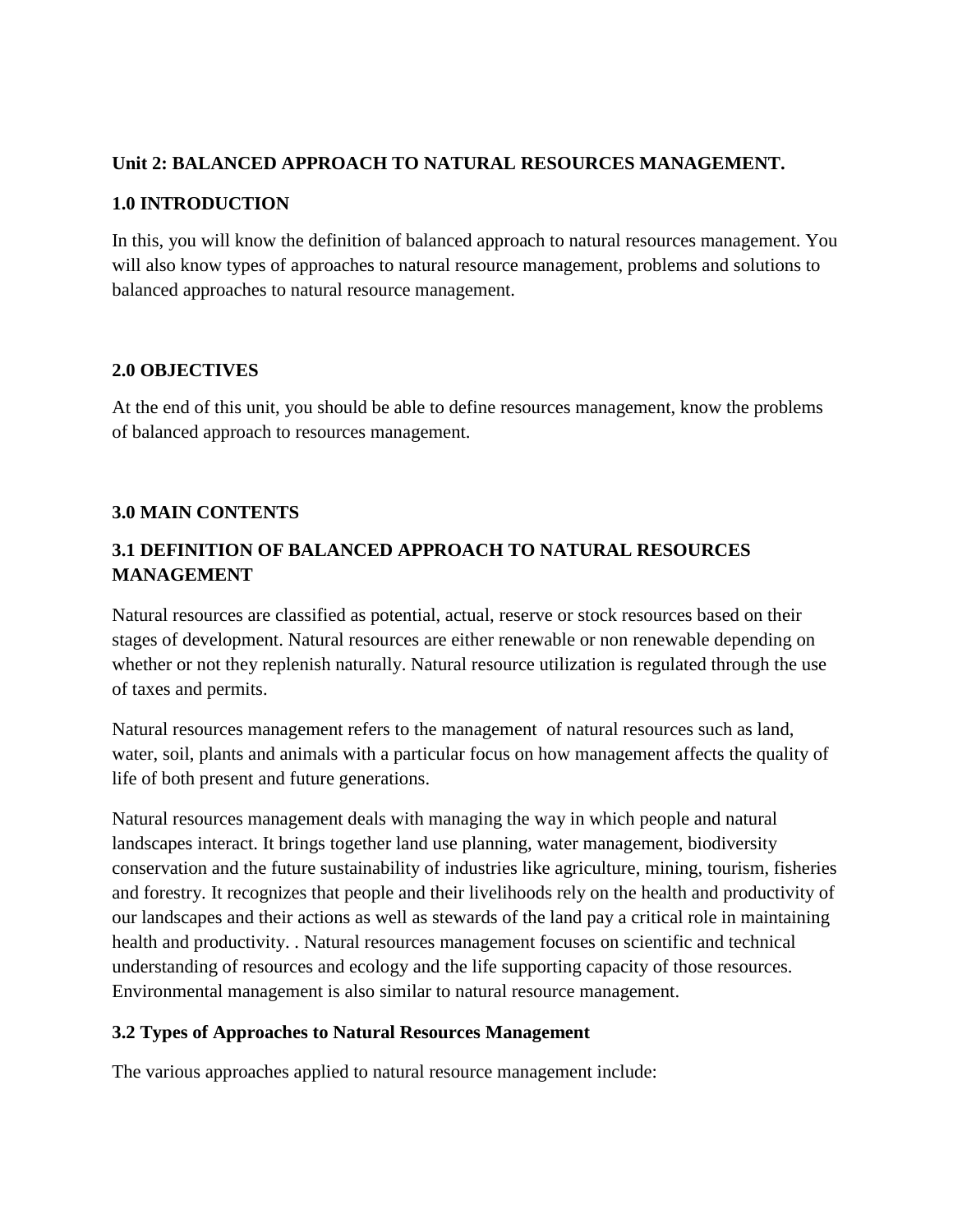- Top-down (command and control)
- Community based natural resource management
- Adaptive management
- Precautionary approach
- Integrated natural resource management

Furthermore, natural resource management issues are inherently complex. They involve the ecological cycles, hydrological cycles, climate animals, plants and geography. All these are dynamic and inter-related. A change in one of them may have effect on the other. In community based natural resources management, the approach combines conservation objectives with the generation of economic benefits for rural communities. In this aspect, it is assumed that locals are better placed to conserve natural resources as far as it is linked to their quality of life. When a local people's quality of life is enhanced, their efforts and commitments to ensure the future well being of the resources are also enhanced.Is this types of approaches to natural resource management??

## \*Adaptive Management Approach

The approach includes recognition that adaption occurs through a process of "plan-do-review act".It also recognizes some key components for quality natural resource natural management such as: determination of scale, collection and use of knowledge; information management, monitoring and evaluation, risk management, community engagement and opportunities for collaboration.

### \*Integrated Natural Resource Management-

Is a process of managing natural resources in a systematic way, which includes multiple aspects of natural use (biophysical, socio-political and economic) to meet production goals of producers and users for example, food security, poverty alleviation and environmental conservation. It focuses on sustainability and tries to incorporate all possible stakeholders from the planning level, completion level. It also focuses on sustainability.

 You have not discussed Top-down (command and control), Precautionary approach Integrated natural resource management and Community based natural resource management as listed in 3.2 above.

Maximum Sustainable Yield Approach: This approach explains the relationship between the rate of growth and the level of population of a renewable resource.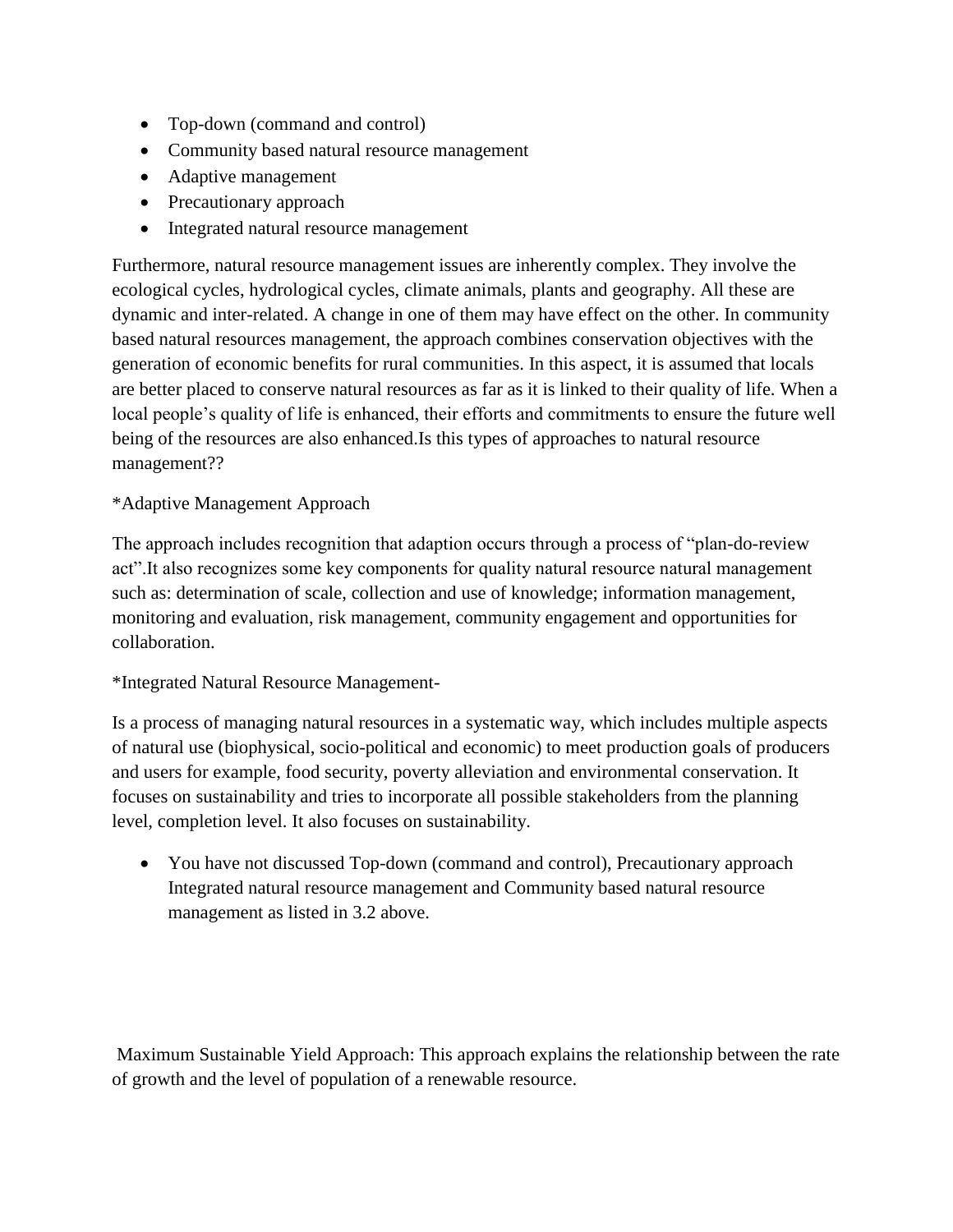\*Natural Resource Scarcity Approach: In this aspect, classical economists express their arguments on natural resources scarcity.

\*Ecological Approach: In this aspect, it is believed that there are no substitutes for many natural resources such as air, water, fertile soil and bio-diversity.

Note:List the approaches and explain each

# **3.3 Problems of Balanced Approaches to Natural Resource Management.**

Problems of Natural Resources Management are:

(1)Shortage of Capital: Adequate capital is needed to manage the existing natural resources

(2) Shaortage of Technical Know-how: The development and management of natural resources need adequate skilled manpower of varied levels.

(3)Lack of Infrastructure: Problems of infrastructure affect natural resources management. Most times, sites for executing natural resources lie in remote areas, which do not possess adequate facilities of transporting heavy equipment for the transportation of natural resources.

(4) Limited market where products of natural resources cannot be disposed of easily.

(5)Inappropriate government policy, unemployment and political instability.

The haphazard use of the natural resource base also challenges the sustainability of natural resources and possess serious environmental threats particularly deforestation and forest degradation, biodiversity loss and ecosystem degradation, reduction in soil quality and fall in available water quantity(link to problem of natural resource management).

Natural resources exploitation, exploration, mining and processing have caused different types of environmental damages which include ecological disturbances, destruction of flora and fauna, pollution of air, water and land, instability of soil and rock masses, landscape degradation, desertification and global warming.(link to problems of natural resources management)

# **3.4 Solution to Balanced approaches to Natural Resources Management s**

Solutions to the Management of Natural Resources???

Natural Resources Management refers to the sustainable utilization of major natural resources such as land, water, air, minerals, forests, fisheries and wild flora and fauna. Together, these resources provide the ecosystem services that provide better quality to human life. Natural resources provide fundamental life support, in the form of both consumptive and public good services. Ecological processes maintain soil productivity, nutrient recycling, the cleansing of air and water and climatic cycles. Is this **Solution to Balanced approaches to Natural Resources Management OR Problems**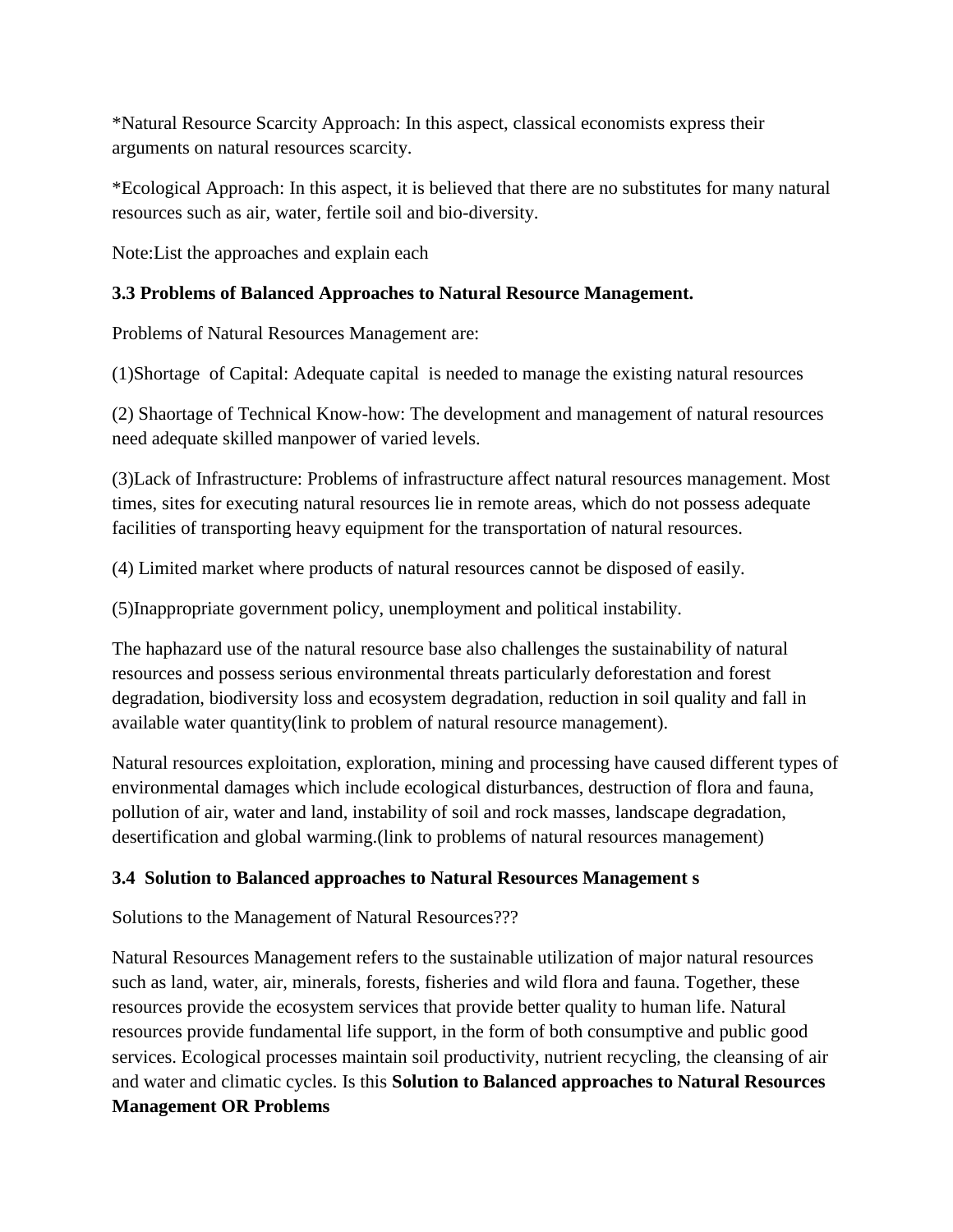Biological diversity (biodiversity) is the occurrence of different types of ecosystems, different species of organisms with the whole range of their variants and genes adapted to different climates and environments along with their interactions and processes. Ecosystem diversity describes the assemblage and interaction of species living together and the physical environment in a given area. It is referred to as landscape diversity because it includes placement and size of various ecosystems.Is this **Solution to Balanced approaches to Natural Resources Management OR Problems**

Lis the suggestions/solutions and explain each

In natural resource management, Laser technology can be used to measure ground slope, vertical and horizontal distances and diameters and heights of trees for forestry and natural resource management and even location of trees within plots.

Calipers have also been developed to measure diameters of trees without touching the trees physically.

Remote Sensing technique also helps to determine the characteristics of landscape or vegetative features.

Sub canopy vegetation height can also be estimated using this technology.

GIS and Satellite- based positioning systems can also provide opportunities for precise and efficient forest and natural resource data collection efforts.

Furthermore, Natural Resource Management refers to the management of natural resources such as land, water, soil, plants and animals with a particular focus on how management affects the quality of life for both present and future generations. Is this **Solution to Balanced approaches to Natural Resources Management OR Problems**

Natural Resource Management deals with managing the way in which people and natural landscapes interact. It brings together land use planning, water management, biodiversity conservation and the future sustainability of industries like agriculture, mining, tourism, fisheries and forestry. Is this **Solution to Balanced approaches to Natural Resources Management OR Problems**

Natural Resource Management also focuses on a scientific and technical understanding of resources and ecology and life supporting capacity of those resources???/???.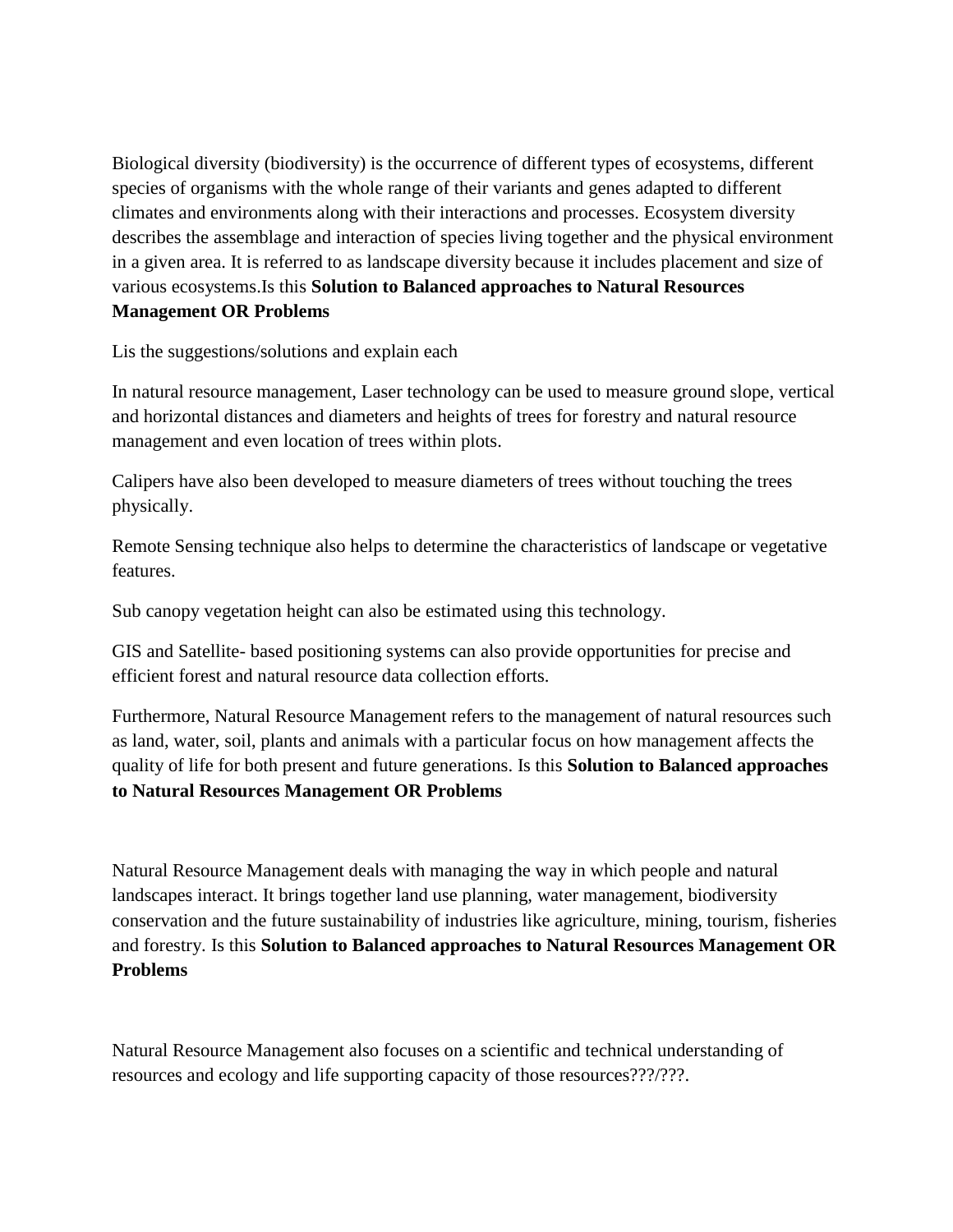Biodiversity conservation is also an important element in natural resource management. Biodiversity is a comprehensive concept which is a description of the extent of natural diversity??????.

## **Precautionary Biodiversity Management?????**

The threats causing havoc on biodiversity include habitat fragmentation, putting a strain on the already stretched biological resources, forest deterioration and deforestation, the invasion of "alien species" and climate change since these threats have received attention from environmentalists and the public, the precautionary management of biodiversity becomes an important part of natural resources management.

Natural resources can also be taken care of using Ecosystem –based management, Adaptive management, Environmental Impact assessment and protectionist approaches which links to biodiversity conservation in natural resources management.

## **4.0 Conclusion**

In this unit, you have learnt the definition of balanced approach to natural resources. You also learnt that there are problems affecting resources management such as shortage of capital, f technical knowhow and infrastructure. We also know that such problems can be solved by appropriate utilization of natural resources.

## **5.0 Summary**

This unit has clearly indicated that resources management deals with managing the way in which people and natural landscapes interact. It brings together land use planning, water management and biodiversity conservation.

# **6.0 Tutor Marked Assignment**

- (1)Define the term, resource management
- (2)What are the problems affecting resources management
- (3) State how such problems can be solved

# **7.0 References and Further Reading**

Bethinge F, and Pete, D. eds (2017). *Forest management and planning* (2<sup>nd</sup> ed) Academic press p.362.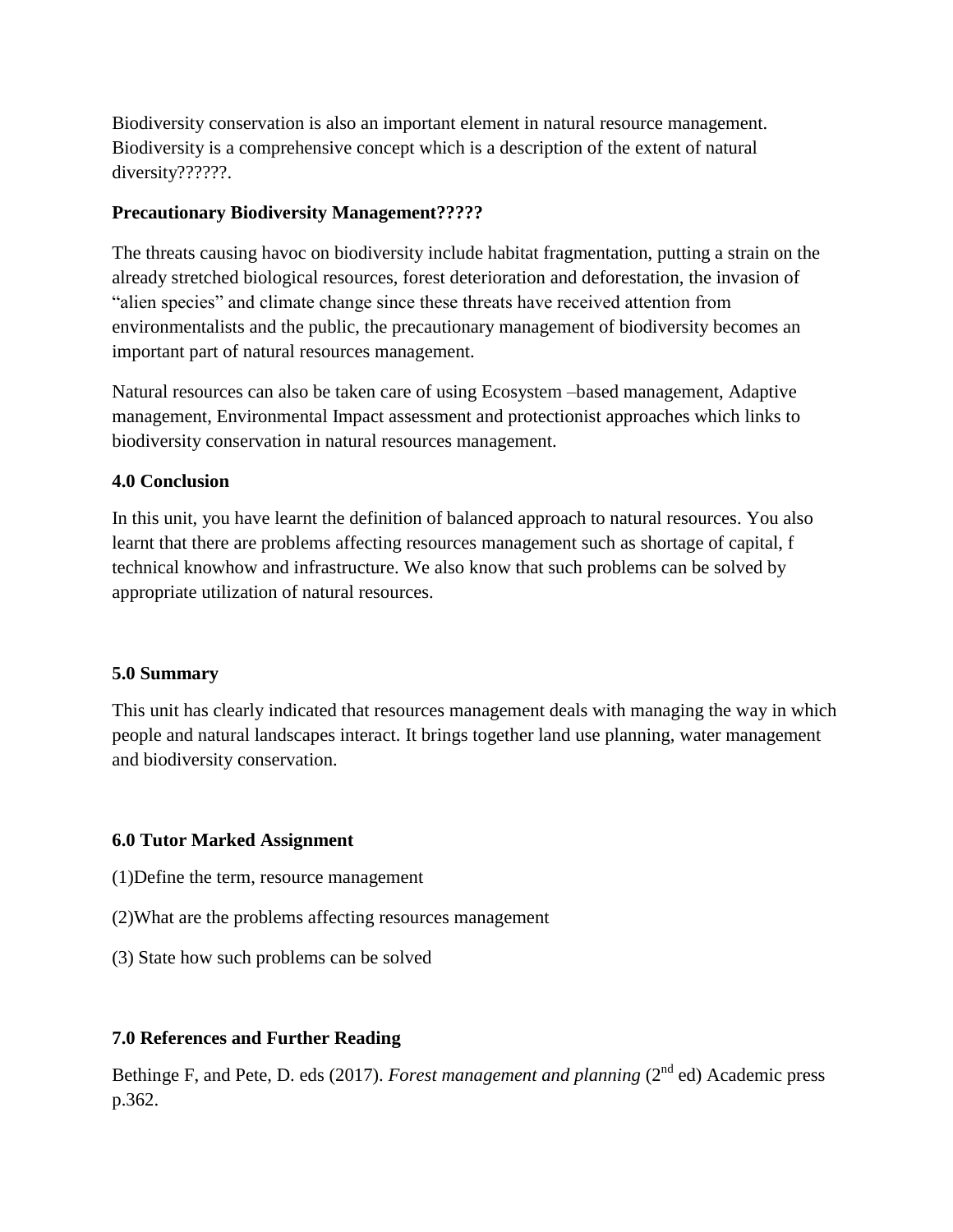Hubert K, Wayne A and Michael C; eds. (2010), *Inland Fisheries Management in North*  America 3<sup>rd</sup> ed.) Bethesda, Md, American Fisheries Society p.736.

Thakadu, O.T. (2005) "Success factors in community based natural resources management in Northern Botswana. *Natural Resources Forum* 29 (3), 199-212

# **UNIT 3: PLANNING AND MANAGEMENT PRINCIPLES OF NATURAL RESOURCES**

### **CONTENTS**

.

**1.0 Introduction**

- **2.0 Objectives**
- **3.0 Main Content**
- **3.1 Concepts of Planning and Management of Natural Resources**
- **3.2 Types of Management of Natural Resources**
- **3.3 Problems of Planning and Management of Natural Resources**
- **4.0 Conclusion**
- **5.0 Summary**
- **6.0 Tutor Marked Assignment**
- **7.0 References and Further Reading**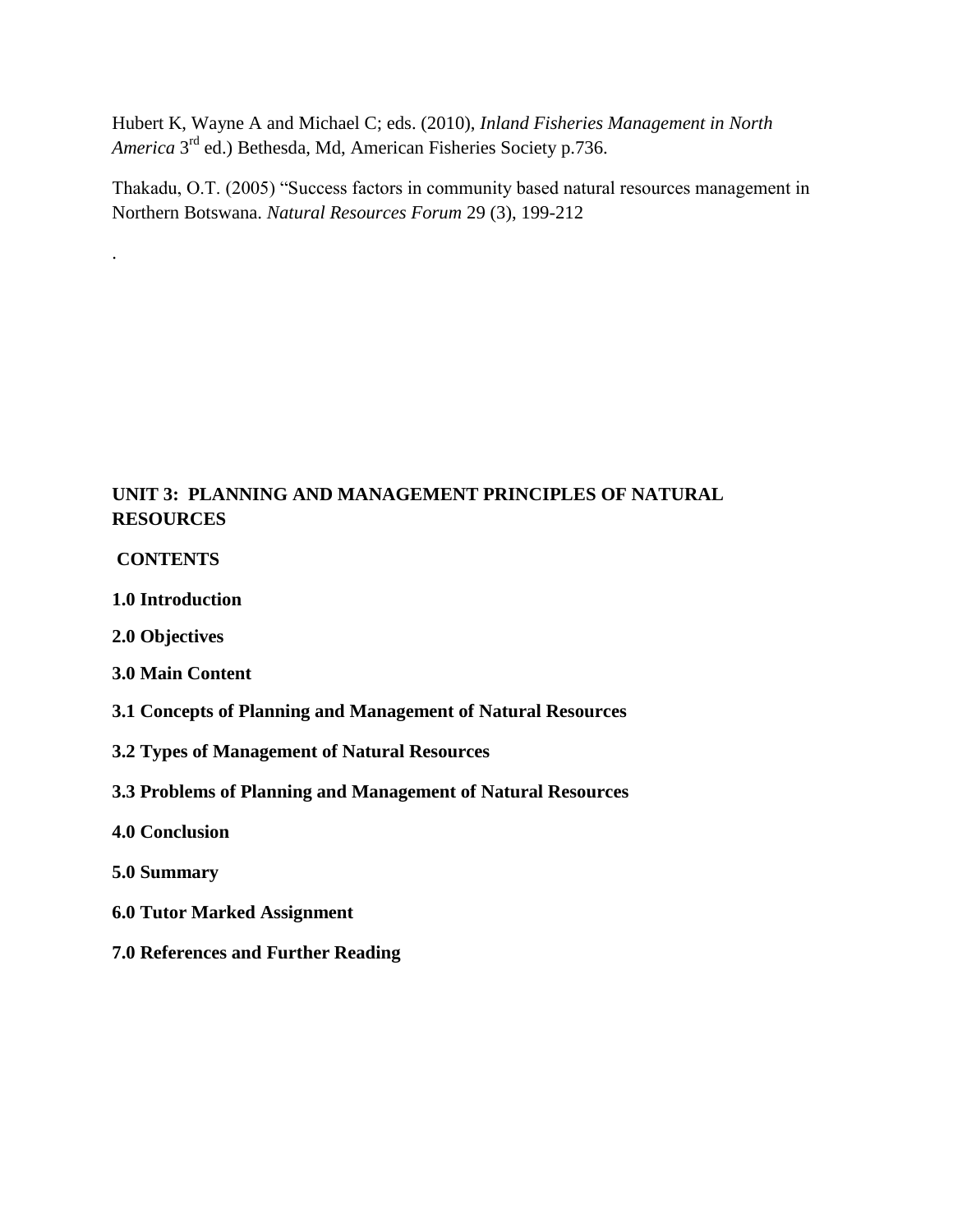# **UNIT 3: PLANNING AND MANAGEMENT PRINCIPLES OF NATURAL RESOURCES**

### **1.0 Introduction**

One can now know the basic definitions of development, planning, management and natural resources. You can also identify types and problems of natural resources management.This is not introduction to the issue to be discussed

## **2.0 Objectives**

At the end of this unit, you should be able to explain the concept of planning and management of natural resources. You can identify types of management of natural resources and proffer solutions to the problems of natural resources management.

## **3.0 Main Content**

## **3.1 CONCEPT OF PLANNING AND MANAGEMENT OF NATURAL RESOURCES**

Natural resource management planning involves the development of detailed plan for managing natural resources within a particular area or project site. This also involves protection of environmental resources with community goals. These community goals could include economic development, improved government efficiency and enhanced quality of life. This involves land use planning, downtown revitalization and environmental management. It also involves identifying strategic uses of natural resources in eco-tourism and community development.

Natural resource management refers to the management of natural resources such as land, water, soil, plants and animals with a particular focus on how management affects the quality of life for both present and future generations( So much said about this in the course).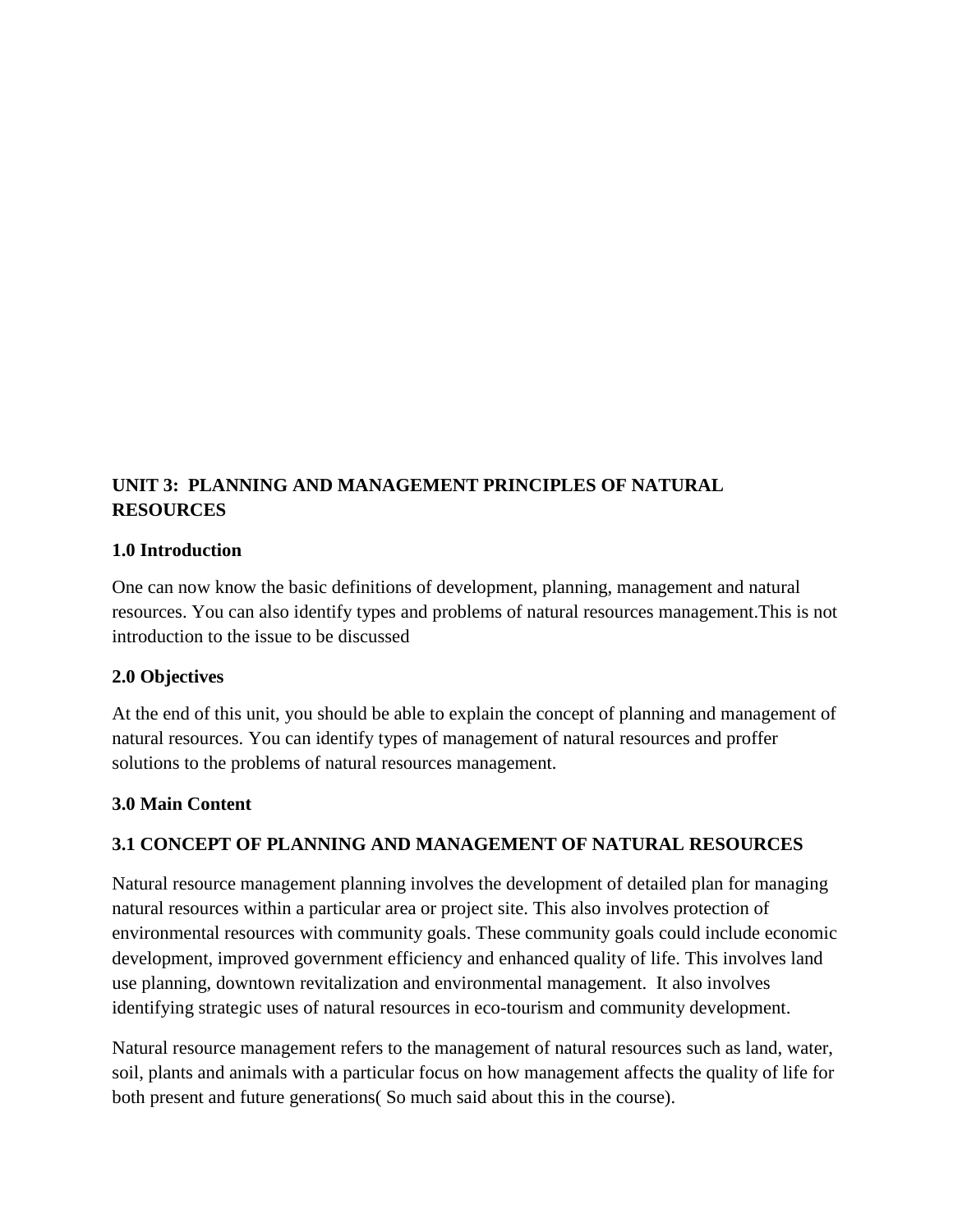Planning and management of natural resources is important to maintain a balance in the ecosystem to avoid further destruction of the environment, to avoid over consumption of natural resources, hence planning and managing of natural resources refers to the plan of action related to renewable and non renewable resources. .

## **3.2 Types of Management of Natural Resources**

Types of resource management include:

# **(1)Forest Resource Management**:

.

.

( Move to section that discussed forest resources). Forests can be conserved or managed through afforestation, reduce forest burning, discouraged use of fuel wood ,indiscriminate felling of trees, shifting cultivation should be reduced and enforcement of protection of wildlife .

## **(2) Water Resource Management:**

( Move to the unit that discussed water as a resource). The management of water means making the best use of water resources available for human benefits. Water should be conserved by creating awareness regarding the importance of water and unnecessary wastage. Steps should be taken for the harvesting and storage of rooftop rain water. There should be controlling measures to check flood and improper use of water.

Qualitative degradation should be avoided.???

Steps should be taken to check pollution of water resources???

# **(3)Mineral Resource Management:**

Minerals are non-renewal resources obtained from earth crust by the process of mining. Coupled with population explosion, rapid individualization and technological growth have put tremendous pressure on mineral resources. Preservation should be done by utilizing minerals in best possible way to satisfy the needs of industries and human beings and this should be done by using suitable methodology of mining for extraction of maximum possible amount of minerals.

The method selected should be ecofriendly.

# **(4)Land Resource Management:**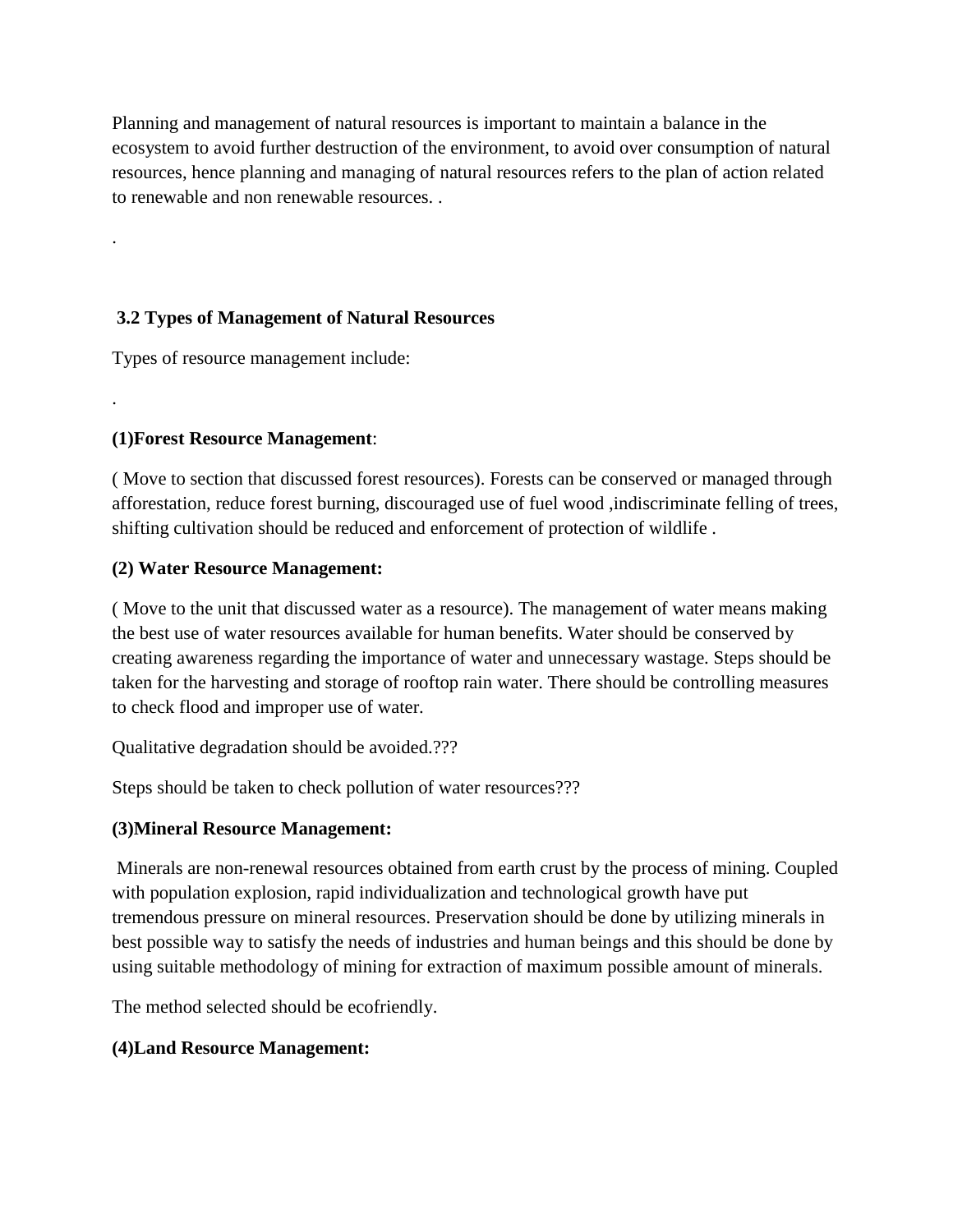Soil is a very important natural resource for all living organisms. All the nutrient requirements of plants are obtained from the layer of the soil. Due to over exploitation of top soil by the processes like deforestation, overgrazing, unplanned urbanization, the fertile soil is lost either by water or by air. The soil should therefore be protected from the impacts of rain by growing vegetation cover throughout the year. The wind velocity should be minimized by massive afforestation and social forestry in order to avoid direct contact between soil and eroding agents.

## **3.3 PROBLEMS OF PLANNING AND MANAGEMENT OF NATURAL RESOURCES**

These include shortage of capital, shortage of technical know-how, inadequate infrastructure, limited market, inappropriate government policy, unemployment and political instability.

Furthermore, natural resources are not limitless and the following consequences can arise from the careless and excessive consumption of these resources You referring to lack of planning and management of natural resources?: Deforestation, Desertification, Extinction of species, Forced Migration, Soil erosion, Oil depletion, Ozone depletion, Greenhouse gas increase, Extreme energy, Water pollution, Natural hazard/ Natural disaster.Link this problems of planning and management of natural resources

The discussion under 3.3 is too brief

# **3.4 Solutions of Planning and Management of Natural Resources Problems?? Recast**

Land Management constitutes solution to the planning and management of Natural Resources. In order to have a sustainable environment, understanding and using appropriate management strategies is important. Land management(Why only land? Is land the only natural Resource?) techniques to be used are:

-Comprehending the processes of nature including ecosystem, water, soils.

-Using appropriate and adapting management systems in local situations.

-Cooperation between scientists who have knowledge and resources and local people who have knowledge and skills.

-These ameliorative measures also involve:Which ameliorative measures?

-Examination of local decisions in a regional context and the effects on natural resources.

-Plan for long-term change and unexpected events.

- Preserve rare landscape elements and associated species

-Avoid land uses that deplete natural resources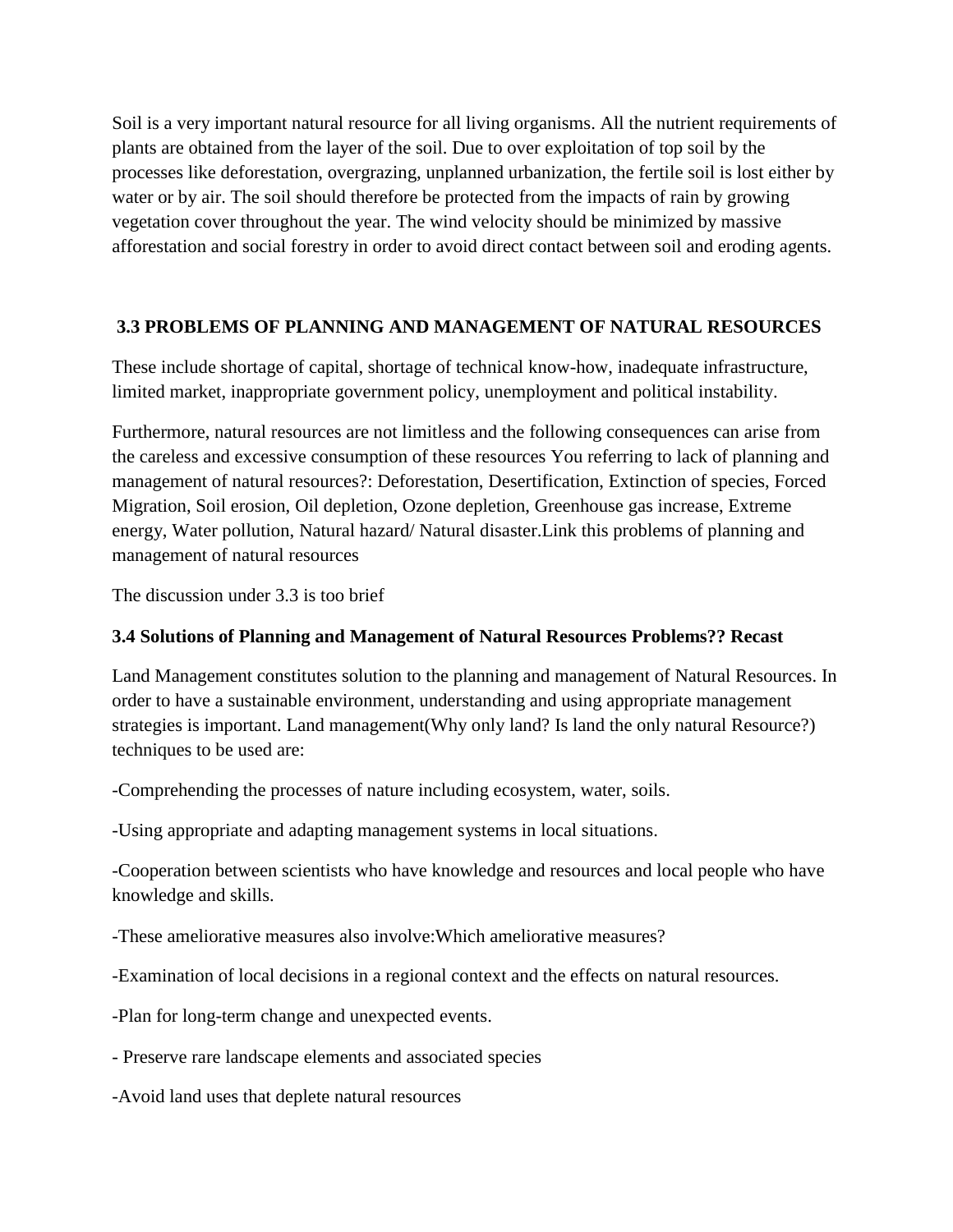-Retain large contiguous or corrected areas that contain critical habitats.

-Minimize the introduction and spread of non native species.

-Avoid or compensate for the effects of development on ecological processes.

-Implementing land use and land management practices that are compatible with the natural potential of the area.

Note: Revisit 3.4 by listing the solutions with brief explanation of each

### **4.0 Conclusion**

In this unit, you have learnt the definitions of balanced approaches to natural resources management; types of natural resources management, problems of natural resources management which included shortage of capital, limited market and inadequate government policy and solutions to natural resources management.

### **5.0 Summary**

This unit has clearly shown that natural resources management involves detailed plan for managing natural resources within a particular area or project site. This also involves protection of environmental resources with community goals. We also know the types of natural resource management

## **6.0 Tutor Marked Assignment**

(1) Define the term resource management and the benefits of forest resources

(2) Explain briefly the importance of afforestation

## **7.0 References and Further Reading**

Bettinger, P, Boston, K and Kevin J.(2017). *Forest Management and Planning* (2<sup>nd</sup> ed). Academic Press p.362.

Cronin K, Richard E.F. (2009). "*Natural Resources and the Development – Environment Dilemma. "Exploiting Natural Resources*. The Henry L. Stromson Centre p. 63.

Mc Nicoll J and Geoffrey L. (2007) "Population and sustainability. A handbook of Sustainable Development. Edward Elgar Publishing. Pp. 39-125.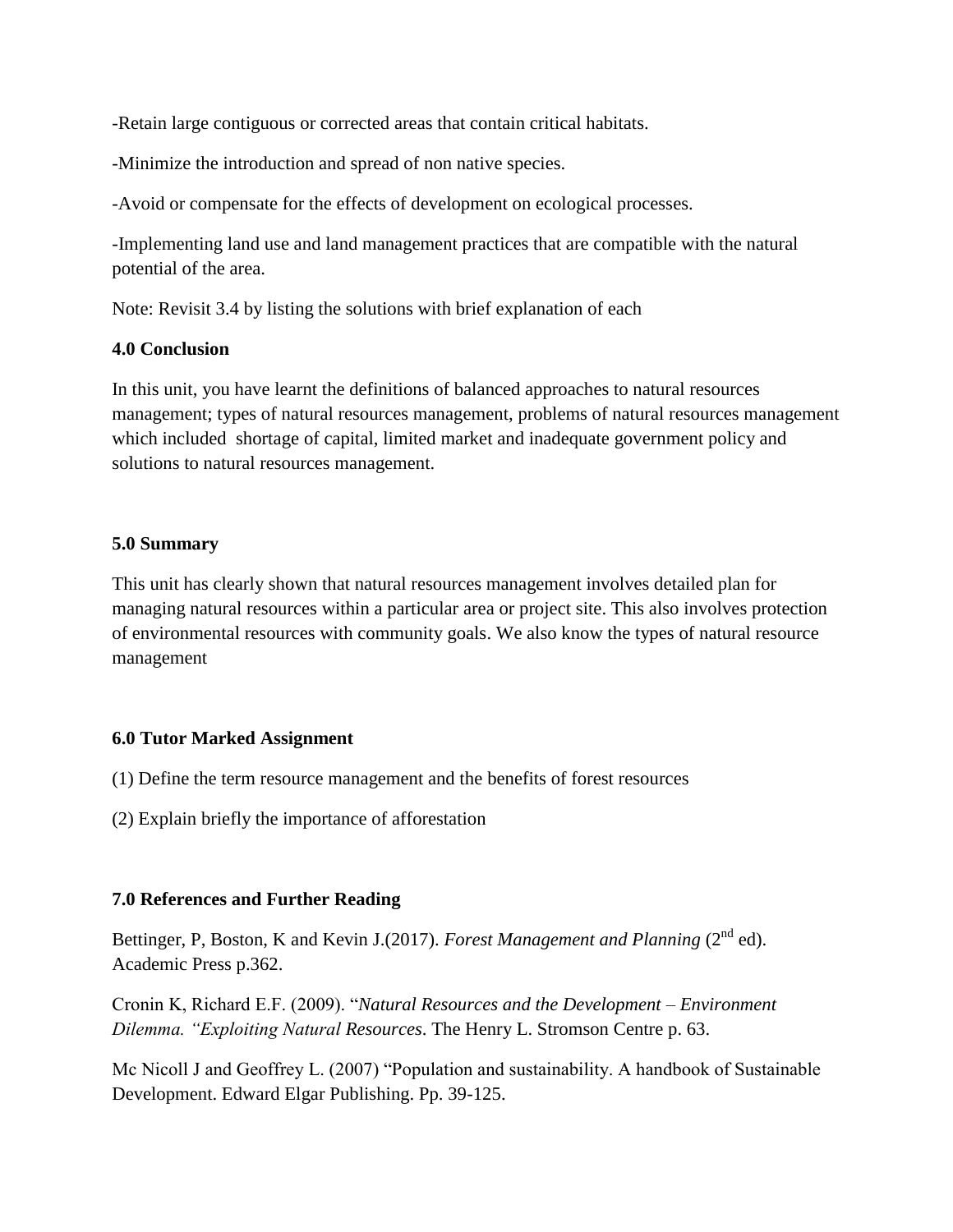Thakadu, O.T. (2005) "Success factors in Community based natural resources management in Northern Botswana: Lessons from practice" *Natural Resources Forum*.,29 (3) 199-212.

Weber- Fahn, M and Strongman, J. (2012) "Mining and poverty reduction. Noord International WBPRSP.

## **UNIT 4: DEVELOPMENTAL INCREASE OF ECOSYSTEM PROCESSES**

## **CONTENTS**

- **1.0 Introduction**
- **2.0 Objective**
- **3.0 Main Content**
- **3.1 Definition of Ecosystem**
- **3.2 Types of Ecosystem Processes**
- **3.3 Challenges/ Problems of the development (Increases of) Ecosystem processes**
- **3.4 Solution to problems of Ecosystem processes**
- **4.0 Conclusion**
- **5.0 Summary**
- **6.0 Tutor Marked Assignment**
- **7.0 References and Further Reading**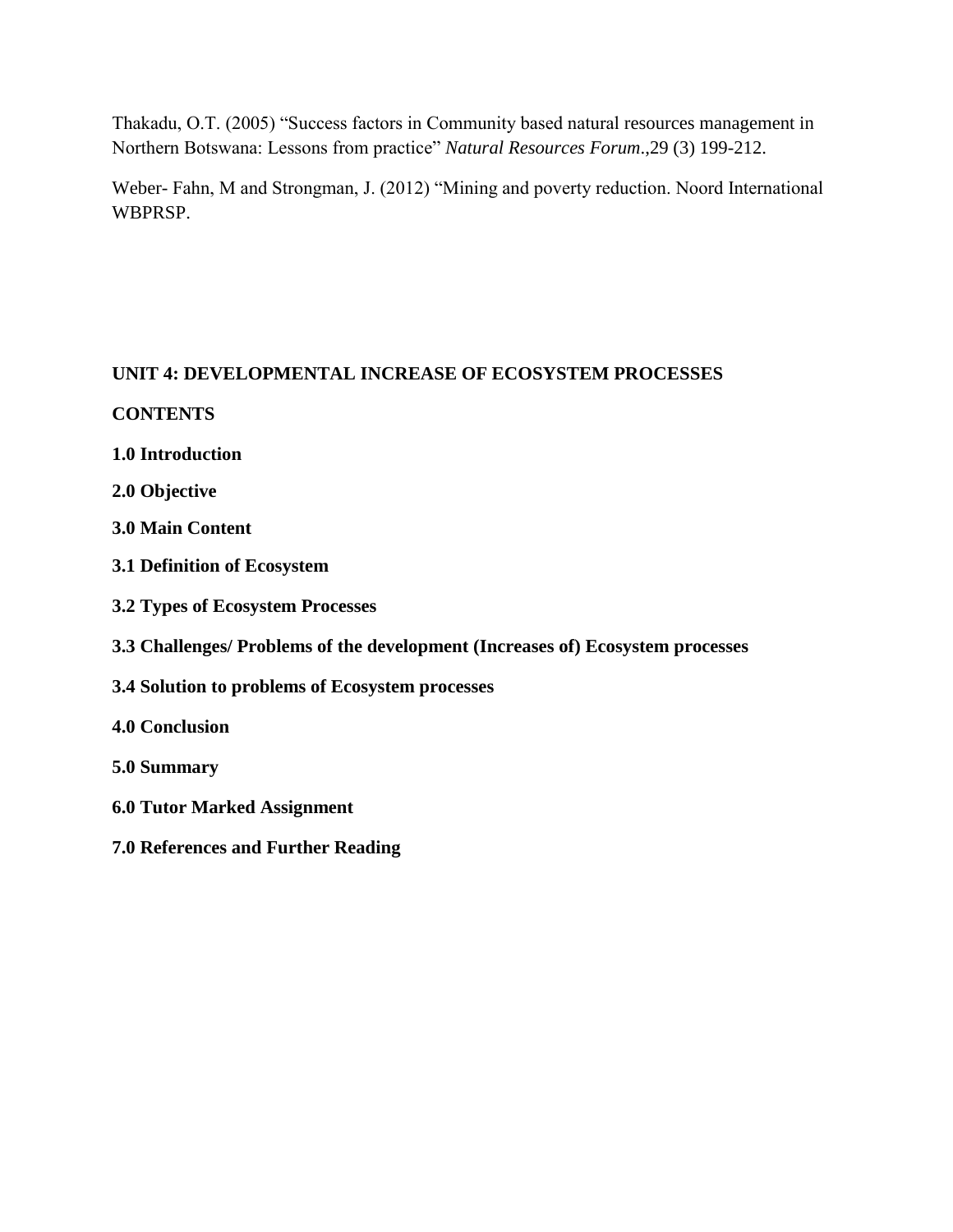## **1.0 Introduction**

You can now know the meaning of ecosystem, types of ecosystem process, challenges and solutions to the problem of Ecosystem processes.

## **2.0bjective**

At the end of this unit, you should be able to define developmental increase, ecosystem processes and types of ecosystems and their importance.

## **3.0 Main Content**

## **3.1 DEFINITION OF ECOSYSTEM**

Ecosystem is a biological community of interacting organisms and their physical environment. Ecosystem is also a community of living organisms in conjunction with the non living components of their environment, interacting as a system. These biotic and abiotic components are linked together through nutrient cycles and energy flows. An ecosystem is also a large community of living organisms (plants, animals and microbes) in a particular area. The living and physical components are linked together through nutrient cycles and energy flows. Ecosystems are of any size, but usually they are in particular places.

Examples of ecosystems are: agro ecosystem, aquatic ecosystem, coral reef, desert, forest, human ecosystem, Littoral zone, marine ecosystem, praire, rainforest, savanna, steppe, taiga, tundra and urban ecosystem.

There are artificial, terrestrial, lentic and lotic what//. Ecosystems are parts of biomes which are climatic systems of life and organisms.

## **3.2 Types of Ecosystem Processes**

List the types of ecosystem processes and explain each in this section.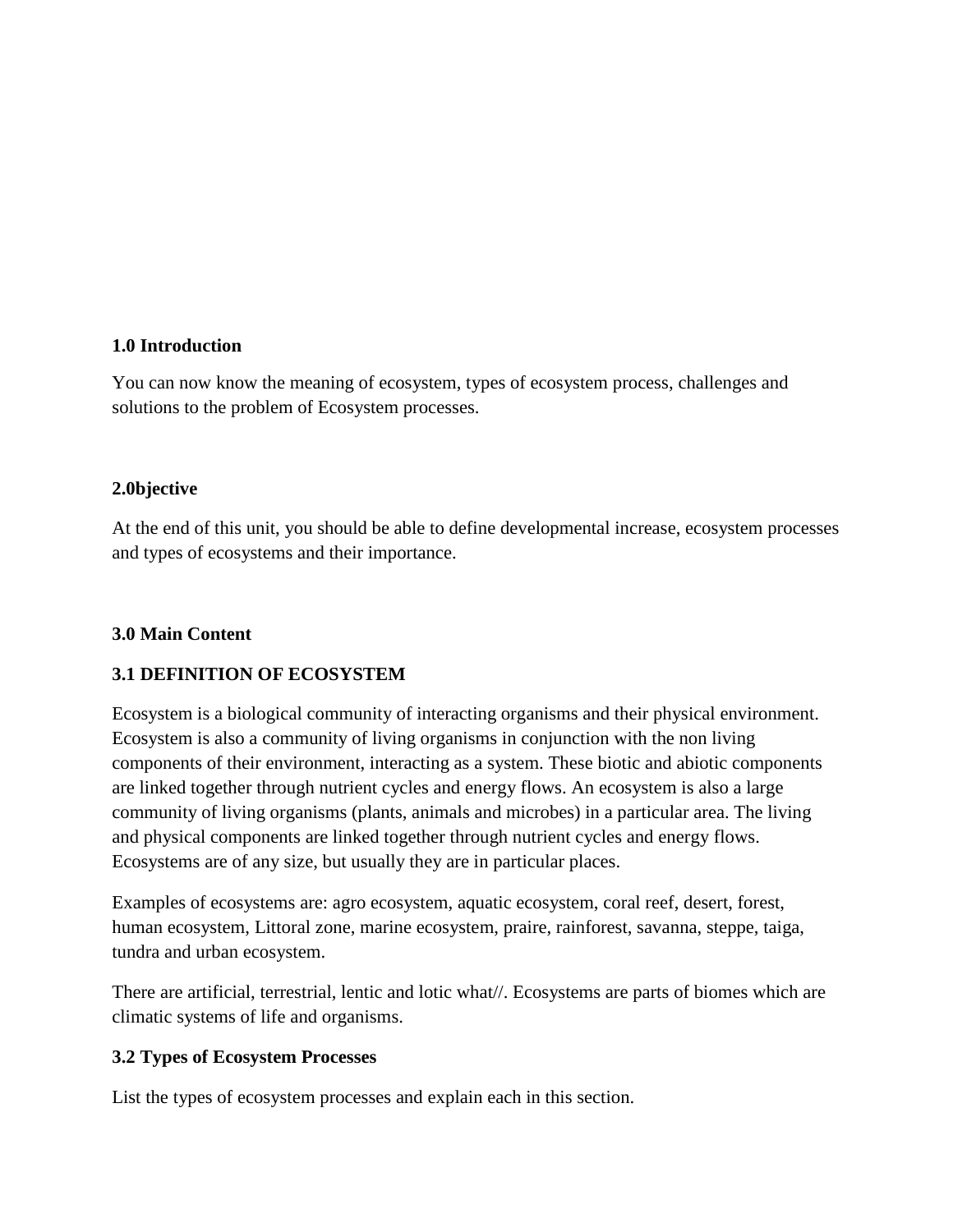The four fundamental ecological processes of ecosystems are the water cycle, biogeochemical (or nutrient) cycling, energy flow and community dynamics that is how the composition and structure of an ecosystem changes following disturbance (succession).

Water Cycle- Water  $(H_2O)$  is the most abundant molecule on earth. It is the only one that can be found naturally in solid, liquid and gas and is essential to all life on earth. From the ability to store energy, through photosynthesis to the consumption of energy through respiration, the properties of water provide a perfect medium for biological reactions that occur within cells. The water that evaporates from the ocean with sun's energy is transported by the circulation of winds around the planet. Upon rising over the contours of the mountains, it cools and becomes rain, providing moisture to rain forest, jungles, grasslands. It feeds streams, rivers, lakes and groundwater before eventually returning to the sea. Through this way, it is absorbed by plants and drunk by animals, which all require water as it constitutes 55-80% of all living things.

Nutrient Cycles: Chemical elements that make up a living being such as carbon, oxygen, nitrogen, hydrogen, potassium, calcium, phosphorus, sulphur and many others are transported between living organisms and non-living components of the planet.

These elements are essential for the structure and function of living organisms. Some will accumulate in them while they are alive and return to the soil and the atmosphere when they die. Drastic changes in the dynamics of these cycles produce pollution, eutrophication (surplus nutrient levels in wetlands) and ultimately global change. Carbon is found in the atmosphere, biosphere, oceans and sediments. Plants take carbon(iv)oxide from the atmosphere and convert it into carbohydrates and in this form, a large part of global carbon is stored in forests and soils. In the sea, many organisms use carbon to form their external skeletons and shells. Carbon returns to the atmosphere through respiration of organisms, organic decomposition, combustion and volcanic eruption.

Energy flow-living organisms require energy to perform the basic functions of growth, reproduction and survival. Plants are primary producers that convert the sun's energy into chemical energy through photosynthesis. First, the molecule of chlorophyll absorbs energy from light and splits water molecules into hydrogen and oxygen. Secondly, carbon(iv)oxide is converted into carbohydrates (sugars) that is larger molecules composed of carbon, hydrogen and oxygen. Herbivores as secondary consumers feed on the plants and derive nutrients and energy from them. These are in turn passes on to carnivores and decomposers. The flow of energy through living things is called a trophic chain or food chain and each level passed along the chain is called a trophic level.

In order to use energy, the vast majority of living organisms need to split up the molecules where it is stored. Carbohydrates on reaction with oxygen are broken releasing energy and reforming molecules of carbon(iv)oxide and water. This process is known as respiration. Some organisms can obtain energy directly from inorganic molecules (chemosynthesis).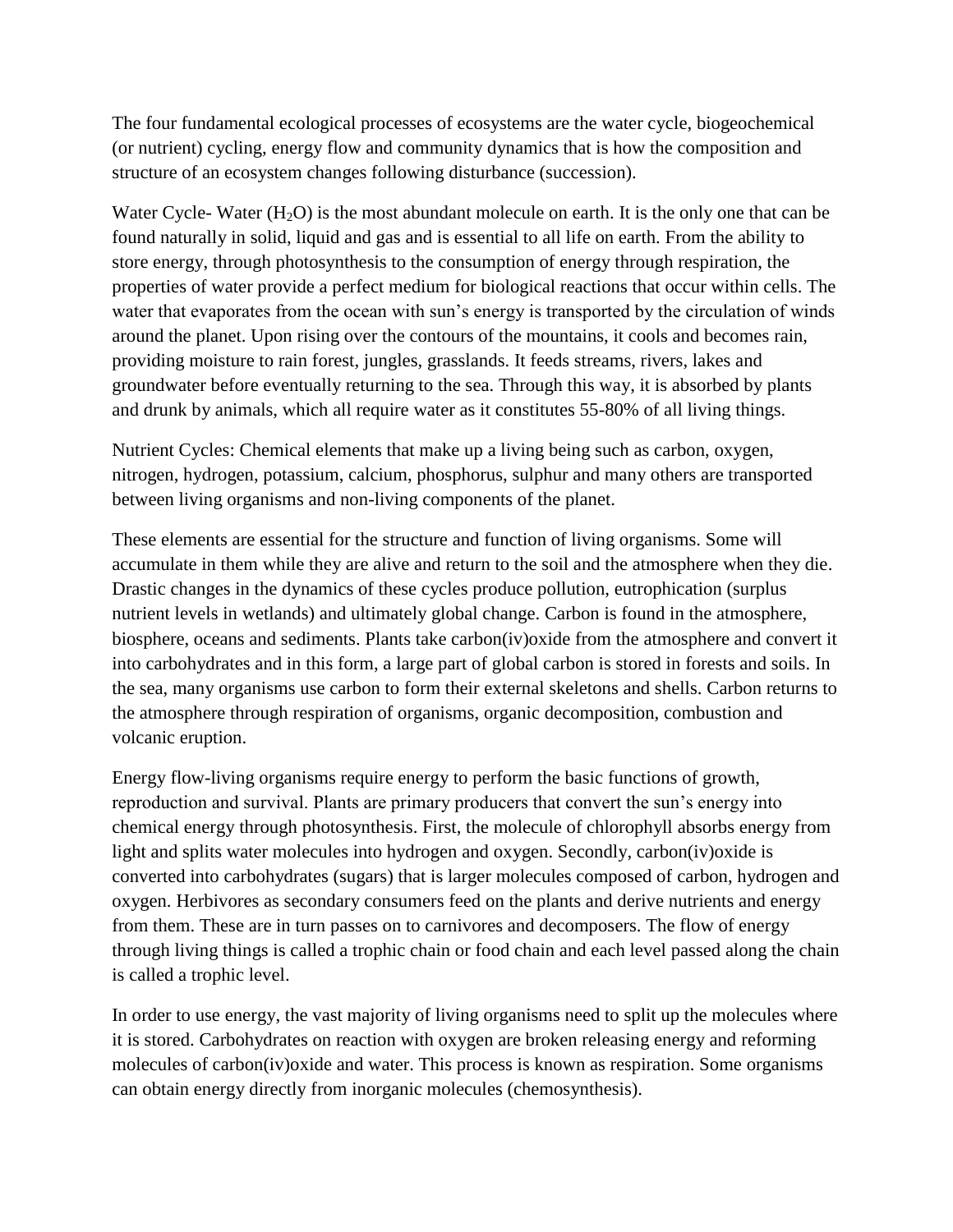**Succession:** Ecosystems are dynamic and their composition and structure changes over time. Periodic disturbances such as fires, hurricanes, droughts, floods and pests occur and these can substantially alter the grasslands, forests, marshes, mangroves and other communities. Such events are known as disturbance regimes and change from region to region depending on climatic conditions. Following a disturbance that affects some of the populations, the process of community change to its previous (mature) state is called ecological succession.

When the change of environment has been total, as in the case of an eruption that completely erases the original environment or when a completely new environment is created, such as in the volcanic Island that rises from the sea, the process is called **Primary Succession.**

When the change has only been partial and some of the original species remain, the process is called **Secondary Succession.**

## **3.3 Challenges of Ecosystem Processes**

Some of the primary challenges of Ecosystem processes include: habit loss, climate change including sea level rise and levee stability.

## **Habitat Loss**

Habitat loss has been implicated as a major factor in species extinction. Habitat is the physical and biological setting in which organisms live and in which other components of the environments are encountered. Habitats are diverse in character and they include the water column, submerged substrates, adjacent inter tidal, wetlands and upland areas, agricultural fields, levees, rivers and streams, the estuary. Factors that affect Ecosystem processes include: flow rate and volume, temperature, turbidity and salinity(Relate it to challenges of **Ecosystem Processes**.

# **Climate Change**

Climate change is a challenge confronting the management and restoration of the ecosystem. Mean climate change and its variability affect the physical and ecological structure of the ecosystem as well as the water content. Climate change begins with increasing temperature. Due to temperature rise, the pattern of precipitation and runoff is expected to change significantly and that affects the entire ecosystem processes. This also affects changes in hydrology, and sea level rise on the ecology, all these affect the performance of different species in the ecosystem. Other challenges affecting the Ecological/ Ecosystem processes include population growth; this means the population growth that will exceed the carrying capacity of the Ecosystem. Population explosion in ecosystem will also destroy ecological basis.

**Where is the discussion on** sea level rise and levee stability?

# **3.4 SOLUTIONS TO PROBLEMS OF ECOSYSTEM PROCESSES**

The approaches in solving the problems of Ecosystem processes are:-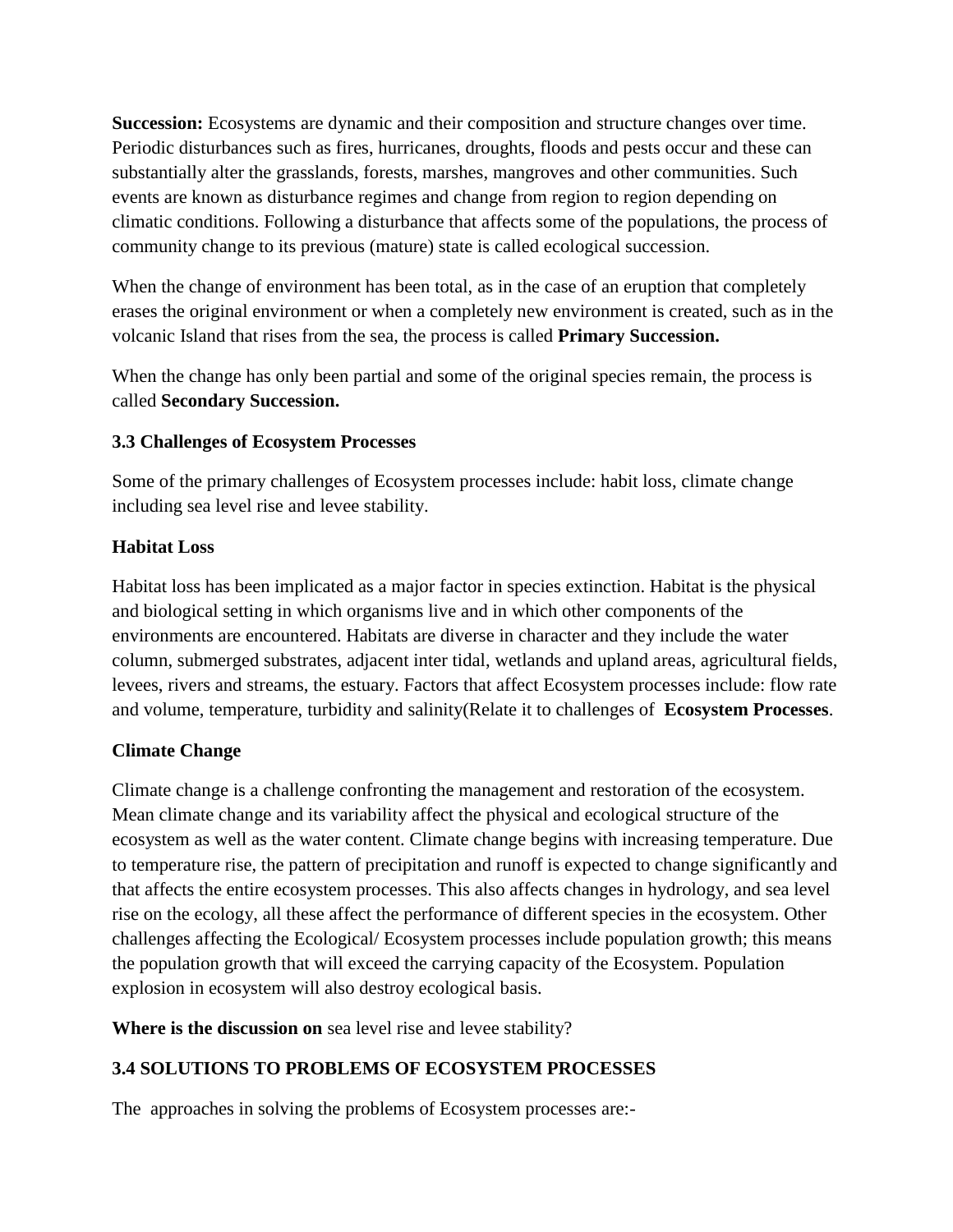- (1)Adaptive Management
- (2)Natural Resource Management
- (3)Strategic Management
- (4)Command and Control Management

Ecosystem management is a process that aims to conserve major ecological services and restore natural resources while meeting the socio economic, political and cultural needs of future generations. The essence of ecosystem management is the efficient maintenance and socially appropriate use of natural resources(move to the appropriate place).

### **Adaptive Management**

The major goal of Adaptive Management is to manage the ecosystem so that it maintains the greatest amount of ecological integrity, but also to utilize management practices that have the ability to change based on new experience and insights. Adaptive management aims to identify uncertainties in the management of an ecosystem while using hypothesis testing to further understand the system.

### **Strategic Management**

Strategic management encourages the establishment of goals that will sustain the ecosystem while keeping socioeconomic and politically relevant policy drivers in mind. It involves the stakeholders in ecosystem management to develop the best management strategy for an ecosystem. It also places a high level of importance on evaluating and reviewing any changes, progress or negative impacts and prioritizes flexibility in adapting management protocols as a result of new information.

Landscape level conservation is a method that considers wildlife needs at a broader landscape level scale when implementing conservation initiatives. This approach to ecosystem management involves the consideration of broad scale interconnected ecological systems that acknowledges the whole scope of an environmental problem. Landscape level conservation is carried out in the following ways??? using wildlife corridor, habitat fragmentation and environmental degradation.

What about Natural Resource Management and Command and Control Management???

## **4.0 Conclusion**

In this unit, you should learn about developmental increase?? and their effects on ecosystem processes. You have also learnt about Adaptive management, Strategic management and Landscape level conservation.

#### **5.0Summary**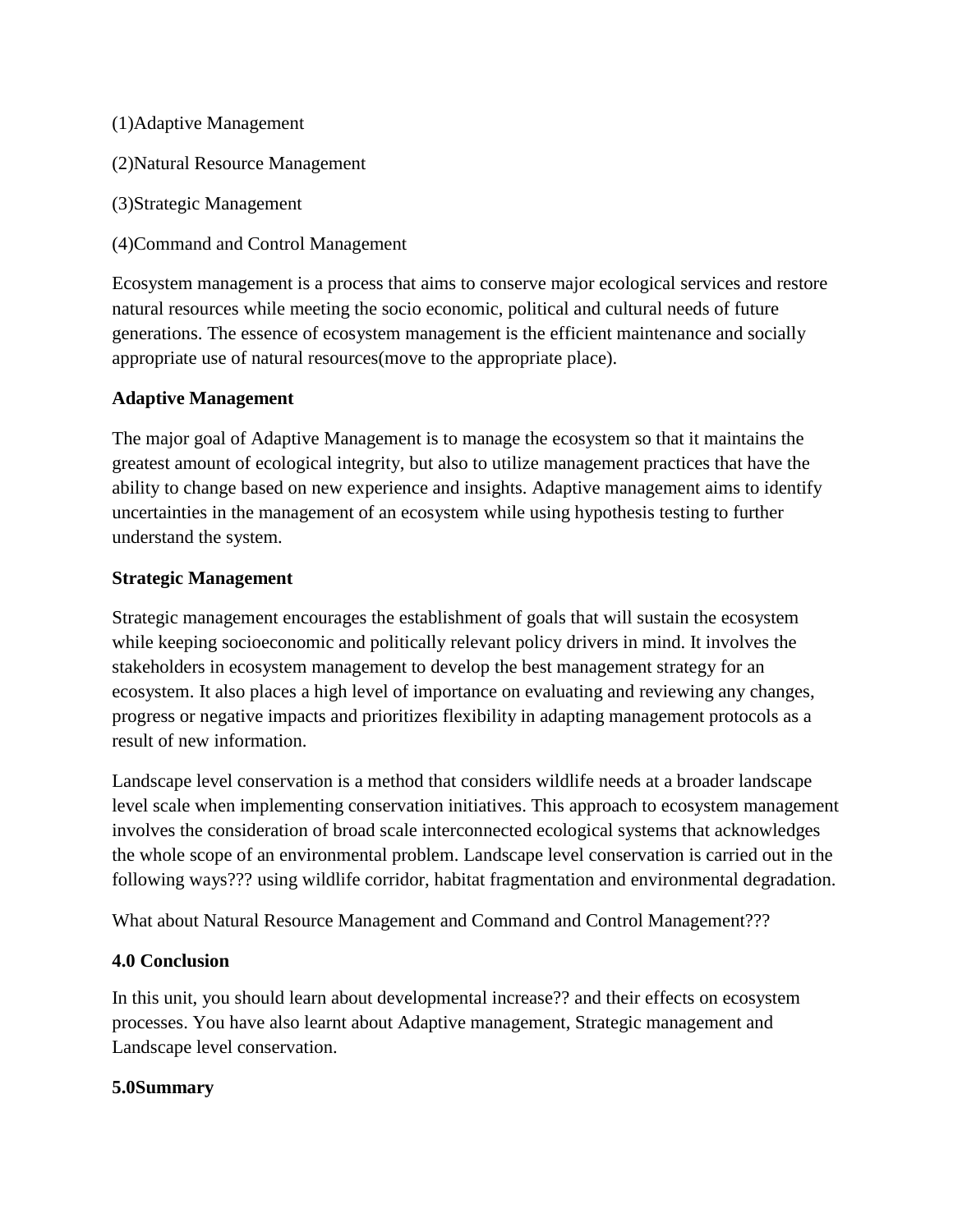This unit has shown that ecosystem processes can be affected by many factors such as habitat loss, climate change and levee stability. We also learnt that these problems can be solved through Adaptive management, Strategic management and Control management.

## **6.0 Tutor Marked Assignment**

Explain briefly the following terms:

- i.Climate change
- ii.Adaptive management
- iii.Strategic management and Levee stability

# **7.0 References and Further Reading**

Barbier, E. (2007). *Natural Resources and Economic Development*, Cambridge University Press.

Carruthers J. (2004) "Africa: Histories. Ecologies and Societies". *Environment and History*. 10, pp. 379-406.

Collins, P.H (2004). *Dictionary of environment and ecology*. Bloonsbury publishing, 5 ed. London, WLD 3HB.

Conservation International (2002): [www.conservation.org/sp/CIWEB/strategy/hotpots/guinean](http://www.conservation.org/sp/CIWEB/strategy/hotpots/guinean-forest.YML)[forest.YML.](http://www.conservation.org/sp/CIWEB/strategy/hotpots/guinean-forest.YML)

Eric L. J. (1991). "The History of Natural Resources Exploitation in the Western World". Research in Economic History, Supplement 6, pp. 235-252.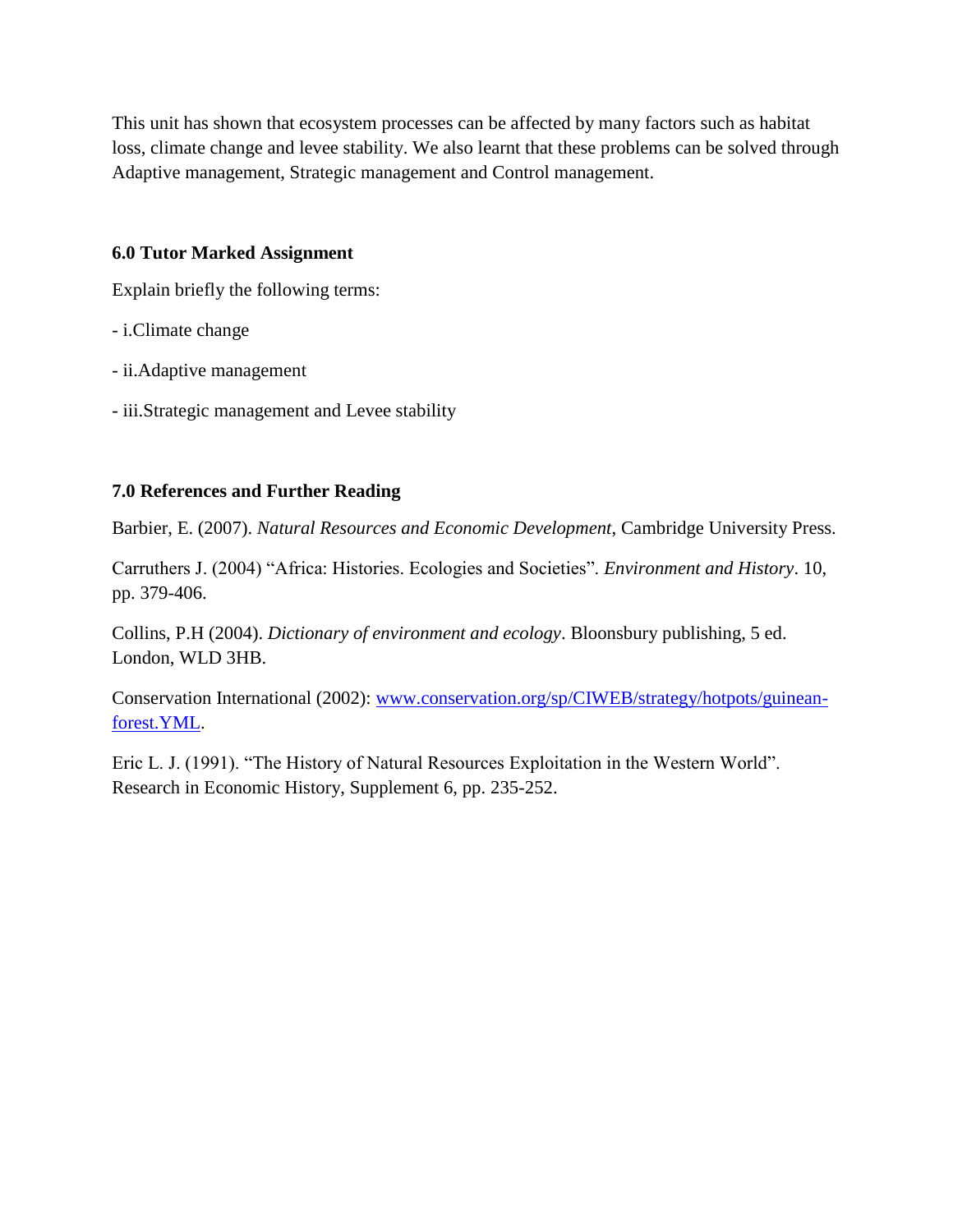**MODULE 5: Components of Ecosystem Processes.**

**Unit 1: Concepts of ecosystem processes development.**

**Unit 2: Developmental stages of ecosystem processes.**

**Unit 3: Planning of Ecosystem Processes.**

**Unit 4: Developmental Influence on Natural Resources and Ecosystem Processes.**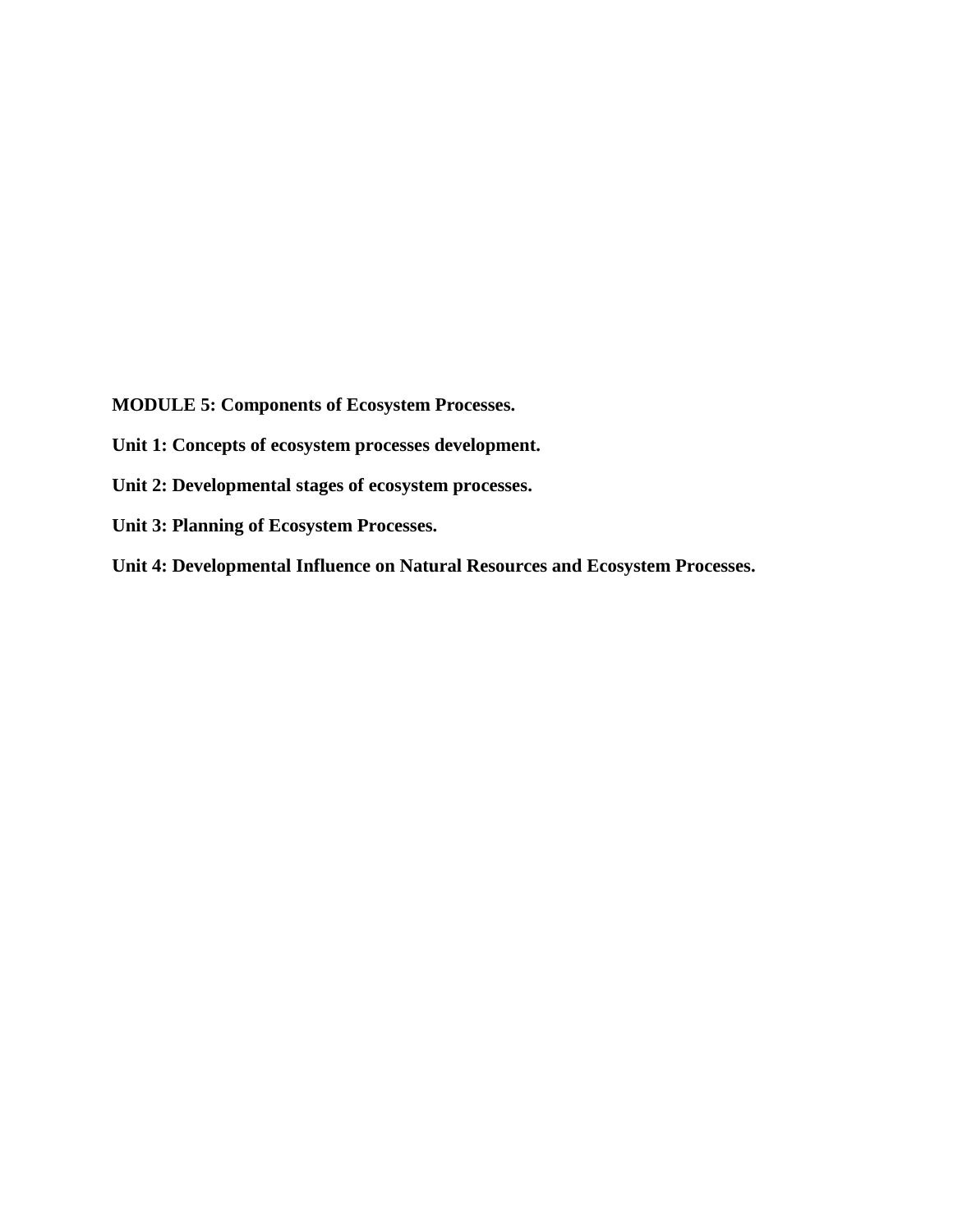**Unit 1: Concept of ecosystem processes.**

**Contents**

- **1.0 Introduction**
- **2.0 Objectives**
- **3 .0Main content**
- **3.1 Definition of ecosystem processes**
- **3.2 Management of ecosystem processes**
- **3.3 Factors affecting Ecosystem Processes.**
- **3.4 Ways of Improving Ecosystem Processes.**
- **4.0 Conclusion**
- **5.0 Summary**
- **6.0Tutor Marked Assignments.**
- **7.0Reference and Further Studies**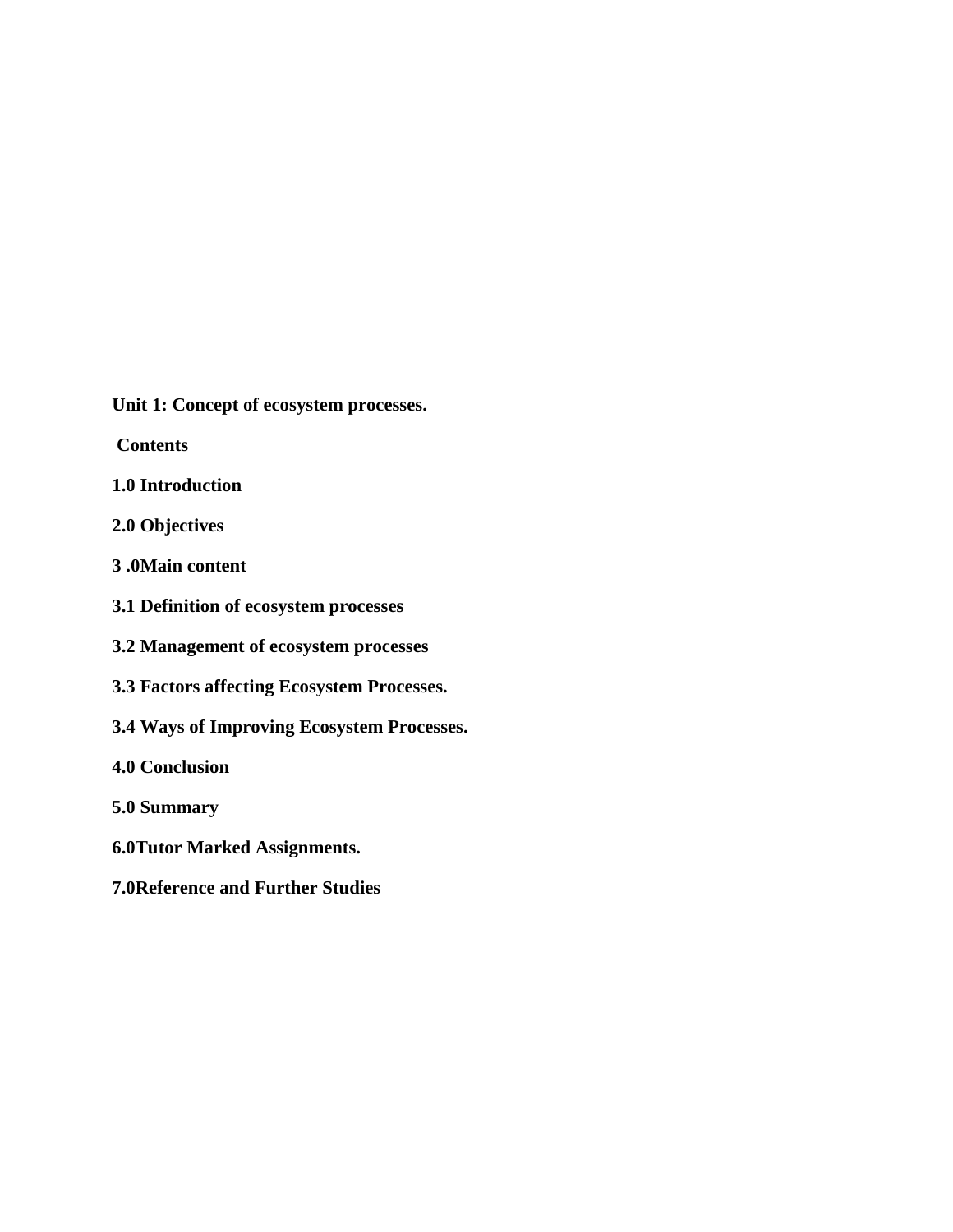### **1.0 Introduction**

You can now define ecosystem processes, taking into considerations, interactions and adaptations of organisms in abiotic processes.

#### **2.0 Objectives**

At the end of this unit, you should be able to define energy flow, water cycle, community dynamics and organisms adaptations.

#### **3.0 Main content**

#### **3.1 Definition of Ecosystem Processes**

 Give the definition(s) of ecosystem processes as the title suggest in this section.Some of the issues presented are not definitions.

Ecologically, ecosystem consists of organisms, the communities they comprise, and the nonliving aspects of their environment. The four main levels of study in ecological system are the organism, population, community and ecosystem.

 Ecosystem processes therefore, are those that sustain and regulate the environment. Ecosystem processes also involve the interactions and adaptations of organism within an ecosystem to the abiotic processes that drive the development of those ecosystems. Ecosystem processes include decomposition , production (of plant matter ), nutrient cycling , and fluxes of nutrients and energy .The four fundamental ecological processes of ecosystem are the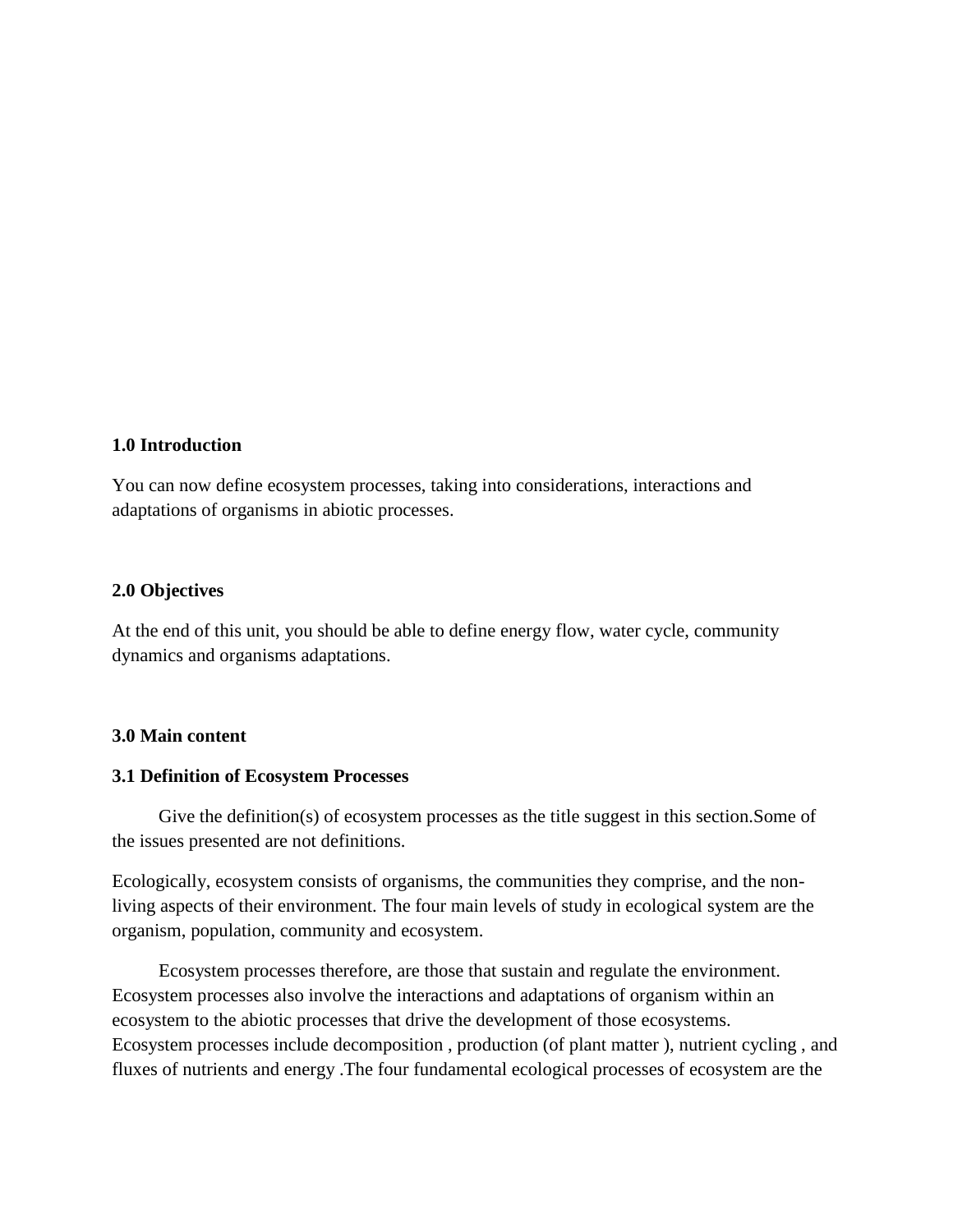water cycle , energy flow and community dynamics ie how the composition and the structure of an ecosystem changes following a disturbance (succession)????.

 **Water cycle:** This determines whether rain evaporates and runoff from the soil occurs, or whether it waters plants and recharges ground water. It also shows how soil conditions at the soil surface can cause or prevent droughts, floods and desertification.(Why discussion on water cycle only?

Energy flow explores the energy that drives ecosystem processes while Mineral cycles explores the ecology of the chemicals that make up the bulk of life on earth and community dynamics in the ecosystem determines the level of energy and labor to maintain a field.

#### **3.2 Management of Ecosystem Processes.**

 The main objective of ecosystem management is the efficient maintenance and socially appropriate use of natural resources. It is a multifaceted and holistic approach which requires a significant change in how the natural and human environments are identified; this is known as adaptive management. Ecosystem process management involves conservation of major ecological processes and the restoration of natural resources while meeting the socioeconomic, political and cultural needs of people. Ecosystem process management also includes efficient maintenance and socially appropriate use of natural resources. Ecosystem processes are multifaceted and take into consideration human interaction within the environment. These ecosystem processes management are interwoven and they include adaptive management, natural resources management, strategic management and command and control management. Repetition

 Ecosystem processes management also use natural systems such as reforestation, restoration of riparian zones, wetlands to mitigate against the damaging impacts of flood. Natural solutions have the ability to slow down flood flows and retain waters in natural areas such as forests, wetlands and flood plains.

#### **3.3 Factors Affecting Ecosystem Processes.**

#### **Relate the discussion to Factors Affecting Ecosystem Processes**

 Factors affecting ecosystem processes can be abiotic which include light, in this case , the sun is the main source of energy to all life on earth; Light affects living things in terms of intensity, quality and duration. Others are temperature, atmospheric pressure, humidity, which affects the rate at which water evaporates from the surface of organism such as in transpiration or sweating. Wind also affects the ecosystem processes.

 Furthermore, in terms of light on ecosystem processes, green plants and photosynthetic bacteria need light to manufacture their food. Animals depend on plants for food. Light affects living things in terms of intensity, quality and duration. Light intensity and quality affects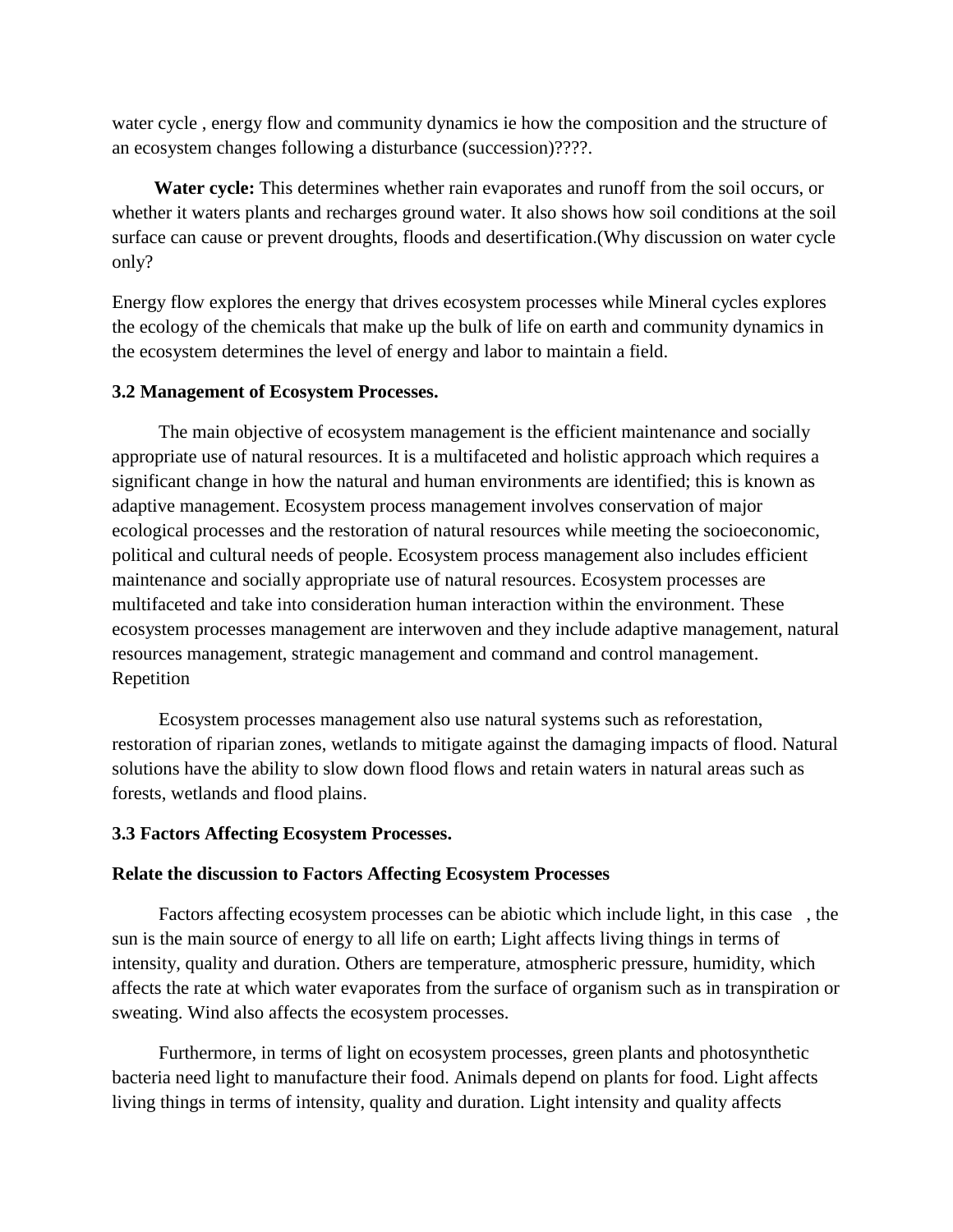photosynthesis, flowering and germination of plants while in animals affect migration, hibernation and reproduction.

**Temperature:** Biochemical processes of most organisms function effectively within a range of temperature .Temperature vary due to seasons, altitude, latitude and also diurnally especially in hot deserts. This therefore affects the distribution of organisms in terrestrial habitats.

*Atmospheric pressure:* the atmosphere has a definite weight and it extents weight on earth. Atmospheric pressure varies with altitude, which affects the amount of oxygen for respiration and Carbon iv oxide for photosynthesis.

*Humidity* is the amount of water vapor in the atmosphere, when humidity is high there is much water and vice versa.

*Wind* is moving air. It increases the rate of water loss from the organisms, therefore affecting distribution. Wind is important for the formation of rain. Wind causes wave formation in lakes and oceans.

## **3.4 Ways of Improving Ecosystem Processes.**

 The methods of improving Ecosystem processes include aerating major new sources of Carbon emission from the use of fossil fuels; by degrading natural sinks of Carbon by polluting or transforming natural ecosystems. Other ways include cost effective mitigation and adaptation for climate stabilization through the use of natural carbon sequestration processes. Another method is secured delivery of essential ecosystem services such as clean air, food, and water security. It will be very important to make ecological awareness part of our social life and culture.

Recycle: This is the most common and in the most cities, most accessible mitigative measure we can adopt for the environment. Maximize the global ecosystem capacity to absorb GHGS, minimize emissions from ecosystem and reduce emissions due to human activity.

## **4.0 Conclusion**

This unit unfolds the concept of organisms interactions through ecological systems processes and showing also ways of improving ecosystem processes.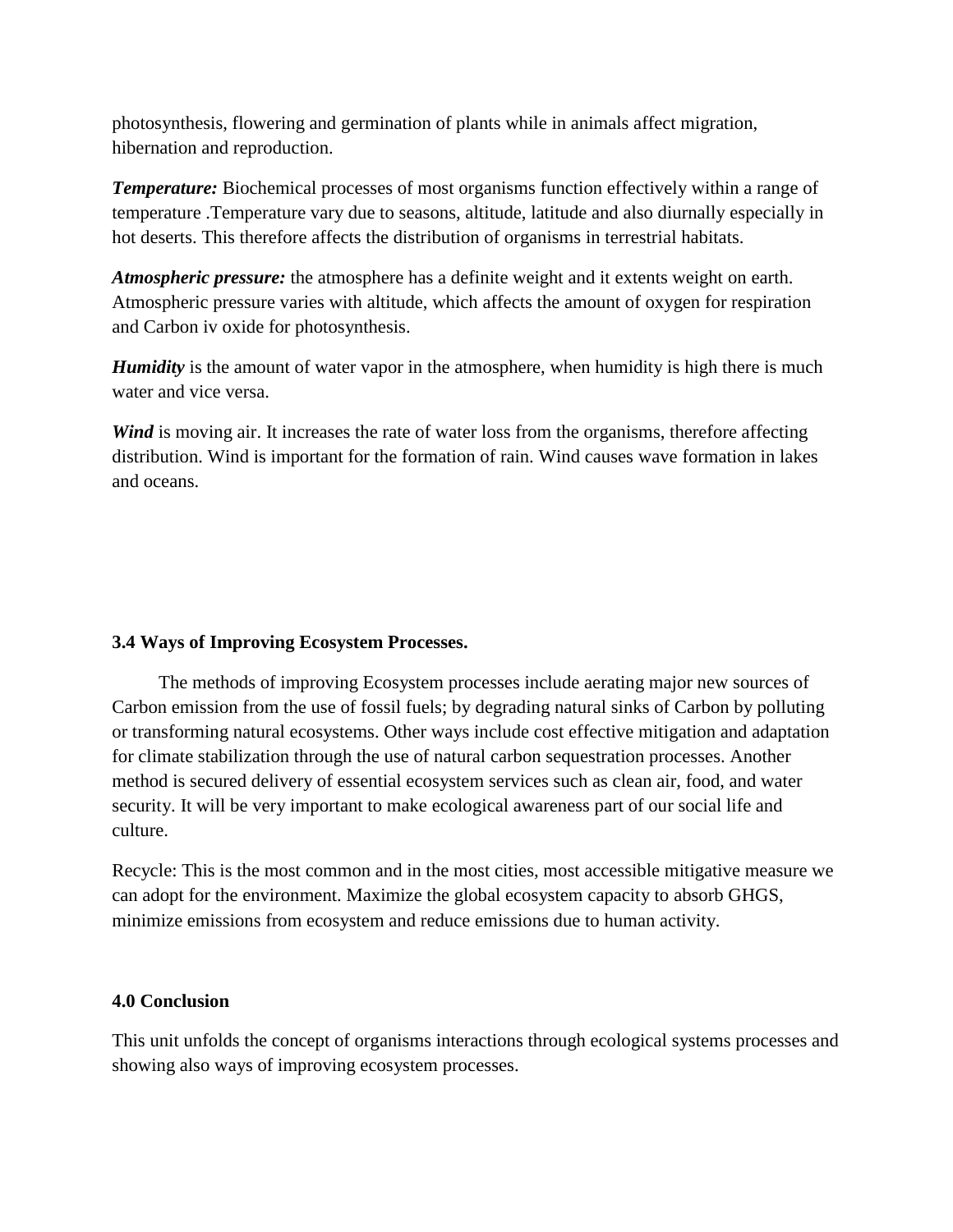## **5.0 Summary**

In this unit, ecosystem processes sustain and regulate the environment. Ecosystem processes also involve the interactions and adaptations of organisms within an ecosystem in the development of ecosystems.

## **6.0 Tutor Marked Assignments.**

\*Define the term Ecosystem processes.

- \* State the factors affecting ecosystem processes.
- \* Explain briefly the essence of organisms interactions in Ecosystem processes.

## **7.0 Reference and Further Studies.**

Barbier, E.(2007). *Natural Resources and Economic Development*, Cambridge University Press.

Collin P.H.(2004). *Dictionary of environment and ecology*, Bloomsbury publishing, 5ed , London, WLD 3HB.

Soule, M. E. and Wilcox B.A (1980). *Conservation Biology: An Evolutionary – Ecological perspective.* Sinauer Associates ,Sunderland, Massachusetts.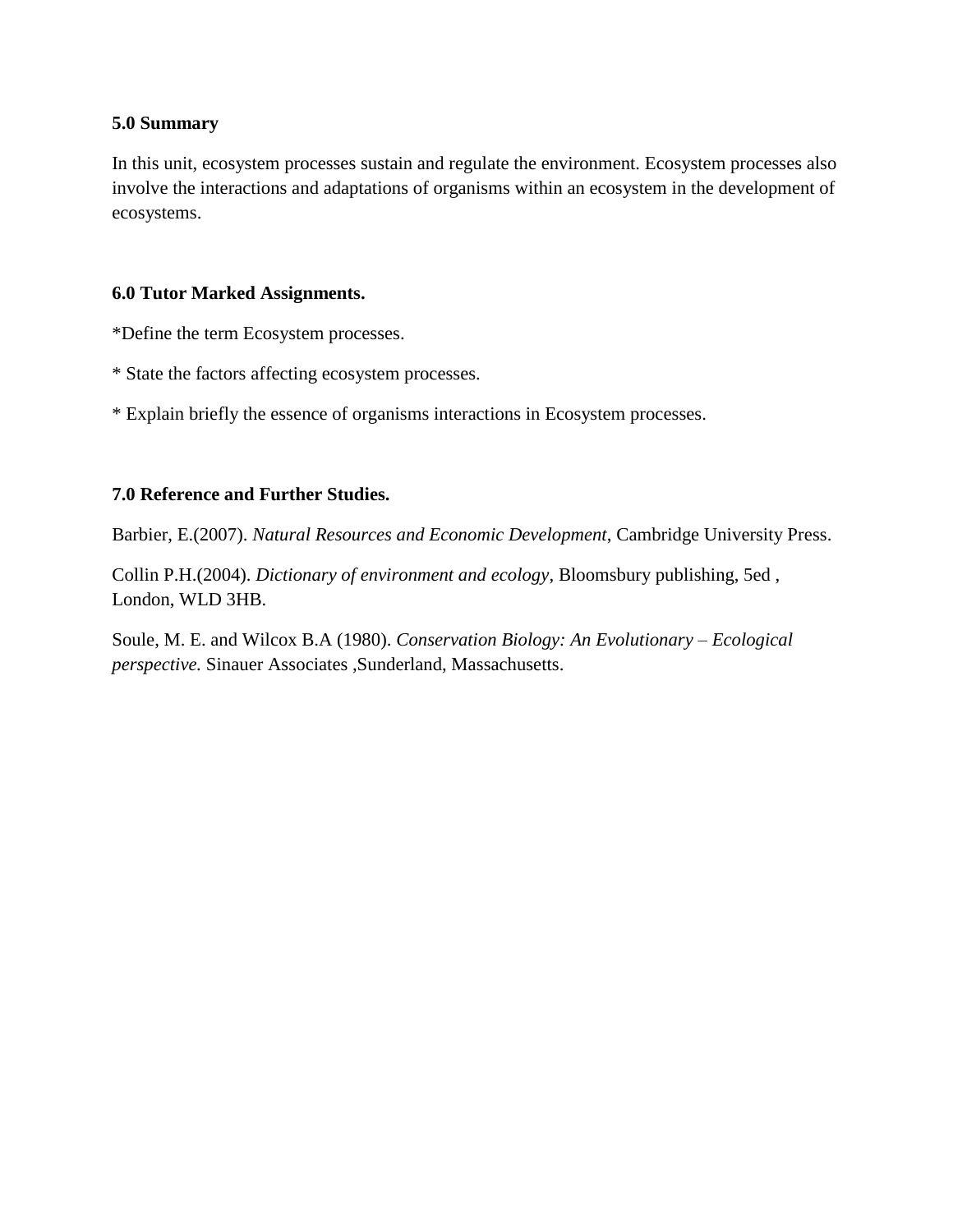## **Unit 2: DEVELOPMENTAL STAGES OF ECOSYSTEM PROCESSES.**

### **CONTENTS**

- **1.0 Introduction**
- **2.0 Objectives**
- **3.0 Main Content**
- **3.1 Concept of Ecological Developmental Stages**
- **3.2 Challenges of Ecosystem Developmental Stages**
- **3.3 Solutions to Developmental Ecosystem Processes**
- **3.4 Causes of the Problems of Ecosystem Developmental Stages**
- **4.0 Conclusion**
- **5.0 Summary**
- **6.0 Tutor Marked Assignments**
- **7.0 Reference and Further Studies**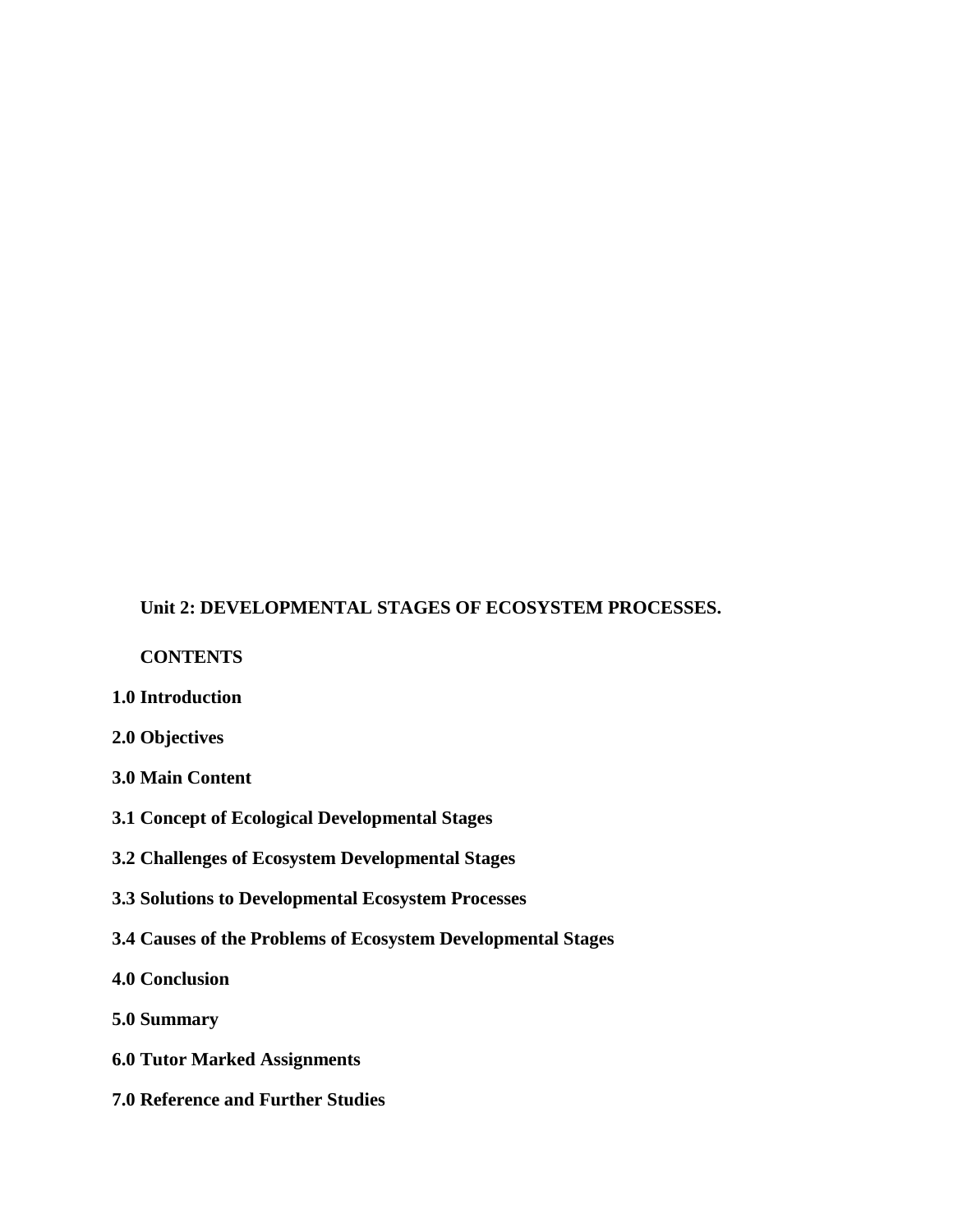#### **1.0 Introduction**

In this introductory aspect, you will be familiar with the concept of ecosystem development stages. You will also know causes of the problems affecting Ecosystem development.

### **2.0 Objectives**

At the end of this unit, you should be able to define Ecosystem developmental stages, climax communities and intermediate stages.

#### **3.0 Main content**

#### **3.1 Concept of Ecosystem Developmental Stages.**

Start by explain what th **Concept of Ecosystem Developmental Stages** means

There are five main elements to ecological succession, these include primary succession, secondary succession, pioneer and niche species, climax communities and sub climax communities.

## **Primary Succession**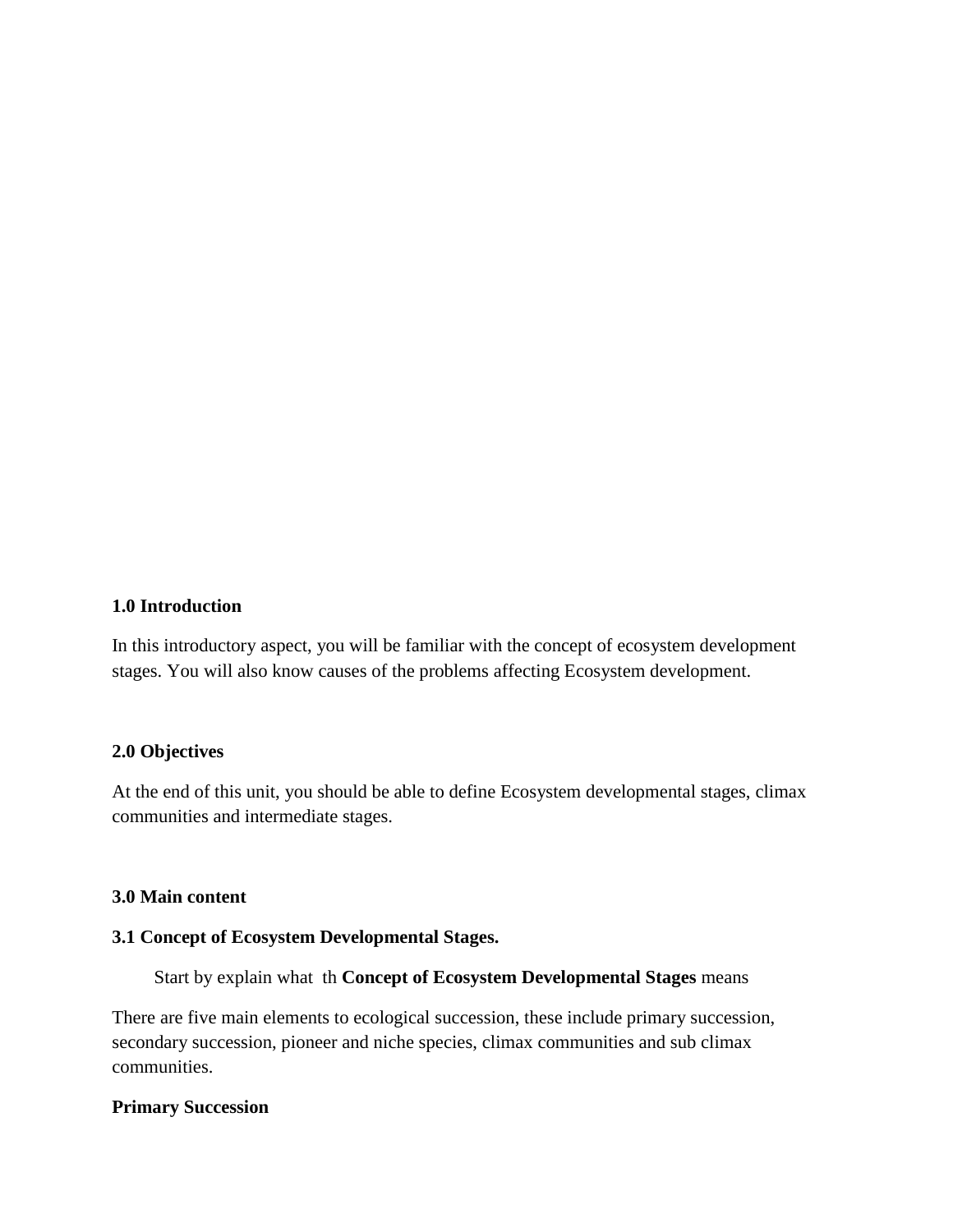Primary succession occurs when organisms colonize an area devoid of life, usually after a catastrophic natural event that leaves the land bare. Algae, Fungi and Simple plants like lichens and mosses are firstly established here. Overtime, a thin layer of soil builds up so that more advanced plants, such as grasses and ferns get established. Followed to the plants are animals such as insects, bird, and small invertebrates.

#### **Secondary Succession**

Start with the meaning of secondary succession

And Ecosystem developmental stage is the secondary succession. In this aspect, most ecological changes occur most biological communities are in a continual state of secondary succession(Recast). Different sets of plants replace an established community. Most ecosystems a times experience disturbances like wildfires or flooding.

#### **Intermediate Stages**

 An ecosystem undergoes intermediate stages of succession how?. These changes form a continuum between the two end points; in these stages ,quickly forming climax communities which are the short grasses and long grasses that can survive in such succession??.

## **Climax Communities-**

 These are relatively stable and can vary widely in a given region, especially when the landscape consists of high mountains and low valleys. In such situations, final biological matrix of plants and animals can cover vast tracts of land or be limited to a landscape. A climax community is dependent on rainfall, soil, altitude and temperature.

**What about sub-climax communities and** pioneer and niche species?

#### **3.2 Challenges of Ecosystem Developmental Stages.**

 Some challenges of ecosystem developmental stages include habitat loss, climate change including sea level rise, and level stability.

#### **Habitat Loss**

 Habitat is the physical and biological setting in which organisms live and in which other components of the environment are encountered. Submerged substrates, Wetland, Upland areas, agricultural fields, rivers and streams can cause habitat loss How?. High temperature and salinity can also affect ecosystem development.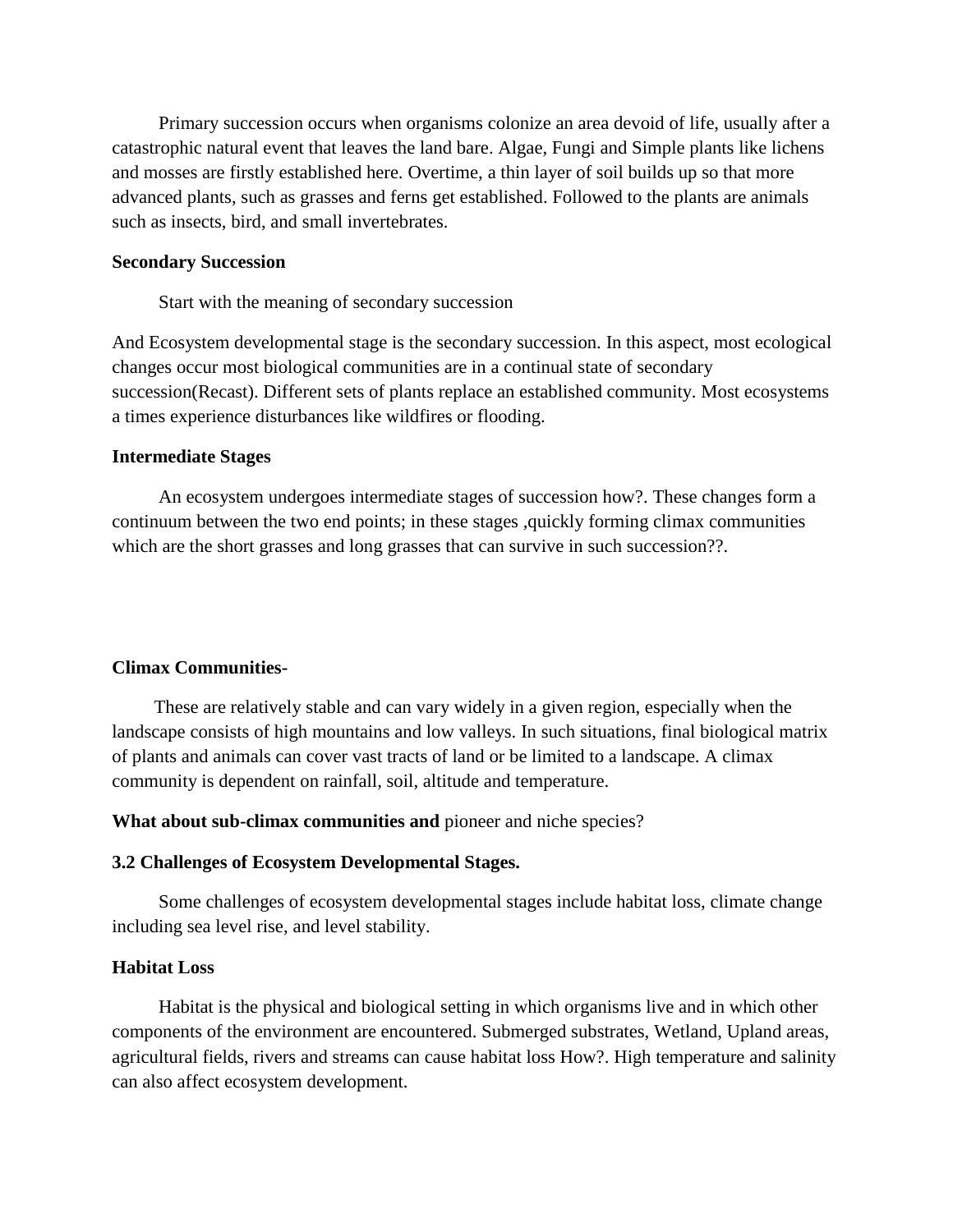## **Climate Change:**

 Climate change is a challenge confronting the developmental stage of ecosystem. This involves changes in mean climate and its variability which affect physical and ecological structure of the ecosystem. Climate change also leads to increasing temperature, which affects precipitation, and runoff. These factors affect the ecosystem, in terms of precipitation, flows, and temperature which disrupts ecosystem species. Climate change also affects sea level rise and hydrological cycles which affect seriously ecosystem development.

 Climate change also affect the water temperature of the ecosystem which reflects in the form of solar insulation, surface heat exchanges, river flows and dispersion as well as temperature in the ecosystem.

Other problems of ecosystem development stages include: Endangerment of species, Loss of livelihood for many people, Water pollution, soil pollution, resource depletion, global warming and Biodiversity loss.

## **Endangerment of species:**

 Some of our ecological problems can lead to the endangerment or even extinction of species. Some species only occur in few parts of our environmental system. If these areas are destroyed due to natural disasters or due to human intervention, these species will be lost forever.

#### **Loss of livelihood for many people**

 Through ecological problems like green house gas emission and the resulting effects of global warming, many people will loss their livelihood. This may be due to the fact that global warming will exacerbate the problem of water scarcity. Many islands will be flooded due to arise in sea levels. This will also destroy the livelihood of many people and will also lead to migration movements of the affected people.

## **Water pollution**

 Due to illegal dumping, significant levels of water pollution can occur. For example, in many developing countries, industrial waste is often just disposed into nearby lakes or rivers, which leads to significant water pollution.

#### **Air pollution**

 Significant amount of air pollution can occur due to individual manufacturing processes and also due to the daily use of motor vehicles. Air pollution contributes to the global warming issue and may also hurt ecological systems since animals are usually quite sensitive to their natural living conditions. If there is too much air pollution, animals population may decline due to diseases related to air pollution.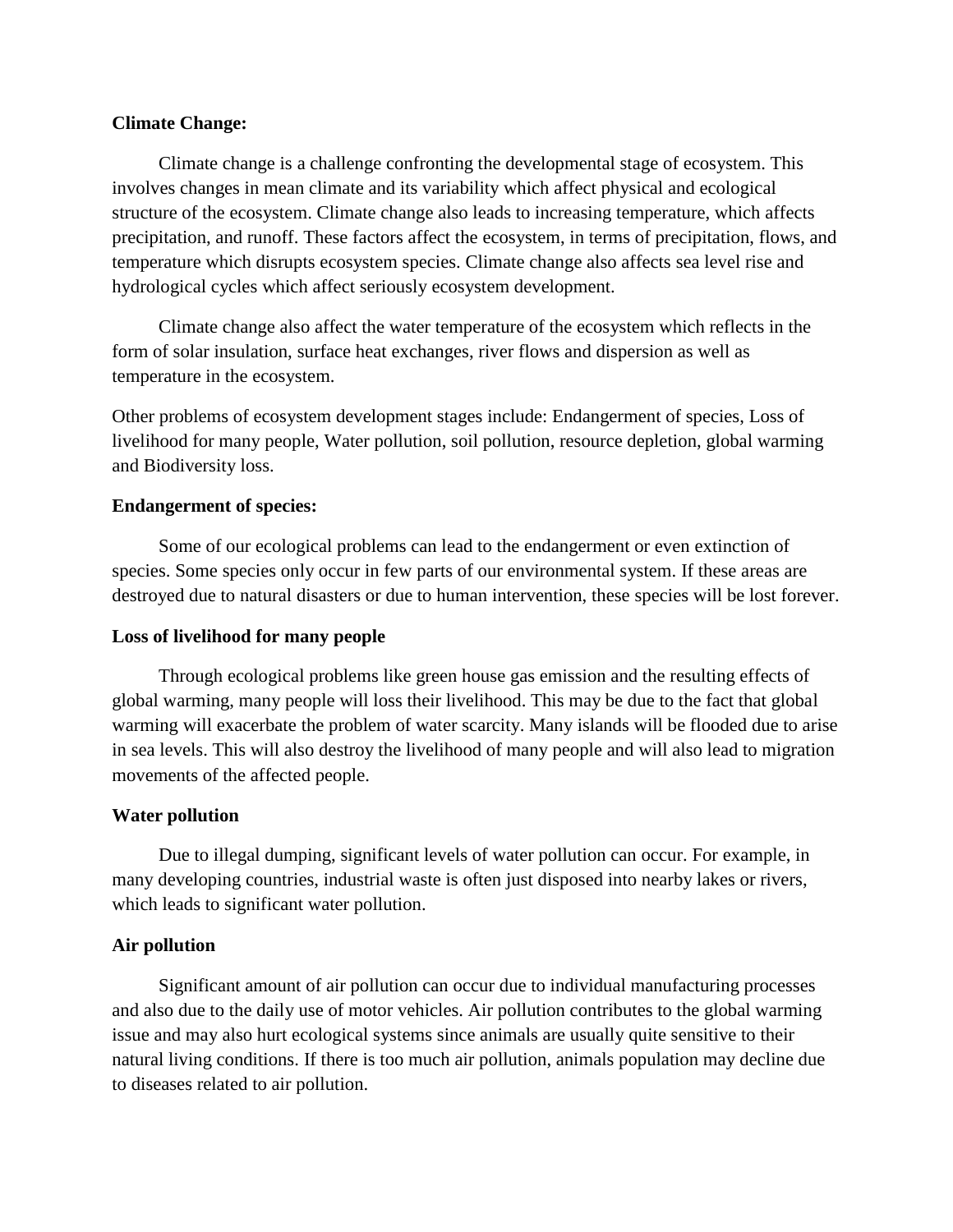#### **Soil pollution**

 Due to natural causes like earthquake or also through human intervention, the soil in many ecosystems can become polluted which hurts the local flora and fauna and can lead to further ecological problems since ecosystems are quite complex and interactional.

#### **Biodiversity loss**

 Biodiversity loss may be caused by many ecological problems, either by natural causes like earthquakes or through human interventions in ecological system. The problem of biodiversity loss is likely to increase in the future due to many ecological problems our planets currently faces.

### **3.3 Solutions to Ecological Developmental Stages.**

 One of the solutions to Ecosystem development stages includes increased control or homeostasis with the physical environment in the sense of achieving maximum protection from its perturbations. Other solutions for ecosystem development process include conservation areas, restore ecological systems, government regulations, high fines for littering and illegal dumping, stop deforestation, reduce consumption , reduce waste , reuse and recycle and education.

### **Conservation areas**

 One measure to protect ecosystem stages is to install conservation areas where animals and plant population can recover and live in peace with nature and are safe from harmful human interventions .Conservation areas may therefore help to re- establish the balance of ecosystems.

#### **Restore ecological systems.**

 Many ecological systems had been suffering from human interventions in the past. These ecosystems should be restored in order to preserve endangered species and to give them a habitat where they can restore their populations.

#### **Government regulations**

 There should be e strict government regulations regarding the use of natural habitats for human purposes. Government should set a framework in which the protection of ecologicalsystems is regarded more important than the goal of profit maximization of firms.

#### **High fines for littering and illegal dumping**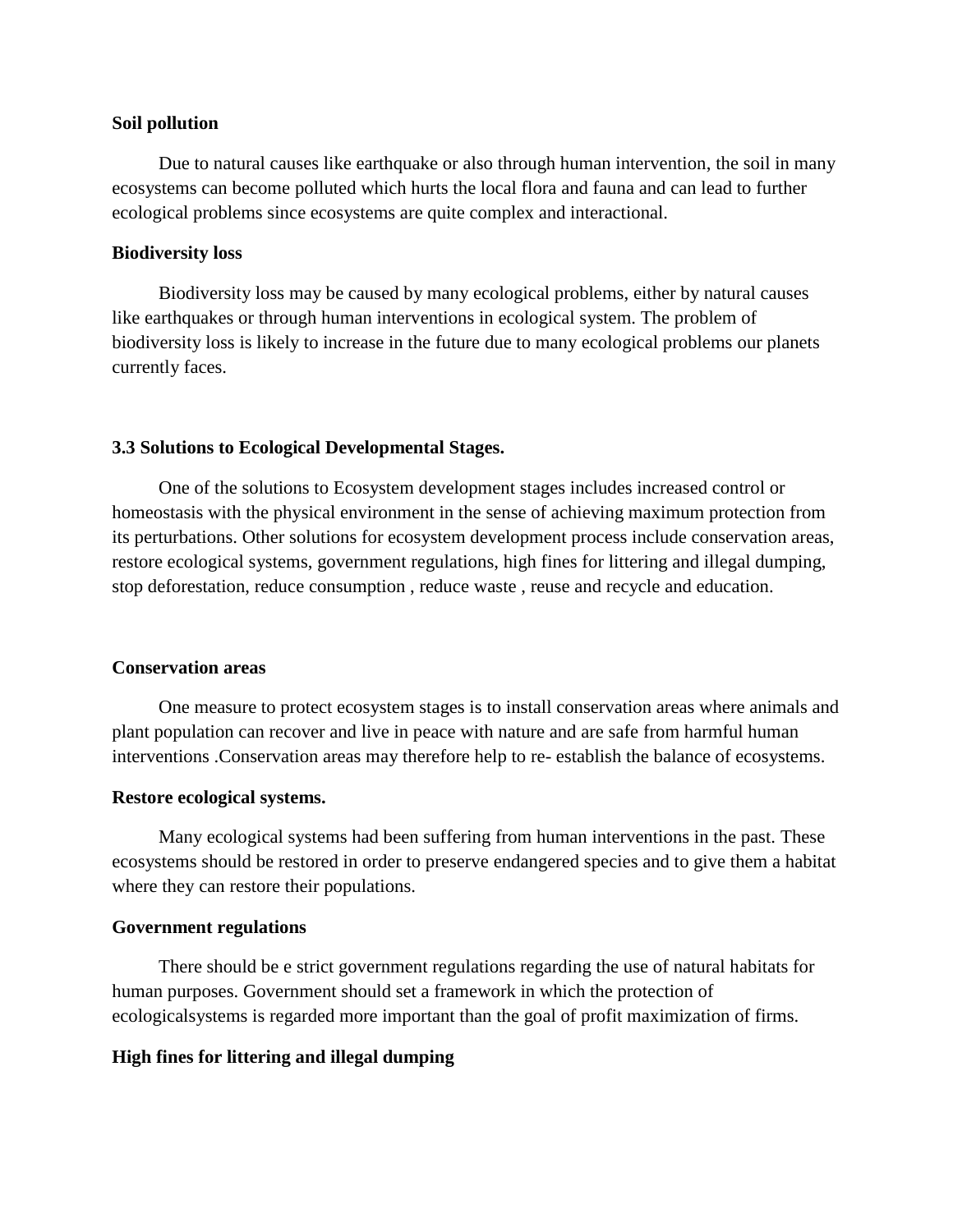Illegal dumping and littering can impose severe damage on our ecosystems. Therefore, in order to reduce the incentive for those harmful actions, fines and control mechanisms regarding those actions should be increased significantly.

#### **Stop deforestation.**

 Our forests are crucial for human survival since they are storage spaces for many harmful gases and also provide plenty of oxygen. They are also a natural habitat for a variety of animals and other organisms. Thus, in order to mitigate a variety of ecological problems, we have to stop or at least reduce the level of deforestation.

#### **Reduce waste.**

 Large amount of wastes are produced everyday. In order to get rid of this waste, a significant fraction of it is burned which leads to all sorts of ecosystem problems. Moreover, another part of the waste is dumped into landfills, where toxic chemicals may lead to massive soil pollution. In order to mitigate the adverse effect on our ecological systems, we should try to reduce waste production whenever possible in our daily life.

#### **Reuse and recycle:**

 Reusing and recycling material things is crucial in order to mitigate several ecosystem issues. Till working, ask your family or friends if they need those items; if not, at least make sure that you dispose those items appropriately in order to enable effective recycling.

### **Education**

 We have to educate our children about the adverse effects of human intervention on our ecological systems. By doing so, when those children grow up, they are likely to behave in an ecologically- friendly manner. Moreover, children are often able to convince their parents which may also behave more environmentally-friendly.

#### **3.4 Causes of the Problems of Ecosystem Developmental Processes.**

 Causes of the ecosystem developmental problems are Drought, Earthquake, Tornadoes, Heavy rainfall and Floods, Mining, Destruction of natural habitats, Illegal dumping, Littering, Emission of green house gases ,Excessive consumption and Excessive wastes.

#### **Draughts**

 Draughts can lead to serious ecological problems since they can change the dynamics of an ecological system. For example, draughts can lead to the deaths of many animals and plants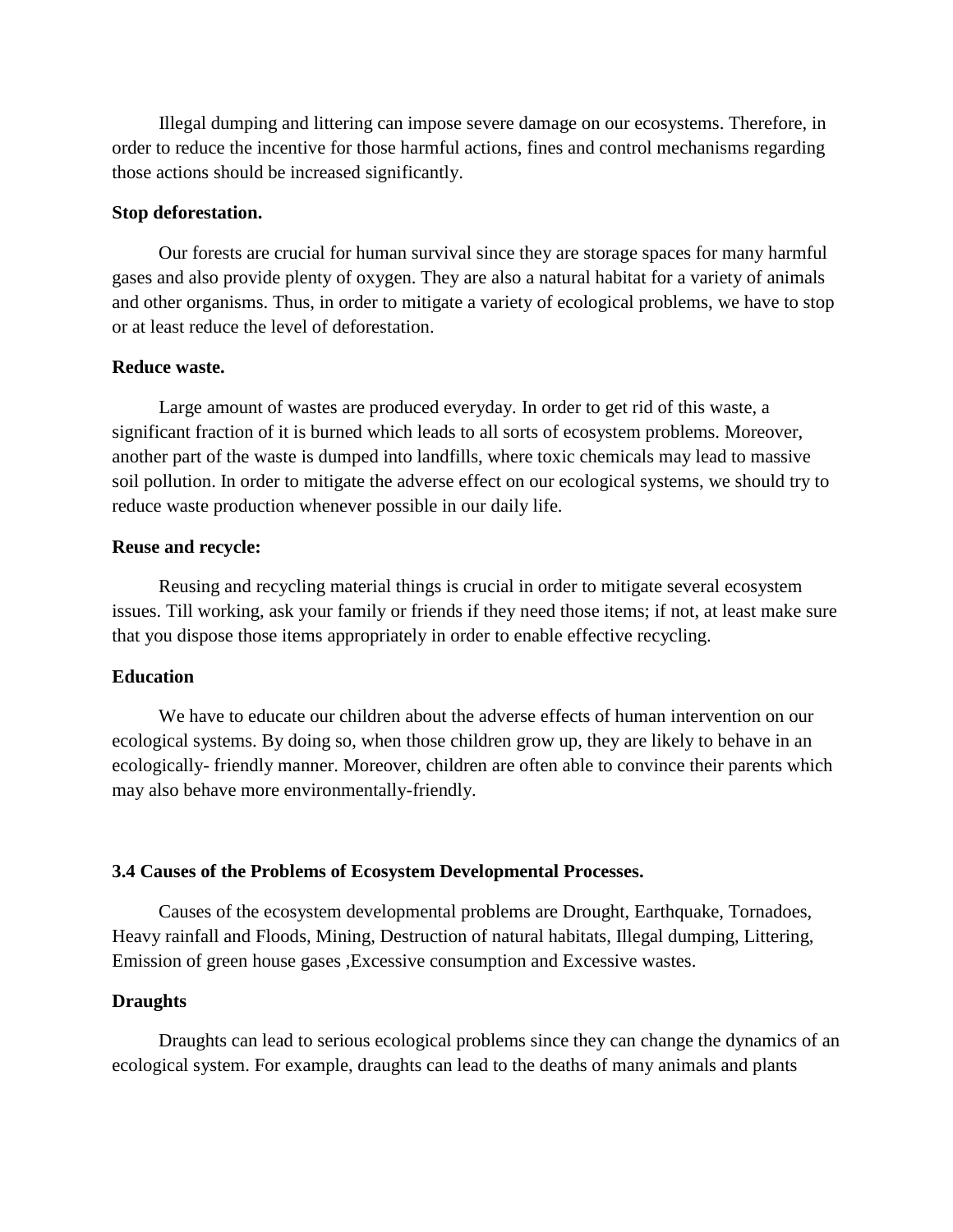which in turn affects several other organisms. This can lead to a point where the ecological balance is lost and new equilibrium state can occur.

#### **Earthquakes**

 Earthquakes can also wipe out animals and plant species on a large scale therefore change the affected ecological systems in an adverse manner. Earthquake can also lead to spread of diseases due to unhygienic conditions and therefore may further after ecological systems.

### **Tornadoes**

 Tornadoes can lead to a change in the structure of ecological system. Tornadoes may destroy buildings, and may lead to the destruction of forests. This forest destruction in turn hurts many animals which now have to relocate to new habitats. In turn, this could lead to an imbalance in the ecosystem and may hurt biodiversity.

### **Heavy rainfalls and floods**

 Rainfalls and floods can also hurt ecosystems since many plants and animals are likely to drown. Moreover, a mass of dead animals can also lead to a spread of diseases or even to a spread of epidemics or pandemics.

### **Mining**

 Due to increasing world population and r rising consumption levels, we have to extract an increasing amount of resources out of the ground. However, the extraction process through mining can hurt ecological systems since mining often lead to soil pollution and also destroys natural habitats of animals which then have to find new habitats to relocate in order to survive.

#### **Destruction of natural habitats**

 Human intervention lead to the destruction of may habitats worldwide. This is especially true when it comes to destruction of what?. Large areas of forest are cut down on a daily basis. In certain areas, forest are cut down to get more spaces for farming purposes, but this is harmful to local ecosystems since it destroys the habitat of a rise variety of species.

## **Illegal dumping**

 Illegal dumping is a big problem for ecosystems; especially in poor developing countries. Individuals often dump their trash into nearby rivers and lakes which leads to several kinds of pollution and therefore hurts many animals and plants which are living in those ecosystems.

#### **Emission of green house gases**

 The emission of green house gases can have severe adverse effects on ecological systems since green houses contribute to a global warming. Global warming in turn leads to several kinds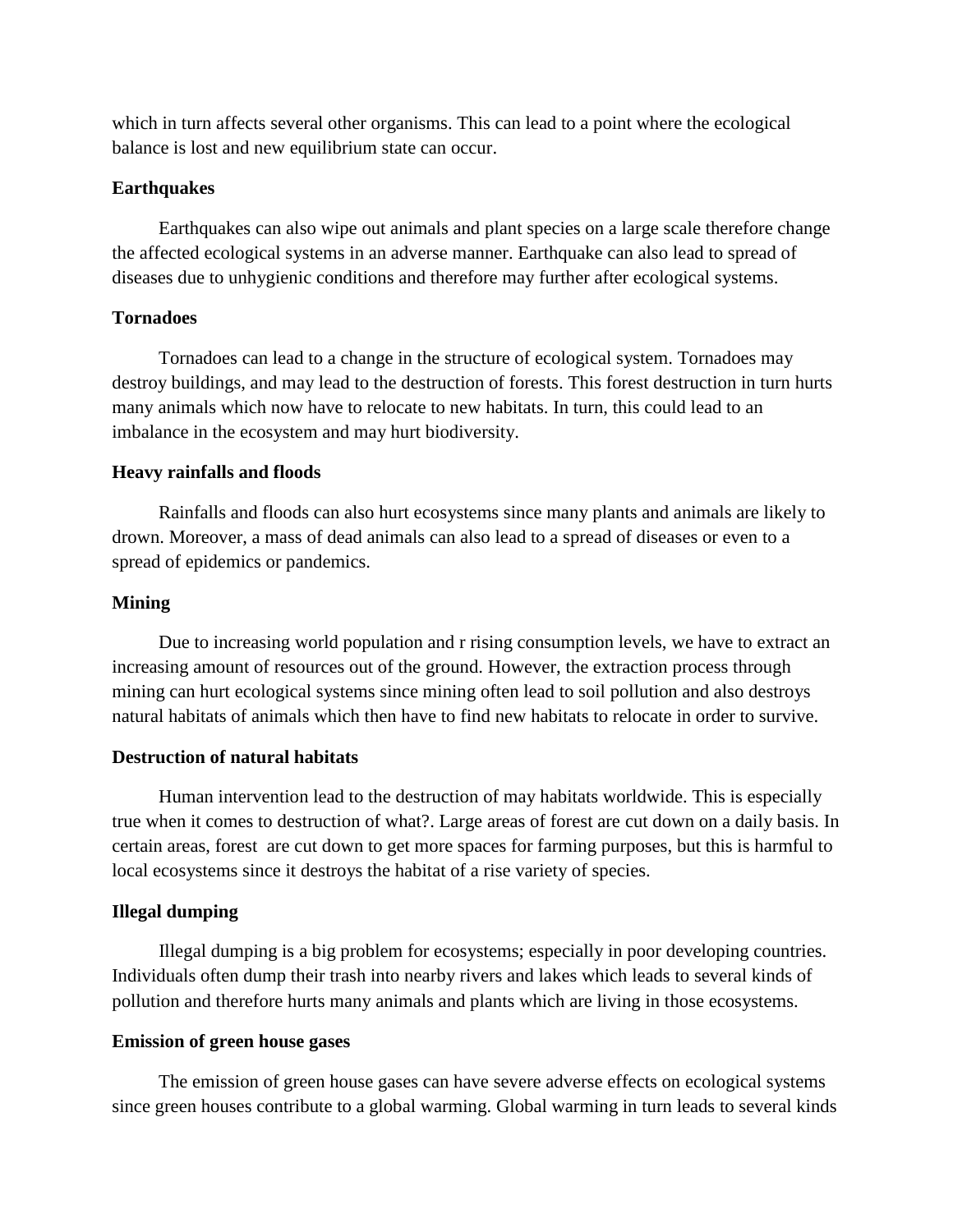of ecological problems and many animals and plants will lose their natural habitats due to the effects of climate change.

## **4.0 Conclusion**

In this unit, you have learnt the processes involved in Ecosystem processes. You here also had known the implications of these problems and possible solutions or management of ecosystem processes.

## **5.0 Summary.**

This unit clearly showed the processes involved in ecosystem management.

## **6.0 Tutor Marked Assignments.**

i.Explain briefly how human interventions can lead to the destruction of the habitats.

ii. Define the global warming.

## **7.0 References and Further Studies.**

Johnson, D. L. , S. H. Ambrose, T.J and A. E . Winter- Nelson(1997). Meanings of Environmental terms. *Journal of Environmental Quality* 26: 581- 589.

Odum E. P.,(1971). *Fundamentals of Ecology* . 3<sup>rd</sup> ed. Saunders New York.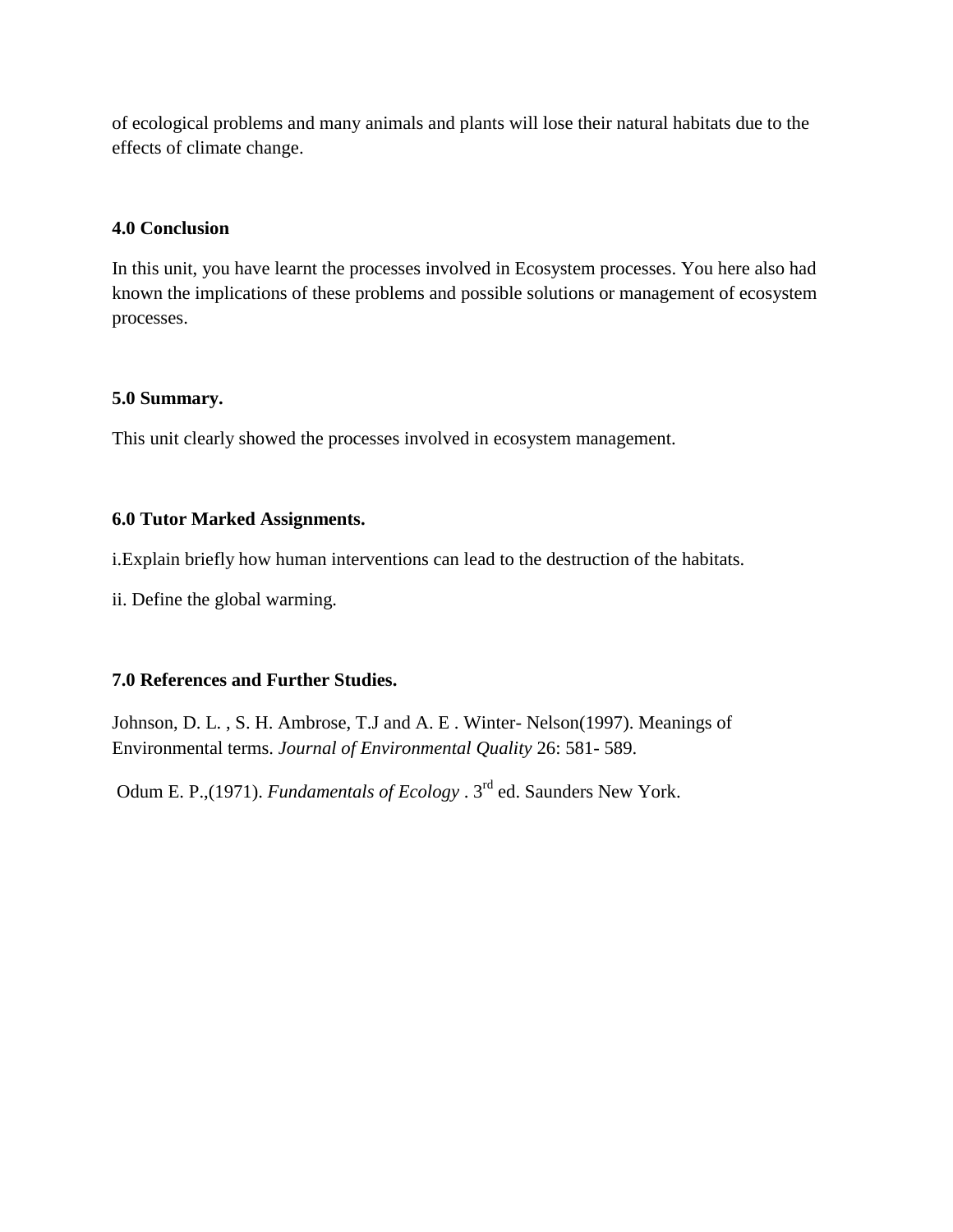**Unit 3: Planning of Ecosystem Processes.**

 **Contents**

**1.0 Introduction**

**2.0 Objective**

**3.0Main Content**

- **3.1Principles of Ecosystem Planning**
- **3.2 Importance of Planning of Ecosystem**
- **3.3 Factors Affecting Planning Ecosystem**
- **3.4 Problems of Ecosystem Planning**
- **4.0 Conclusion**
- **5.0 Summary**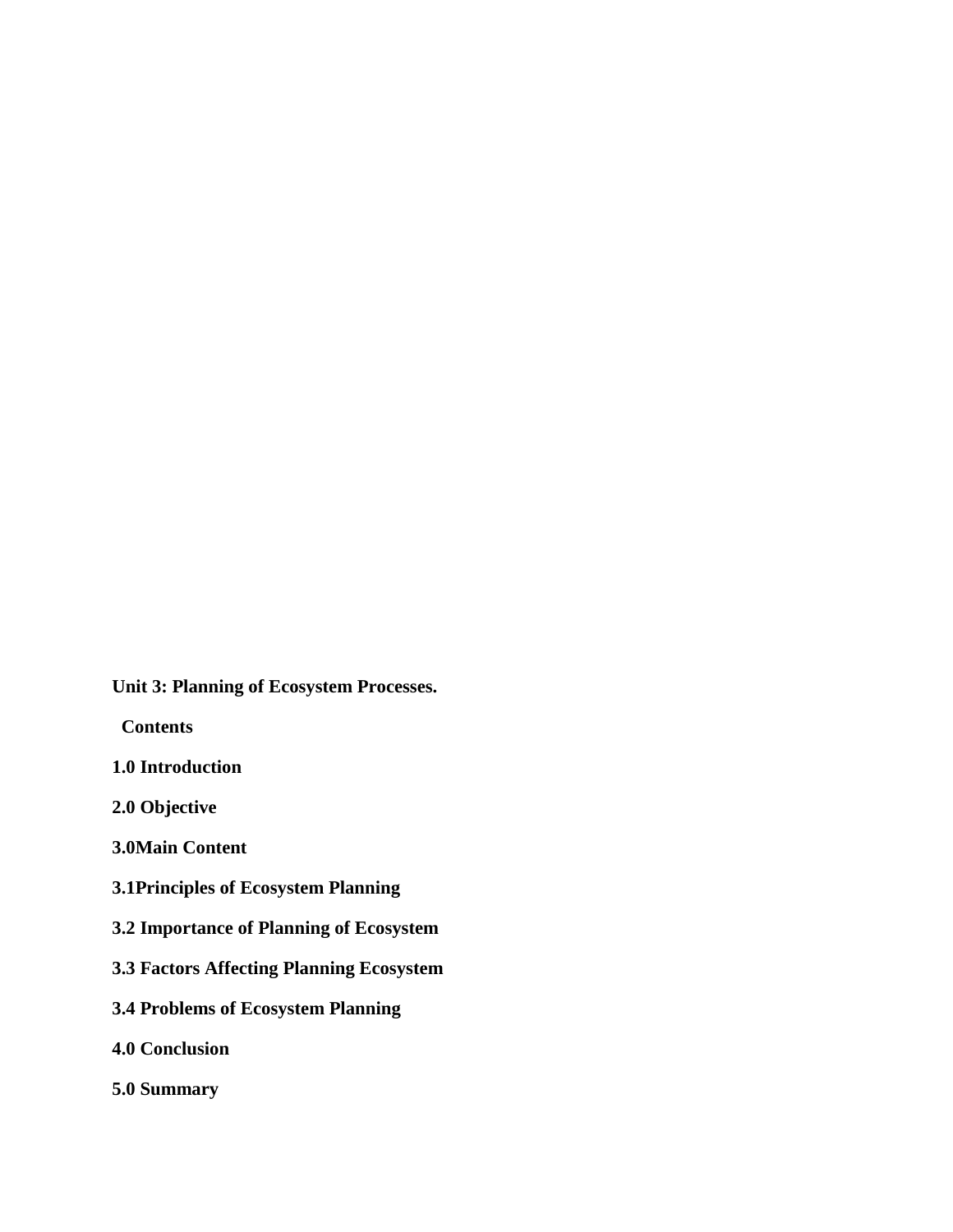## **6.0 Tutor Marked Assignment**

## **7.0 References and Further Studies**

## **1.0 Introduction**

Planning of Ecosystem processes will be made known to the students. They will also know importance of planning of Ecosystem and the factors affecting this planning.

## **2.0 Objectives**

At the end of this unit, the student will be able to know the principle of planning and management of ecosystem processes.

### **3.0 Main content**

### **3.1 Principles of ecosystem planning**

The principles of ecosystem planning are as follows:- Objectives of the planning, Management, effects, potentials, conservation of ecosystem structure, functionality, scales, recognition, balance and integration, information, and relevant sectors of the society.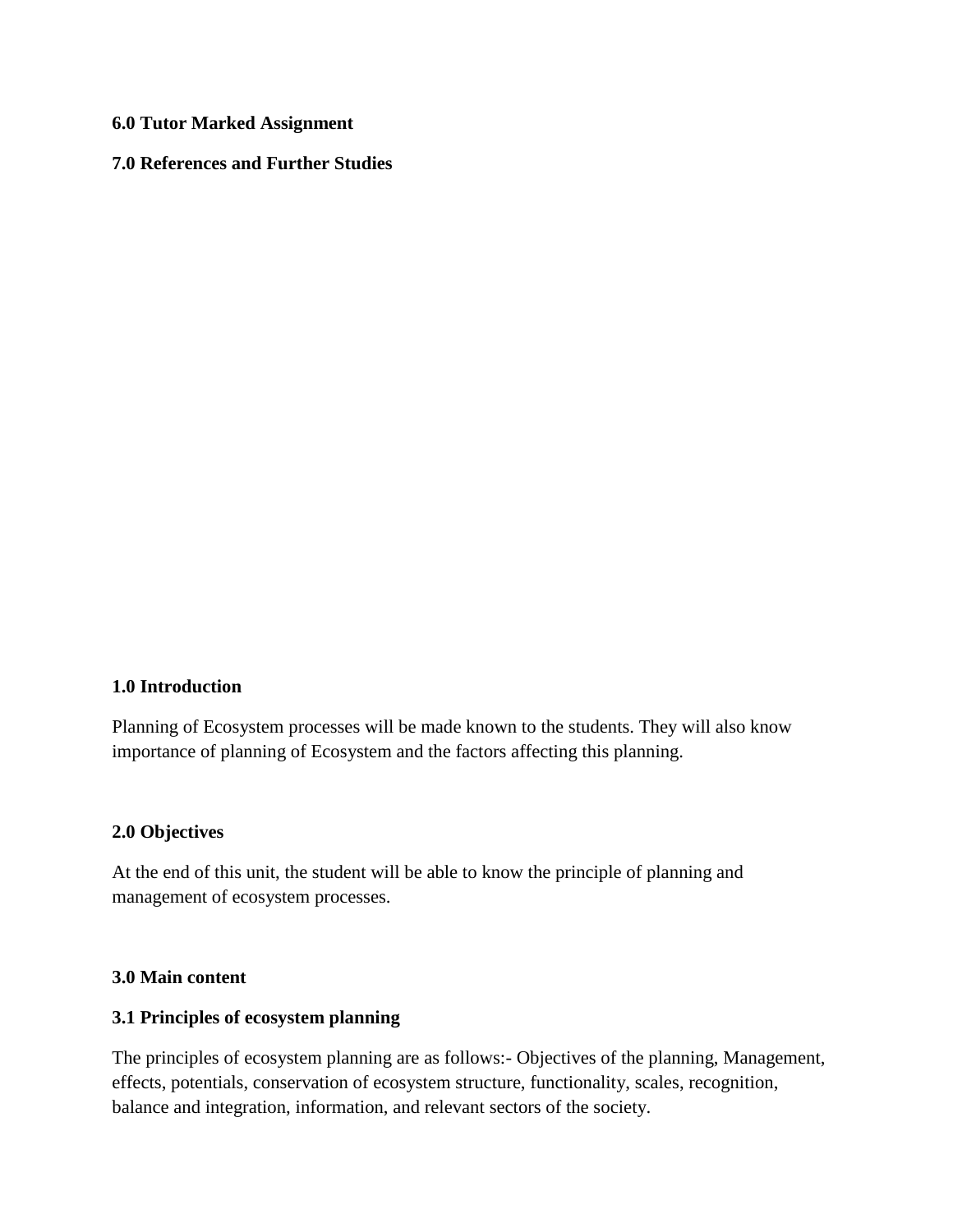The ecosystem processes planning principles should include:- Itemize the principles

Objectives of management of natural resources such as land, water and living resources that are a matter of the needs of the people.

Management:- management should be decentralized to the appropriate level.

Ecosystem managers should consider the effects of their activities on other ecosystems.

Principles should recognize potential gains from management, there is usually a need to understand and manage ecosystem in an economic context, so as to reduce those market distortions that will affect biological diversity adversely.

Conservation of ecosystem structure and functioning or capabilities so as to maintain ecosystem services. Ecosystems must be managed within the limits of their functioning.

The ecosystem principle should be undertaken at the appropriate scales. Management must recognize that change is inevitable.

The ecosystem approach should also seek the appropriate balance between, and integration of conservation and use of biological diversity.

The principle should also consider all forms of relevant information including scientific, indigenous and local knowledge, innovations and practices.

Ecosystem principles should also involve all relevant sectors of societies and scientific disciplines.

## **3.2 Importance of Planning of Ecosystem Processes.**

It regulates the essential ecological processes, support life systems and renders the stability of the ecosystem.

It is responsible what is responsible?for the cycling and recycling of nutrients between biotic and abiotic components.

Planning of ecosystem processes ensures a balance among the various tropic levels.

It cycles the minerals through the biosphere.

Planning of ecosystem processes also enhances the abiotic components to help in the synthesis of organic components that involves the exchange of energy.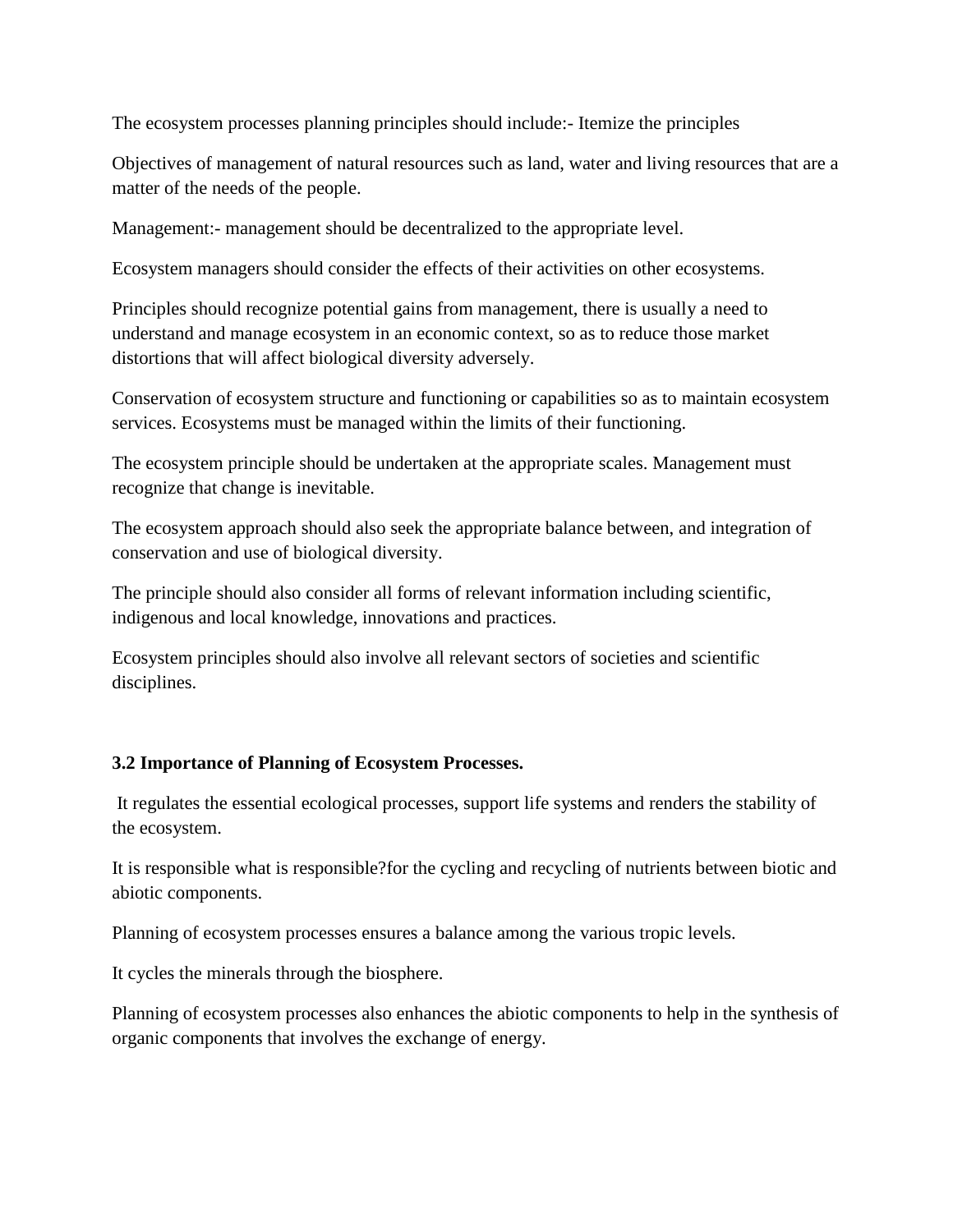## **3.3 Factors Affecting the Planning of Ecosystem.**

## **Salinity:-**

**.**

 Salinity denotes the salt concentration of water, causing a division of the aquatic environment into marine, estuarine and freshwater. Saline conditions pose the problems of water loss from the body to the environment. Only animals with suitable osmoregulation adaptation can occupy such habitats.

# **pH (Hydrogen ion Concentration)**

pH is a measure of the degree of acidity or alkalinity of the soil or water n. pH influences the distribution of plants and animals in soil and freshwater ponds. Some plants thrive well in acidic conditions while others in alkaline conditions. The pH of a soil can be altered by leaching, fertilizers applied or soil exhaustion. pH is expressed in terms of pH scale and can be measured by universal indicator or pH meter.

# **Is salinity and pH the only Factors Affecting the Planning of Ecosystem?**

## **3.4: Importance of Ecosystem Planning.**

.The importance of **Ecosystem Planning includes:**

i.Ecosystem planning helps to provide adequate habitat for plants and animals.

ii.Ecosystem planning helps to regulate essential ecological processes and support life.

iii.Ecosystem planning plays an important role on crop rotation, controlling weeds, management of grasslands, forests, biological surveys, conservation of the soil and wildlife.

Ecosystem planning also enhances free flow and recycling of nutrients between biotic and abiotic components.

Ecosystem planning ensures mutual relationship between the producers, consumers and decomposers. It also maintains a balance among the various tropic levels in the ecosystem.

Ecosystem planning helps with industry and urban expansion at unprecedented rates translates??? the benefits we receive from nature into economic terms so that we can better understand the trade -offs we are making between nature and individual development like conserving the environment.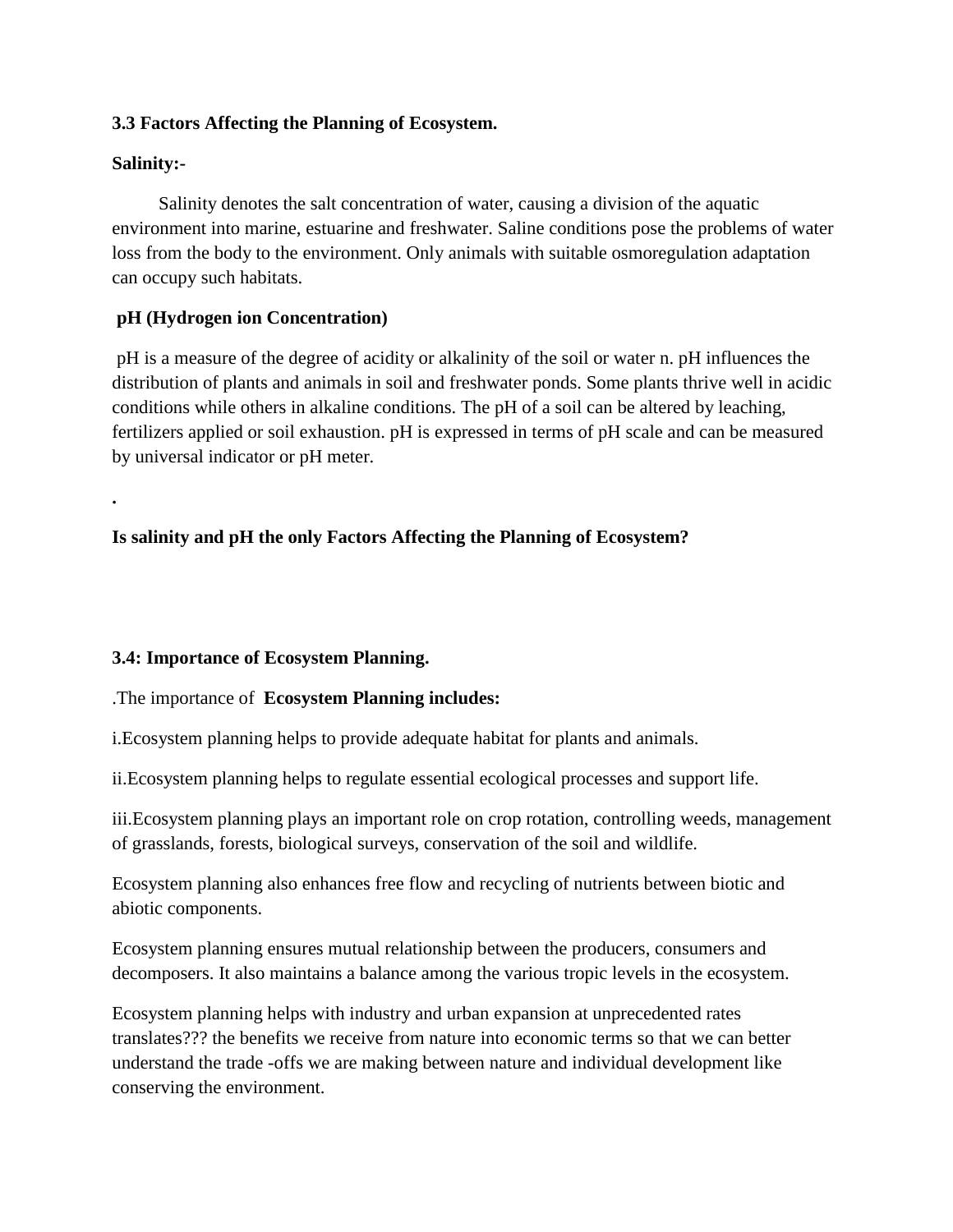Ecosystem planning also helps to adjust the cost benefit analysis by evaluating the negative effects development will have on the natural environment.

Ecosystem planning helps in maintaining healthy economy while also protecting the ecological process for future generations.

## **4.0 Conclusion**

In this unit, the students have also learnt about the causes, and solutions in the developmental processes in ecological systems.

## **5.0 Summary**

This unit has clearly indicated that the main objective of ecosystem management is the efficient maintenance of socially appropriate use of natural resources.

It also shows that there are multifaceted and holistic approaches in the management of Ecosystem processes.

## **6.0 Tutor Marked Assignments.**

- Using relevant examples,explain briefly developmental stages with stages .
- State the factors on which climax community depend.

## **7.0 References**

MC Conrick, J. (2001) . Environmental policy in the European Union. The European Series. Palgrave p.21.

Micholson, M.(1986). *The Environmental Age, a stimulating account of the Evolution of polices and approaches of environmental protection*. Cambridge, University press, Cambridge.

Odum E. P.(1971). *Fundamentals of Ecology*, 3<sup>rd</sup> . ed. Saunders New York.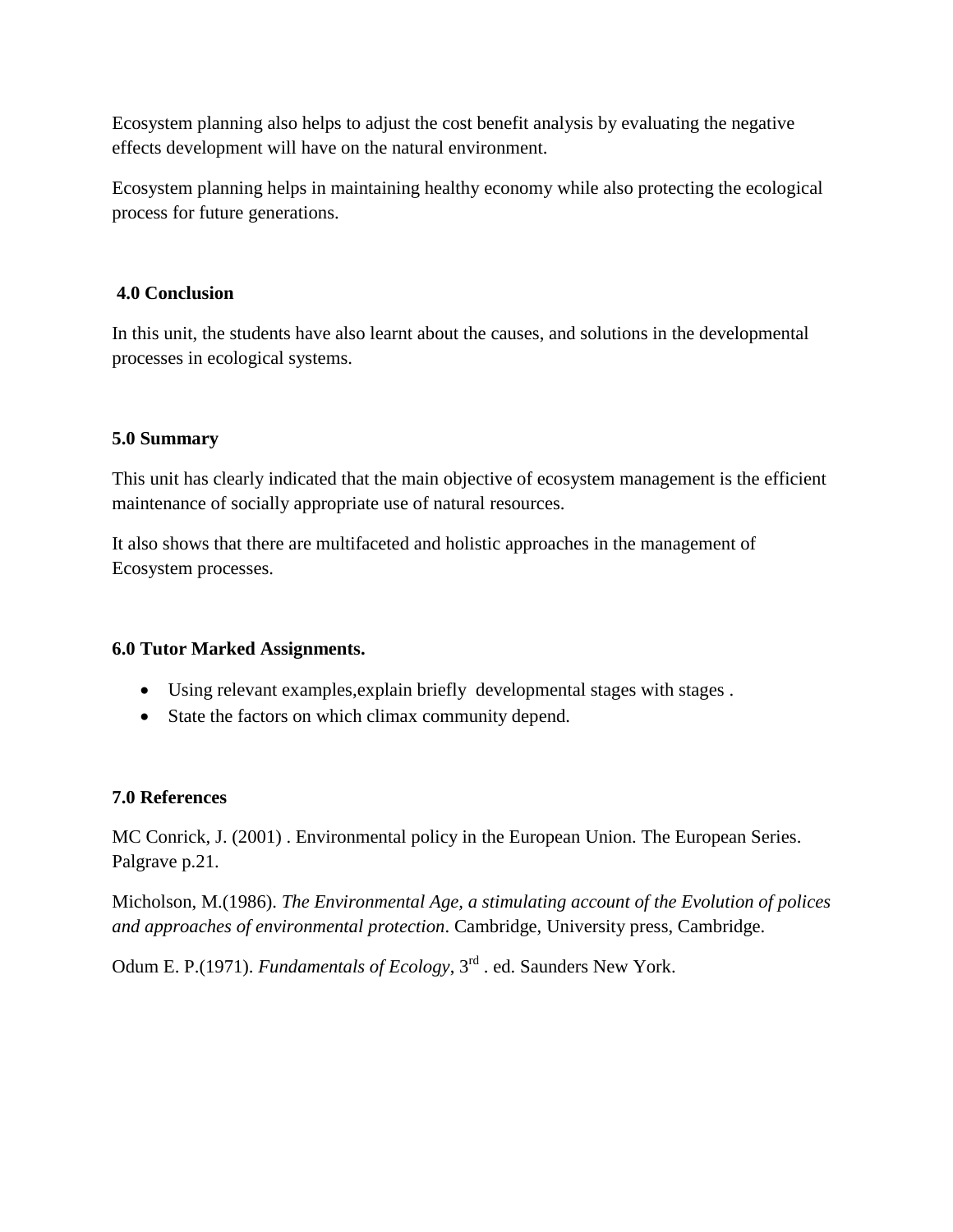**Unit 4: Developmental Influences on Natural Resources and Ecosystem Processes(The whole unit is not well presented and discussed.Revist the unit)**

**Contents**

**1.0 Introduction**

**2.0 Objectives**

**3.0 Main Content.**

**3.1 Concept of Development Processes on Natural Resources and Ecosystem.**

**3.2 Influence of Development on Natural Resources and Ecosystem** 

**3.3 Amelioration of Developmental Processes Impact on Natural Resources and Ecosystem**

**3.4 Importance of Natural Resources and Ecosystem**

**4.0 Conclusion** 

**5.0 Summary**

**6.0 Tutor Marked Assignments**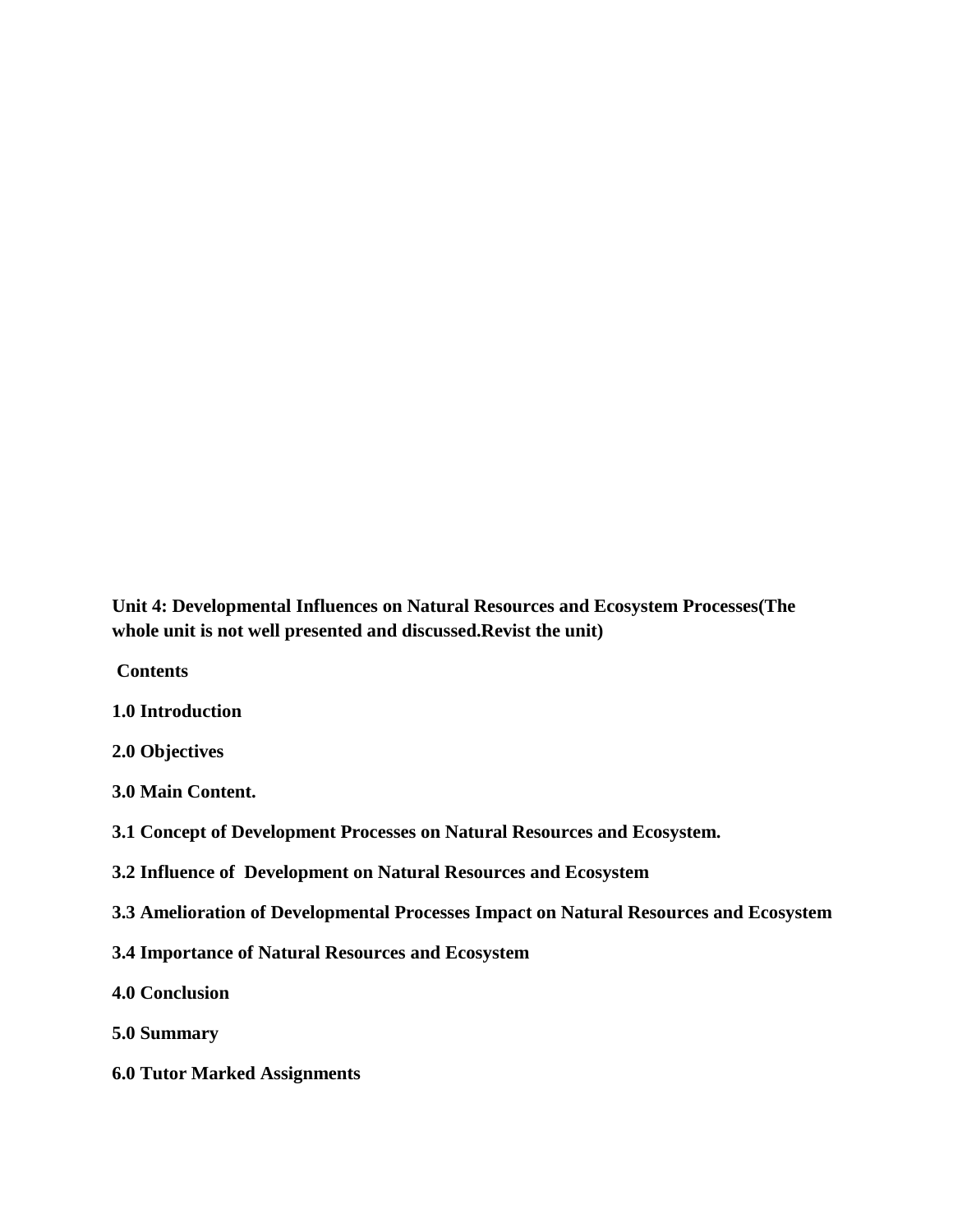## **7.0 Reference of Further Studies.**

#### **1.0 Introduction**

The student can now know the developmental influence on Natural Resources and Ecosystems. The students will also know how to solve the problems caused by developmental processes on natural resources and ecosystems(This is not introduction on the subject matter).

#### **2.0 Objectives**

At the end of this unit, the students should be able to explain developmental processes with examples, mitigating measures on the problems affecting natural resources and ecosystems. Learn the concept of Deforestation, Climate change, Urbanization on and mining on ecosystems.

### **3.0 Main content**

#### **3.1 Concept of Development Processes on Natural Resources and Ecosystem**

Development process or sustainable development( Is development process same as sustainable development) is the organizing principle for meeting human development needs and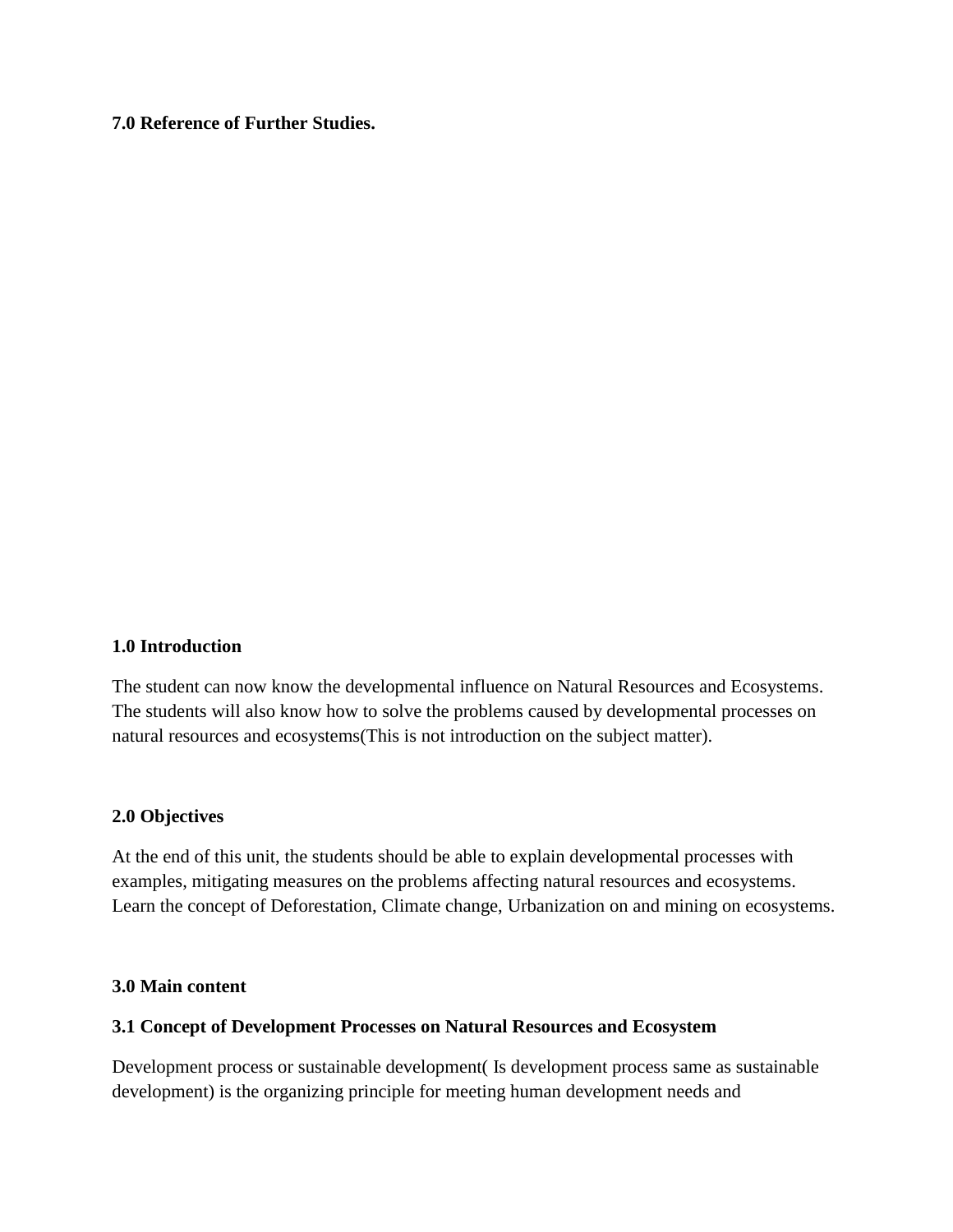simultaneously sustaining the ability of natural system to provide the natural resources and ecosystem services upon which the economy and society depends. The desired result is a state of society where living conditions and resources are used to continue to meet human needs without disrupting the integrity and stability of the natural system. Development processes consider sustainable forest management, economic, social and environmental development for future generations. Increasing development processes considers the preservation of natural resources and ecosystems so that none will be adversely affected. Increasing developmental processes also takes care of non- reversible resources, since any positive rate of exploitation will eventually lead to exhaustion of earth's finite stock.Thus, the need to lay more emphasis on conservation management to economic development.

## **3.2 Influence of Development Processes on Natural Resources and Ecosystem.**

Some of these developmental processes(you have not listed any development processes) can affect deforestation(why only deforestation?) which affects adversely natural resources and ecosystem.

Deforestation is adverse lost of forest cover and its transformation into another land use(define deforestation properly). This reduces tree canopy cover and also affects biodiversity. Due to deforestation, soil is exposed and available nutrients are lost , due to the removal of the ground cover or the forest is removed permanently. Carbon iv oxide emission due to global warming because of the burning of tropical forests will negatively affect other natural resources and ecosystem for forests influence climate, forests transport great quantities of water to the atmosphere through plant transportation(Recast the sentence). Much of the transpired water replenishes the clouds and rains that nourish the forests. Due to forestation, much of the rain will flow as river water flow into oceans and the area will be very arid???. In this aspect(which aspect), forests maintain local climate and strongly influence global fluxes of oxygen and Carbon IV oxide. Forests enhance tremendous biological diversity which affect the natural resources and ecosystem.The variety of crops provided by the forests , medicinal plants, ambient temperature and all thee natural species are lost due to deforestation.

Increased development process like urbanization also causes deforestationThe impact of urbanization through the development of roads, markets, bridges, estates and the use of mechanized equipments will adversely affect natural resources and ecosystemS.

## **Mining(You need to list mining activity as a** development process before discussing it)

Environmental impacts of mining can occur at local, regional and global scales through direct and indirect mining practices which impacts can result in erosion, sinkholes, loss of biodiversity contamination of soil, groundwater and surface water by the chemicals emitted from mining processes which adversely affect the natural resources and ecosystem. The developmental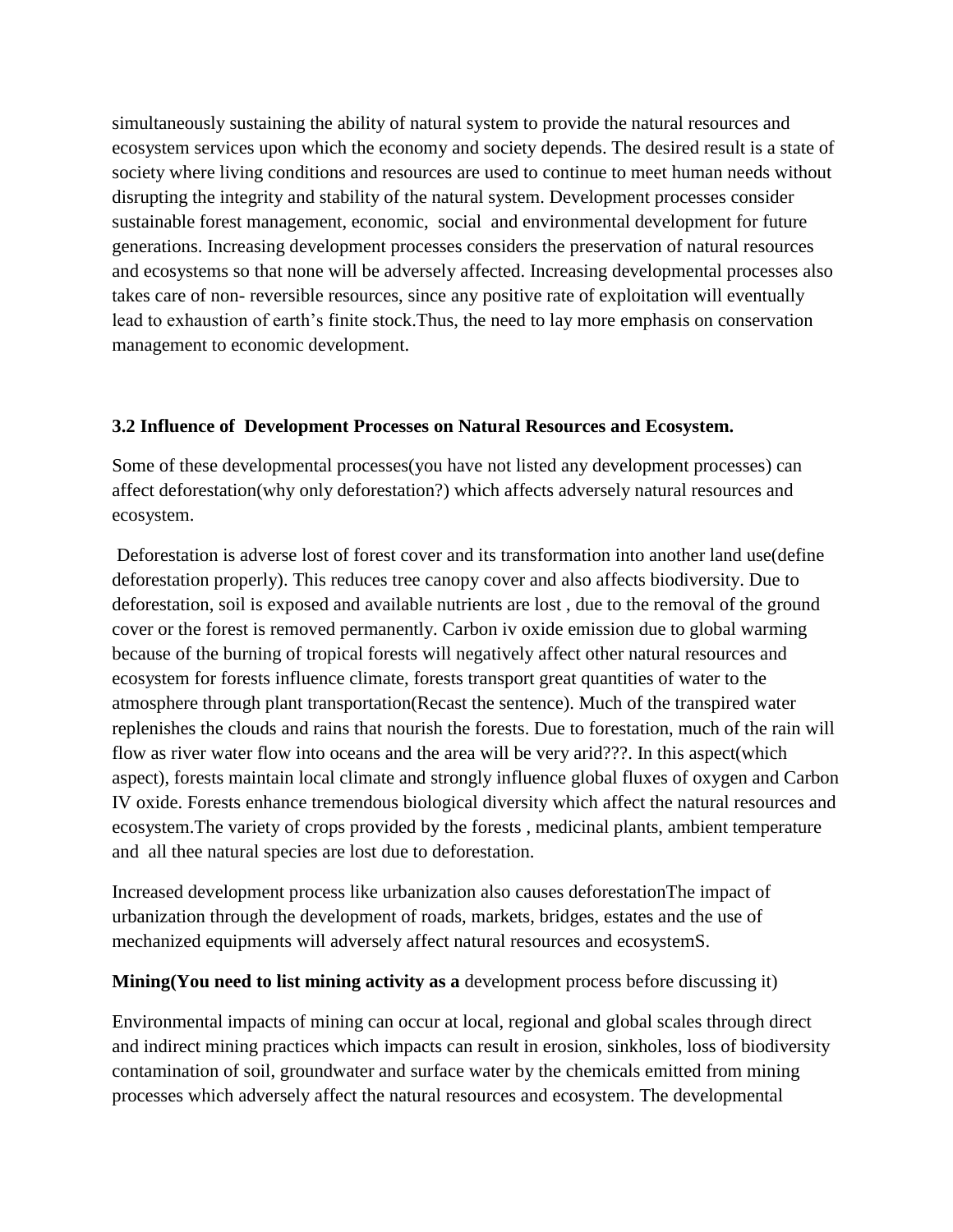processes also have impact on atmosphere from the emissions of carbon which have effect on the quality of human health and biodiversity.(link to mining)

Mining can also lead to land pollution, which is the degradation of the earth's land surface through the misuse of soil due to agricultural activities, mineral exploitation, industrial waste dumping and even indiscriminate disposal of urban wastes which can destroy natural resources and ecosystem(Recast the sentence). Ecosystem can also be polluted by the chemicals in pesticides and herbicides used for agricultural purposes along with waste matter either in urban, remote, forestry areas or grassland areas such as roads, parks and streets.

Furthermore, natural resources exploitation, exploration, mining, and processing have caused different types of (environmental) natural resources and ecosystems damages which include ecological disturbances, destruction of natural flora and fauna, pollution of air water and land, instability of soil and rock masses; Landscape degradation, desertification and global warming. The environmental developmental damage has in turn resulted in waste of arable land as well as economic crops and trees. Since much of the damage is inevitable if natural resources and ecosystem most be developed, both the government and the natural resources industry must be involved in taking precautionary and remedial measures that can minimize the effects of increasing developmental processes on ecosystem and natural resources exploitation. Emphasis should shift from waste disposal to waste minimization through sorting, recycling, bio remediating afforestation, sewage treatment, and pollution control while the government should provide the regulation.

## **3.3 Amelioration of Developmental Processes Impact on Natural Resources and Ecosystem.**

# **Waste and waste disposals. Why waste and waste disposal when you are suppose to be discussing Amelioration of Developmental Processes Impact on Natural Resources and Ecosystem?? The discussion is not properly connected with the title on 3.3**

Wastes and waste disposals constitute serious challenge to the natural resources and ecosystems. Waste is an unwanted substance, a by-product, exudates, or undesired substance .Waste can also be defined as unwanted material that is of no immediate use, or is no longer needed. Waste disposal is a process of getting rid of unwanted materials. Wastes include food wastes, paper, plastic, metal, containers, gas effluents, glass, leather, boxes, refrigerators, scraps of metals, tyres. Wastes can also be classified as solid, liquid and gaseous wastes. These wastes are most times hazardous to the environment and adversely affect natural resources and ecosystems. Those wastes can also be classified as either organic or inorganic wastes. Organic wastes decompose early while inorganic wastes takes longer time to decompose but their impact on ecosystem are mostly hazardous.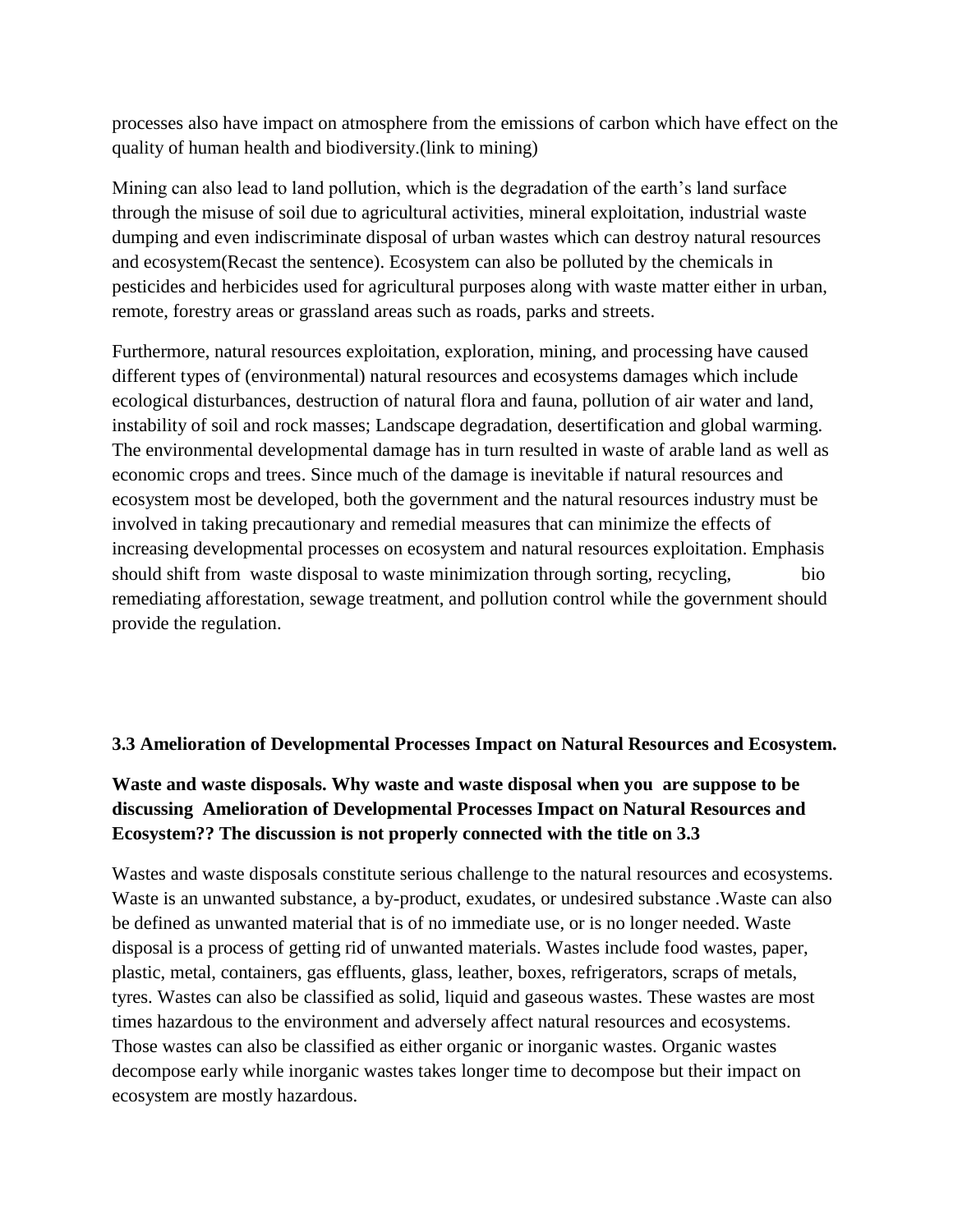Waste disposals can be in the form of open site dumping which normally takes place in urban areas, the landfill is a method of waste disposal where wastes can be disposed into quarries, mining or in borrow pits. Incineration involves combustion of waste materials and this normally leads to emission of gaseous pollutants. Indiscriminate dumping wastes into streams and river courses can cause serious problems to natural resources and ecosystem.The major consequences of waste disposal systems include deaths of plants (flora), animals (fauna), and people,pollution of soil and water resources and destruction of lives and properties. In view of the hazardous effects of wastes, their effects should be ameliorated in the following by turning wastes to wealth where waste management should concern itself not only with final disposal of waste but also with the whole cycle of waste creation, transports, treatment, and recovery so as to minimize pollution. It also should be in the form of waste prevention, internal cycling of production waste, and source- oriented improvement of waste quality and reuse of products for the same purpose. Also, external recycling, sorting of waste reuse for another purpose and energy recovery are included as waste management measures. Waste management is also viewed as the control of waste-related activities with the aim of protecting human health and environment and natural resources and ecosystem conservation.

### **3.4 Importance of Natural Resources and Ecosystem**

Natural resources provide fundamental life support, in the form of both consumptive and public good services. Ecological processes (ecosystems) maintain soil productivity, nutrient recycling, the cleansing of air and water, and climatic cycles. Biodiversity encompasses the variety of all life on earth. Natural resources management is also referred to as major natural resources such as land, water, air, mineral, forests, fisheries, and flora and fauna. These resources provide better quality to human life.

Biological diversity (biodiversity) is the occurrence of different types of ecosystems, different species of organisms with the whole range of their variants and genes adapted to different climates, and environments along with their interaction and processes which enhance good life on planet earth.(You have not discussed the **Importance of Natural Resources and Ecosystems**

#### **4.0 Conclusion**

In this unit, the students have learnt the concept of developmental processes on natural resources and ecosystem. You also learnt that increasing developmental processes ???consider the preservation of natural resources and ecosystems so that none will be adversely affected.

#### **5.0 Summary**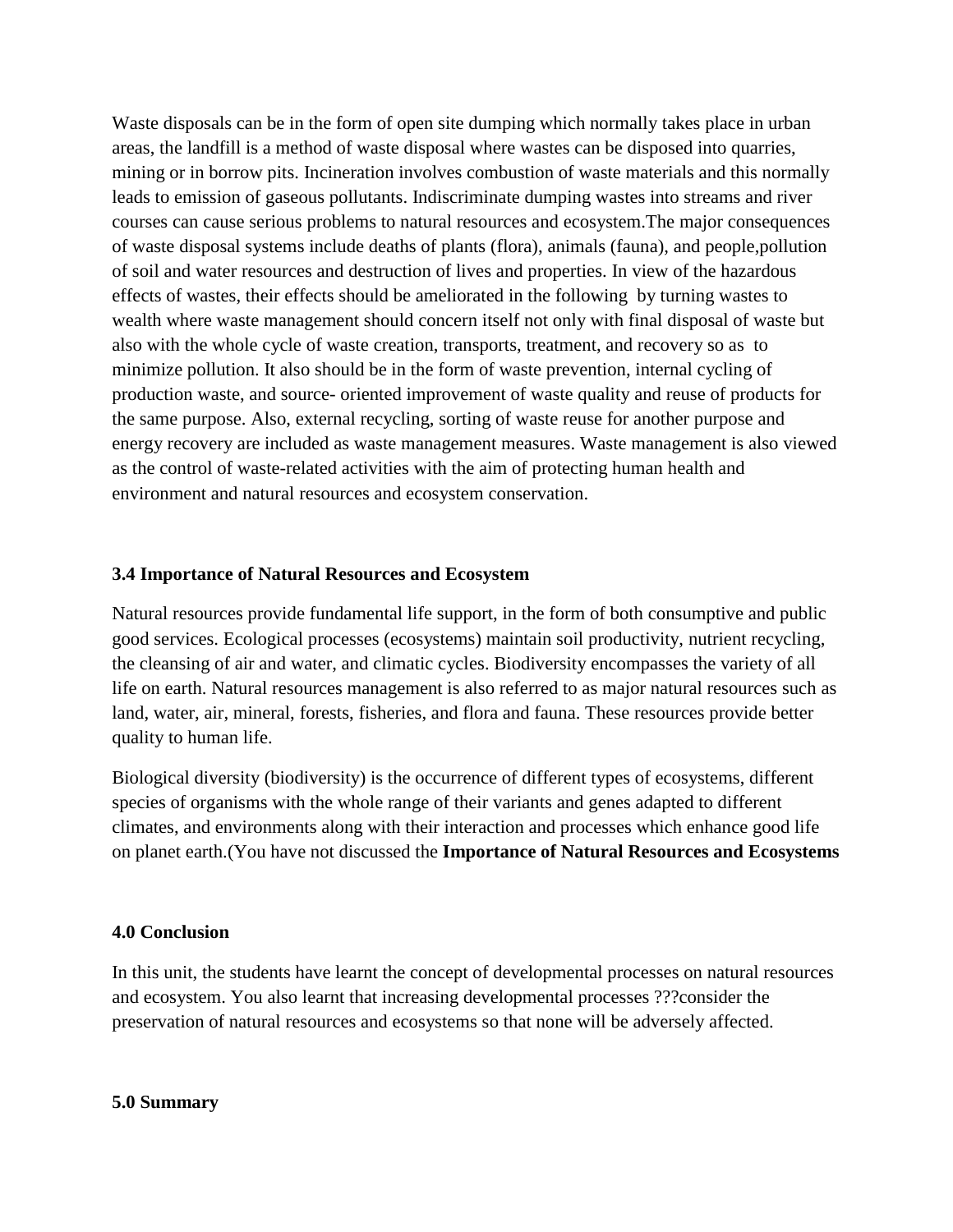This unit has also explained the consequences of exploitation, exploration, mining and processing which have caused damages on the natural resources and ecosystems.

## **6.0 Tutor Marked Assignments**

**\*** Describe briefly these terms: Landscape degradation, Green house gases [GHG], biodiversity and global fluxes of oxygen and carbon IV oxide.

## **7.0 Reference for Further Reading**

Asant F. and Ramseye J (2017). "Environmental Impact of Mining". Global Congress on process Safety.include publishers

Blewi H, John S(2015). *Understandable Sustainable Development*(2<sup>nd</sup> ed.) London: Routledge.

Turner K, Keny R(1988). "Sustainability, Resource Conservation and Pollution Control: An Overview in Turner, R. Keny (eds*) Sustainable Environmental Management*. London. Belhaven Press.

Laura. J, and Sonter L(2018). Mining and biodiversity; key issues and research needs in conservation science. Proceedings of the Royal society Biological sciences 285.

Zhang L, Wang J and Zhongke L (2015). Effects of vegetation on runoff and soil erosion on reclaimed land in an open cast coal mine dump in a loess areaInclude publishers

**Observations**

- **1.This document needs to be reworked to make a good reading**
- **2.So many unnecessary repetition**

**3. Contents in some modules does not tally with the title**